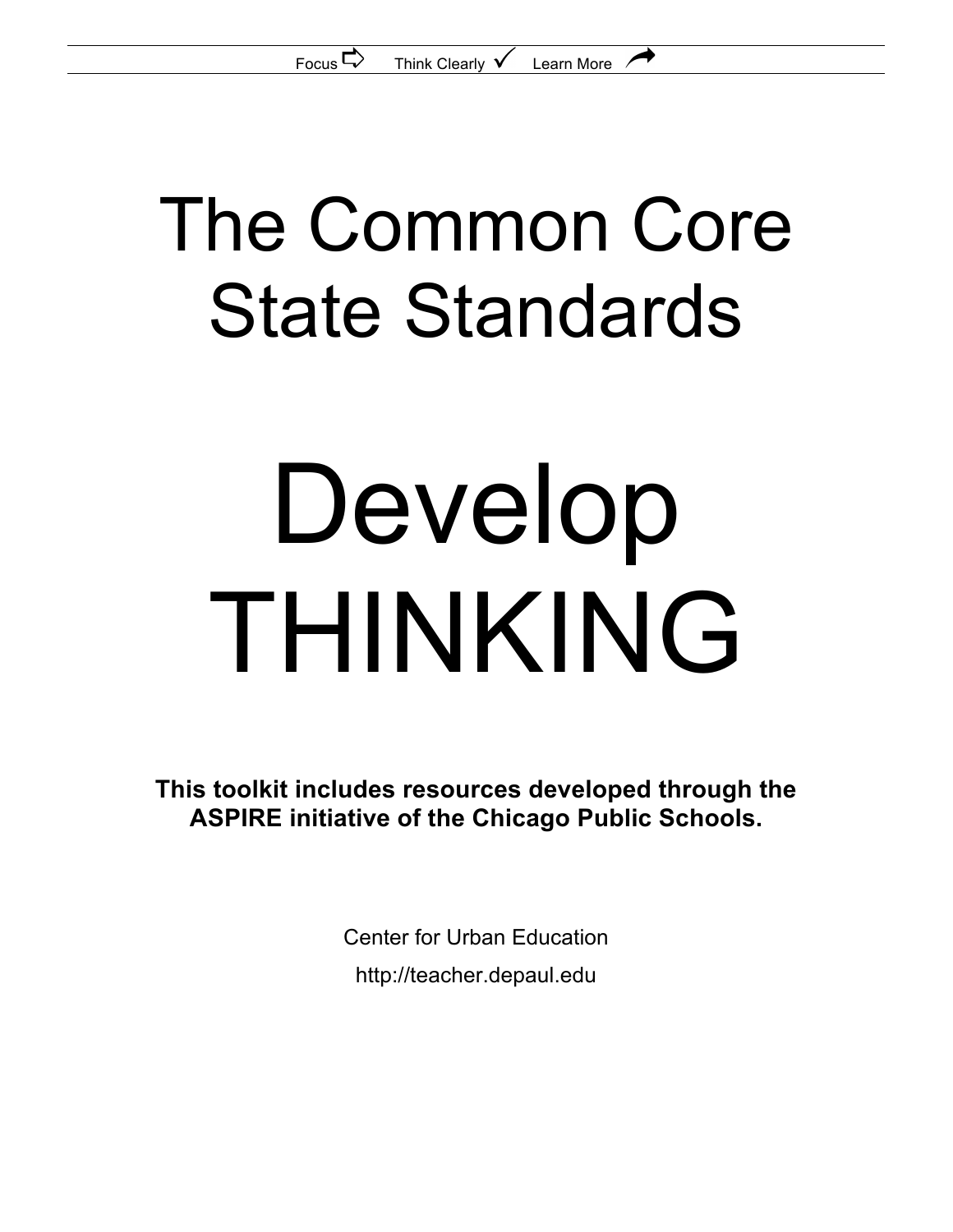#### **CONTENTS**

| <b>Differentiate to Make the Difference</b>                                                                   | page 3  |  |
|---------------------------------------------------------------------------------------------------------------|---------|--|
| <b>The Reading Challenge</b>                                                                                  | page 10 |  |
| <b>The Math Challenge</b>                                                                                     | page 28 |  |
|                                                                                                               |         |  |
| <b>Common Core Resources</b>                                                                                  | page 35 |  |
| Plan to Increase Parent Involvement                                                                           | page 36 |  |
| Use Graphic Organizers to Guide and Assess Learning                                                           | page 38 |  |
| Math Learning and Assessment Guides                                                                           | page 56 |  |
| Grade Level Reading Standards Organized to Clarify<br>Literature and Nonfiction/Informational Text Reading    | page 61 |  |
| Grade-to-Grade Reading Standards Organized to Clarify<br>Literature and Nonfiction/Informational Text Reading | page 71 |  |
| Nonfiction Reading to Learn then Writing<br>to Learn More Standards                                           | page 82 |  |
| Resources to Connect Science Learning<br>and Literacy Development                                             | page 89 |  |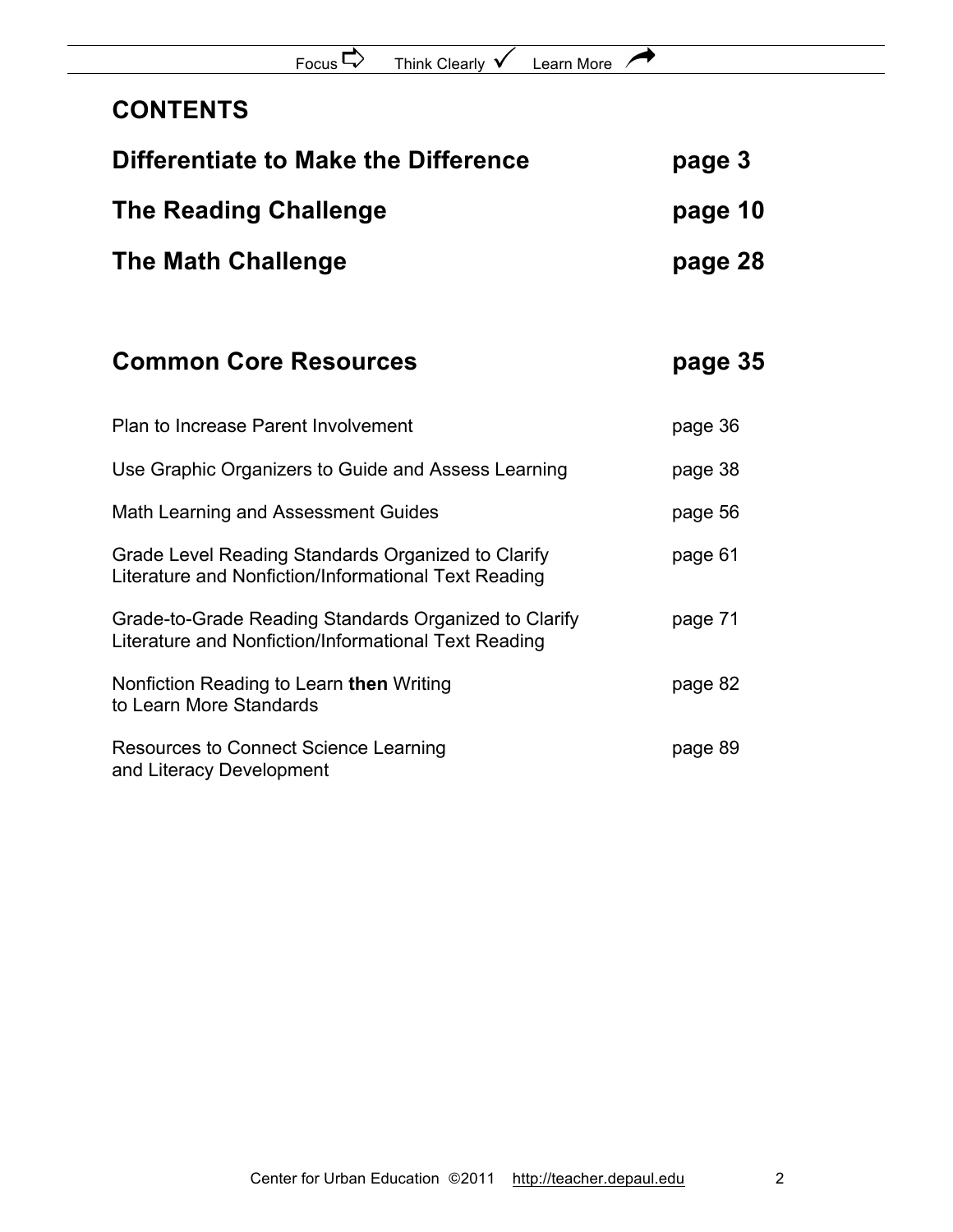#### **Teach Strategically: DIFFERENTIATE TO MAKE THE DIFFERENCE**

Differentiation Strategies--The following list was compiled based on IES What Works studies and is included in Powerful Practices for High Performing Special Educators (Roberta C. Kaufman and Robert W. Wandberg, editors, Corwin Press, 2010).

| Cooperative Learning Students work as a team to accomplish a task                                                                               |
|-------------------------------------------------------------------------------------------------------------------------------------------------|
| Curriculum-Based Probes Student performance of skills that are timed and then<br>charted to reflect growth                                      |
| Direct Teaching of Vocabulary--Specific vocabulary instruction using a variety of<br>activities that hold attention                             |
| Explicit Timing--Timing of seatwork to increase proficiency                                                                                     |
| Graphic Organizers -- Visual display of information to structure concepts and ideas                                                             |
| Peer Tutoring--Pairing students, with one trained to tutor the other                                                                            |
| Preassessment Organization Strategies -- Use of specific practices designed to<br>reinforce student's recall of content                         |
| Reciprocal Peer Tutoring --Pairing students who then select a team goal and tutor<br>each other                                                 |
| Specific Informal Assessments --Use of a variety of methods including questioning<br>for retention                                              |
| Teacher Think-Alouds--Explicit steps are modeled out loud in order to develop<br>steps in problem solving processes                             |
| Using Short Segments to Teach Vocabulary--Short time segments are used to<br>teach vocabulary through listening, speaking, reading, and writing |
| Using Response Cards During Instruction--Students write brief answers to<br>teacher questions and hold them up so teacher can review answers    |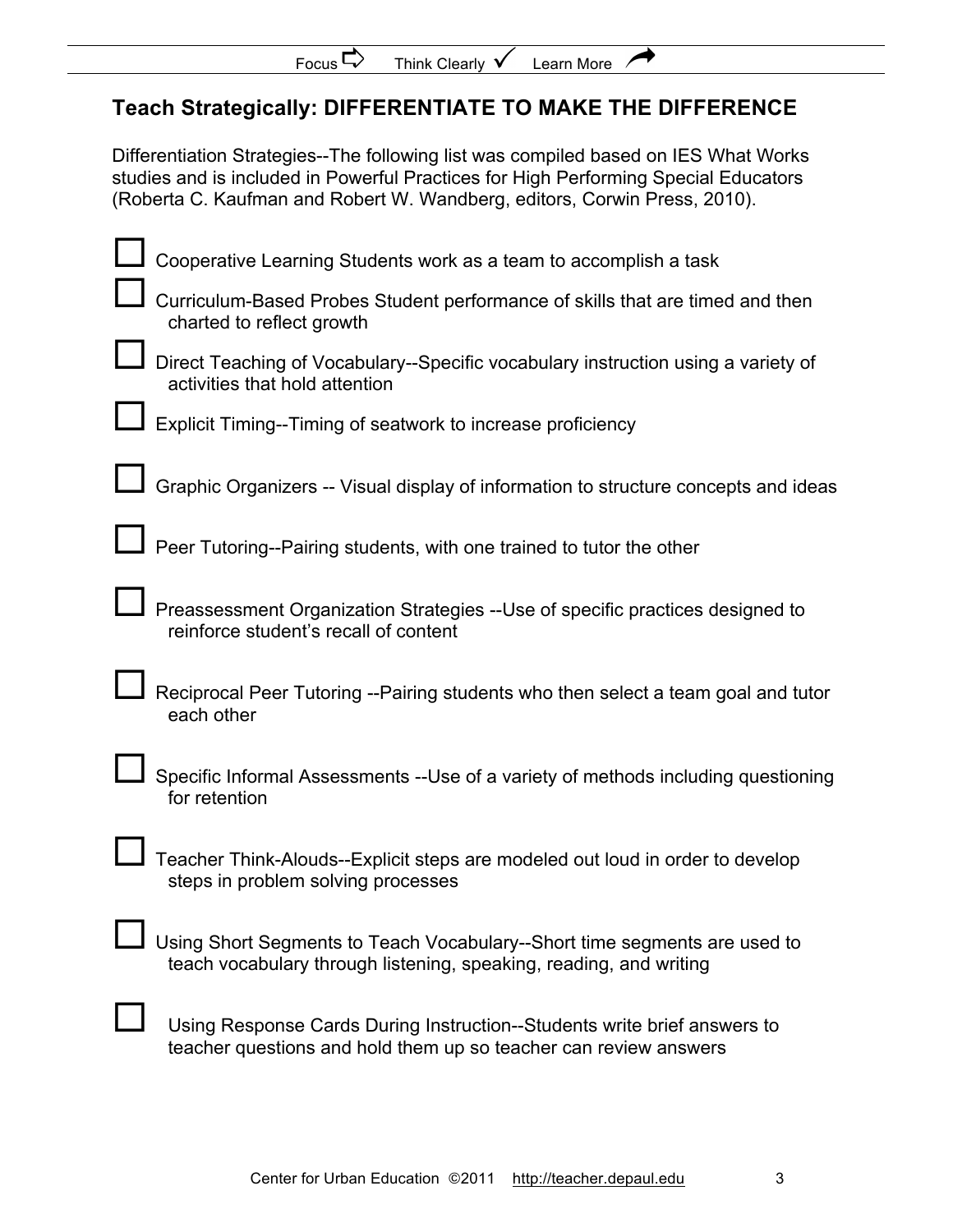#### **Powerful Practices**

Roberta C. Kaufman and Robert W. Wandberg, editors, Powerful Practices for High Performing Special Educators, Corwin Press, 2010.

The editors explain that the following strategies were determined to be effective in these core disciplines. They note that "…the following common principles are also associated with the practices:

- The practices promote efficient use of time with routines and expectations identified.
- The practices utilize teacher modeling.
- The practices encourage student engagement in the learning process.
- There is documentation of effectiveness.

#### **Effective Strategies: What Works?**

The top five highly rated strategies in these content disciplines are as follows:

#### *Reading:*

- 1. Pre-assessment organization strategies
- 2. Graphic Organizers
- 3. Cooperative Learning
- 4. Direct Teaching of Vocabulary
- 5. Specific Informal Assessments

#### *Math:*

- 1. Curriculum-Based Probes
- 2. Reciprocal Peer Tutoring
- 3. Graphic Organizers
- 4. Explicit Timing
- 5. Teacher Think-Alouds

#### *Science:*

- 1. Curriculum-Based Probes
- 2. Graphic Organizers
- 3. Peer Tutoring
- 4. Using Short Segments to Teach Vocabulary
- 5. Using Response Cards During Instruction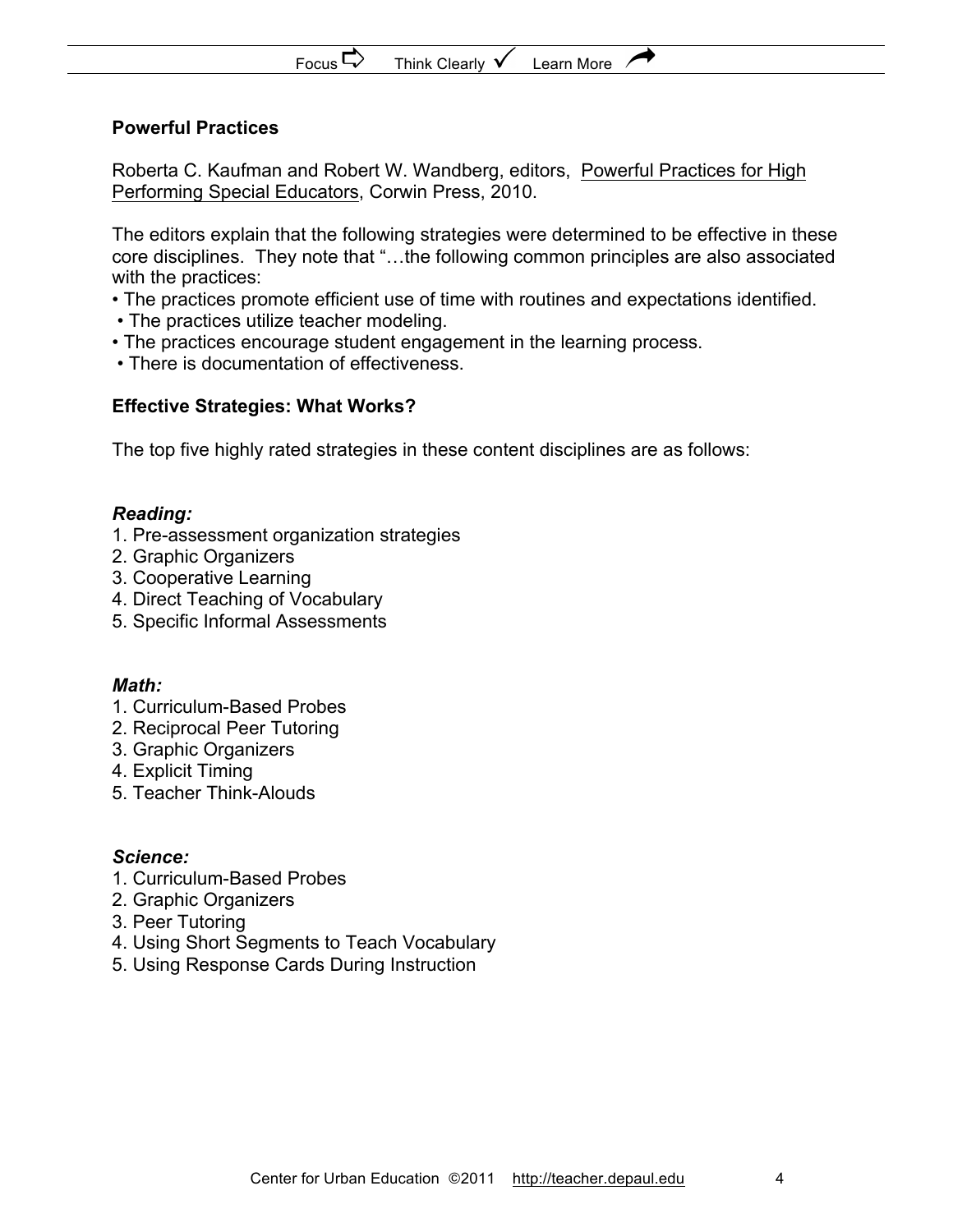#### $Focus \longrightarrow$  Think Clearly  $\checkmark$  Learn More

#### **DIFFERENTIATION STRUCTURE** *CPS Office of Teaching and Learning*

The following are examples of differentiation strategies, defined by lesson variable. These strategies are adapted from work by Carol Ann Tomlinson.

| Lesson<br><b>Variable</b>                                                                                                              | <b>Example Differentiation Strategies</b>                                                                                                                                                                                                                                                                                                                                                                                                                                                                                                                                                                                                                                                                                                                                                                                                                                                                                                                                                                                                                                                                                                                                                                                                                                                                                                                                                                                                                                                                                                                                                                                                                                                            |  |  |
|----------------------------------------------------------------------------------------------------------------------------------------|------------------------------------------------------------------------------------------------------------------------------------------------------------------------------------------------------------------------------------------------------------------------------------------------------------------------------------------------------------------------------------------------------------------------------------------------------------------------------------------------------------------------------------------------------------------------------------------------------------------------------------------------------------------------------------------------------------------------------------------------------------------------------------------------------------------------------------------------------------------------------------------------------------------------------------------------------------------------------------------------------------------------------------------------------------------------------------------------------------------------------------------------------------------------------------------------------------------------------------------------------------------------------------------------------------------------------------------------------------------------------------------------------------------------------------------------------------------------------------------------------------------------------------------------------------------------------------------------------------------------------------------------------------------------------------------------------|--|--|
| <b>Content</b>                                                                                                                         | Meeting with small groups to re visit an idea or skill for struggling learners or to<br>extend the learning of advanced learners                                                                                                                                                                                                                                                                                                                                                                                                                                                                                                                                                                                                                                                                                                                                                                                                                                                                                                                                                                                                                                                                                                                                                                                                                                                                                                                                                                                                                                                                                                                                                                     |  |  |
| What knowledge                                                                                                                         | Compacting lessons to focus only on what students need to know based on pre-<br>٠<br>assessments and individual learning profiles                                                                                                                                                                                                                                                                                                                                                                                                                                                                                                                                                                                                                                                                                                                                                                                                                                                                                                                                                                                                                                                                                                                                                                                                                                                                                                                                                                                                                                                                                                                                                                    |  |  |
| or skills do<br>students need to<br>learn?                                                                                             | Supporting background context through scaffolding to help students work and learn<br>$\bullet$<br>at their current zone of proximal development and move up to grade-level<br>expectations                                                                                                                                                                                                                                                                                                                                                                                                                                                                                                                                                                                                                                                                                                                                                                                                                                                                                                                                                                                                                                                                                                                                                                                                                                                                                                                                                                                                                                                                                                           |  |  |
|                                                                                                                                        | Varying levels of spelling and/or vocabulary lists<br>$\bullet$<br>Providing multiple examples of content (ex. different examples of ways to identify                                                                                                                                                                                                                                                                                                                                                                                                                                                                                                                                                                                                                                                                                                                                                                                                                                                                                                                                                                                                                                                                                                                                                                                                                                                                                                                                                                                                                                                                                                                                                |  |  |
|                                                                                                                                        | seeds)<br>Highlighting critical information (e.g. reiterating broad concepts both orally and<br>through other media, utilizing graphic organizers)                                                                                                                                                                                                                                                                                                                                                                                                                                                                                                                                                                                                                                                                                                                                                                                                                                                                                                                                                                                                                                                                                                                                                                                                                                                                                                                                                                                                                                                                                                                                                   |  |  |
|                                                                                                                                        | Monitoring student understanding of critical information throughout the lesson with<br>frequent checks for understanding                                                                                                                                                                                                                                                                                                                                                                                                                                                                                                                                                                                                                                                                                                                                                                                                                                                                                                                                                                                                                                                                                                                                                                                                                                                                                                                                                                                                                                                                                                                                                                             |  |  |
| <b>Process</b>                                                                                                                         | Presenting content through multiple media and formats (e.g. auditory and visual<br>$\bullet$<br>means, computer access, text materials on tape, handouts)                                                                                                                                                                                                                                                                                                                                                                                                                                                                                                                                                                                                                                                                                                                                                                                                                                                                                                                                                                                                                                                                                                                                                                                                                                                                                                                                                                                                                                                                                                                                            |  |  |
| In what activities<br>will the<br>student<br>engage in order to<br>make<br>access,<br>of.<br>and<br>sense<br>the<br>master<br>content? | $\bullet$<br>Using reading materials at varying reading levels<br>$\bullet$<br>Provide opportunities to practice with support in small groups, pairs, independently<br>$\bullet$<br>Pairing students (with the same or different reading/readiness levels)<br>Varying activity questions based on previous learning and abilities<br>$\bullet$<br>Modeling/explaining multiple process examples (e.g. different examples of how<br>$\bullet$<br>students can find appropriate texts to complete the assignment)<br>Plan the most complex learning activity first (one that would challenge the most<br>$\bullet$<br>advanced learner in the class) then modify that activity for students at lower levels<br>Using tiered activities through which all learners work with the same important<br>$\bullet$<br>content, but proceed with different levels of support, challenge, or complexity<br>Using small group activities/stations to target individual/small group areas of need<br>or enrichment<br>Providing interest stations that encourage students to explore subsets of the class<br>topic of particular interest to them<br>Offering on-going, relevant feedback during guided and independent practice<br>Developing task lists written by the teacher and containing both in-common work<br>for the whole class and work that addresses individual needs of learners; can be<br>completed during the lesson or as students complete other work early<br>Offering manipulatives or other hands-on supports<br>$\bullet$<br>Varying the length of time a student may take to complete a task<br>$\bullet$<br>Encourage advanced learners to pursue a topic in greater depth<br>$\bullet$ |  |  |
| <b>Product</b><br>What culminating<br>projects do<br>students need to<br>complete in order                                             | Giving students options of how to express their learning in multiple ways (e.g.<br>$\bullet$<br>create a skit, write a letter, develop a 3-D model)<br>Varying questions based on previous learning, interest, and abilities<br>$\bullet$<br>Using rubrics that match and extend students' varied skills levels<br>$\bullet$<br>Allowing students to work alone or in small groups on their products<br>$\bullet$<br>Encourage students to create their own products that meet required expectations<br>$\bullet$                                                                                                                                                                                                                                                                                                                                                                                                                                                                                                                                                                                                                                                                                                                                                                                                                                                                                                                                                                                                                                                                                                                                                                                    |  |  |
| to show what they<br>have learned?                                                                                                     |                                                                                                                                                                                                                                                                                                                                                                                                                                                                                                                                                                                                                                                                                                                                                                                                                                                                                                                                                                                                                                                                                                                                                                                                                                                                                                                                                                                                                                                                                                                                                                                                                                                                                                      |  |  |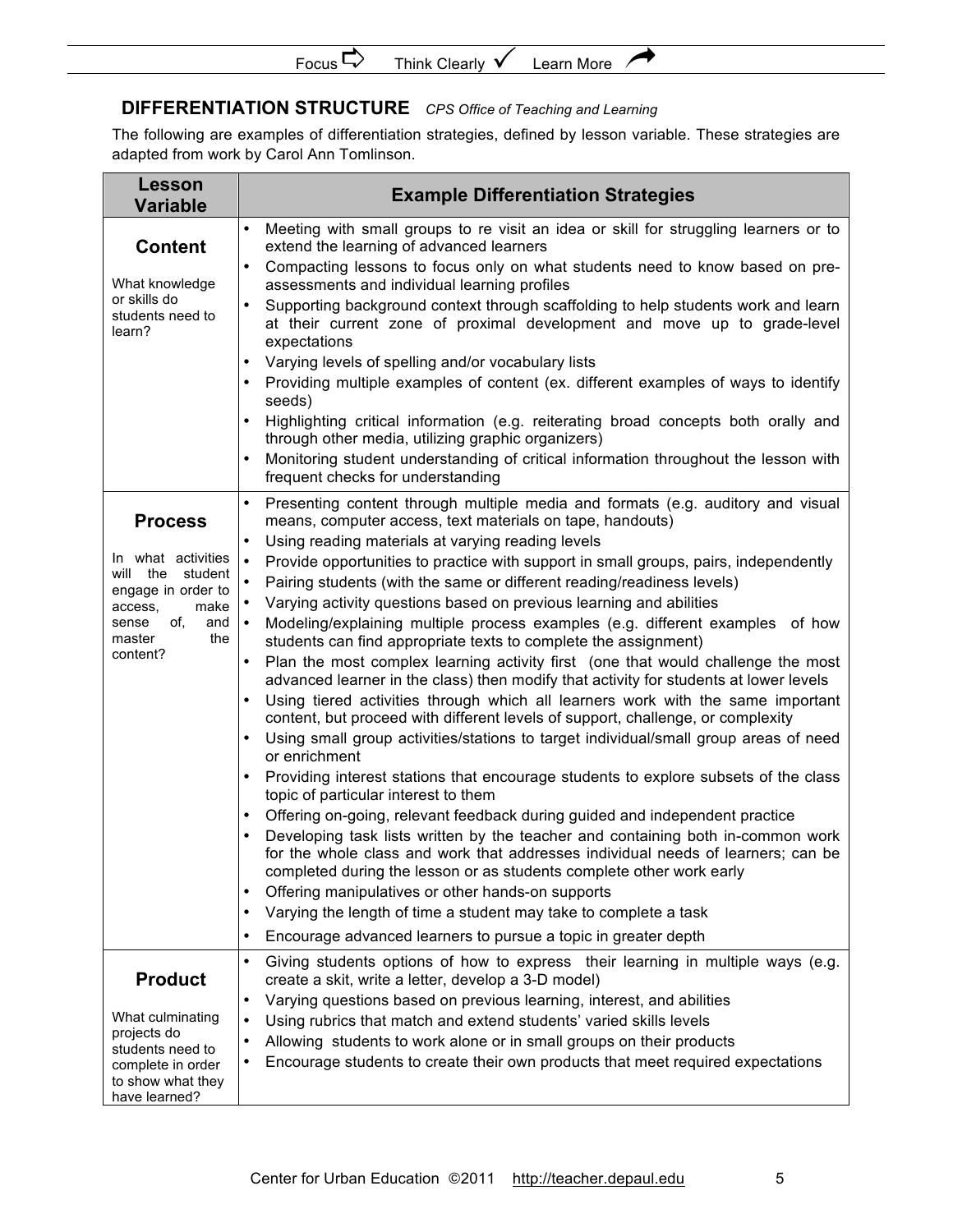#### **Assess to Expand Progress**

**Ask Questions and use Graphic Organizers and other assessment data in ways that locate problems.**

*Ask students to take the second step—explain their thinking.*

**Then teachers take the third step: Solve Problems.**

| <b>Problem Locators</b><br><b>Ways to Identify Needs</b>                                                                                                                                                                                                                                                                                                                                                                                                                                                                         | <b>Problem Solvers</b><br><b>Ways to Support Greater Learning</b>                                                                                                                                                                                                                                                                                                 |
|----------------------------------------------------------------------------------------------------------------------------------------------------------------------------------------------------------------------------------------------------------------------------------------------------------------------------------------------------------------------------------------------------------------------------------------------------------------------------------------------------------------------------------|-------------------------------------------------------------------------------------------------------------------------------------------------------------------------------------------------------------------------------------------------------------------------------------------------------------------------------------------------------------------|
| 1. Students respond to open-ended<br>questions.<br>2. Students answer multiple choice<br>question and explain the reason for<br>the choice.<br>3. Students complete a graphic<br>organizer.<br>4. Students write explanations of how<br>to use a skill.<br>5. Students write daily response about<br>what they learn.<br>6. Students write weekly summary of<br>what they learn.<br>7. Students make a booklet/short report<br>on what they learn.<br>8.<br>$9.$ and $9.$<br>$10. \begin{tabular}{l} \textbf{10.} \end{tabular}$ | 1. Peer coach.<br>2. Teacher models, step by step.<br>3. Students model.<br>4. Give clear written steps to follow<br>5. Give examples—more than 1.<br>6. Students work in pairs.<br>7. "break down" the content or<br>skill-break it into smaller parts<br>using task analysis<br>8. Partially complete a graphic<br>organizer.<br>$10. \underline{\hspace{2cm}}$ |
|                                                                                                                                                                                                                                                                                                                                                                                                                                                                                                                                  |                                                                                                                                                                                                                                                                                                                                                                   |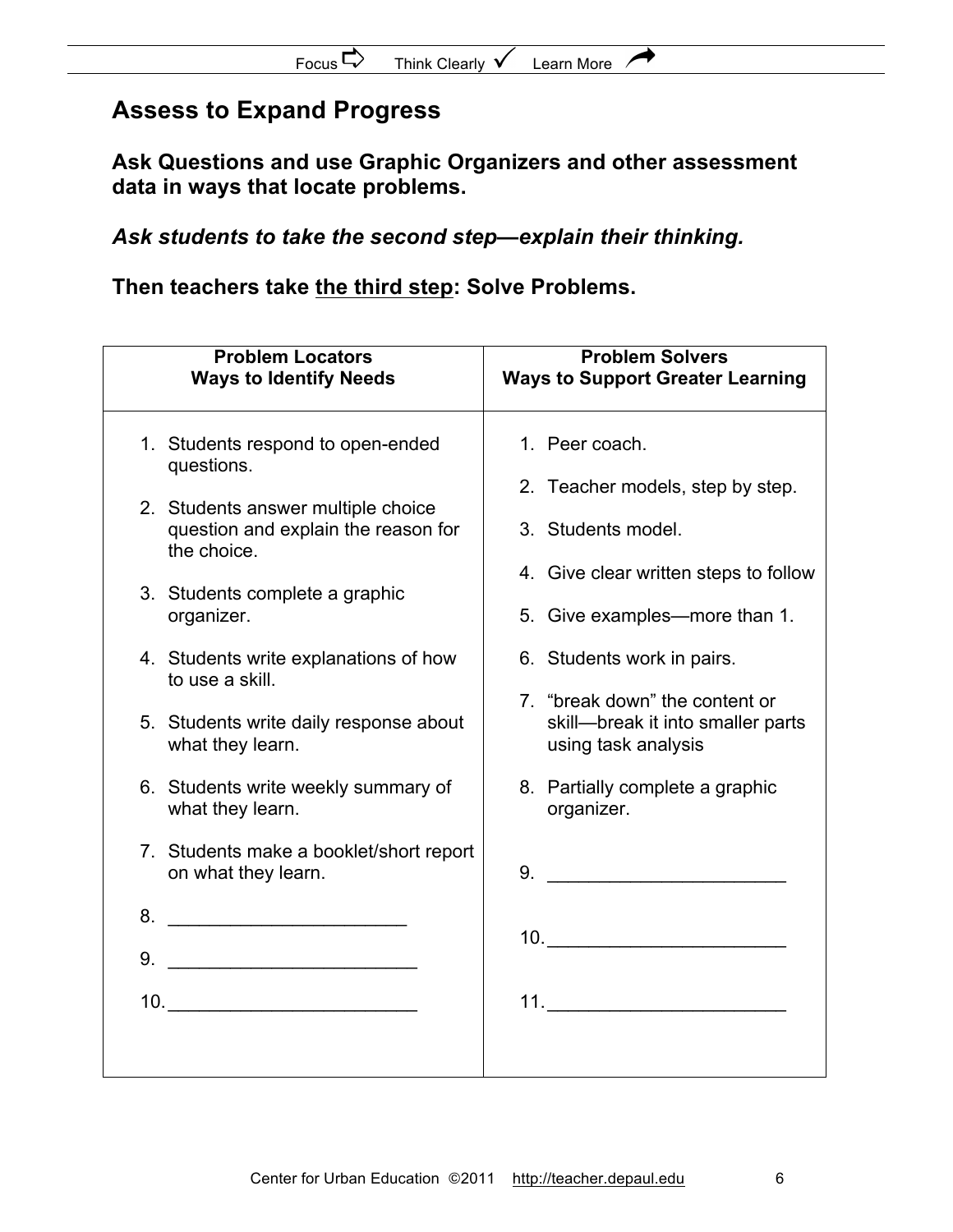#### **DAILY DATA**

#### **FAST DATA**

Teachers need immediate information to guide their decisions. Here are some ways teachers can get their own direct data about student progress. But teachers need to be sure to focus on the outcomes with their assessments.

#### **Quick Check**

- 1. Teacher asks a question—writes it on the board.
- 2. Teacher lists three possible answers—with letters—a, b, c.
- 3. Students raise answer cards—A, B, C.
- 4. Teacher sees right away if the students are generally clear.
- 5. If not, teacher asks a student who got the correct answer to explain.

(Adapted from Checking for Understanding)

#### **Listen to Thinking**

Students explain the reasoning for their responses to a question—they "think out loud".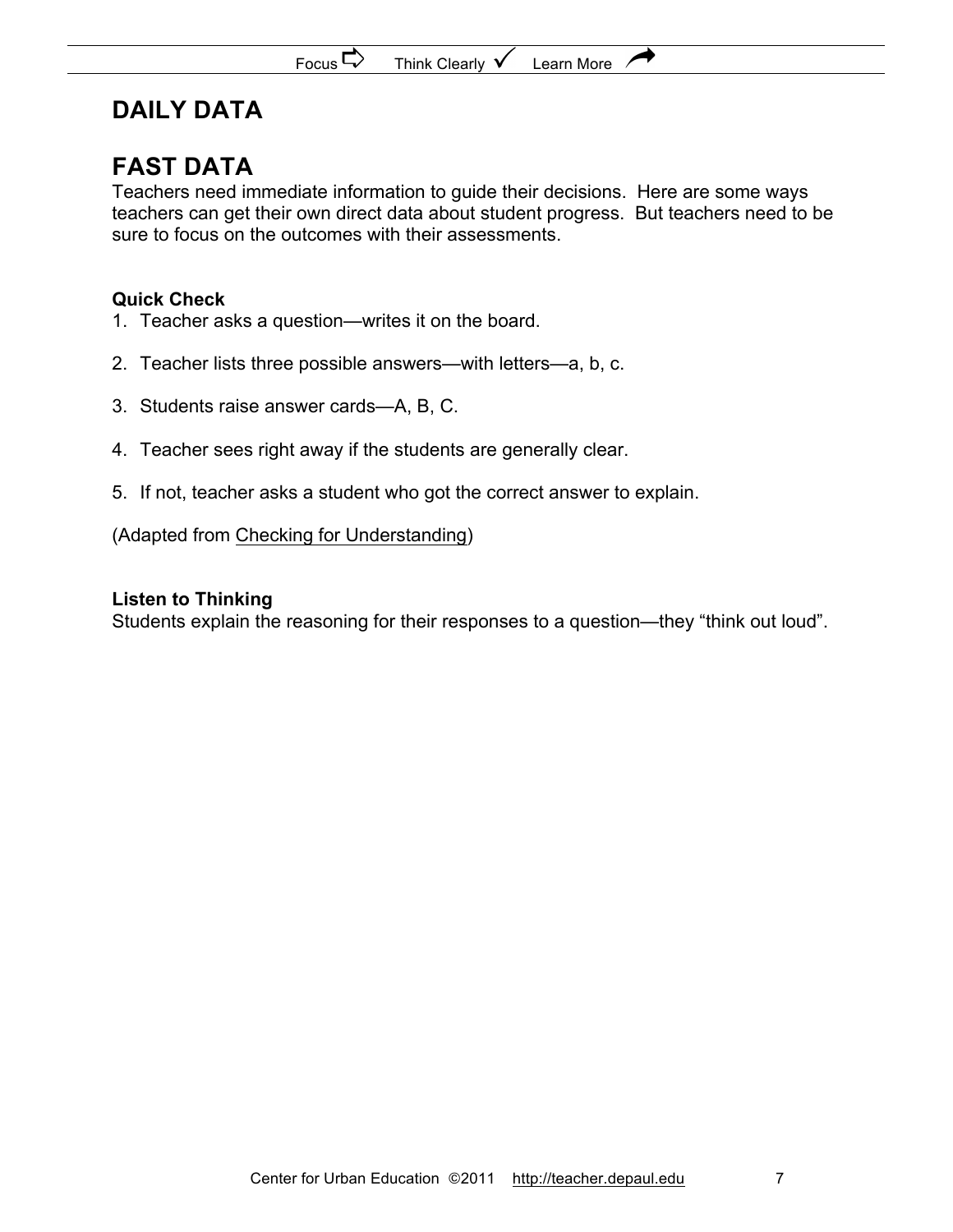|                              | <b>Today's Important Learning</b>                                                      |  |
|------------------------------|----------------------------------------------------------------------------------------|--|
|                              | What was today's topic?                                                                |  |
|                              | List three important things you learned about this topic today.                        |  |
| $\boldsymbol{\mathcal{1}}$ . |                                                                                        |  |
| 2.                           |                                                                                        |  |
| 3.                           |                                                                                        |  |
|                              |                                                                                        |  |
|                              | Make up a question about today's learning. Another student will answer it<br>tomorrow. |  |
|                              |                                                                                        |  |
|                              |                                                                                        |  |
|                              |                                                                                        |  |
|                              |                                                                                        |  |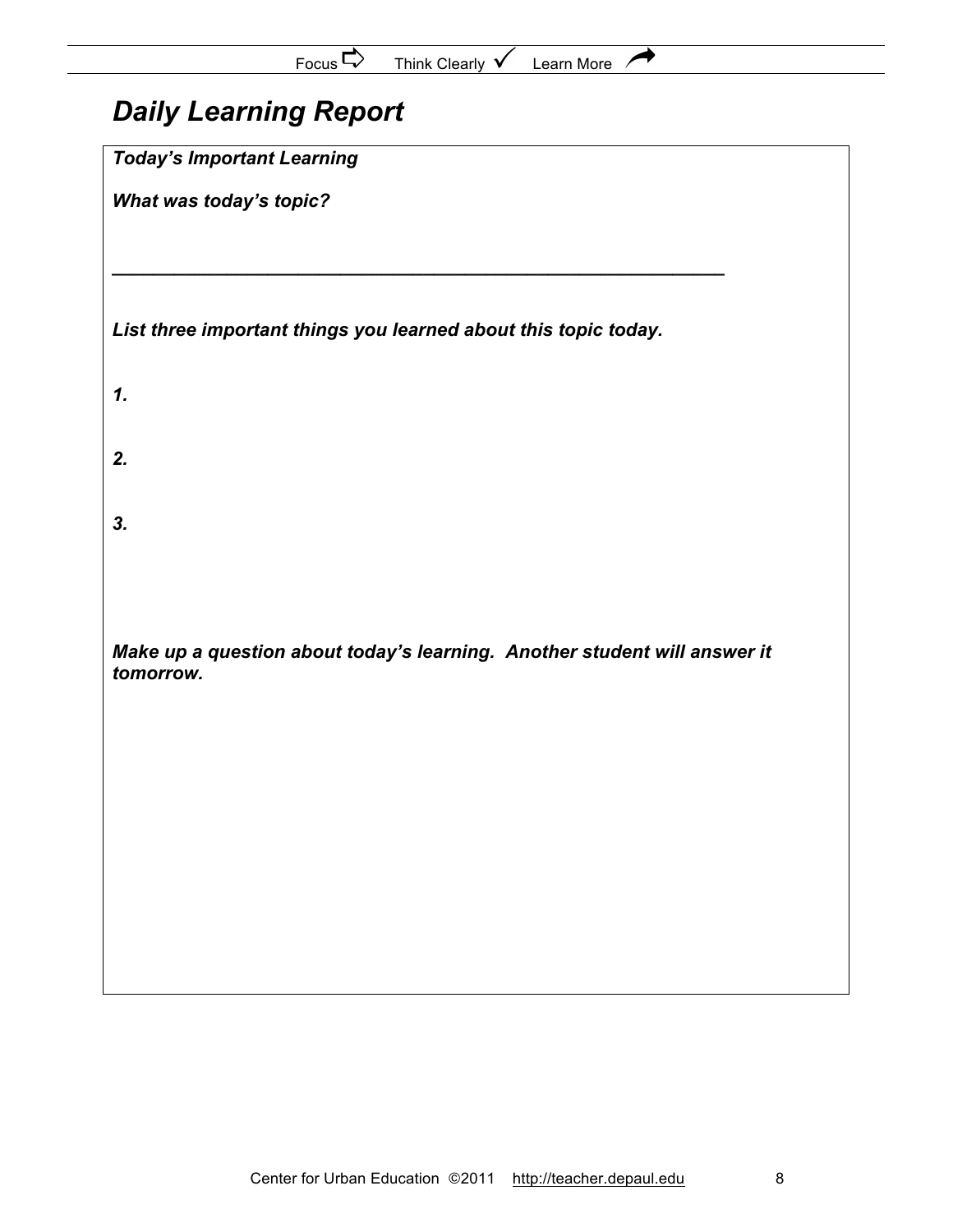| Focus | <b>Think Clearly</b><br>v | Learn More |  |
|-------|---------------------------|------------|--|
|       |                           |            |  |

#### **My Lesson Strategy Guide—Ways to Scaffold and Engage and Advance Learning**

| <b>Powerful Practices</b>                                   | <b>Teaching Strategies</b>                       | <b>Diverse Student</b>                                     |
|-------------------------------------------------------------|--------------------------------------------------|------------------------------------------------------------|
| The following practices                                     |                                                  | <b>Activities/Assessments</b>                              |
| were identified as                                          | <b>Focus Clearly</b>                             |                                                            |
| correlated with                                             | $\square$ survey students-                       | verbal                                                     |
| increased learning in a                                     | pre-assess for learning<br>interests as well as  | □ write letter poem article                                |
| study of the effective                                      | knowledge, skills                                | story                                                      |
| instructional programs on                                   | $\Box$ clear directions,                         | dramatize a story or history                               |
| the What Works website                                      | posted and explained                             | outline, write, a topic booklet<br>$\Box$                  |
| of $I.E.S.$                                                 | with examples                                    | $\Box$ add to a story, poem, song                          |
|                                                             | $\Box$ set explicit                              | make glossary<br>$\Box$<br>$\Box$ write weekly letter home |
| <b>Graphic Organizers</b>                                   | objectives and                                   | about learning progress and                                |
| □ Cooperative<br>Learning                                   | criteria                                         | plans                                                      |
| □ Using short                                               |                                                  | $\Box$ make up a CRAFT writing                             |
| segments of                                                 | <b>Develop with Depth</b><br>ask challenging     | plan-content, role,                                        |
| passages to teach                                           | questions with "think                            | audience, format, what you                                 |
| vocabulary in                                               | time" (not wait time)                            | will tell about the topic.                                 |
| context/writing                                             | guide learning                                   |                                                            |
| □ Specific Informal                                         | strategies-listening;                            | auditory                                                   |
| <b>Assessment</b>                                           | collaboration;                                   | $\Box$ draw/write about music                              |
| □ Curriculum-Based                                          | organizing notes; time                           | clap syllables<br>$\Box$                                   |
| "probes" to clarify                                         | management                                       | listening to learn games<br>□                              |
| thinking                                                    | gradual release of                               |                                                            |
| <b>D</b> Peer Tutoring;                                     | responsibility                                   | kinesthetic                                                |
| <b>Reciprocal Peer</b>                                      | $\Box$ students                                  | pantomime to communicate<br>❏<br>"fold-a-books"            |
| <b>Tutoring</b>                                             | demonstrate                                      | <b>□</b><br>$\Box$ create a collage                        |
| <b>D</b> Explicit Timing<br>□ Teacher Think-                | □ student-constructed                            | make/build a model                                         |
| <b>Alouds</b>                                               | <b>HOT questions</b><br>$\Box$ students write to |                                                            |
| □ Using Response                                            | clarify and apply                                | visual                                                     |
| <b>Cards during</b>                                         | what they learn                                  | □ "read" paintings                                         |
| Instruction                                                 | □ emphasize transfer                             | □ illustrate a reading                                     |
|                                                             | of knowledge and                                 | $\Box$ create symbols to represent                         |
| Source:                                                     | <b>skills</b>                                    | ideas                                                      |
| Roberta C. Kaufman and                                      |                                                  | □ construct graphics—with                                  |
| Robert W. Wandberg, editors,<br>Powerful Practices for High | <b>Assess to Advance</b>                         | captions                                                   |
| Performing Special Educators,                               | $\Box$ differentiated                            | constructive synthesis/                                    |
| Corwin Press, 2010.                                         | assessments<br>$\Box$ students self-assess       | creative construction                                      |
|                                                             |                                                  | $\Box$ invent a game                                       |
|                                                             | pair to compare<br>$\Box$<br>$\Box$ check for    | create museum-like displays                                |
|                                                             | understanding daily                              | design graphic organizers<br>❏                             |
|                                                             | $\square$ specific feedback-                     | make portfolios<br>□                                       |
|                                                             | how to improve or                                | present topics<br>❏                                        |
|                                                             | advance                                          | debate<br>□                                                |
|                                                             | □ weekly synthesis                               | simulation<br><b>□</b>                                     |
|                                                             |                                                  |                                                            |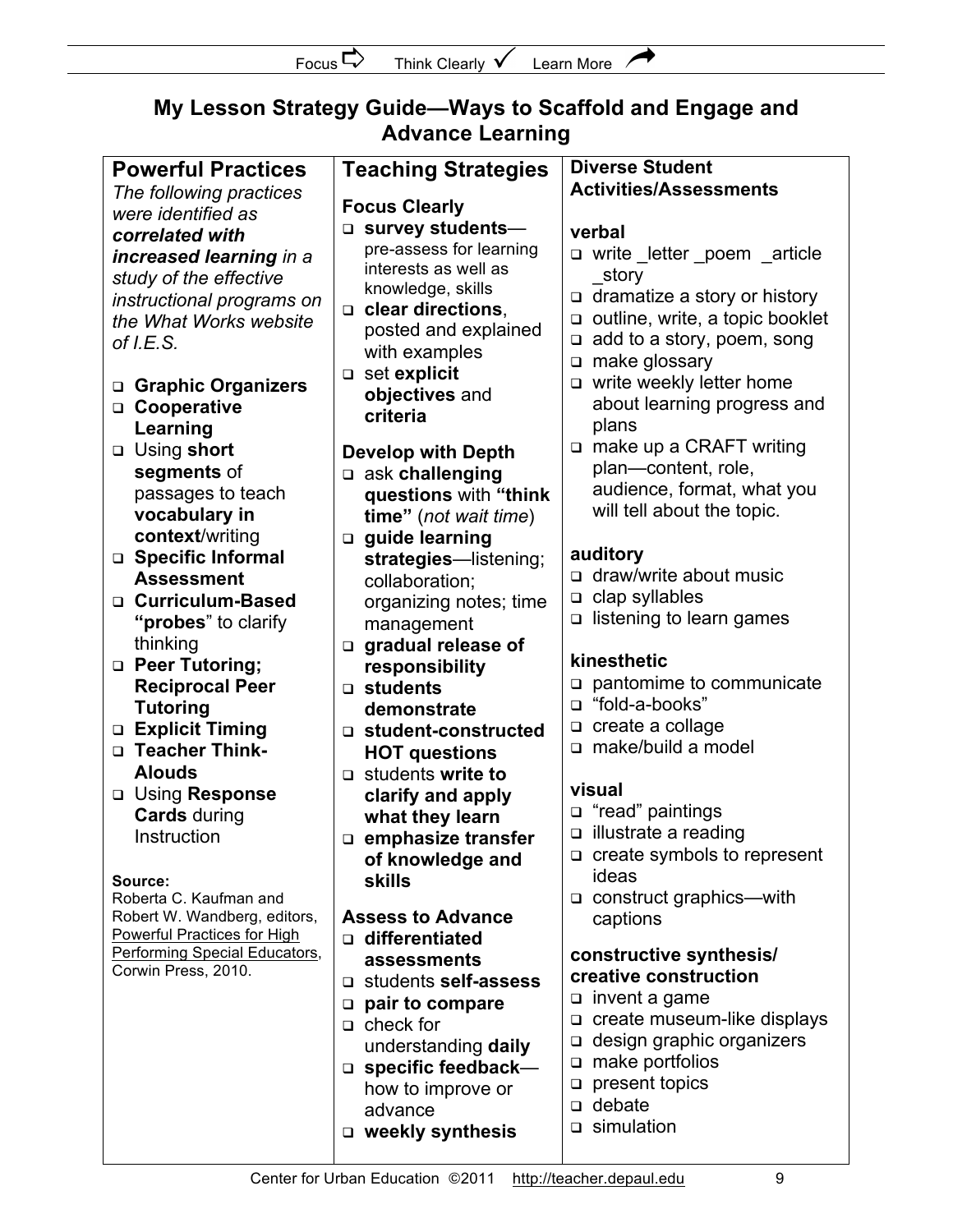#### *THE READING CHALLENGE What does reading require?*  **The Common Core answer.**

#### **Common Core Anchor Standards for Reading**

#### *KEY IDEAS AND DETAILS*

1. **Read closely** to determine what the text says explicitly and to **make logical inferences** from it; cite specific textual **evidence** when writing or speaking to **support conclusions drawn from the text**.

2. **Determine central ideas or themes** of a text and **analyze their development**; **summarize** the **key supporting details and ideas**.

3. **Analyze how and why individuals, events, and ideas develop and interact** over the course of a text.

#### *CRAFT AND STRUCTURE*

4. **Interpret words** and **phrases** as they are used in a text, including determining technical, connotative, and figurative meanings, and **analyze** how specific **word choices shape meaning or tone**.

5. **Analyze the structure of texts**, including how specific sentences, paragraphs, and larger portions of the text (e.g., a section, chapter, scene, or stanza) relate to each other and the whole.

6. Assess how **point of view** or **purpose** shapes the content and style of a text.

#### *INTEGRATION OF KNOWLEDGE AND IDEAS*

7**. Integrate** and **evaluate** content presented in diverse media and formats, including **visually** and **quantitatively**, as well as in words.

8. Delineate and **evaluate** the **argument** and specific claims in a text, including the **validity of the reasoning** as well as the relevance and sufficiency of the **evidence**.

9. **Analyze** how two or more texts address **similar themes** or **topics** in order to build knowledge or to compare the approaches the authors take.

#### *RANGE AND LEVEL OF TEXT COMPLEXITY*

10. Read and **comprehend complex literary** and **informational texts** independently and proficiently.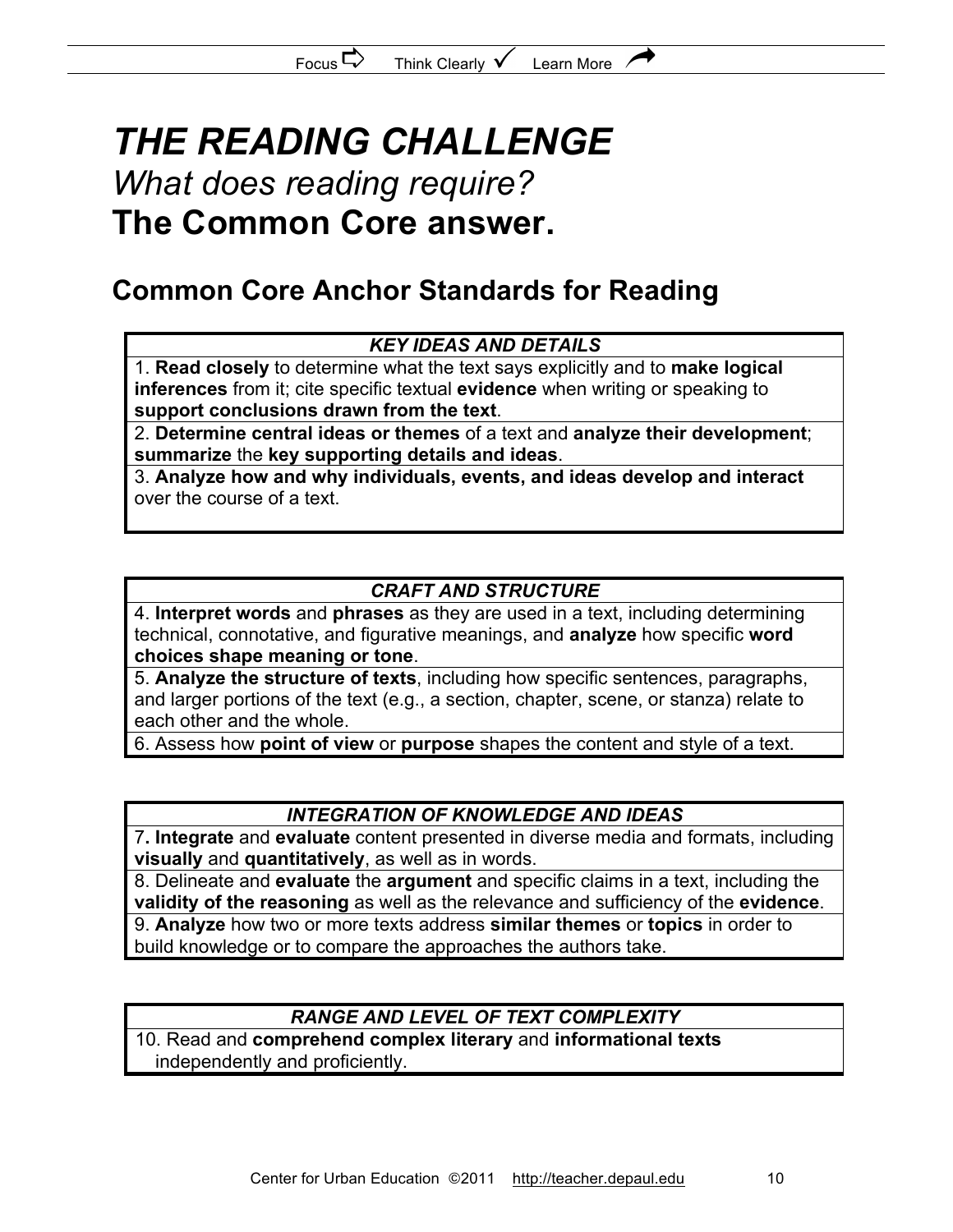#### **How does Common Core Reading relate to Previous Assessments?**

Focus  $\overline{\mathsf{L}}$  Think Clearly  $\checkmark$  Learn More

*Previously, standards emphasized isolated skills and tests based on them asked questions without the developmental sequence that is required to move from literal through interpretive reading. The following samples of question "stems" based on state standards demonstrate the isolation of skills. However, a student who has read comprehensively will be able to answer these questions—and more.*

#### **Apply word analysis and vocabulary skills to comprehend selections.**

- 1. Which word best describes \_\_\_\_\_\_\_\_\_\_\_\_\_\_\_\_\_\_\_?
- 2. Which word in paragraph Lelps the reader know what Letter means?
- 3. What phrase means the opposite of as used in paragraph ?
- 4. What does the word **Example 2** mean in paragraph 2

#### **Apply reading strategies to improve understanding and fluency**

- 1. What is paragraph x mainly about?
- 2. Which sentence from the selection best shows \_\_\_\_\_\_\_\_\_\_\_\_\_\_\_\_\_\_\_\_\_\_\_\_\_\_\_\_\_\_\_\_
- 3. How can you best remember what this article is about?
- 4. How could a reader best determine  $\overline{?}$

#### **Comprehend a broad range of reading materials**

- 1. Which question is best answered by information in paragraph x?
- 2. What is the most likely reason 2
- 3. What happened because
- 4. What is the best summary of the selection?
- 5. Which of these best describes the problem in the passage?
- 6. How do \_\_\_\_\_\_\_\_'s feelings change from the beginning to the end?
- 7. Which words best describe **Example 23** is character?

#### **Understand how literary elements and techniques are used to convey meaning**

- 1. How does the author organize paragraphs x through x?
- 2. How is this selection best described?
- 3. Which would be the best to read to learn how to  $\sim$  .
- 4. In which book would this selection most likely be found?
- 5. What is the tone of paragraph x?
- 6. Why is paragraph important in this selection?
- 7. Which sentence best describes the author's opinion of
- 8. How does the author organize the information in this article?
- 9. In paragraphs \_\_ to \_\_, what is the author's tone?
- 10.What strategy does the author use at the beginning of this selection to create interest and to encourage readers to continue reading?

#### **Read and interpret a variety of literary works.**

- 1. This selection is an example of which kind of literature?
- 2. Why did the author write this selection?
- 3. Which type of literature is 2
- 4. What is the mood in most of the story?
- 5. What type of story is 2
- 6. With which statement would the author most likely agree?
- 7. Which of these is a theme of this story?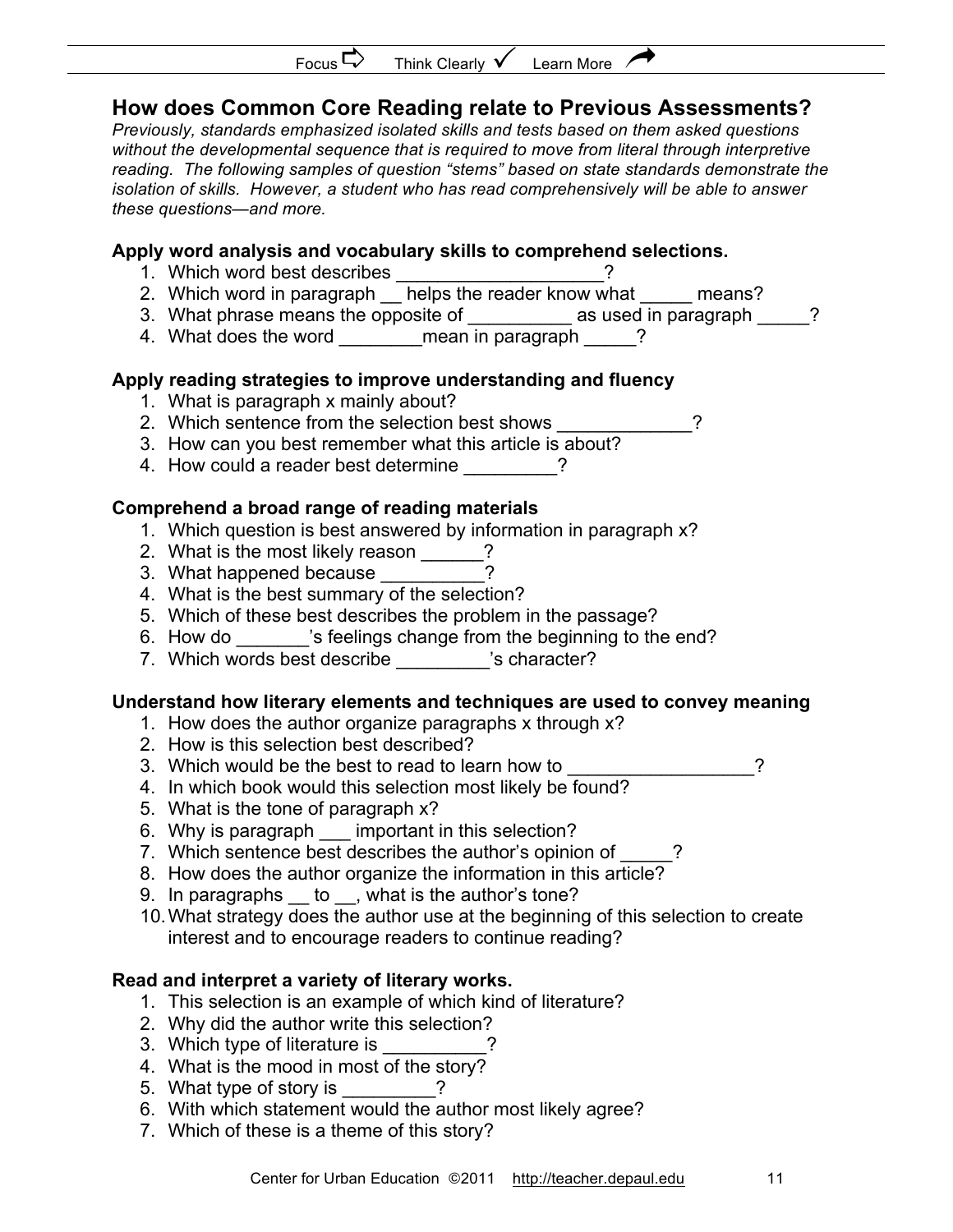#### Focus  $\overrightarrow{C}$  Think Clearly  $\overrightarrow{C}$  Learn More

**A BIG Difference—While standards previously did not address nonfiction with emphasis, each Common Core grade level is organized to emphasize nonfiction as well as literature.**

#### **Example: Core Literacy Standards for Third Grade**

| <b>READING LITERATURE</b>                                                                                                                                                                                                                                                                                                                                 | <b>READING NONFICTION</b>                                                                                                                                                                                                                                   |  |
|-----------------------------------------------------------------------------------------------------------------------------------------------------------------------------------------------------------------------------------------------------------------------------------------------------------------------------------------------------------|-------------------------------------------------------------------------------------------------------------------------------------------------------------------------------------------------------------------------------------------------------------|--|
| <b>KEY IDEAS AND DETAILS</b>                                                                                                                                                                                                                                                                                                                              | <b>KEY IDEAS AND DETAILS</b>                                                                                                                                                                                                                                |  |
| 1. Ask and answer questions to demonstrate<br>understanding of a text, referring explicitly to<br>the text as the basis for the answers.<br>2. Recount stories, including fables, folktales,<br>and myths from diverse cultures; determine<br>the central message, lesson, or moral and<br>explain how it is conveyed through key<br>details in the text. | 1. Ask and answer questions to demonstrate<br>understanding of a text, referring explicitly to the<br>text as the basis for the answers.<br>2. Determine the main idea of a text; recount the<br>key details and explain how they support the<br>main idea. |  |
| 3. Describe characters in a story (e.g., their<br>traits, motivations, or feelings) and explain<br>how their actions contribute to the sequence<br>of events.                                                                                                                                                                                             | 3. Describe the relationship between a series of<br>historical events, scientific ideas or concepts, or<br>steps in technical procedures in a text, using<br>language that pertains to time, sequence, and<br>cause/effect                                  |  |
| <b>CRAFT AND STRUCTURE</b>                                                                                                                                                                                                                                                                                                                                | <b>CRAFT AND STRUCTURE</b>                                                                                                                                                                                                                                  |  |
| 4. Determine the meaning of words and<br>phrases as they are used in a text,<br>distinguishing literal from nonliteral language.<br>5. Refer to parts of stories, dramas, and poems                                                                                                                                                                       | 4. Determine the meaning of general academic and<br>domain-specific words and phrases in a text<br>relevant to a grade 3 topic or subject area.<br>5. Use text features and search tools (e.g., key                                                         |  |
| when writing or speaking about a text, using<br>terms such as chapter, scene, and stanza;<br>describe how each successive part builds on<br>earlier sections.                                                                                                                                                                                             | words, sidebars, hyperlinks) to locate information<br>relevant to a given topic efficiently.                                                                                                                                                                |  |
| 6. Distinguish their own point of view from that<br>of the narrator or those of the characters.                                                                                                                                                                                                                                                           | 6. Distinguish their own point of view from that of<br>the <b>author</b> of a text.                                                                                                                                                                         |  |
| <b>INTEGRATION OF KNOWLEDGE AND IDEAS</b>                                                                                                                                                                                                                                                                                                                 | <b>INTEGRATION OF KNOWLEDGE AND IDEAS</b>                                                                                                                                                                                                                   |  |
| 7. Explain how specific aspects of a text's<br>illustrations contribute to what is conveyed<br>by the words in a story (e.g., create mood,<br>emphasize aspects of a character or setting).                                                                                                                                                               | 7. Use information gained from illustrations (e.g.,<br>maps, photographs) and the words in a text to<br>demonstrate understanding of the text (e.g.,<br>where, when, why, and how key events occur).                                                        |  |
| 8. (Not applicable to literature)                                                                                                                                                                                                                                                                                                                         | 8. Describe the logical connection between<br>particular sentences and paragraphs in a text<br>(e.g., comparison, cause/effect, first/second/third<br>in a sequence).                                                                                       |  |
| 9. Compare and contrast the themes, settings,<br>and plots of stories written by the same<br>author about the same or similar characters<br>(e.g., in books from a series).                                                                                                                                                                               | 9. Compare and contrast the most important points<br>and key details presented in two texts on the<br>same topic.                                                                                                                                           |  |
| RANGE AND LEVEL OF TEXT COMPLEXITY                                                                                                                                                                                                                                                                                                                        | RANGE AND LEVEL OF TEXT COMPLEXITY                                                                                                                                                                                                                          |  |
| 10. By the end of the year, read and<br>comprehend literature, including stories,<br>dramas, and poetry, at the high end of the<br>grades 2-3 text complexity band<br>independently and proficiently.                                                                                                                                                     | 10. By the end of the year, read and comprehend<br>informational texts, including history/social<br>studies, science, and technical texts, at the high<br>end of the grades 2-3 text complexity band<br>independently and proficiently.                     |  |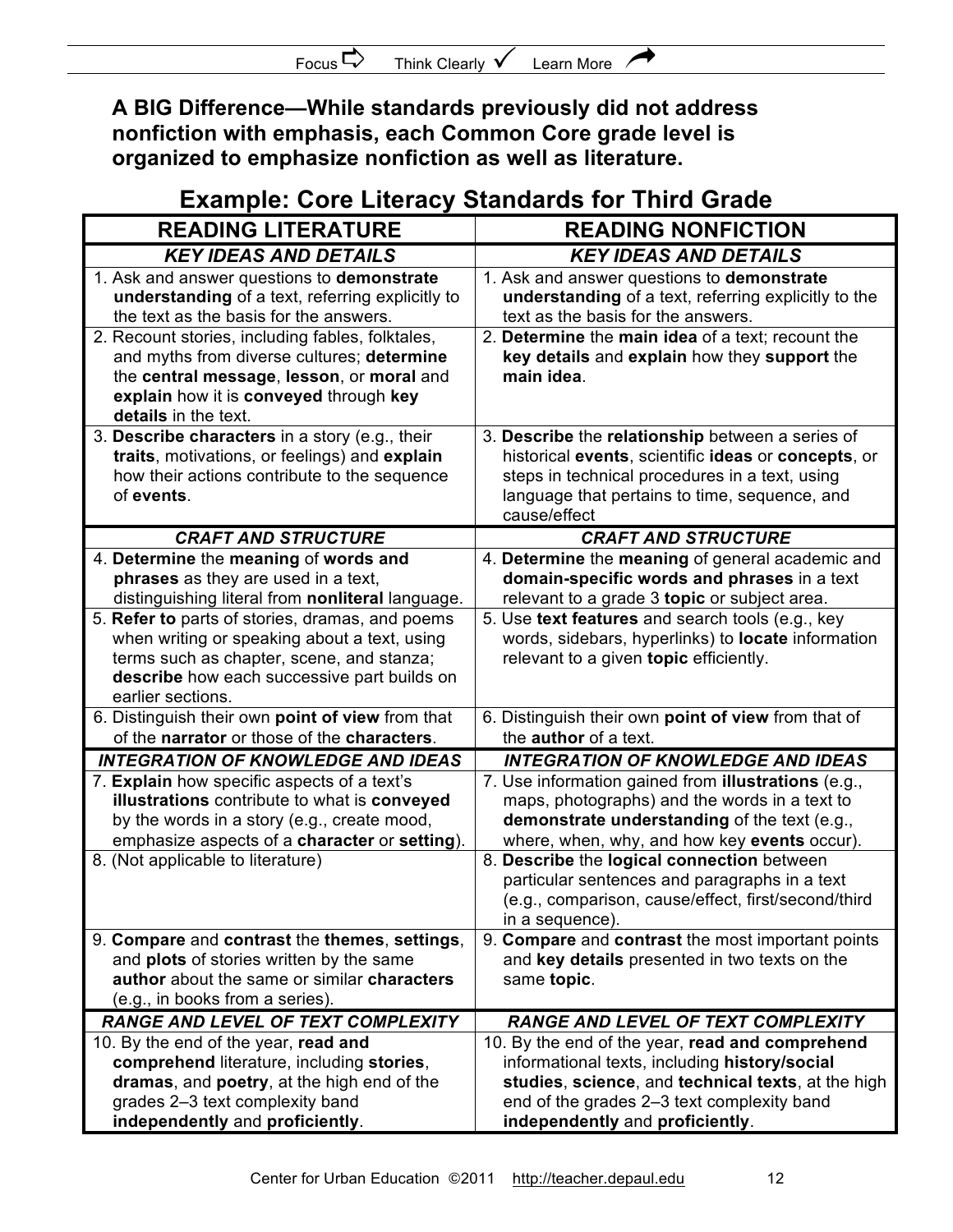#### *GET THE MESSAGE*

*It all starts with Standard 1.*

#### *KEY IDEAS AND DETAILS*

ANCHOR STANDARD:1. Read closely to determine what the text says explicitly and to make logical inferences from it; cite specific textual evidence when writing or speaking to

support conclusions drawn from the text.

2. Determine central ideas or themes of a text and analyze their development; summarize the key supporting details and ideas.

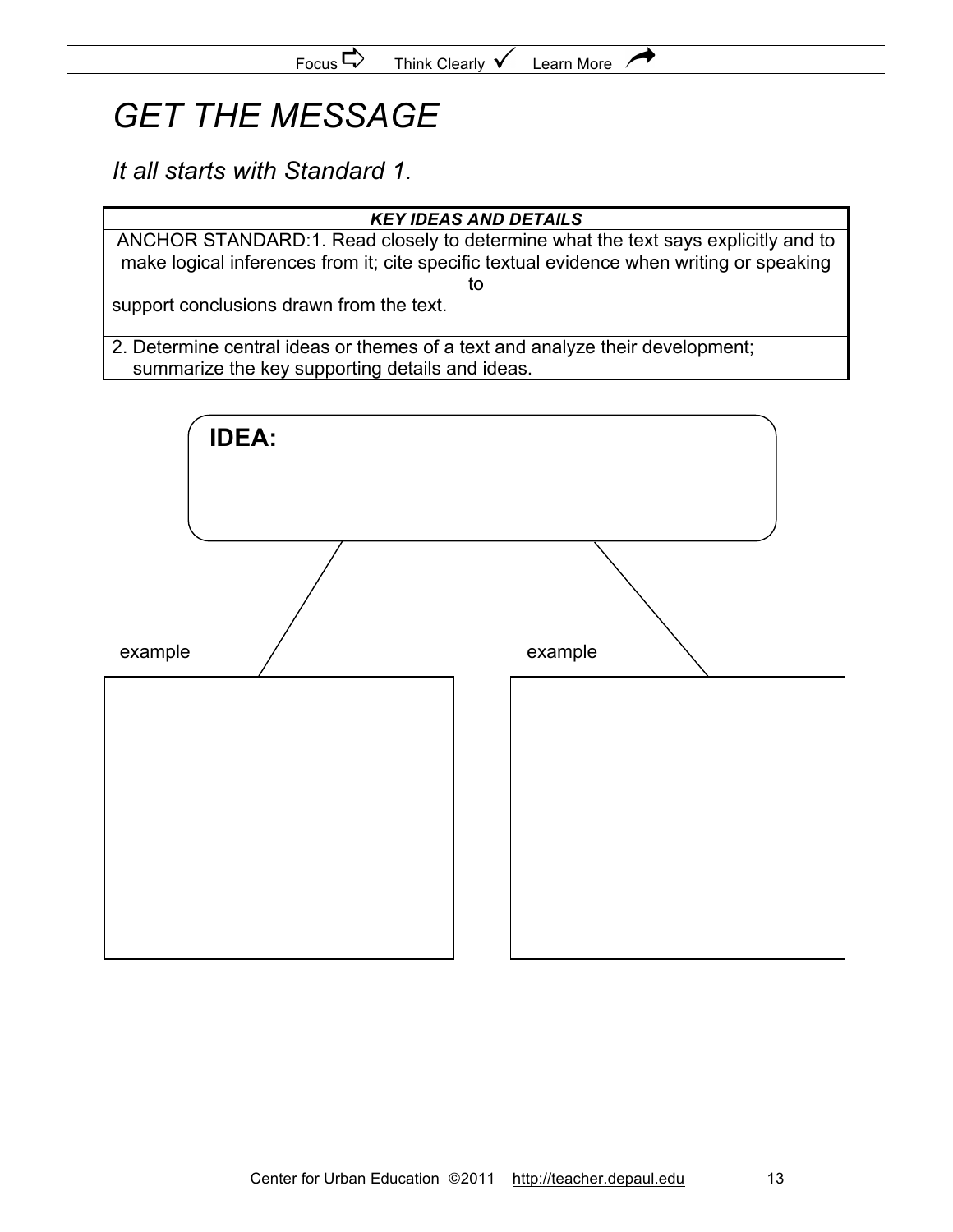#### $Focus \rightarrow$  Think Clearly  $\checkmark$  Learn More

The Common Core identifies grade-level standards that represent these "anchor" standards at each level K-12. Here are two set up to show the progression from grade to grade. You will find the others in this format at http://teacher.depaul.edu.

#### **Common Core Reading Standard 1—Literature and Nonfiction**

ANCHOR STANDARD: 1. Read closely to determine what the text says explicitly and to make logical inferences from it; cite specific textual evidence when writing or speaking to support conclusions drawn from the text.

|                | <b>READING LITERATURE</b>                                                                                                                          | NONFICTION/INFORMATIONAL<br><b>TEXT/INFORMATIONAL TEXT</b>                                                                                             |
|----------------|----------------------------------------------------------------------------------------------------------------------------------------------------|--------------------------------------------------------------------------------------------------------------------------------------------------------|
| K              | With prompting and support, ask and<br>answer questions about key details in<br>a text.                                                            | With prompting and support, ask and answer<br>questions about key details in a text.                                                                   |
| $\mathbf{1}$   | Ask and answer questions about key<br>details in a text.                                                                                           | Ask and answer questions about key details<br>in a text.                                                                                               |
| $\overline{2}$ | Ask and answer such questions as<br>who, what, where, when, why, and<br>how to demonstrate understanding of<br>key details in a text.              | Ask and answer such questions as who,<br>what, where, when, why, and how to<br>demonstrate understanding of key details in a<br>text.                  |
| 3              | Ask and answer questions to<br>demonstrate understanding of a text,<br>referring explicitly to the text as the<br>basis for the answers.           | Ask and answer questions to demonstrate<br>understanding of a text, referring explicitly to<br>the text as the basis for the answers.                  |
| $\overline{4}$ | Refer to details and examples in a<br>text when explaining what the text<br>says explicitly and when drawing<br>inferences from the text.          | Refer to details and examples in a text when<br>explaining what the text says explicitly and<br>when drawing inferences from the text.                 |
| 5              | Quote accurately from a text when<br>explaining what the text says<br>explicitly and when drawing<br>inferences from the text.                     | Quote accurately from a text when explaining<br>what the text says explicitly and when<br>drawing inferences from the text.                            |
| 6              | Cite textual evidence to support<br>analysis of what the text says<br>explicitly as well as inferences drawn<br>from the text.                     | Cite textual evidence to support analysis of<br>what the text says explicitly as well as<br>inferences drawn from the text.                            |
| $\overline{7}$ | Cite several pieces of textual<br>evidence to support analysis of what<br>the text says explicitly as well as<br>inferences drawn from the text.   | Cite several pieces of textual evidence to<br>support analysis of what the text says<br>explicitly as well as inferences drawn from the<br>text.       |
| 8              | Cite the textual evidence that most<br>strongly supports an analysis of what<br>the text says explicitly as well as<br>inferences drawn from text. | Cite the textual evidence that most strongly<br>supports an analysis of what the text says<br>explicitly as well as inferences drawn from the<br>text. |
| 9-<br>10       | Cite strong and thorough textual<br>evidence to support analysis of what<br>the text says explicitly as well as<br>inferences drawn from the text. | Cite strong and thorough textual evidence to<br>support analysis of what the text says<br>explicitly as well as inferences drawn from the<br>text.     |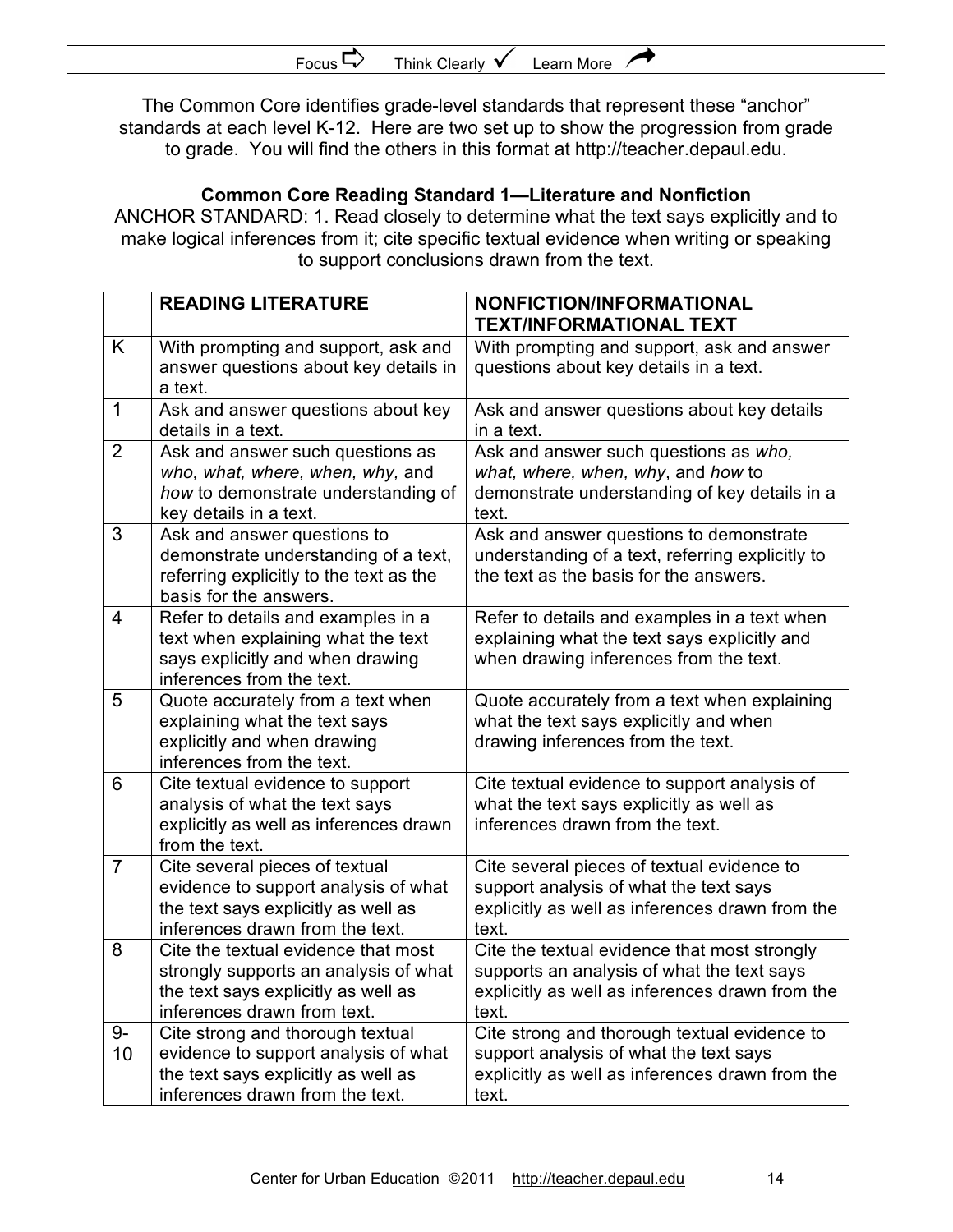#### **What questions would a Common Core teacher ask?**

Sequential questions—not necessarily following the Common Core numbers but developing deeper interpretation. Notice that each of these questions requires the application of the competence of "close reading" required by standard 1.

Focus  $\overline{\mathbf{C}}$  Think Clearly  $\checkmark$  Learn More  $\checkmark$ 

| 1. Read closely to determine<br>what the text says explicitly<br>and to make logical<br>inferences from it; cite<br>specific textual evidence<br>when writing or speaking to<br>support conclusions drawn<br>from the text. | Where did this history take place? What kind of place<br>was it?<br>Support your answers with evidence from the text.                                                                          |
|-----------------------------------------------------------------------------------------------------------------------------------------------------------------------------------------------------------------------------|------------------------------------------------------------------------------------------------------------------------------------------------------------------------------------------------|
| 3. Analyze how and why<br>individuals, events, and ideas<br>develop and interact over the<br>course of a text.                                                                                                              | What is a problem people faced?<br>Why was it important to people?<br>How do they respond to it?<br>How does the response affect them?<br>Support your answer with evidence from the text.     |
| 2. Determine central ideas or<br>themes of a text and analyze<br>their development;<br>summarize the key<br>supporting details and ideas.                                                                                   | What do you think is the central or main idea of this<br>history?<br>Summarize the important information that supports your<br>conclusion.<br>Support your answer with evidence from the text. |
| 4. Interpret words and<br>phrases as they are used in a<br>text, including determining<br>technical, connotative, and<br>figurative meanings, and<br>analyze how specific word<br>choices shape meaning or<br>tone.         | What are 5 key words in this passage? Why are they<br>important to understanding it?<br>Support your answer with an example from the passage.                                                  |
| 5. Analyze the structure of<br>texts, including how specific<br>sentences, paragraphs, and<br>larger portions of the text<br>(e.g., a section, chapter,<br>scene, or stanza) relate to<br>each other and the whole.         | Choose one important paragraph. Tell why it is important<br>to understanding the passage.<br>Support your answer with examples from the passage.                                               |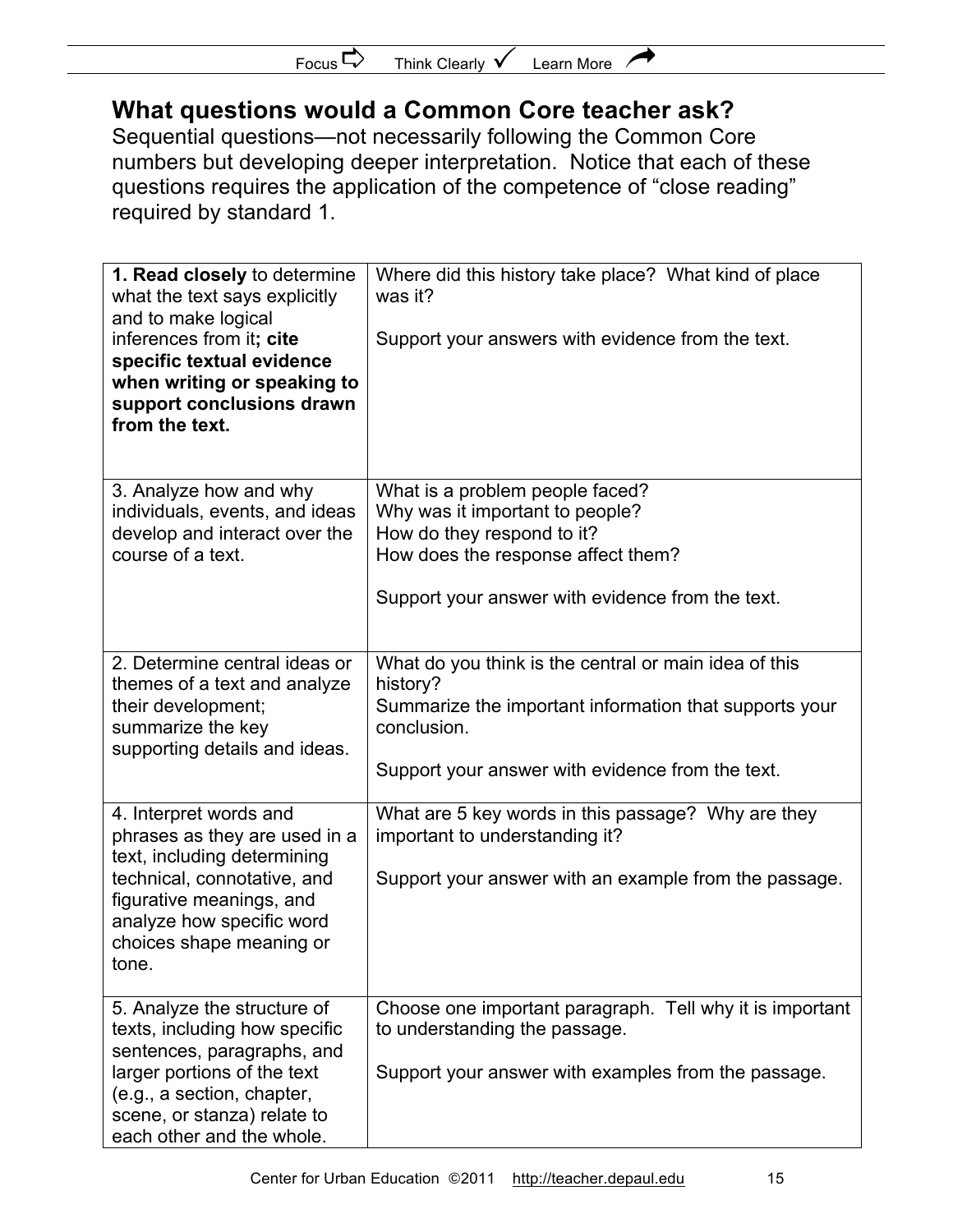#### **Example of a Comprehensive Fiction Reading Guide**

CCSSR1. **Read closely** to determine what the text says **explicitly** and to **make logical inferences** from it; **cite specific textual evidence** when writing or speaking to **support conclusions drawn from the text**.

CCSSR2. **Determine central ideas or themes** of a text and **analyze their development**; **summarize** the **key supporting details** and **ideas**.

CCSSR3. **Analyze** how and why **individuals, events**, and **ideas develop** and **interact** over the course of a text.

Questions for independent reading at school and at home.

**Support your answers with evidence from the story.**



#### **What lesson can people learn from this event story?**

Plus: Craft and Structure—How does the writer help you understand the story?

\_\_\_\_\_\_\_\_\_\_\_\_\_\_\_\_\_\_\_\_\_\_\_\_\_\_\_\_\_\_\_\_\_\_\_\_\_\_\_\_\_\_\_\_\_\_\_\_\_\_\_\_\_\_\_\_\_\_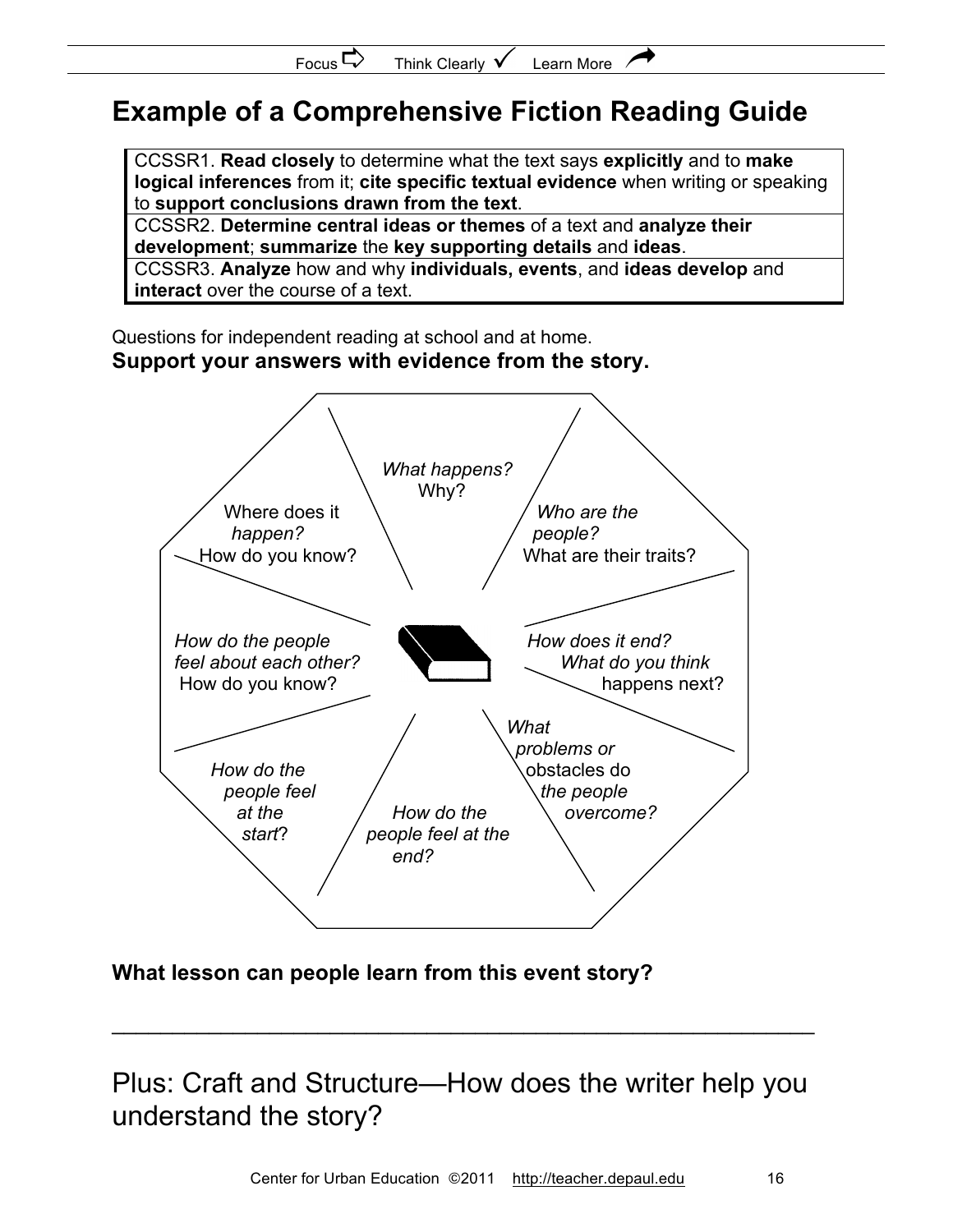

#### **Analyze History**

1. **Read closely** to determine what the text says **explicitly** and to **make logical inferences** from it; **cite specific textual evidence** when writing or speaking to **support conclusions drawn from the text**.

2. **Determine central ideas or themes** of a text and **analyze their development**; **summarize** the **key supporting details** and **ideas**.

#### *Support your answers with evidence from the history.*



#### **What lesson can people learn from this event?**

\_\_\_\_\_\_\_\_\_\_\_\_\_\_\_\_\_\_\_\_\_\_\_\_\_\_\_\_\_\_\_\_\_\_\_\_\_\_\_\_\_\_\_\_\_\_\_\_\_\_\_\_\_\_\_\_\_\_

 $\mathcal{L}_\text{max}$  , and the contract of the contract of the contract of the contract of the contract of the contract of the contract of the contract of the contract of the contract of the contract of the contract of the contr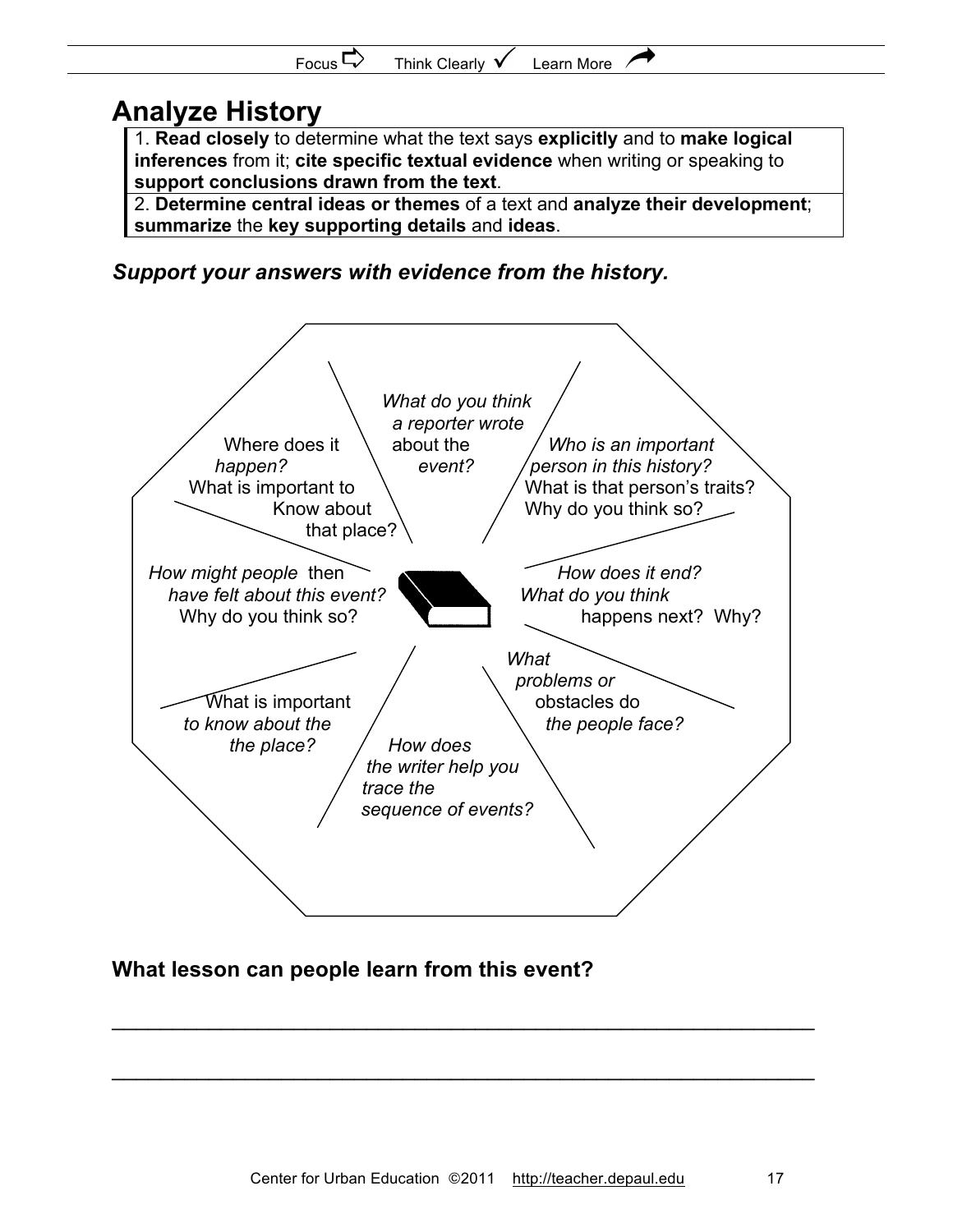| $\sim\cdot\cdot$<br>.<br>ж<br>Juua | Think $\overline{\mathbf{r}}$<br>. learlvات | Learr<br>More |
|------------------------------------|---------------------------------------------|---------------|
|                                    |                                             |               |

#### **TWO-STEP INFERENTIAL QUESTIONS INSIST THAT STUDENTS THINK MORE— ANSWER WITH EVIDENCE (CCSSR1)**

| <b>INFERENCE</b>                             | <b>QUESTION</b>                                                             | <b>ANSWER</b> | <b>EVIDENCE</b>                                         |
|----------------------------------------------|-----------------------------------------------------------------------------|---------------|---------------------------------------------------------|
| Infer from<br>context                        | What does<br>mean?                                                          |               |                                                         |
| Infer motive                                 | Why did                                                                     |               |                                                         |
| <b>Infer</b><br>cause-effect<br>relations    | <b>What caused</b>                                                          |               |                                                         |
| <b>Infer</b><br>predictions                  | What do you think<br>did<br>next?                                           |               |                                                         |
| <b>Infer feelings</b>                        | How do you think<br>felt<br>about                                           |               |                                                         |
| Infer traits                                 | What is a trait of<br>2                                                     |               |                                                         |
| Infer the<br>central<br>message or<br>lesson | What is a lesson<br>people can learn from<br>this<br>passage/story/history? |               | List the sections of<br>the passage that<br>support it. |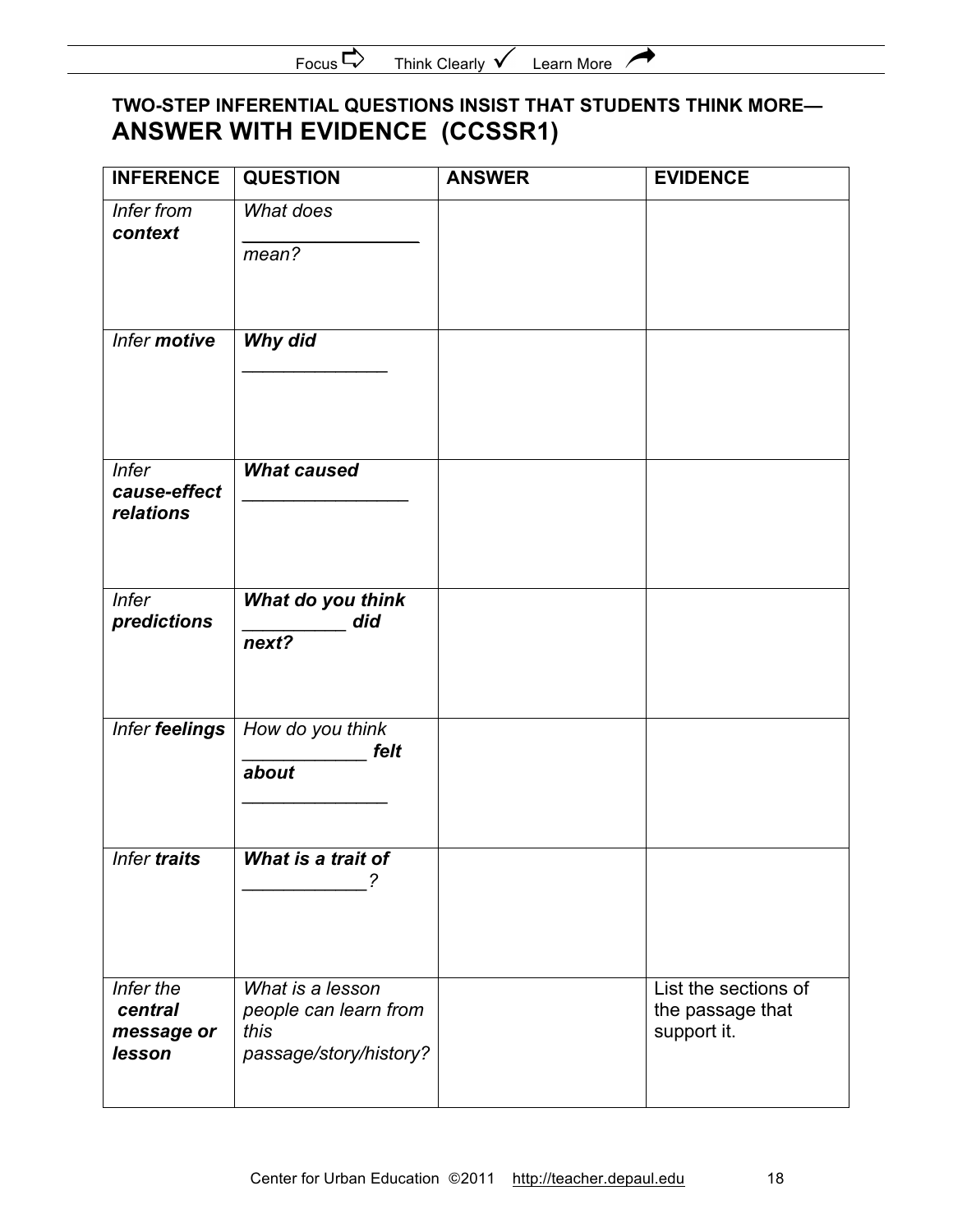|                                                                                                                                                                                                                                                                                                                                                  |          | <b>Nonfiction Reading: A Way to Expand Knowledge and Thinking</b><br><b>KEY IDEAS AND DETAILS</b> |  |  |
|--------------------------------------------------------------------------------------------------------------------------------------------------------------------------------------------------------------------------------------------------------------------------------------------------------------------------------------------------|----------|---------------------------------------------------------------------------------------------------|--|--|
| 1. Read closely to determine what the text says explicitly and to make logical<br>inferences from it; cite specific textual evidence when writing or speaking to support<br>conclusions drawn from the text.<br>2. Determine central ideas or themes of a text and analyze their development;<br>summarize the key supporting details and ideas. |          |                                                                                                   |  |  |
| <b>Classify and Clarify</b>                                                                                                                                                                                                                                                                                                                      |          | <b>Compare and Contrast</b>                                                                       |  |  |
| Category                                                                                                                                                                                                                                                                                                                                         | Category |                                                                                                   |  |  |

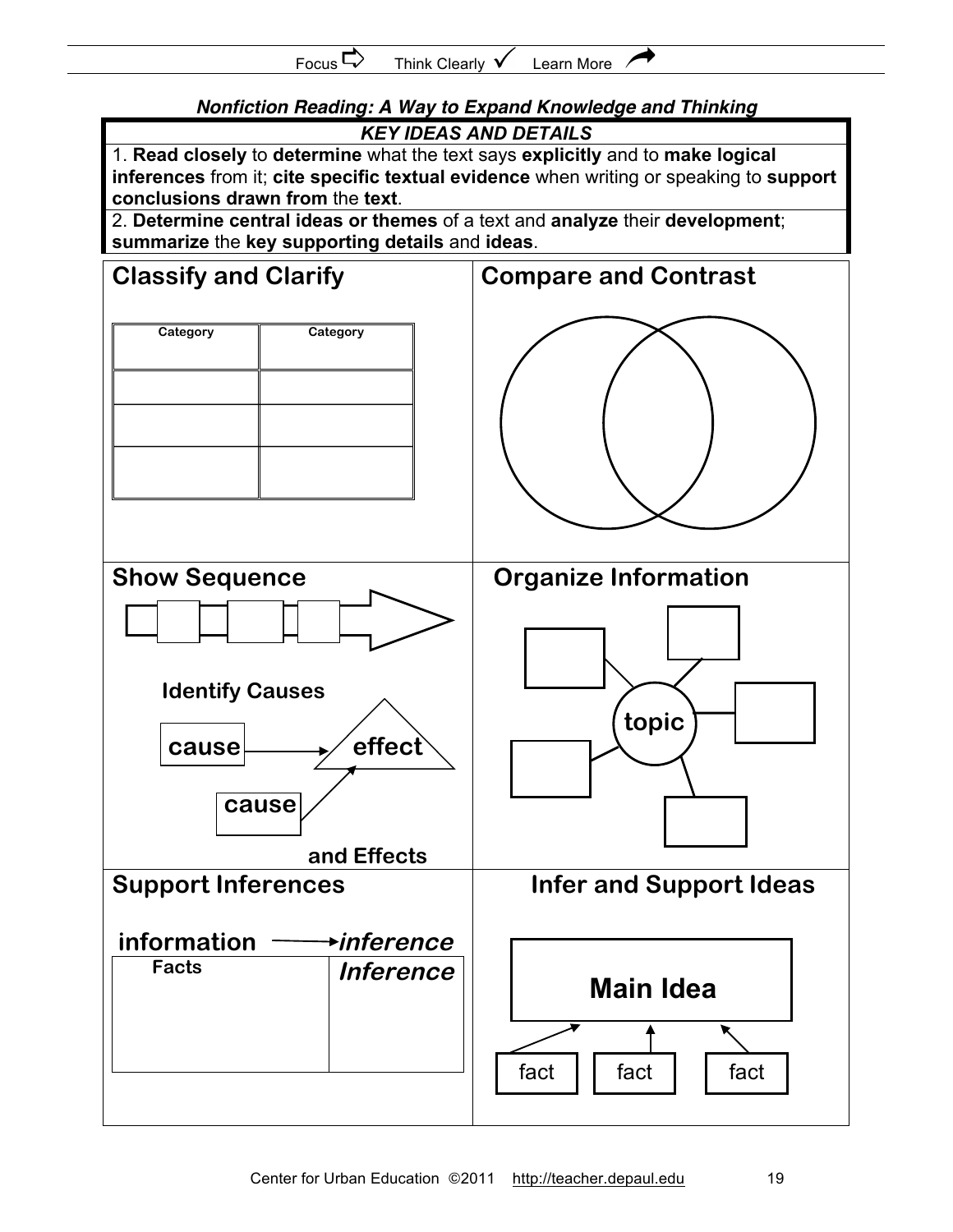#### **Graphic Organizer Assessment Rubric**

Usually a graphic organizer is part of a process, it is a way to organize information, **an intermediate step to writing about a topic or situation or organizing more ideas and information for a unit or presentation**.

It can be a **"pre-writer"** that students use to focus their writing. Even if the student only writes a sentence or paragraph based on the graphic organizer, that writing step is essential to ensuring that the student thinks through the ideas and information in the graphic.

Students should meet the following criteria when making a graphic organizer:

! **Is it complete?** Is it correct? ! **Is it clear?**

The following rubric can be used as a **checklist** for making sure that the organizer is complete and useful as students base their writing on the information they have organized. *Students can improve their responses so they reach the top level.*

## SHOW CLEAR THINKING

| Rating | <b>Requirements</b>                                           |
|--------|---------------------------------------------------------------|
|        | Provides information for each part of the organizer           |
| 4      | All information is correct                                    |
|        | Gives organizer a title (if it does not have one)<br>ΙI       |
|        | Writes about the organizer-an explanation, summary, or        |
|        | application of what the organizer presents (complexity varies |
|        | with grade level-from sentence through extended response)     |
|        | Cites the source of the information (grades 5-8)<br>□         |
|        |                                                               |
|        |                                                               |
| 3      | Provides information for each part of the organizer           |
|        | All information is correct                                    |
|        |                                                               |
|        |                                                               |
| 2      | Provides information for most parts of the organizer          |
|        | Most information is correct                                   |
|        |                                                               |
|        | Provides information for part of the organizer                |
|        |                                                               |
|        | Some information is correct                                   |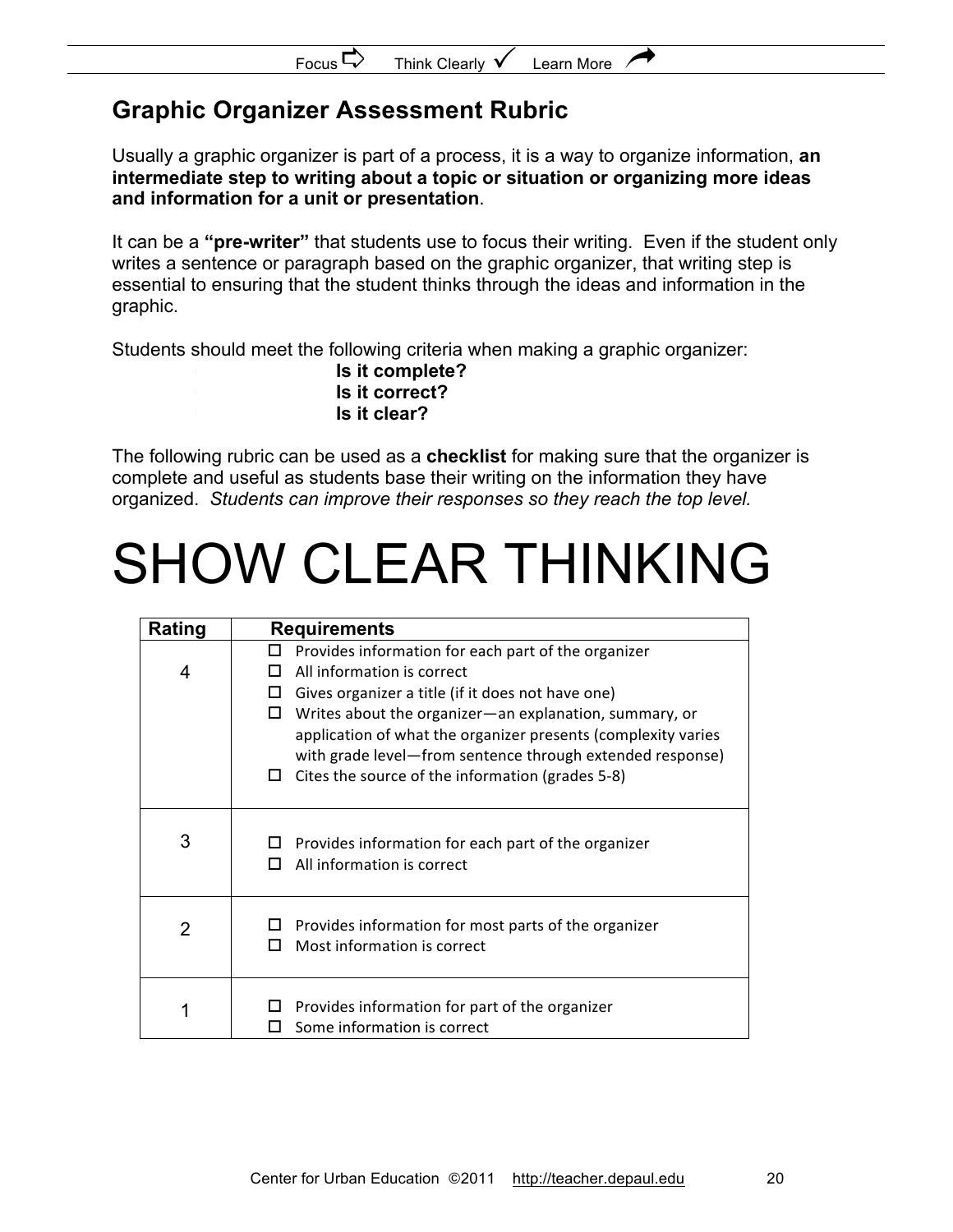| Focus $\overline{\mathsf{C}}$       | Think Clearly $\sqrt{\phantom{a}}$ Learn More $\sqrt{\phantom{a}}$                                                                                                                                                            |
|-------------------------------------|-------------------------------------------------------------------------------------------------------------------------------------------------------------------------------------------------------------------------------|
|                                     | <b>COMPREHENSIVE HISTORY READING ASSESSMENT</b>                                                                                                                                                                               |
|                                     | <b>Identify Sequence</b> (This is a Check-In Question—are you on the page?)                                                                                                                                                   |
|                                     |                                                                                                                                                                                                                               |
|                                     | In which paragraph did you find that information? ______________________________                                                                                                                                              |
| <b>Infer Character Traits</b>       |                                                                                                                                                                                                                               |
|                                     | 2. What is one of ____________'s character traits? _____________________________                                                                                                                                              |
| <b>SUPPORT YOUR INFERENCE</b>       |                                                                                                                                                                                                                               |
| <b>Infer Motive</b>                 |                                                                                                                                                                                                                               |
| <b>SUPPORT YOUR INFERENCE</b>       | Why do you infer that? The state of the state of the state of the state of the state of the state of the state of the state of the state of the state of the state of the state of the state of the state of the state of the |
| <b>Infer Cause-Effect Relations</b> | 7                                                                                                                                                                                                                             |
|                                     |                                                                                                                                                                                                                               |

**Summarize** (This is a **Check-Out question**—did you comprehend the passage?) Write a three-sentence summary of what happened. Tell the main idea. Use evidence from the history to support your conclusion.

#### **EXTEND TO EXCEED: THINK MORE**

What is a lesson people can learn from this history? Explain why you think that is an important lesson—with evidence from this history and your own experience.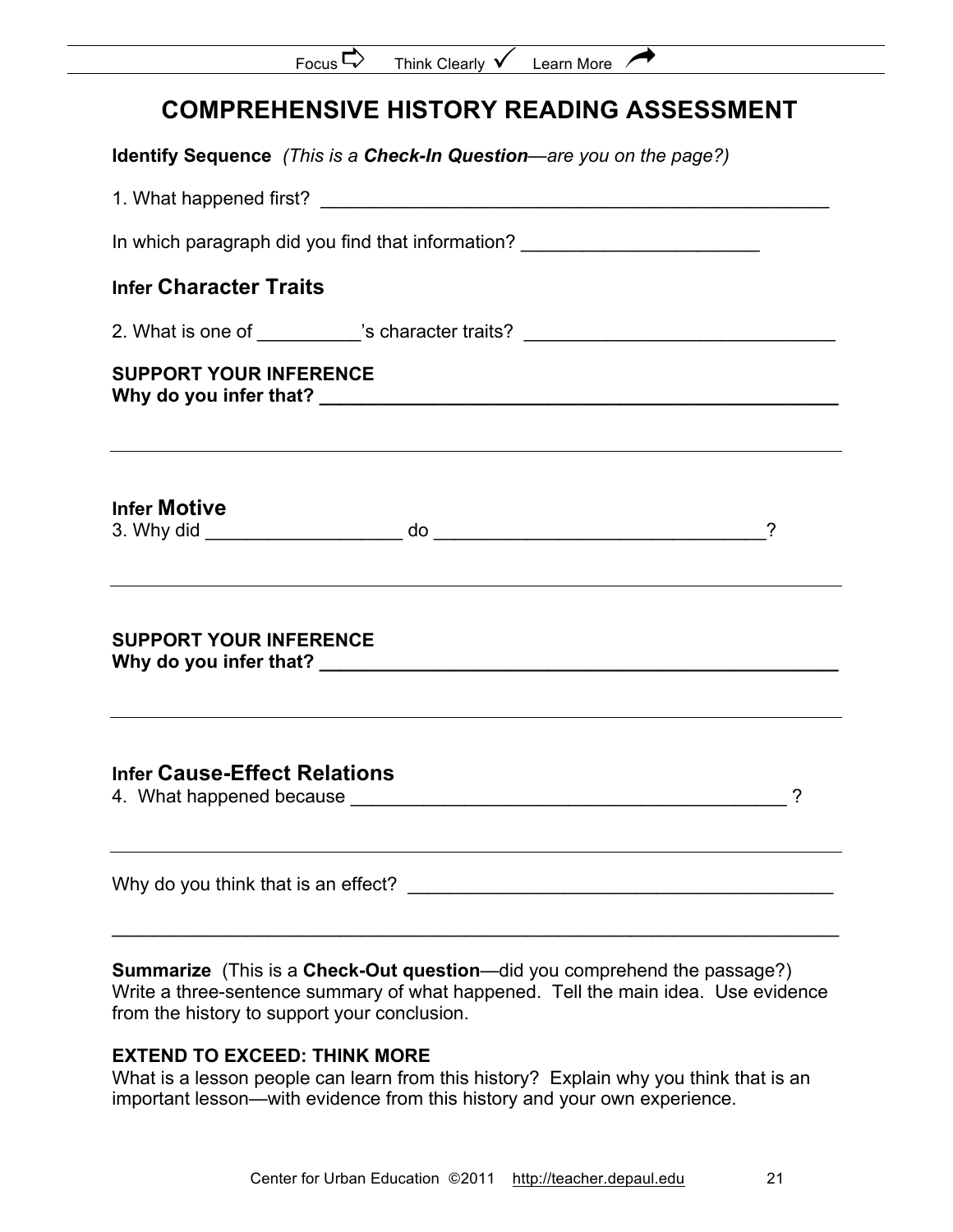| 31 I.S<br>n | -<br>.<br>.<br>Jearly<br>шк | More<br>$\sim$<br>. .<br><u>та</u> н<br>___<br>________ |  |
|-------------|-----------------------------|---------------------------------------------------------|--|
|             |                             |                                                         |  |

#### **COMPREHENSIVE QUESTIONS — Non-Fiction**

*I can identify the topic, main idea, purpose, opinion, and summarize a nonfiction passage 1B*

1. **What is the topic?** \_\_\_\_\_\_\_\_\_\_\_\_\_\_\_\_\_\_\_\_\_\_\_\_\_\_\_\_\_\_\_\_\_\_\_\_\_\_\_\_\_\_\_\_\_\_

*The topic is not the title*. What is the topic that the passage explains?

2. **Infer the main idea of a paragraph:** What is the main idea of the first paragraph?

 $\mathcal{L}_\text{max} = \mathcal{L}_\text{max} = \mathcal{L}_\text{max} = \mathcal{L}_\text{max} = \mathcal{L}_\text{max} = \mathcal{L}_\text{max} = \mathcal{L}_\text{max} = \mathcal{L}_\text{max} = \mathcal{L}_\text{max} = \mathcal{L}_\text{max} = \mathcal{L}_\text{max} = \mathcal{L}_\text{max} = \mathcal{L}_\text{max} = \mathcal{L}_\text{max} = \mathcal{L}_\text{max} = \mathcal{L}_\text{max} = \mathcal{L}_\text{max} = \mathcal{L}_\text{max} = \mathcal{$ 

3. **Infer the purpose:** What is the purpose of the passage? Why did the writer write it?

 $\mathcal{L}_\mathcal{L} = \mathcal{L}_\mathcal{L} = \mathcal{L}_\mathcal{L} = \mathcal{L}_\mathcal{L} = \mathcal{L}_\mathcal{L} = \mathcal{L}_\mathcal{L} = \mathcal{L}_\mathcal{L} = \mathcal{L}_\mathcal{L} = \mathcal{L}_\mathcal{L} = \mathcal{L}_\mathcal{L} = \mathcal{L}_\mathcal{L} = \mathcal{L}_\mathcal{L} = \mathcal{L}_\mathcal{L} = \mathcal{L}_\mathcal{L} = \mathcal{L}_\mathcal{L} = \mathcal{L}_\mathcal{L} = \mathcal{L}_\mathcal{L}$ 

 $\mathcal{L}_\text{max} = \mathcal{L}_\text{max} = \mathcal{L}_\text{max} = \mathcal{L}_\text{max} = \mathcal{L}_\text{max} = \mathcal{L}_\text{max} = \mathcal{L}_\text{max} = \mathcal{L}_\text{max} = \mathcal{L}_\text{max} = \mathcal{L}_\text{max} = \mathcal{L}_\text{max} = \mathcal{L}_\text{max} = \mathcal{L}_\text{max} = \mathcal{L}_\text{max} = \mathcal{L}_\text{max} = \mathcal{L}_\text{max} = \mathcal{L}_\text{max} = \mathcal{L}_\text{max} = \mathcal{$ 

 $\mathcal{L}_\text{max}$  and  $\mathcal{L}_\text{max}$  and  $\mathcal{L}_\text{max}$  and  $\mathcal{L}_\text{max}$  and  $\mathcal{L}_\text{max}$  and  $\mathcal{L}_\text{max}$ 

*Explain: How do you know that is the purpose?*

4. **Classify Fact and Opinion:** What is an opinion in the passage?

*Explain: How do you know it is an opinion?*

5. **Infer the main idea of a passage.** What is the main idea of the whole passage?

 $\mathcal{L}_\mathcal{L} = \mathcal{L}_\mathcal{L} = \mathcal{L}_\mathcal{L} = \mathcal{L}_\mathcal{L} = \mathcal{L}_\mathcal{L} = \mathcal{L}_\mathcal{L} = \mathcal{L}_\mathcal{L} = \mathcal{L}_\mathcal{L} = \mathcal{L}_\mathcal{L} = \mathcal{L}_\mathcal{L} = \mathcal{L}_\mathcal{L} = \mathcal{L}_\mathcal{L} = \mathcal{L}_\mathcal{L} = \mathcal{L}_\mathcal{L} = \mathcal{L}_\mathcal{L} = \mathcal{L}_\mathcal{L} = \mathcal{L}_\mathcal{L}$ 

 $\mathcal{L}_\mathcal{L} = \mathcal{L}_\mathcal{L} = \mathcal{L}_\mathcal{L} = \mathcal{L}_\mathcal{L} = \mathcal{L}_\mathcal{L} = \mathcal{L}_\mathcal{L} = \mathcal{L}_\mathcal{L} = \mathcal{L}_\mathcal{L} = \mathcal{L}_\mathcal{L} = \mathcal{L}_\mathcal{L} = \mathcal{L}_\mathcal{L} = \mathcal{L}_\mathcal{L} = \mathcal{L}_\mathcal{L} = \mathcal{L}_\mathcal{L} = \mathcal{L}_\mathcal{L} = \mathcal{L}_\mathcal{L} = \mathcal{L}_\mathcal{L}$ 

 $\mathcal{L}_\mathcal{L} = \mathcal{L}_\mathcal{L} = \mathcal{L}_\mathcal{L} = \mathcal{L}_\mathcal{L} = \mathcal{L}_\mathcal{L} = \mathcal{L}_\mathcal{L} = \mathcal{L}_\mathcal{L} = \mathcal{L}_\mathcal{L} = \mathcal{L}_\mathcal{L} = \mathcal{L}_\mathcal{L} = \mathcal{L}_\mathcal{L} = \mathcal{L}_\mathcal{L} = \mathcal{L}_\mathcal{L} = \mathcal{L}_\mathcal{L} = \mathcal{L}_\mathcal{L} = \mathcal{L}_\mathcal{L} = \mathcal{L}_\mathcal{L}$ 

 $\mathcal{L}_\mathcal{L} = \mathcal{L}_\mathcal{L} = \mathcal{L}_\mathcal{L} = \mathcal{L}_\mathcal{L} = \mathcal{L}_\mathcal{L} = \mathcal{L}_\mathcal{L} = \mathcal{L}_\mathcal{L} = \mathcal{L}_\mathcal{L} = \mathcal{L}_\mathcal{L} = \mathcal{L}_\mathcal{L} = \mathcal{L}_\mathcal{L} = \mathcal{L}_\mathcal{L} = \mathcal{L}_\mathcal{L} = \mathcal{L}_\mathcal{L} = \mathcal{L}_\mathcal{L} = \mathcal{L}_\mathcal{L} = \mathcal{L}_\mathcal{L}$ 

 $\mathcal{L}_\mathcal{L} = \mathcal{L}_\mathcal{L} = \mathcal{L}_\mathcal{L} = \mathcal{L}_\mathcal{L} = \mathcal{L}_\mathcal{L} = \mathcal{L}_\mathcal{L} = \mathcal{L}_\mathcal{L} = \mathcal{L}_\mathcal{L} = \mathcal{L}_\mathcal{L} = \mathcal{L}_\mathcal{L} = \mathcal{L}_\mathcal{L} = \mathcal{L}_\mathcal{L} = \mathcal{L}_\mathcal{L} = \mathcal{L}_\mathcal{L} = \mathcal{L}_\mathcal{L} = \mathcal{L}_\mathcal{L} = \mathcal{L}_\mathcal{L}$ 

 $\mathcal{L}_\text{max}$  and  $\mathcal{L}_\text{max}$  and  $\mathcal{L}_\text{max}$  and  $\mathcal{L}_\text{max}$  and  $\mathcal{L}_\text{max}$  and  $\mathcal{L}_\text{max}$ 

Support your answer. Explain why you think that is the main idea?

**Exceed:** Make up a multiple-choice quiz about the topic. Ask **challenging** questions.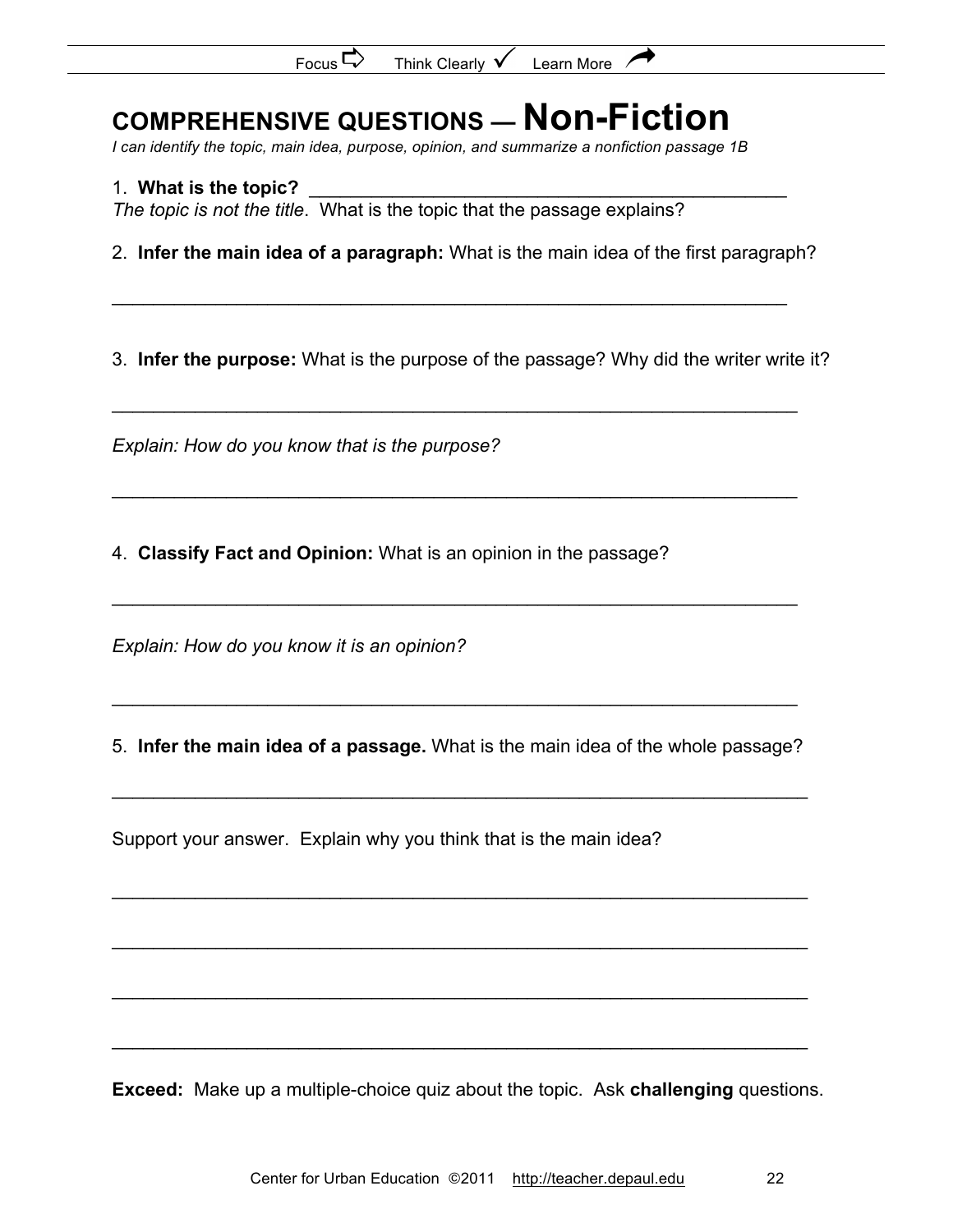#### **Non-Fiction Writing Expands Thinking and Knowledge**

#### **Common Core Anchor Standards for Writing**

#### Text Types and Purposes

1. Write arguments to support claims in an analysis of substantive topics or texts, using valid reasoning and relevant and sufficient evidence.

2. **Write informative/explanatory texts to examine and convey complex ideas and information clearly and accurately through the effective selection, organization, and analysis of content.**

3. Write narratives to develop real or imagined experiences or events using effective technique, well-chosen details, and well-structured event sequences.

#### Production and Distribution of Writing

4. Produce clear and coherent writing in which the development, organization, and style are appropriate to task, purpose, and audience.

5. Develop and strengthen writing as needed by planning, revising, editing, rewriting, or trying a new approach.

6. Use technology, including the Internet, to produce and publish writing and to interact and collaborate with others.

#### **Research to Build and Present Knowledge**

7. Conduct short as well as more sustained research projects based on focused questions, demonstrating understanding of the subject under investigation.

8. Gather relevant information from multiple print and digital sources, assess the credibility and accuracy of each source, and integrate the information while avoiding plagiarism.

9. Draw evidence from literary or informational texts to support analysis, reflection, and research.

#### Range of Writing

10. Write routinely over extended time frames (time for research, reflection, and revision) and shorter time frames (a single sitting or a day or two) for a range of tasks, purposes, and audiences.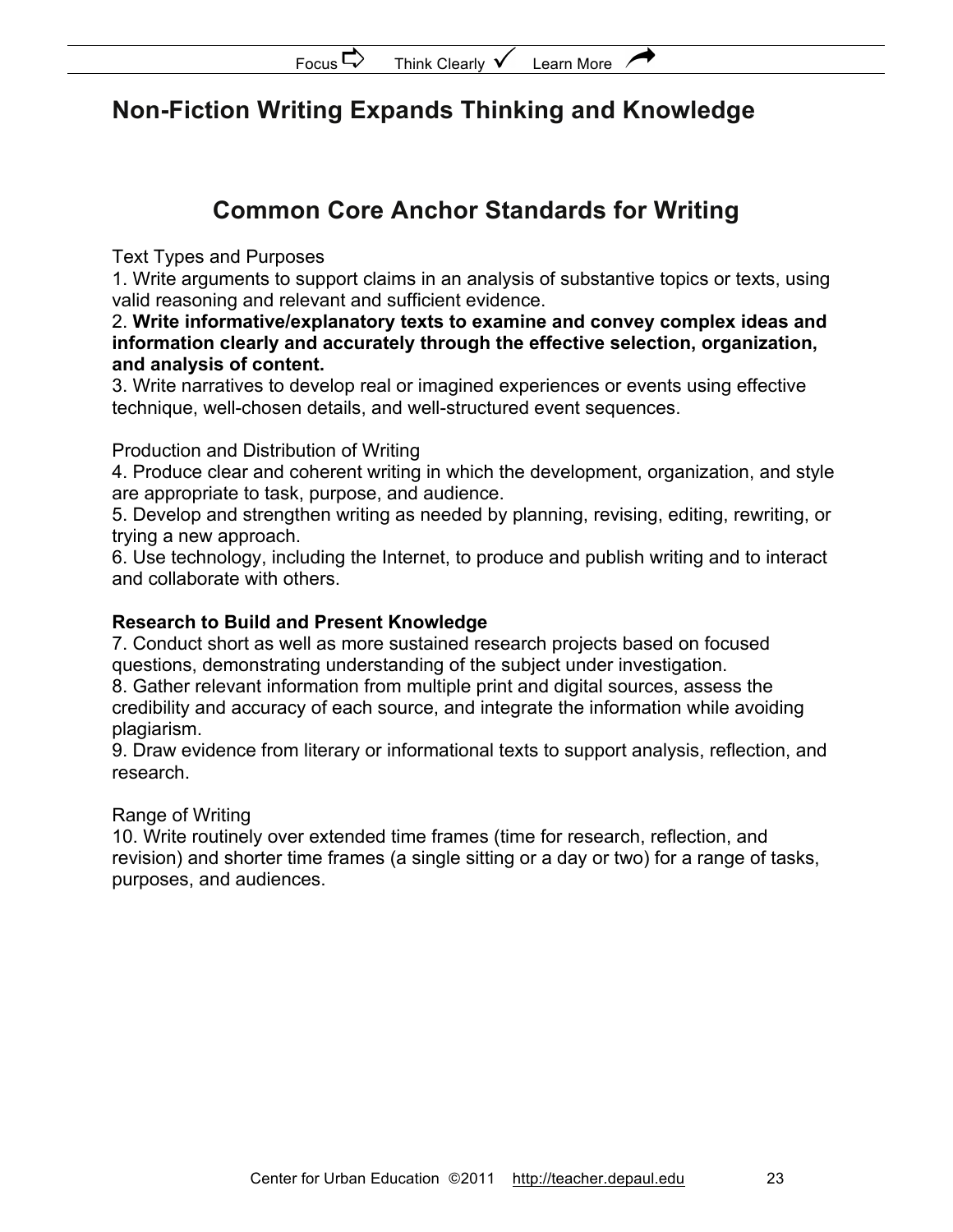| יי י<br>м<br>– | Think<br>.<br>Jearly<br>______ | ----<br>More<br>$\sim$ $\sim$ $\sim$ $\sim$ $\sim$ $\sim$ |  |
|----------------|--------------------------------|-----------------------------------------------------------|--|
|                |                                |                                                           |  |

#### **Topic: \_\_\_\_\_\_\_\_\_\_\_\_\_\_\_\_\_\_\_\_\_\_\_\_\_\_\_\_\_\_\_\_\_\_\_\_\_\_\_\_\_\_\_\_**

#### **BIG QUESTION: \_\_\_\_\_\_\_\_\_\_\_\_\_\_\_\_\_\_\_\_\_\_\_\_\_\_\_\_\_\_\_\_\_\_\_\_\_\_\_\_\_\_\_\_\_\_\_\_\_\_\_\_\_\_\_**

| <b>Read</b><br>CCSSR1<br>Use reading<br>strategies ILS1B<br>Comprehend<br>different texts<br>ILS1C | What will students read?                                                           |
|----------------------------------------------------------------------------------------------------|------------------------------------------------------------------------------------|
| <b>Expand</b>                                                                                      | What words will they learn?                                                        |
| <b>Vocabulary</b><br>CCSSR4                                                                        |                                                                                    |
|                                                                                                    |                                                                                    |
|                                                                                                    |                                                                                    |
|                                                                                                    | How will they learn them?<br>read __write with them __picture them __make glossary |
| Organize                                                                                           |                                                                                    |
| Organize<br>information to                                                                         | How will students clarify what they learn?                                         |
| explain a topic<br>(ILS5A)<br>CCSSR2                                                               | Make a chart timeline diagram outline                                              |
| <b>Write</b>                                                                                       |                                                                                    |
| Explain a topic                                                                                    | What will they WRITE?                                                              |
| (ILS3B)<br>CCSSW <sub>2</sub>                                                                      | __ paragraph __ letter __ poem __ guide __ news report                             |
|                                                                                                    |                                                                                    |

#### *How will students share what they learn to expand everyone's learning?*

\_\_draw pictures \_\_make a collage \_\_illustrate a word wall

\_\_dramatize \_\_write a story \_\_\_make a picture glossary

\_\_make a bulletin board \_\_present what they learn to another class

 $\overline{\phantom{a}}$  , and the contribution of the contribution of the contribution of the contribution of the contribution of the contribution of the contribution of the contribution of the contribution of the contribution of the

\_\_make a booklet for another grade—or the school library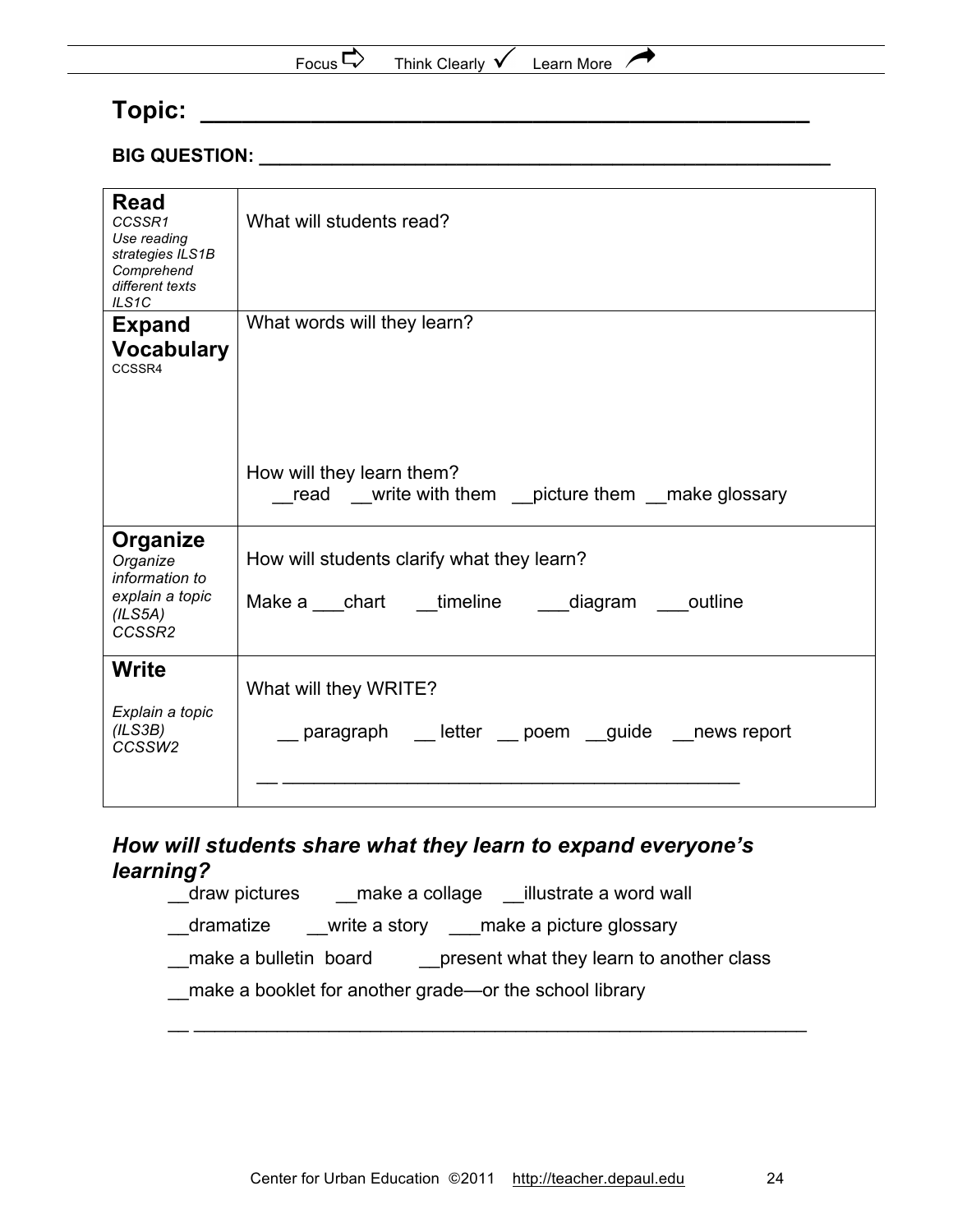

#### **Example of a week of integrated literacy and content learning**

Common Core Anchor Reading Standards: 1. Read closely to determine what the text says explicitly and to make logical inferences from it; cite specific textual evidence when writing or speaking to support conclusions drawn from the text. 2. Determine central ideas or themes of a text and analyze their development; summarize the key supporting details and ideas. 4. Interpret words and phrases as they are used in a text, including determining technical, connotative, and figurative meanings, and analyze how specific word choices shape meaning or tone.

Common Core Writing Anchor Standard 2. Write informative/explanatory texts to examine and convey complex ideas and information clearly and accurately through the effective selection, organization, and analysis of content.

*Topic: \_\_\_\_\_\_\_\_\_\_\_\_\_\_\_\_\_\_\_\_\_\_\_\_\_\_\_\_\_\_\_\_\_\_\_\_\_\_\_\_\_\_\_\_\_\_\_\_\_\_\_\_\_*

*BIG Question: \_\_\_\_\_\_\_\_\_\_\_\_\_\_\_\_\_\_\_\_\_\_\_\_\_\_\_\_\_\_\_\_\_\_\_\_\_\_\_\_\_\_\_\_\_\_\_\_\_\_\_\_\_\_\_\_\_\_*

*Core Vocabulary: \_\_\_\_\_\_\_\_\_\_\_\_\_\_\_\_\_\_\_\_\_\_\_\_\_\_\_\_\_\_\_\_\_\_\_\_\_\_\_\_\_\_\_\_\_\_\_\_\_\_\_\_\_\_\_*

| <b>Monday</b><br><b>Focus with</b><br><b>Interest</b>                                                                             | <b>Tuesday</b><br><b>Get Informed</b>                                                                               | Wednesday<br>Organize and<br><b>Expand</b>                                                                         | <b>Thursday</b><br><b>Summarize</b>                                                                                  | <b>Friday</b><br><b>Synthesize</b>                                                                                                       |
|-----------------------------------------------------------------------------------------------------------------------------------|---------------------------------------------------------------------------------------------------------------------|--------------------------------------------------------------------------------------------------------------------|----------------------------------------------------------------------------------------------------------------------|------------------------------------------------------------------------------------------------------------------------------------------|
| T: Introduce the<br>week's <b>BIG</b><br>question<br>Preview key<br>words, connect<br>to prior<br>knowledge.<br><b>Read aloud</b> | T: Model<br>How to collect<br>facts from a<br>passage.<br>S: Read to<br>locate and<br>collect<br>important<br>facts | S:<br>Use graphic<br>organizer to<br>organize<br>information.<br>Collect more<br>information for<br>the organizer. | S: Write about<br>this week's<br>topic<br>using this<br>week's words-<br>write based on<br>the graphic<br>organizer. | S: Answer the<br>BIG question-<br>create<br>booklet,<br>exhibit, letter,<br>picture, other<br>format to<br>communicate<br>answers to the |
| about topic<br>S: List or draw<br>interesting<br>facts from<br>reading.                                                           | relevant to the<br>Big Question.                                                                                    |                                                                                                                    |                                                                                                                      | <b>BIG</b> question.                                                                                                                     |
| Start glossary.                                                                                                                   | Expand<br>glossary.                                                                                                 | Continue<br>glossary.                                                                                              | Complete<br>glossary.                                                                                                |                                                                                                                                          |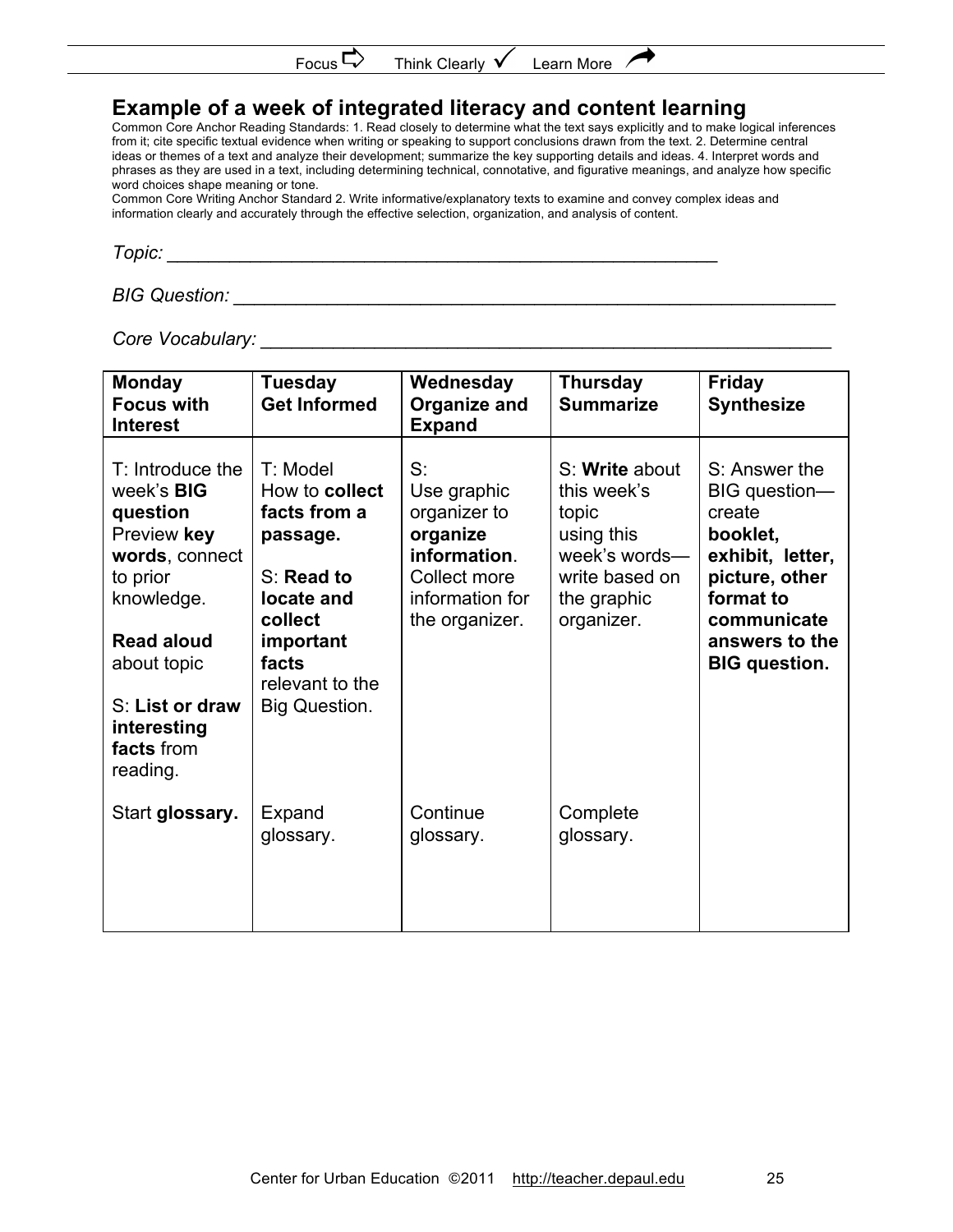| n<br>_____ | .<br>arlv<br>107 | $\sim$ $\sim$ $\sim$<br>More<br>.<br>— <b>—</b> — — |  |
|------------|------------------|-----------------------------------------------------|--|
|            |                  |                                                     |  |

#### **SMART CHART**

I can identify words relating to a topic.

*Common Core Reading Anchor Standard 4. Interpret words and phrases as they are used in a text, including determining technical, connotative, and figurative meanings, and analyze how specific word choices shape meaning or tone.*

**TOPIC: \_\_\_\_\_\_\_\_\_\_\_\_\_\_\_\_\_\_\_\_\_\_\_\_\_\_\_\_\_\_\_\_\_\_\_\_\_\_\_\_\_\_\_\_\_\_\_\_\_**

| <b>WORD</b> | Show what it means. Draw a<br>picture. | Write another word that<br>tells about this word. |
|-------------|----------------------------------------|---------------------------------------------------|
|             |                                        |                                                   |
|             |                                        |                                                   |
|             |                                        |                                                   |
|             |                                        |                                                   |
|             |                                        |                                                   |
|             |                                        |                                                   |
|             |                                        |                                                   |
|             |                                        |                                                   |
|             |                                        |                                                   |
|             |                                        |                                                   |
|             |                                        |                                                   |
|             |                                        |                                                   |

Keep adding to your Smart Chart as you learn more words about this topic. **Write with the words—explain what you learn.**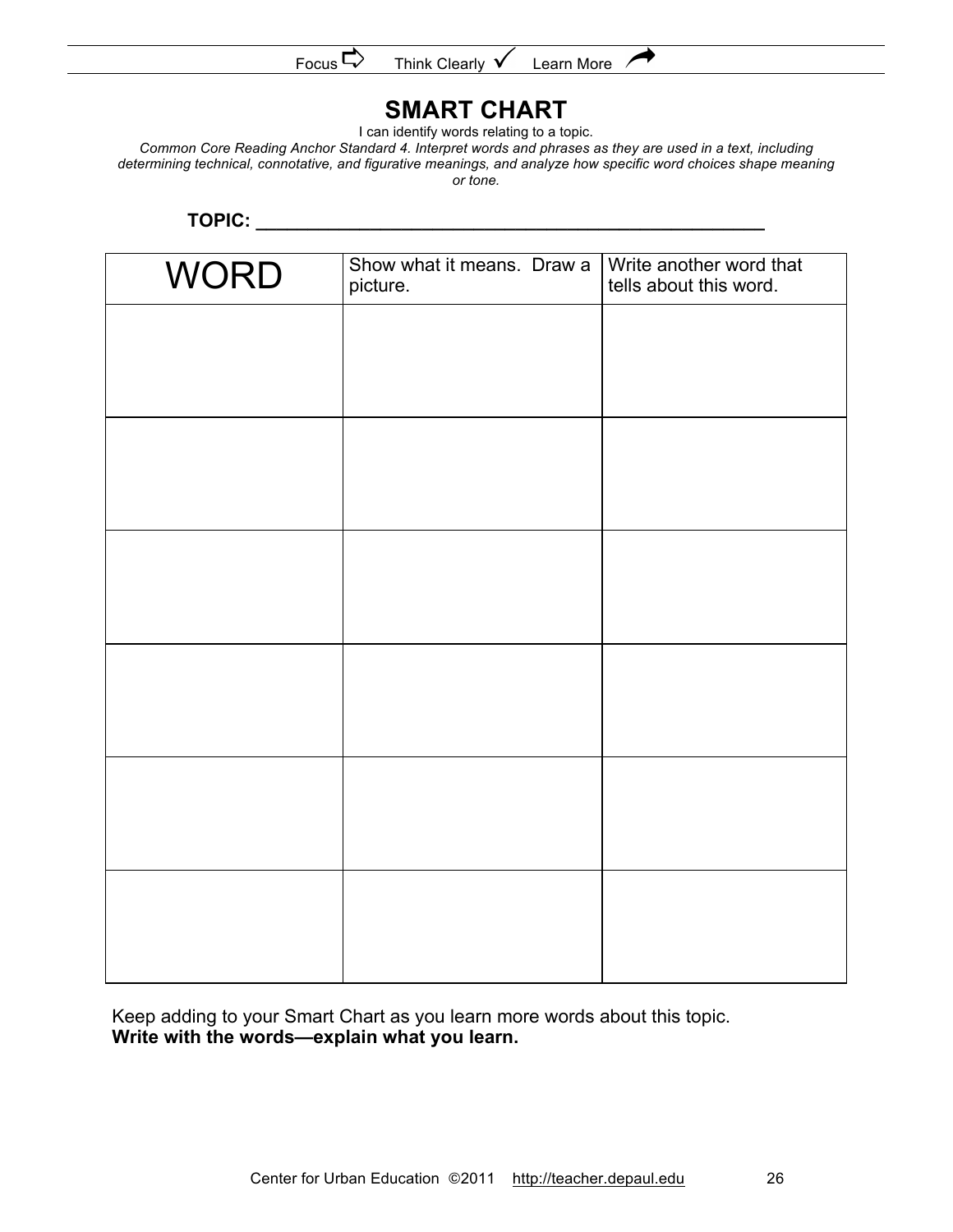|                         |                                                                     | Focus $\overrightarrow{\phantom{w}}$ Think Clearly $\checkmark$ Learn More /                               |                                                                                                                                                                                                                                                                                                                                                                                                                                                                                                                                                                                                                                                                      |
|-------------------------|---------------------------------------------------------------------|------------------------------------------------------------------------------------------------------------|----------------------------------------------------------------------------------------------------------------------------------------------------------------------------------------------------------------------------------------------------------------------------------------------------------------------------------------------------------------------------------------------------------------------------------------------------------------------------------------------------------------------------------------------------------------------------------------------------------------------------------------------------------------------|
|                         |                                                                     | <b>Multi-Week Content Learning Plan</b>                                                                    |                                                                                                                                                                                                                                                                                                                                                                                                                                                                                                                                                                                                                                                                      |
|                         | word choices shape meaning or tone.                                 | information clearly and accurately through the effective selection, organization, and analysis of content. | Common Core Anchor Reading Standards: 1. Read closely to determine what the text says explicitly and to make logical inferences<br>from it; cite specific textual evidence when writing or speaking to support conclusions drawn from the text. 2. Determine central<br>ideas or themes of a text and analyze their development; summarize the key supporting details and ideas. 4. Interpret words and<br>phrases as they are used in a text, including determining technical, connotative, and figurative meanings, and analyze how specific<br>Common Core Writing Anchor Standard 2. Write informative/explanatory texts to examine and convey complex ideas and |
|                         |                                                                     | Content Standard: University of the Content Standard:                                                      |                                                                                                                                                                                                                                                                                                                                                                                                                                                                                                                                                                                                                                                                      |
|                         |                                                                     |                                                                                                            |                                                                                                                                                                                                                                                                                                                                                                                                                                                                                                                                                                                                                                                                      |
|                         |                                                                     |                                                                                                            |                                                                                                                                                                                                                                                                                                                                                                                                                                                                                                                                                                                                                                                                      |
|                         | portfolio presentation                                              |                                                                                                            | Assessment: __student presentations  __drawings  ___writing  ___________________<br><u> 1989 - Johann Barbara, martxa alemaniar amerikan basar da da a shekara a shekara a shekara a shekara a shekar</u>                                                                                                                                                                                                                                                                                                                                                                                                                                                            |
|                         |                                                                     |                                                                                                            |                                                                                                                                                                                                                                                                                                                                                                                                                                                                                                                                                                                                                                                                      |
|                         | Skills and Strategies Students will Expand:<br><b>Read to Learn</b> | Write to Explain                                                                                           | <b>Illustrate to Communicate</b><br>ILS26B                                                                                                                                                                                                                                                                                                                                                                                                                                                                                                                                                                                                                           |
|                         |                                                                     |                                                                                                            |                                                                                                                                                                                                                                                                                                                                                                                                                                                                                                                                                                                                                                                                      |
| Part                    | This Week's<br>Focus/Question and<br>Vocabulary                     | This Week's Reading                                                                                        | <b>Activities</b>                                                                                                                                                                                                                                                                                                                                                                                                                                                                                                                                                                                                                                                    |
| 1                       |                                                                     |                                                                                                            |                                                                                                                                                                                                                                                                                                                                                                                                                                                                                                                                                                                                                                                                      |
|                         |                                                                     |                                                                                                            |                                                                                                                                                                                                                                                                                                                                                                                                                                                                                                                                                                                                                                                                      |
|                         |                                                                     |                                                                                                            |                                                                                                                                                                                                                                                                                                                                                                                                                                                                                                                                                                                                                                                                      |
|                         |                                                                     |                                                                                                            |                                                                                                                                                                                                                                                                                                                                                                                                                                                                                                                                                                                                                                                                      |
|                         |                                                                     |                                                                                                            |                                                                                                                                                                                                                                                                                                                                                                                                                                                                                                                                                                                                                                                                      |
| $\mathbf{2}$            |                                                                     |                                                                                                            |                                                                                                                                                                                                                                                                                                                                                                                                                                                                                                                                                                                                                                                                      |
|                         |                                                                     |                                                                                                            |                                                                                                                                                                                                                                                                                                                                                                                                                                                                                                                                                                                                                                                                      |
|                         |                                                                     |                                                                                                            |                                                                                                                                                                                                                                                                                                                                                                                                                                                                                                                                                                                                                                                                      |
|                         |                                                                     |                                                                                                            |                                                                                                                                                                                                                                                                                                                                                                                                                                                                                                                                                                                                                                                                      |
| $\mathbf{3}$            |                                                                     |                                                                                                            |                                                                                                                                                                                                                                                                                                                                                                                                                                                                                                                                                                                                                                                                      |
|                         |                                                                     |                                                                                                            |                                                                                                                                                                                                                                                                                                                                                                                                                                                                                                                                                                                                                                                                      |
|                         |                                                                     |                                                                                                            |                                                                                                                                                                                                                                                                                                                                                                                                                                                                                                                                                                                                                                                                      |
|                         |                                                                     |                                                                                                            |                                                                                                                                                                                                                                                                                                                                                                                                                                                                                                                                                                                                                                                                      |
| $\overline{\mathbf{4}}$ |                                                                     |                                                                                                            |                                                                                                                                                                                                                                                                                                                                                                                                                                                                                                                                                                                                                                                                      |
|                         |                                                                     |                                                                                                            |                                                                                                                                                                                                                                                                                                                                                                                                                                                                                                                                                                                                                                                                      |
|                         |                                                                     |                                                                                                            |                                                                                                                                                                                                                                                                                                                                                                                                                                                                                                                                                                                                                                                                      |
|                         |                                                                     |                                                                                                            |                                                                                                                                                                                                                                                                                                                                                                                                                                                                                                                                                                                                                                                                      |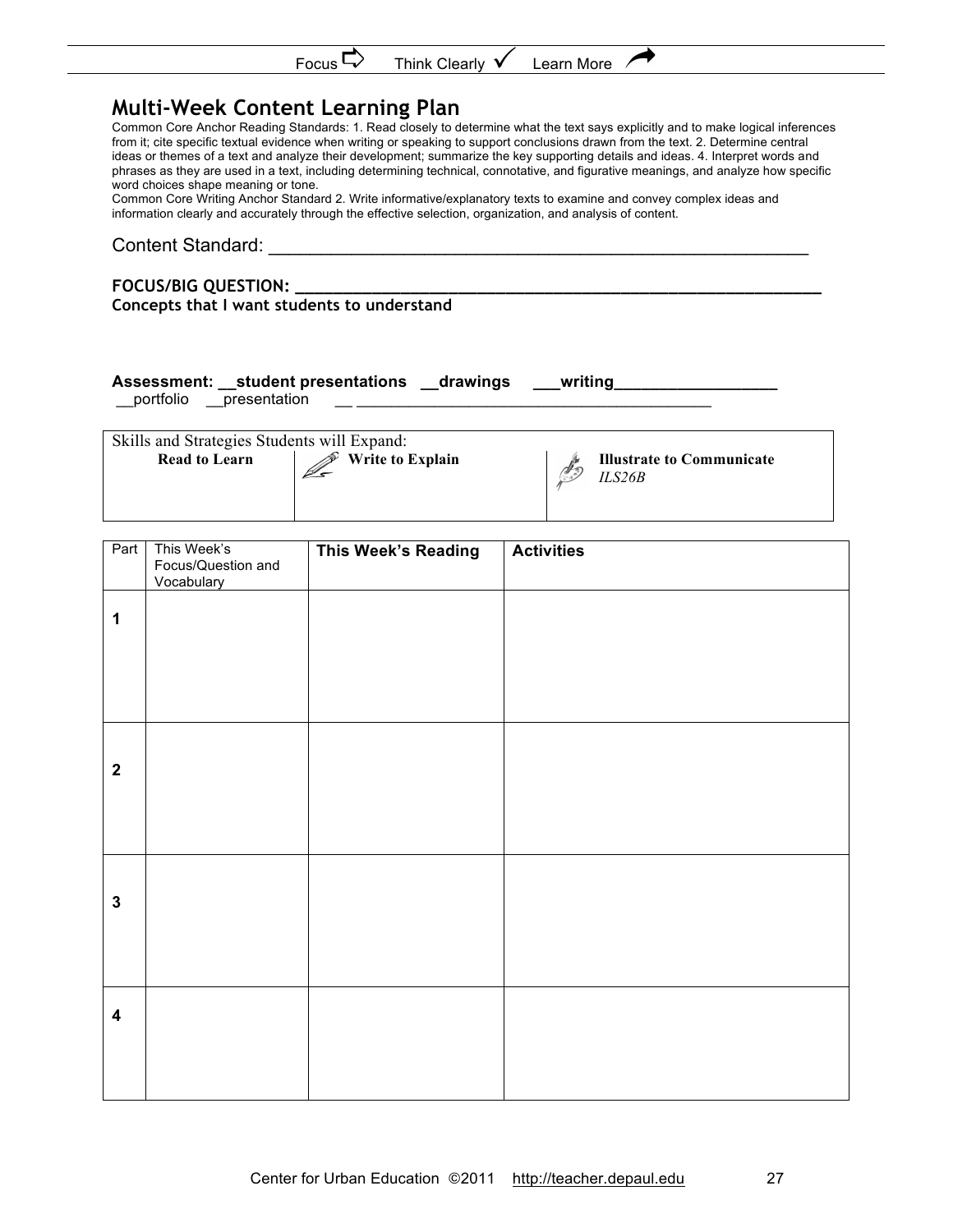Focus  $\blacktriangle$  Think Clearly  $\checkmark$  Learn More

#### **Teaching to the Core will require more.**

#### **Common Core STANDARDS FOR MATHEMATICAL PRACTICE**

- **1. Make sense of problems and persevere in solving them.**
- 2. Reason abstractly and quantitatively.
- 3. Construct viable arguments and critique the reasoning of others.
- 4. Model with mathematics.
- 5. Use appropriate tools strategically.
- 6. Attend to precision.
- 7. Look for and make use of structure.
- 8. Look for and express regularity in repeated reasoning.

What do those practice standards mean? That finding an answer is not the destination—it's how you get there and the patterns you find as you solve a problem.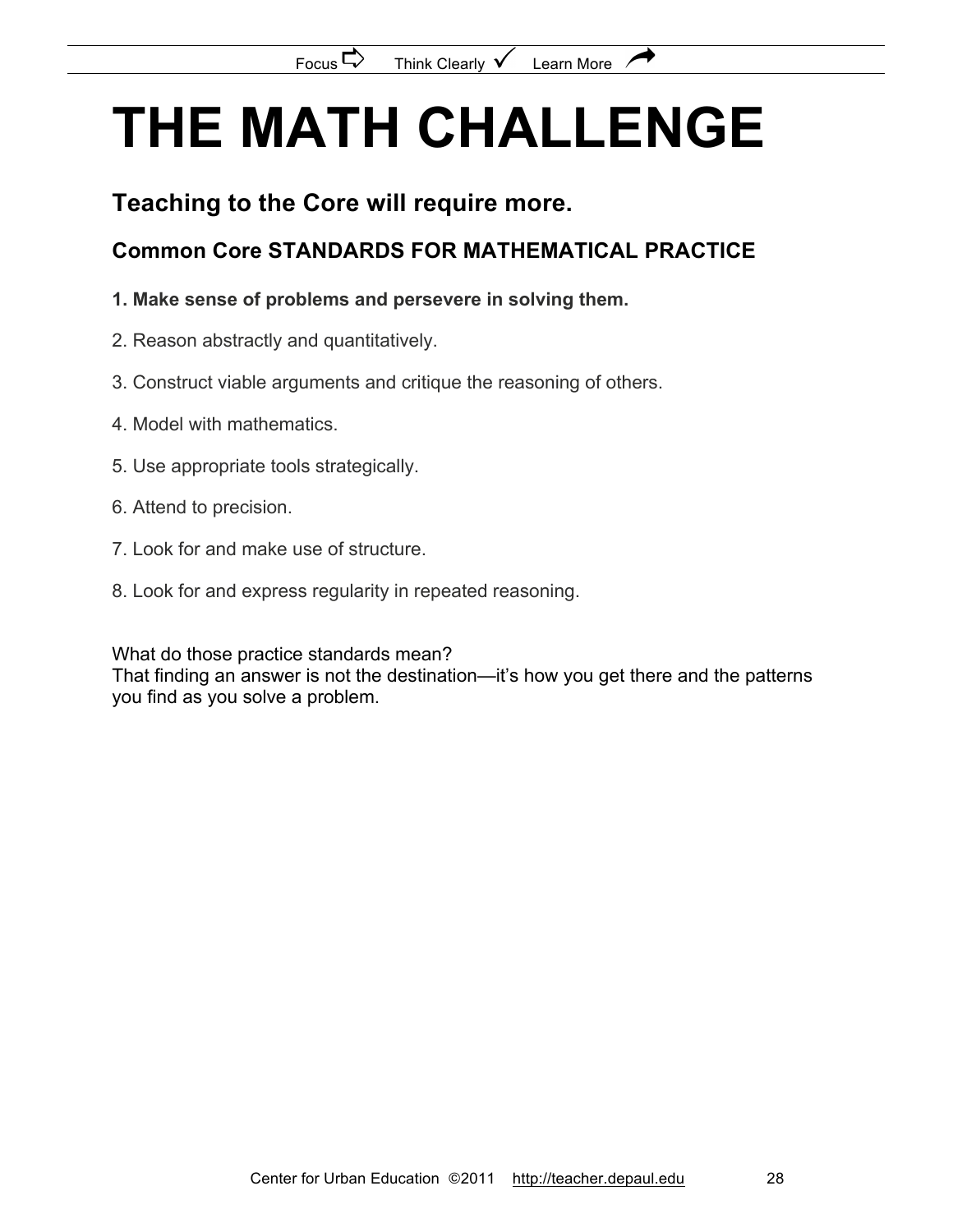#### Strategic Problem Solvers Apply the Common Core Math Practice Standards

It's about thinking clearly.

Two of the standards are essential every time students solve any problem, so they are outside the boxes. The standards in the boxes are important, but students need to move into the standards progressively, making one standard a continuing habit and then gaining fluency with another.



*This diagram by the Center for Urban Education is based on "Grouping the SMPs" (McCallum 2011), Supporting Student Success, the Indiana Department of Education.*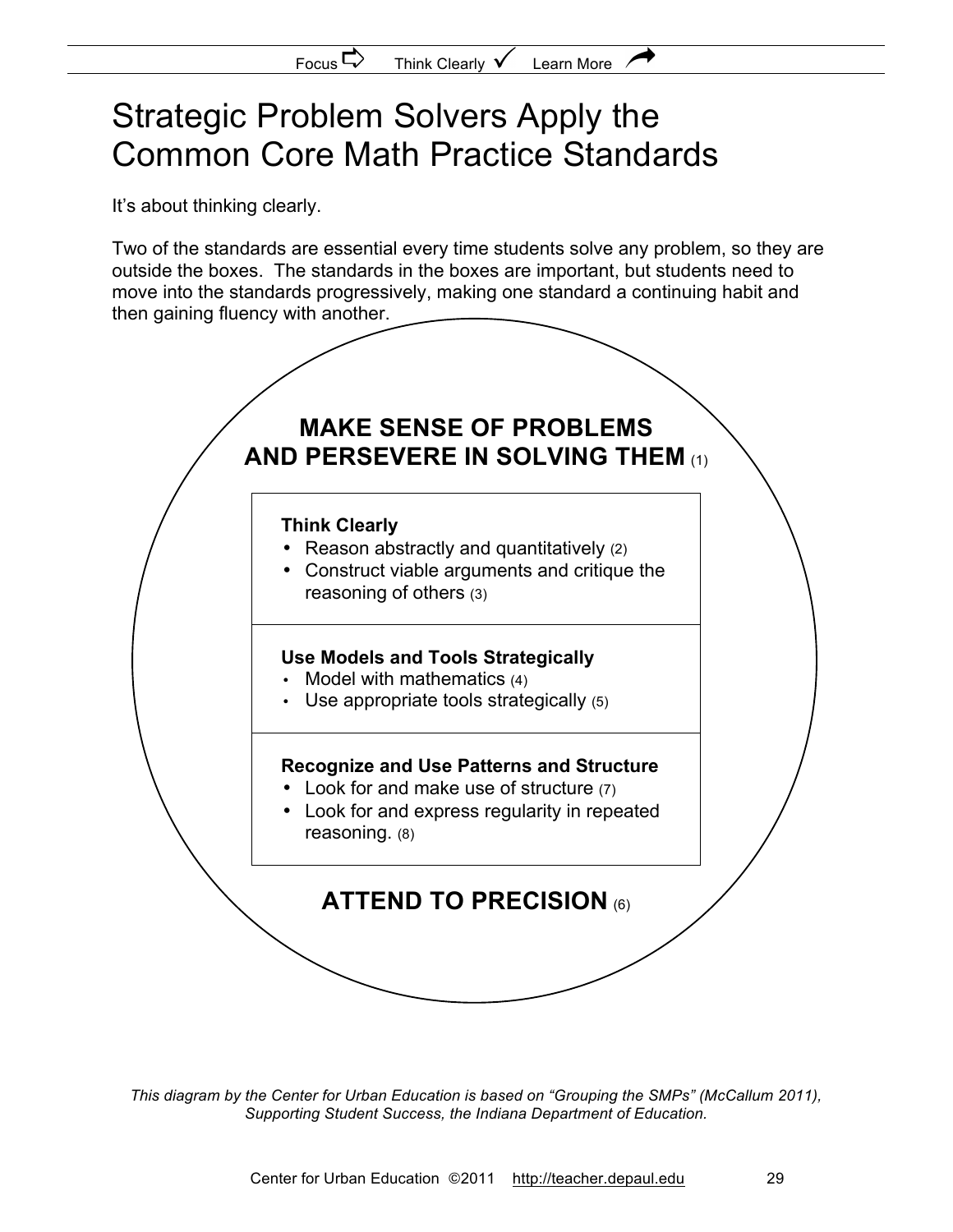|                                                                                                             | Think Clearly $\sqrt{\phantom{a}}$ Learn More<br>Focus $\bigtriangledown$ |  |  |
|-------------------------------------------------------------------------------------------------------------|---------------------------------------------------------------------------|--|--|
|                                                                                                             |                                                                           |  |  |
| <b>MATH PROBLEM SOLVING GUIDE</b> Grades 5-8                                                                |                                                                           |  |  |
| Guide designed for a project sponsored by the Institute for Education Sciences, US Department of Education. |                                                                           |  |  |

#### Systematic use of this assessment resulted in significant gains in math achievement at grades 5-8. **Common Core Math Practice Standard: Make sense of problems…**

| 1. What will you<br>figure out?       |  |
|---------------------------------------|--|
| 2. How will you solve<br>the problem? |  |
| 3. What information<br>will you use?  |  |
| 4. Estimate the                       |  |
| answer.                               |  |

#### **and persevere in solving them.**

5. Solve it here. If you need more space use the back of the page.

| 6. What is your |  |
|-----------------|--|
| answer?         |  |
| 7. Tell what    |  |
| you did.        |  |
|                 |  |
|                 |  |
|                 |  |
|                 |  |
|                 |  |
|                 |  |
|                 |  |
| 8. Tell why     |  |
| you solved it   |  |
| this way.       |  |
|                 |  |
|                 |  |
|                 |  |
|                 |  |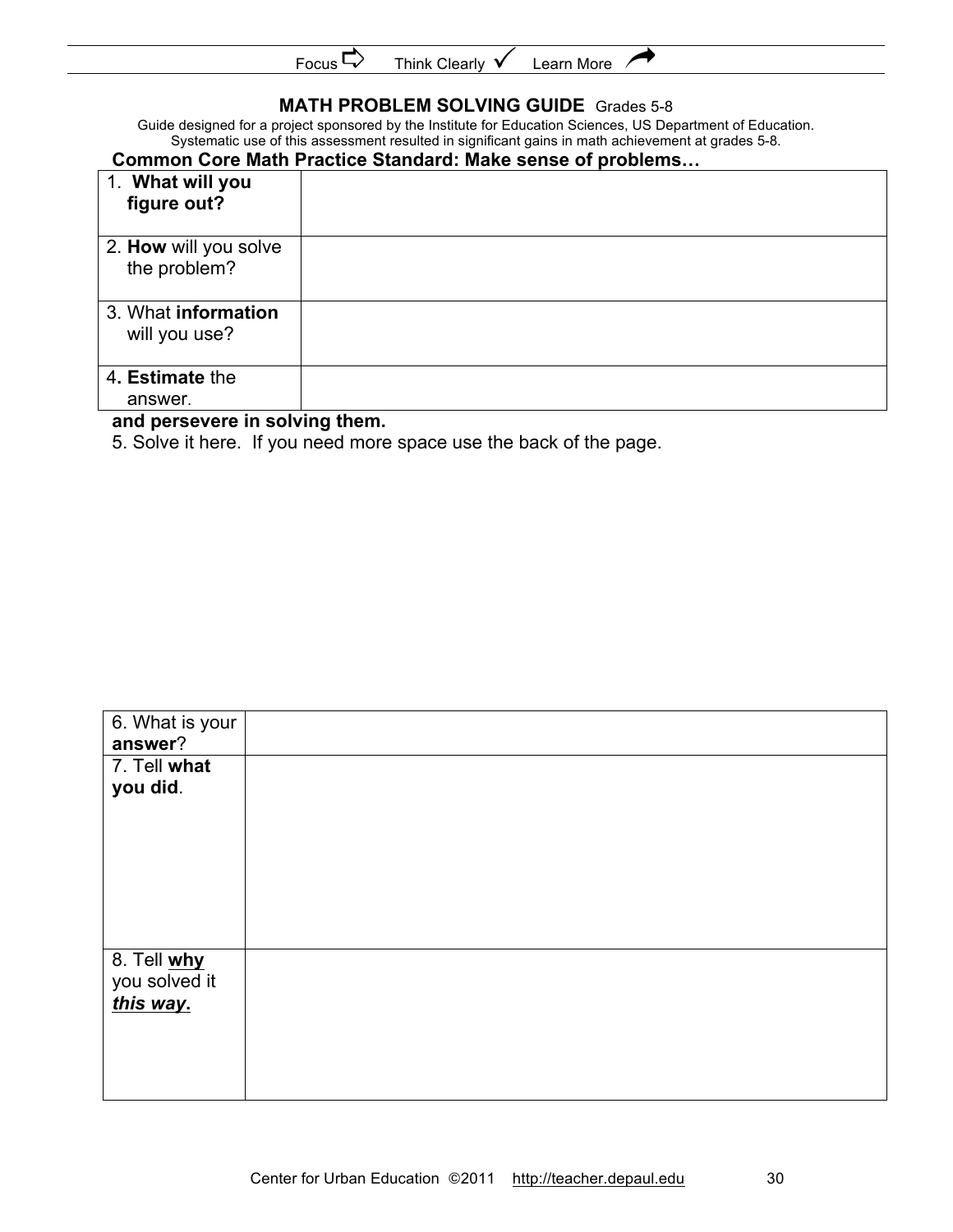

#### **Look for Math Patterns**

#### **Five Ways to Make a Five**

CCSS Math Practice Standard 2. Reason abstractly and quantitatively.

*This activity is infinitely expandable—10 ways to make a ten… It can turn into a game, too.*

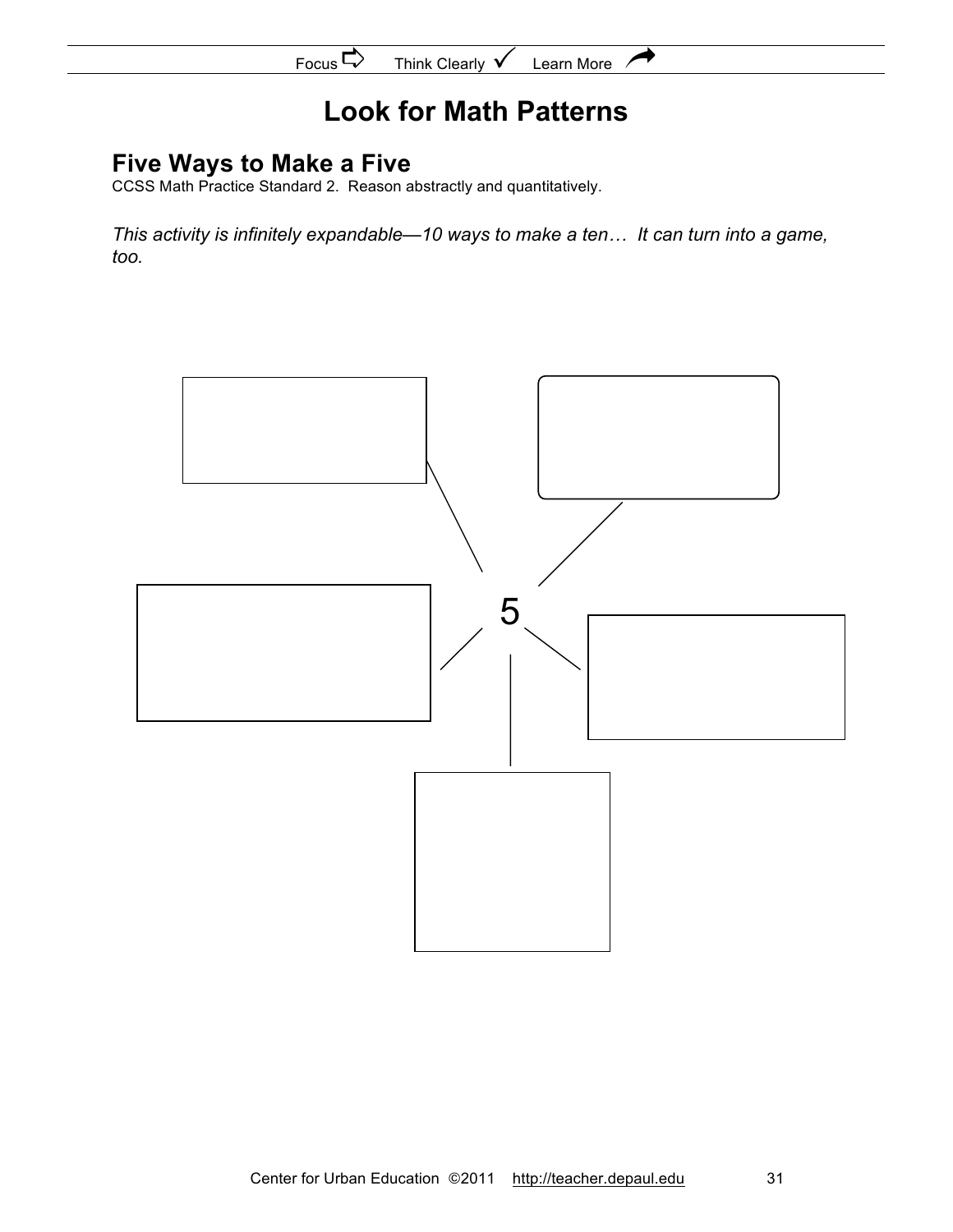### SOLVE THE MATH PROBLEM

#### MOVE FROM FINE PRINT TO BIG THINKING.

| $7.4.01$ Solve<br>problems involving problems involving<br>elapsed time in<br>compound units<br>(e.g., 1 hour and 40)<br>minutes) that occur<br>in the same half<br>day (a.m. only or<br>p.m. only).          | $7.5.01$ Solve<br>elapsed time in<br>compound units.                                                                                                                                                                                                                               |                                                                                                                                                                         |                                                                                                                                                                                                                                                                                                                                                                                                                         |                                                                                                                                                                                                                                                        |                                                                                                                                                                                                                                                   |
|---------------------------------------------------------------------------------------------------------------------------------------------------------------------------------------------------------------|------------------------------------------------------------------------------------------------------------------------------------------------------------------------------------------------------------------------------------------------------------------------------------|-------------------------------------------------------------------------------------------------------------------------------------------------------------------------|-------------------------------------------------------------------------------------------------------------------------------------------------------------------------------------------------------------------------------------------------------------------------------------------------------------------------------------------------------------------------------------------------------------------------|--------------------------------------------------------------------------------------------------------------------------------------------------------------------------------------------------------------------------------------------------------|---------------------------------------------------------------------------------------------------------------------------------------------------------------------------------------------------------------------------------------------------|
| $7.3.02$ Select and<br>use appropriate<br>standard units and<br>tools to measure<br>length (to the<br>nearest inch or<br>cm), time (to the<br>nearest minute),<br>and temperature (to<br>the nearest degree). | 7.4.02 Select and<br>use appropriate<br>standard units and<br>tools to measure<br>length (to the<br>nearest $\frac{1}{2}$ inch or $\frac{1}{2}$ nearest $\frac{1}{4}$ inch or<br>cm), time, and<br>temperature.                                                                    | $7.5.02$ Select and<br>use appropriate<br>standard units and<br>tools to measure<br>length (to the<br>mm), mass/weight,<br>capacity, and<br>angles.                     | 7.6.01 Select and<br>use appropriate<br>standard units and<br>tools to measure<br>length,<br>mass/weight,<br>capacity, and<br>angles.                                                                                                                                                                                                                                                                                   | 7.7.01 Select and<br>use appropriate<br>standard units and<br>tools to measure<br>length,<br>mass/weight,<br>capacity, and<br>angles. Sketch,<br>with given<br>specifications, line circles.<br>segments, angles,<br>triangles, and<br>quadrilaterals. | $7.8.01$ Select and<br>use appropriate<br>standard units and<br>tools to solve<br>measurement<br>problems,<br>including<br>measurements of<br>polygons and                                                                                        |
| $7.3.03$ Solve<br>the perimeter of a<br>polygon with given polygon with given area of a triangle,<br>side lengths or a<br>given non-standardarea of a square,<br>unit $(e.g.,$<br>paperclip).                 | 7.4.03 Solve<br>the perimeter of a<br>side lengths and the rectangle, or<br>rectangle, or<br>irregular shape<br>composed of<br>rectangles using<br>diagrams, models,<br>and grids or by<br>measuring (may<br>include sketching a description).<br>figure from its<br>description). | $7.5.03$ Solve<br>the perimeter and<br>irregular shape<br>using diagrams,<br>models, and grids<br>or by measuring or<br>using given<br>formulas (may<br>figure from its | $7.6.02$ Solve<br>problems involving problems involving problems involving problems involving problems involving problems involving<br>the perimeter and<br>area of a triangle,<br>parallelogram, or<br>irregular shape<br>using diagrams,<br>models, and grids<br>or by measuring or<br>using given<br>formulas (may<br>include sketching a include sketching a sketching a figure<br>figure from its<br>description). | $7.7.02$ Solve<br>the perimeter and<br>area of polygons<br>and composite<br>figures using<br>diagrams, models,<br>and grids or by<br>measuring or using and grids or by<br>given formulas<br>(may include<br>from its<br>description).                 | $7.8.02$ Solve<br>perimeter/circumfe<br>rence and area of<br>polygons, circles,<br>and composite<br>figures using<br>diagrams, models,<br>measuring or using<br>given formulas<br>(may include<br>sketching a figure<br>from its<br>description). |

#### **MOVE TO THE CORE.**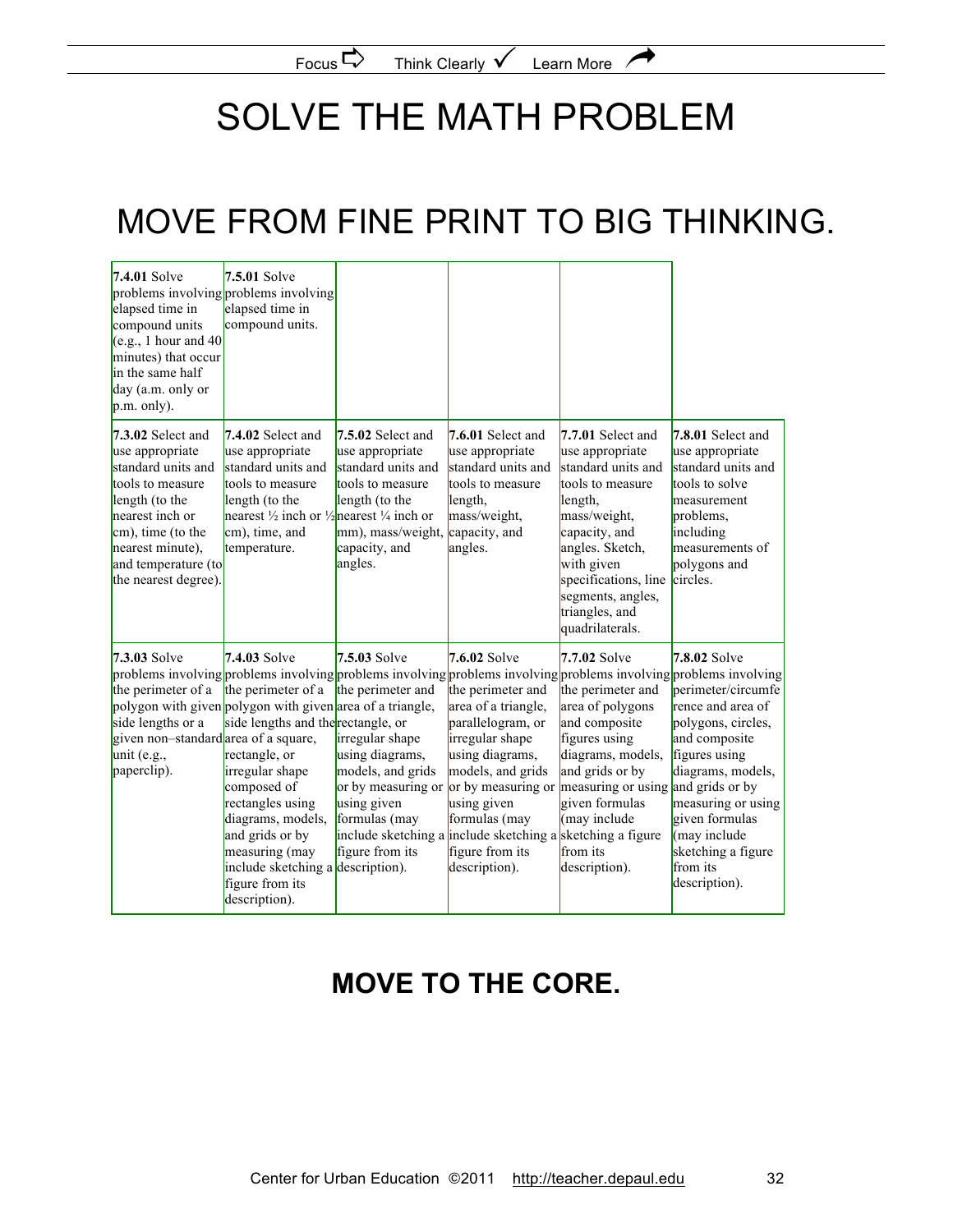#### **The Common Core Math Standards are Explicit**

**Example: Third Grade Operations and Algebraic Thinking—Common Core** The standard is underlined; examples/clarifications are italicized.

#### **Represent and solve problems involving multiplication and division.**

3.OA.1.Interpret products of whole numbers,

e.g*., interpret 5 × 7 as the total number of objects in 5 groups of 7 objects each. For example, describe a context in which a total number of objects can be expressed as 5 × 7.* 3.OA.2. Interpret whole-number quotients of whole numbers,

*e.g., interpret 56 ÷ 8 as the number of objects in each share when 56 objects are partitioned equally into 8 shares, or as a number of shares when 56 objects are partitioned into equal shares of 8 objects each. For example, describe a context in which a number of shares or a number of groups can be expressed as 56 ÷ 8.*

3.OA.3. Use multiplication and division within 100 to solve word problems in situations involving equal groups, arrays, and measurement quantities,

*e.g., by using drawings and equations with a symbol for the unknown number to represent the problem.1*

3.OA.4. Determine the unknown whole number in a multiplication or division equation relating three whole numbers.

*For example, determine the unknown number that makes the equation true in each of the equations*  $8 \times ? = 48, 5 = ÷ 3, 6 \times 6 = ?$ 

#### **Understand properties of multiplication and the relationship between multiplication and division.**

3.OA.5. Apply properties of operations as strategies to multiply and divide.

*2 Examples: If 6 × 4 = 24 is known, then 4 × 6 = 24 is also known. (Commutative property of multiplication.) 3 × 5 × 2 can be found by 3 × 5 = 15, then 15 × 2 = 30, or by 5 × 2 = 10, then 3 × 10 = 30. (Associative property of multiplication.) Knowing that 8 × 5 = 40 and 8 × 2 = 16, one can find 8 × 7 as 8 × (5 + 2) = (8 × 5) + (8 × 2) = 40 + 16 = 56. (Distributive property.)* 3.OA.6. Understand division as an unknown-factor problem.

*For example, find 32 ÷ 8 by finding the number that makes 32 when multiplied by 8.*

#### **Multiply and divide within 100.**

3.OA.7.Fluently multiply and divide within 100, using strategies such as the relationship between multiplication and division (e.g., knowing that  $8 \times 5 = 40$ , one knows  $40 \div 5 = 8$ ) or properties of operations.

*By the end of Grade 3, know from memory all products of two one-digit numbers.*

#### **Solve problems involving the four operations, and identify and explain patterns in arithmetic.**

3.OA.8. Solve two-step word problems using the four operations. Represent these problems using equations with a letter standing for the unknown quantity. Assess the reasonableness of answers using mental computation and estimation strategies including rounding.3 3.OA.9. Identify arithmetic patterns (including patterns in the addition table or multiplication table), and explain them using properties of operations.

*For example, observe that 4 times a number is always even, and explain why 4 times a number can be decomposed into two equal addends.*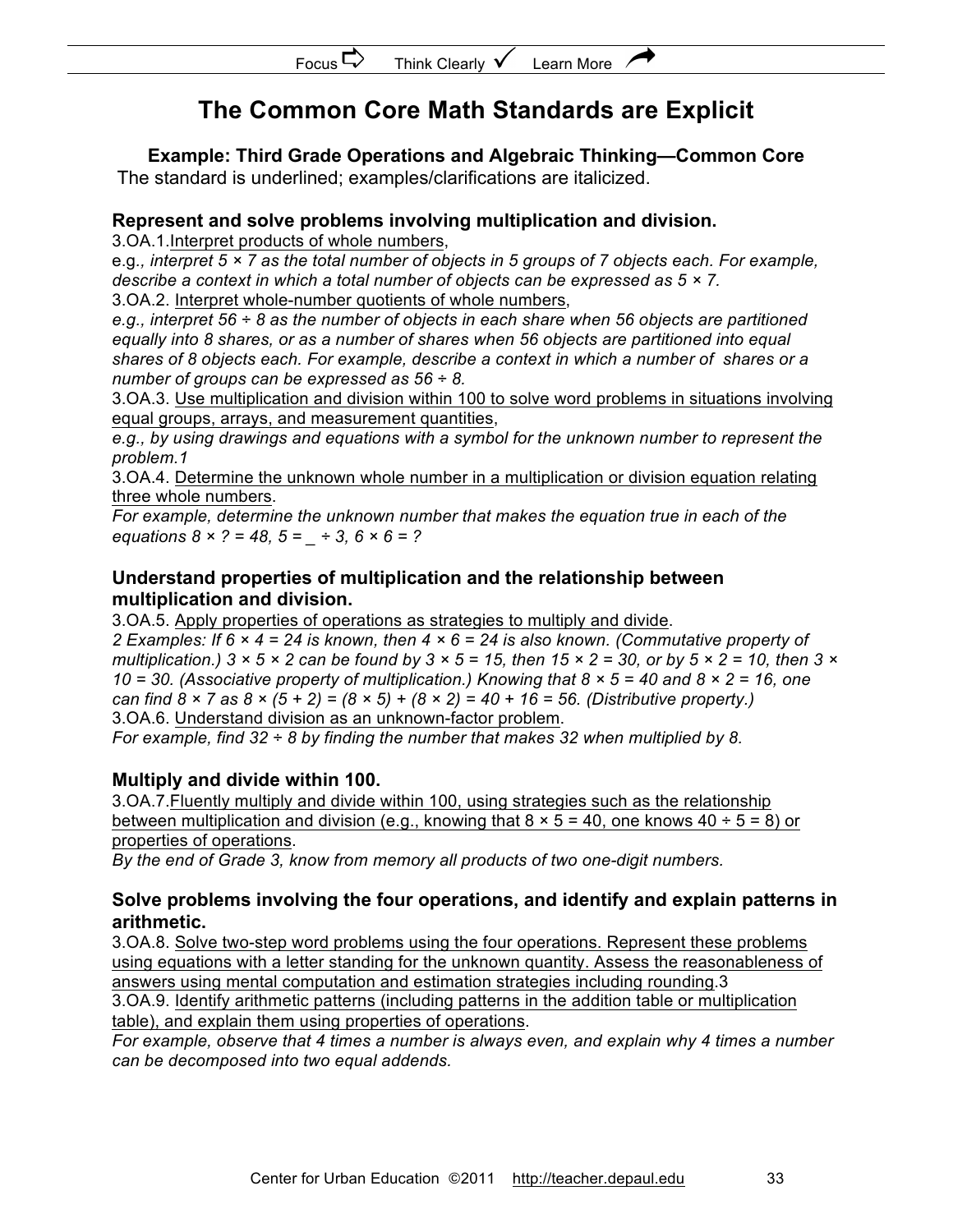#### **Common Core Resources**

| Plan to Increase Parent Involvement                                                                           | page 35 |
|---------------------------------------------------------------------------------------------------------------|---------|
| Use Graphic Organizers to Guide and Assess Learning                                                           | page 39 |
| Math Learning and Assessment Guides                                                                           | page 56 |
| Grade Level Reading Standards Organized to Clarify<br>Literature and Nonfiction/Informational Text Reading    | page 60 |
| Grade-to-Grade Reading Standards Organized to Clarify<br>Literature and Nonfiction/Informational Text Reading | page 70 |
| Nonfiction Reading to Learn then Writing<br>to Learn More Standards                                           | page 81 |
| Resources to Connect Science Learning<br>and Literacy Development                                             | page 88 |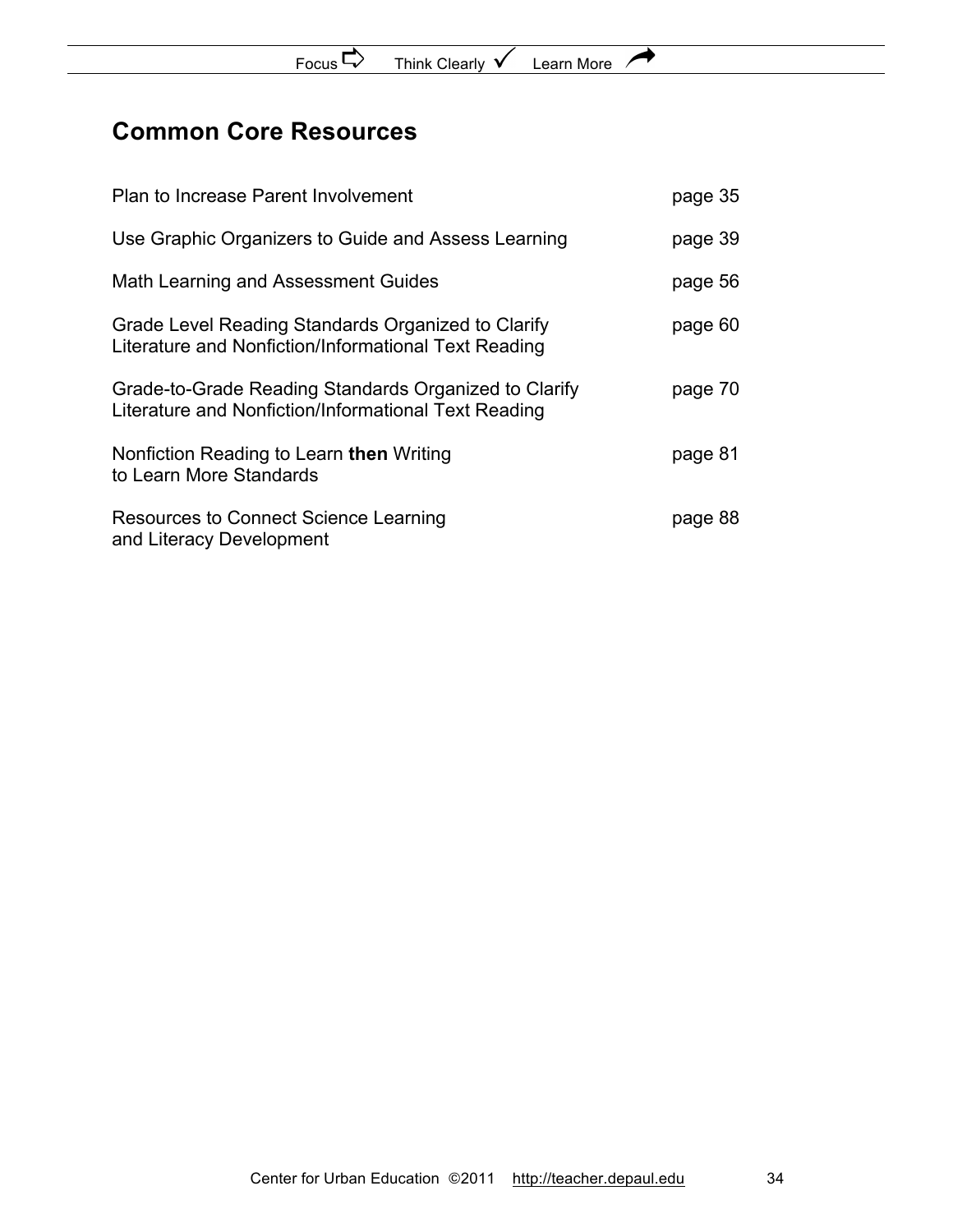#### **Involve Parents in Moving to the Core**

*This list includes some effective actions to increase parent involvement.*

- ! *Organize parent workshops on Common Core literacy and math*
- ! *Organize a "bank" of home learning resources*
- ! *Make a parent preview, listing topics, skills, and activities children will work on.*
- ! *Organize parent newsletters that introduce standards from the Common Core*
- $\checkmark$  Have children write to their parents each week, telling them what they are learning.
- $\checkmark$  Organize parent focus groups for parents of middle school or freshmen
- $\checkmark$  Set up a Parent Resource Center—space at the school and a part of the school's website.

#### *Make More Parent Connection Plans*

*Learn more about the Common Core and ways parents can support this learning progress at*  http://www.isbe.state.il.us/common\_core/htmls/resources.htm#parent

*For more parent involvement online links, go to http://teacher.depaul.edu/Family\_and\_Community For a parent guide to what students need to know and be able to do at each grade, go to http://www.isbe.state.il.us/common\_core/htmls/resources.htm#parent.*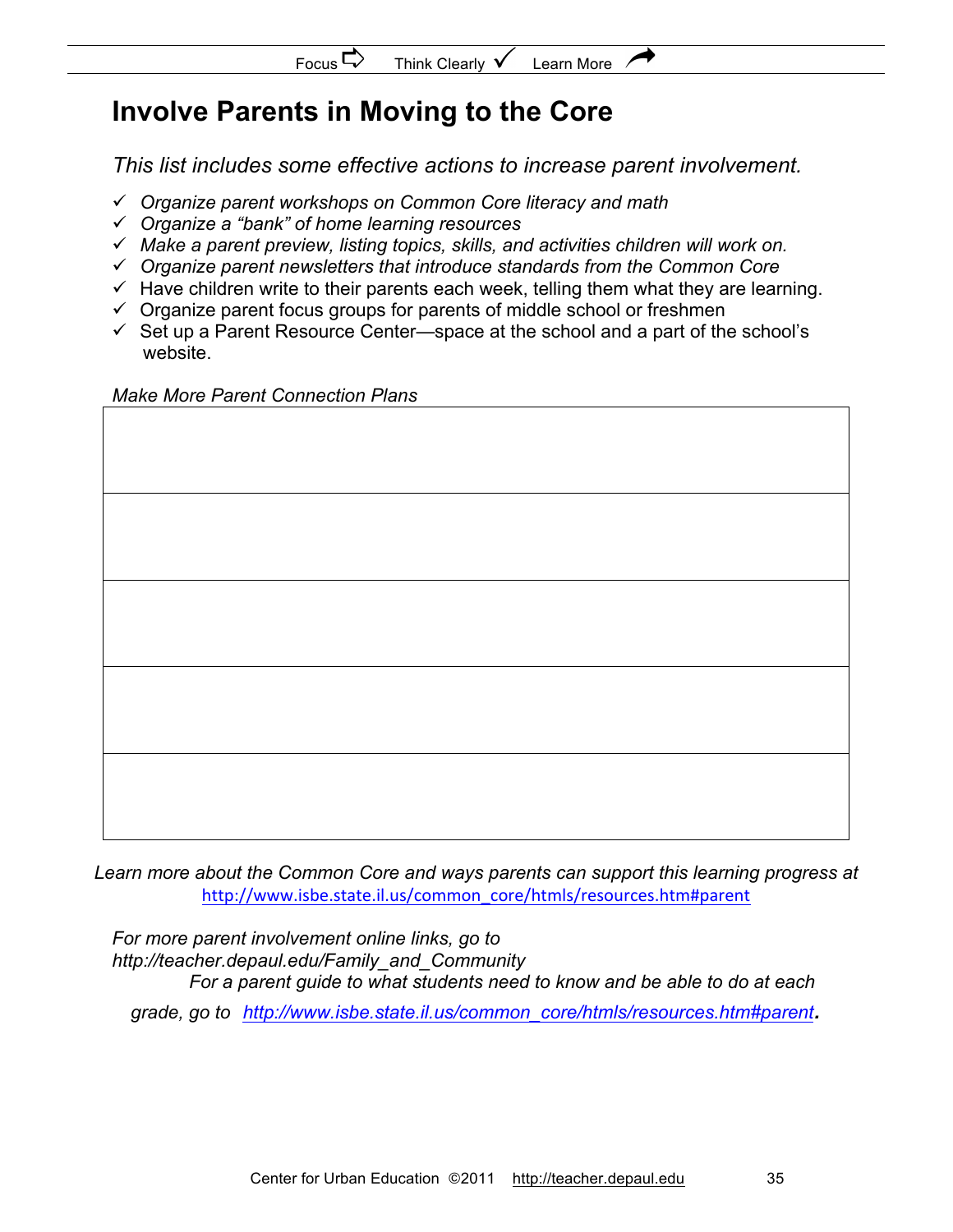| $-$<br>.<br>טש | — L<br><b>hink</b><br>. . Is<br><b>Jeanv</b> | More<br><u>. .</u><br>- |  |
|----------------|----------------------------------------------|-------------------------|--|
|                |                                              |                         |  |

#### *EXPAND SCHOOL-HOME CONNECTIONS*

*Teachers can collaborate by grade level to organize a "bank" of resources.*

| <b>Examples</b>                                                                                                                                                                                                                                                                                      | <b>What We'll Organize for Home Learning</b><br><b>Connections</b> |
|------------------------------------------------------------------------------------------------------------------------------------------------------------------------------------------------------------------------------------------------------------------------------------------------------|--------------------------------------------------------------------|
| <b>Expand Vocabulary</b><br>Make vocabulary "flashcards".<br>Make your own pictionary.<br>Play word games.                                                                                                                                                                                           | Example: word lists                                                |
| <b>Read and Discuss Stories</b><br>1. Talk about what happens and<br>why in a story you read-or<br>watch on TV.<br>2. Predict what could happen next.                                                                                                                                                | Example: Questions to ask about any story                          |
| <b>Learn More Social Studies and Science</b><br>Watch TV programs about<br>science or history.<br>Talk about what you child is<br>learning.<br>Go to a museum to learn more.<br>Use the library or Internet to learn<br>even more.                                                                   | Example: List of TV shows to watch this<br>month.                  |
| <b>Make More Math Progress</b><br>Practice math with your child.<br>For example, use flashcards you<br>make to review math facts.<br>Play math fact matching games.<br>Solve real-life math problems<br>with your child. For example,<br>make a shopping list and<br>estimate what the cost will be. | Example: List of math skills to practice.                          |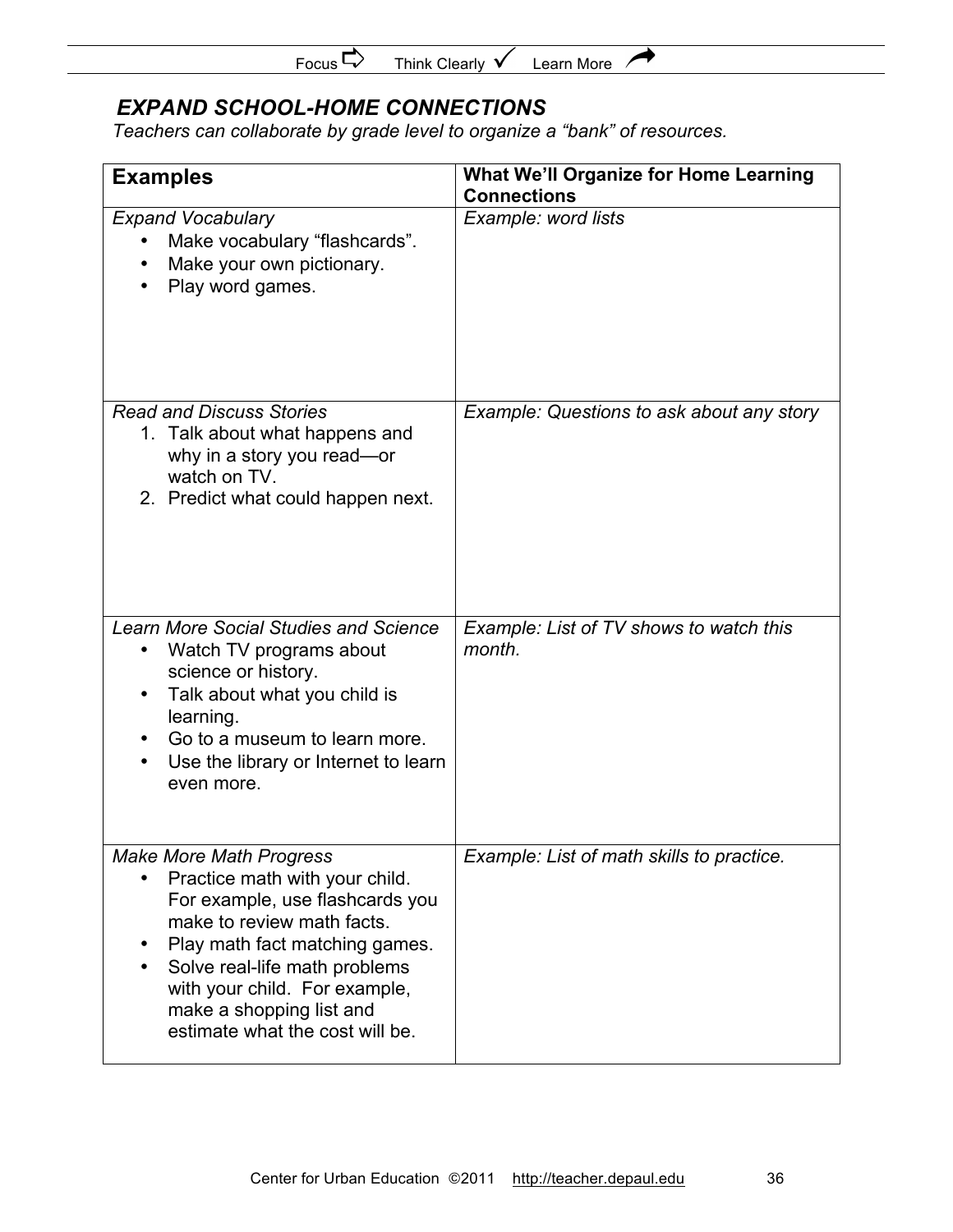

- $\Box$  Graphic organizers show students how to organize their thinking.
- # Graphic organizers give teachers **instant data** about student progress and learning needs.
- $\Box$  Graphic organizers enable students to see their own work more clearly—what they accomplished, what they should improve.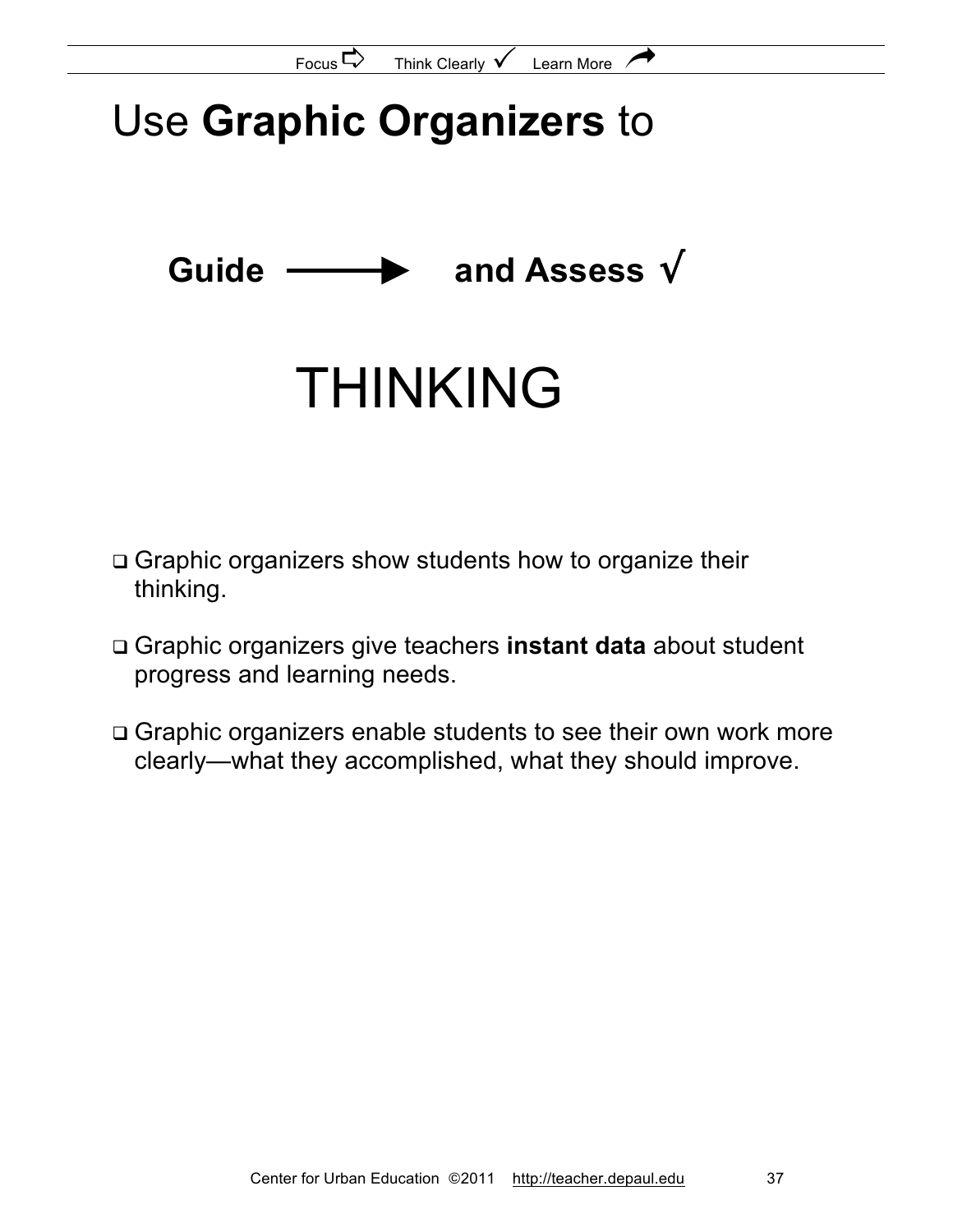

## **Learning/Assessment Scaffolds**

**A graphic organizer is an open question. It helps clarify students' thinking—and identify thinking gaps.**

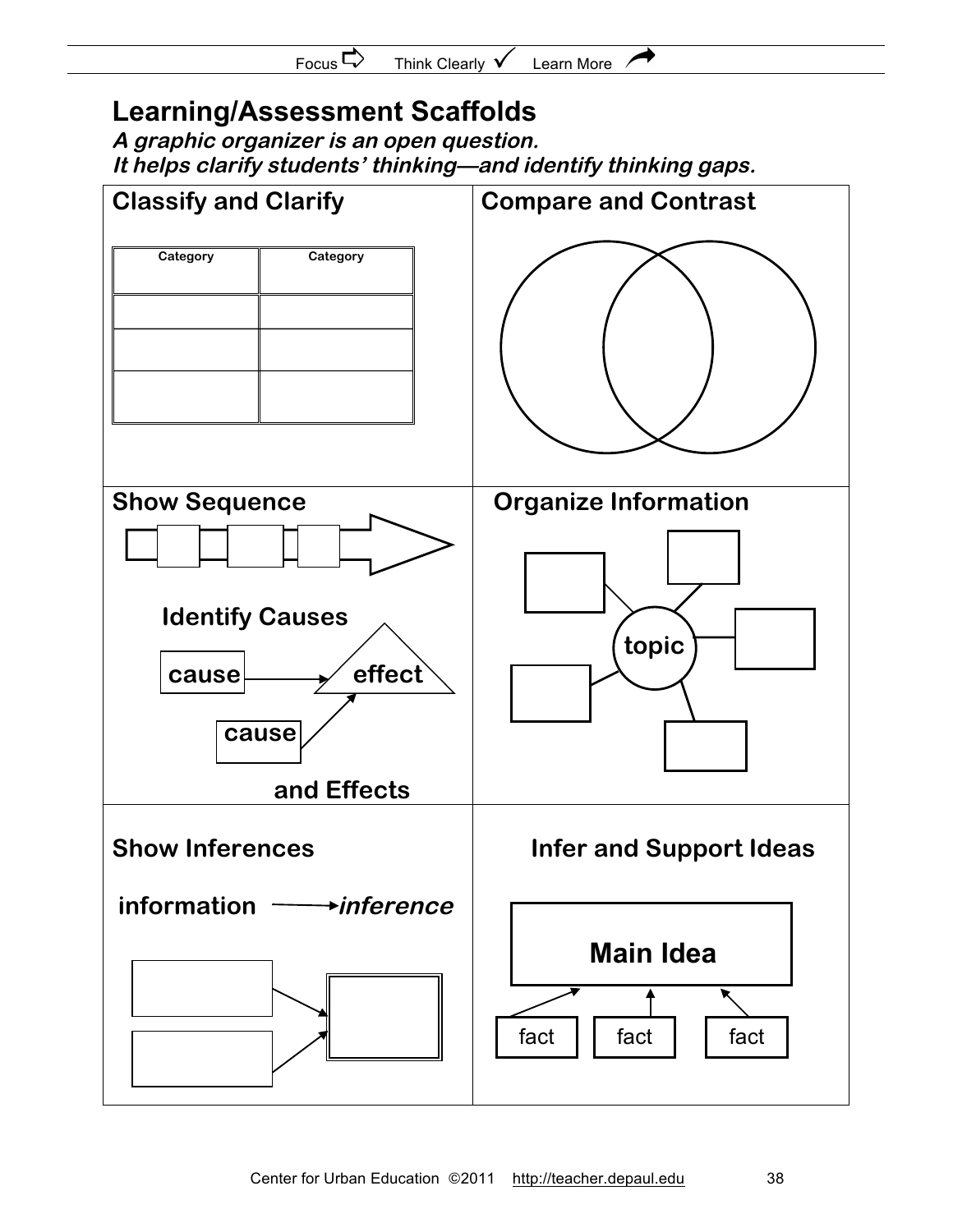#### **Graphic Organizer Assessment Rubric**

Usually **a graphic organizer is part of a process**, it is a way to organize information, **an intermediate step to making a presentation or writing about a topic or situation**. It is a way to organize thinking, and it can be a **"pre-writer"**.

Students should meet the following general criteria when making a graphic organizer:

! **Is it complete?** Is it correct? ! **Is it clear?**

*This leveled rubric can be used as a self-assessment or to guide students to pair and compare their work to improve it.* 

# SHOW CLEAR THINKING

| <b>Rating</b>  | <b>Requirements</b>                                                                                                                                                                                                                                                                                                                                                                                                                                                                                                      |
|----------------|--------------------------------------------------------------------------------------------------------------------------------------------------------------------------------------------------------------------------------------------------------------------------------------------------------------------------------------------------------------------------------------------------------------------------------------------------------------------------------------------------------------------------|
| 4              | Chooses appropriate graphic organizer to accomplish task or<br>□<br>explains why the organizer is appropriate<br>$\Box$ Provides information for each part of the organizer based on<br>more than one source<br>All information is correct<br>$\mathbf{L}$<br>$\Box$ Gives organizer a title (if it does not have one)<br>$\Box$ Analyzes the organizer-(complexity varies with grade level-<br>from sentence through constructed response)<br>Summarizes the organizer to communicate patterns or support<br>◻<br>ideas |
| 3              | Provides information for each part of the organizer<br>All information is correct<br>п<br>Gives organizer a title (if it does not have one)<br>□<br>Writes to explain the organizer (summarizes; provides analysis)<br>◻<br>Explains how the organizer helps accomplish the task<br>□                                                                                                                                                                                                                                    |
| $\overline{2}$ | Provides information for most parts of the organizer<br>□<br>Most information is correct<br>п                                                                                                                                                                                                                                                                                                                                                                                                                            |
| 1              | Provides information for part of the organizer<br>Some information is correct<br>п                                                                                                                                                                                                                                                                                                                                                                                                                                       |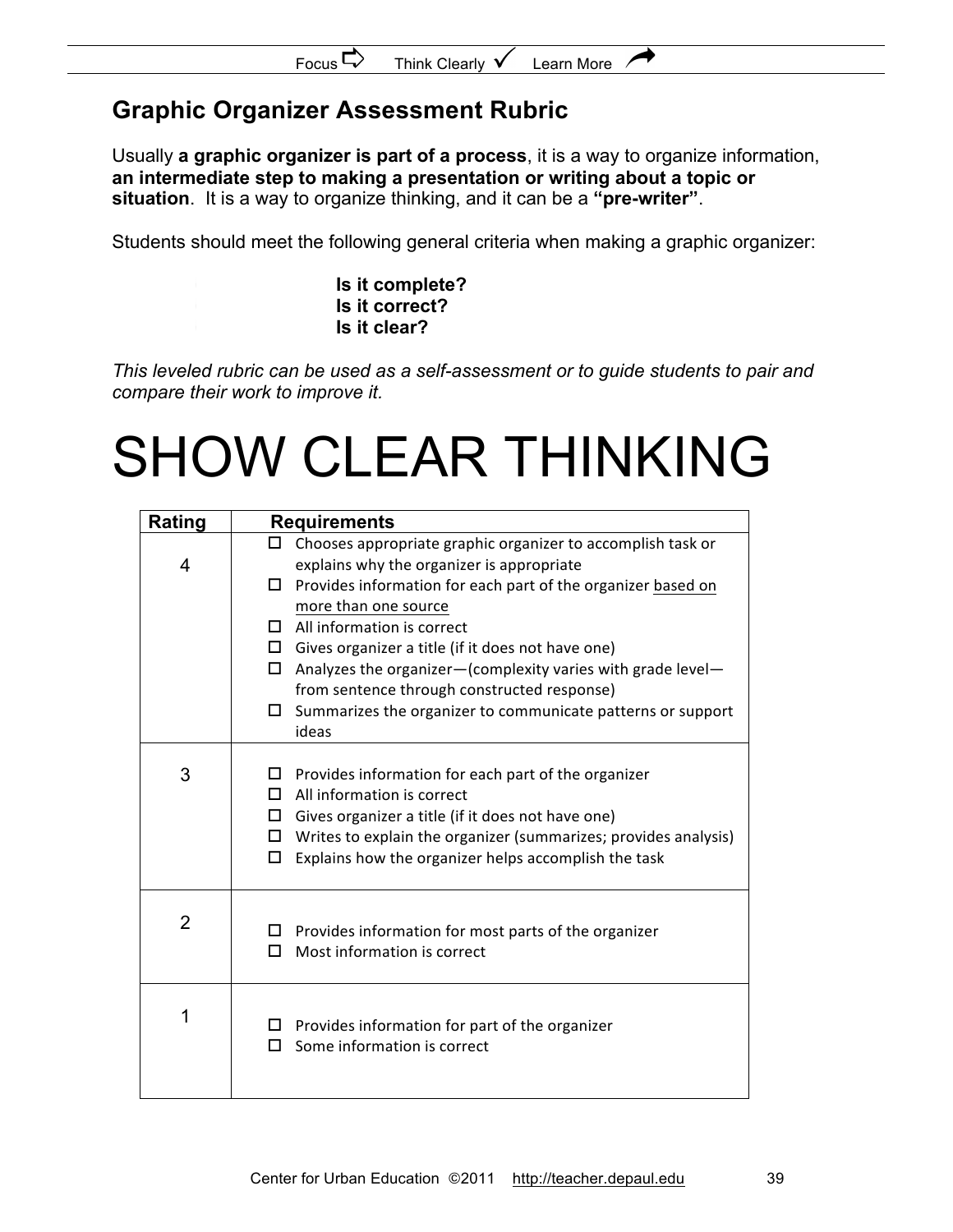| Focus | $\sim$<br>$\tau$ hink $\sqrt{ }$<br>∴learlv | _earn<br>More |  |
|-------|---------------------------------------------|---------------|--|
|       |                                             |               |  |

### **Read to Learn**

CCSS Anchor Reading Standard 1. Read closely to determine what the text says explicitly and to make logical inferences from it; cite specific textual evidence when writing or speaking to support conclusions drawn from the text.

*\_\_\_\_\_\_\_\_\_\_\_\_\_\_\_\_\_\_\_\_\_\_\_\_\_\_\_\_\_\_\_\_\_\_\_\_\_\_\_\_\_\_\_\_\_\_\_\_\_\_\_\_\_\_\_\_\_\_\_\_\_\_\_\_\_\_\_\_\_\_*

*Topic: \_\_\_\_\_\_\_\_\_\_\_\_\_\_\_\_\_\_\_\_\_\_\_\_\_\_\_\_\_\_\_\_\_\_\_\_\_\_\_\_\_\_\_\_\_\_\_\_\_\_\_\_*

*BIG question about it. \_\_\_\_\_\_\_\_\_\_\_\_\_\_\_\_\_\_\_\_\_\_\_\_\_\_\_\_\_\_\_\_\_\_\_\_\_\_\_\_\_\_\_\_\_\_\_\_\_\_\_*

What I will read:  $\blacksquare$ 

*List information from the text to answer the question.*

| Information | Page # |
|-------------|--------|
|             |        |
|             |        |
|             |        |
|             |        |
|             |        |
|             |        |
|             |        |
|             |        |
|             |        |
|             |        |
|             |        |
|             |        |
|             |        |
|             |        |
|             |        |

Write your answer to the BIG question. Support your conclusion with information from your list. Either use quotation marks if you use a statement from the text or paraphrase it—write the information in your own words.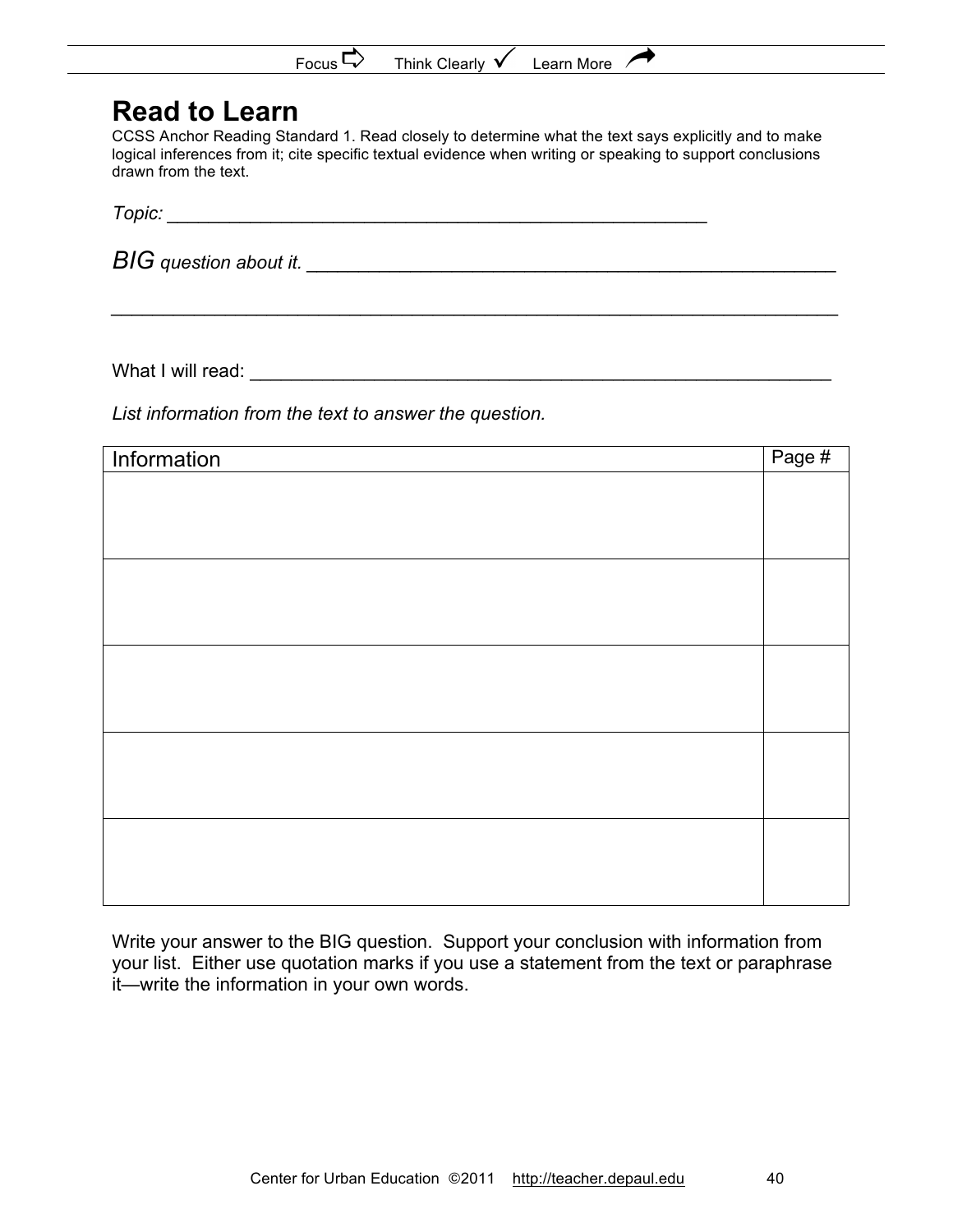

## **What did you learn?**

CCSS Anchor Reading Standard 1. Read closely to determine what the text says explicitly and to make logical inferences from it; cite specific textual evidence when writing or speaking to support conclusions drawn from the text.

TOPIC: \_\_\_\_\_\_\_\_\_\_\_\_\_\_\_\_\_\_\_\_\_\_\_\_\_\_\_\_\_\_\_\_\_\_\_\_\_\_\_\_\_\_\_\_\_\_\_\_\_

*What are important words that help understand this topic?*

 $\mathcal{L}_\text{max} = \mathcal{L}_\text{max} = \mathcal{L}_\text{max} = \mathcal{L}_\text{max} = \mathcal{L}_\text{max} = \mathcal{L}_\text{max} = \mathcal{L}_\text{max} = \mathcal{L}_\text{max} = \mathcal{L}_\text{max} = \mathcal{L}_\text{max} = \mathcal{L}_\text{max} = \mathcal{L}_\text{max} = \mathcal{L}_\text{max} = \mathcal{L}_\text{max} = \mathcal{L}_\text{max} = \mathcal{L}_\text{max} = \mathcal{L}_\text{max} = \mathcal{L}_\text{max} = \mathcal{$ 

 $\mathcal{L}_\text{max}$  and  $\mathcal{L}_\text{max}$  and  $\mathcal{L}_\text{max}$  and  $\mathcal{L}_\text{max}$  and  $\mathcal{L}_\text{max}$  and  $\mathcal{L}_\text{max}$ 

 $\mathcal{L}_\text{max}$  and  $\mathcal{L}_\text{max}$  and  $\mathcal{L}_\text{max}$  and  $\mathcal{L}_\text{max}$  and  $\mathcal{L}_\text{max}$  and  $\mathcal{L}_\text{max}$ 

 $\mathcal{L}_\text{max}$  and  $\mathcal{L}_\text{max}$  and  $\mathcal{L}_\text{max}$  and  $\mathcal{L}_\text{max}$  and  $\mathcal{L}_\text{max}$  and  $\mathcal{L}_\text{max}$ 

 $\mathcal{L}_\text{max}$  and  $\mathcal{L}_\text{max}$  and  $\mathcal{L}_\text{max}$  and  $\mathcal{L}_\text{max}$  and  $\mathcal{L}_\text{max}$  and  $\mathcal{L}_\text{max}$ 

 $\mathcal{L}_\text{max}$  and  $\mathcal{L}_\text{max}$  and  $\mathcal{L}_\text{max}$  and  $\mathcal{L}_\text{max}$  and  $\mathcal{L}_\text{max}$  and  $\mathcal{L}_\text{max}$ 

*What are important facts?*

#### **Think More:**

Write a paragraph about the topic. Explain what you think is one important idea. Use words and facts from what you learned to explain the topic.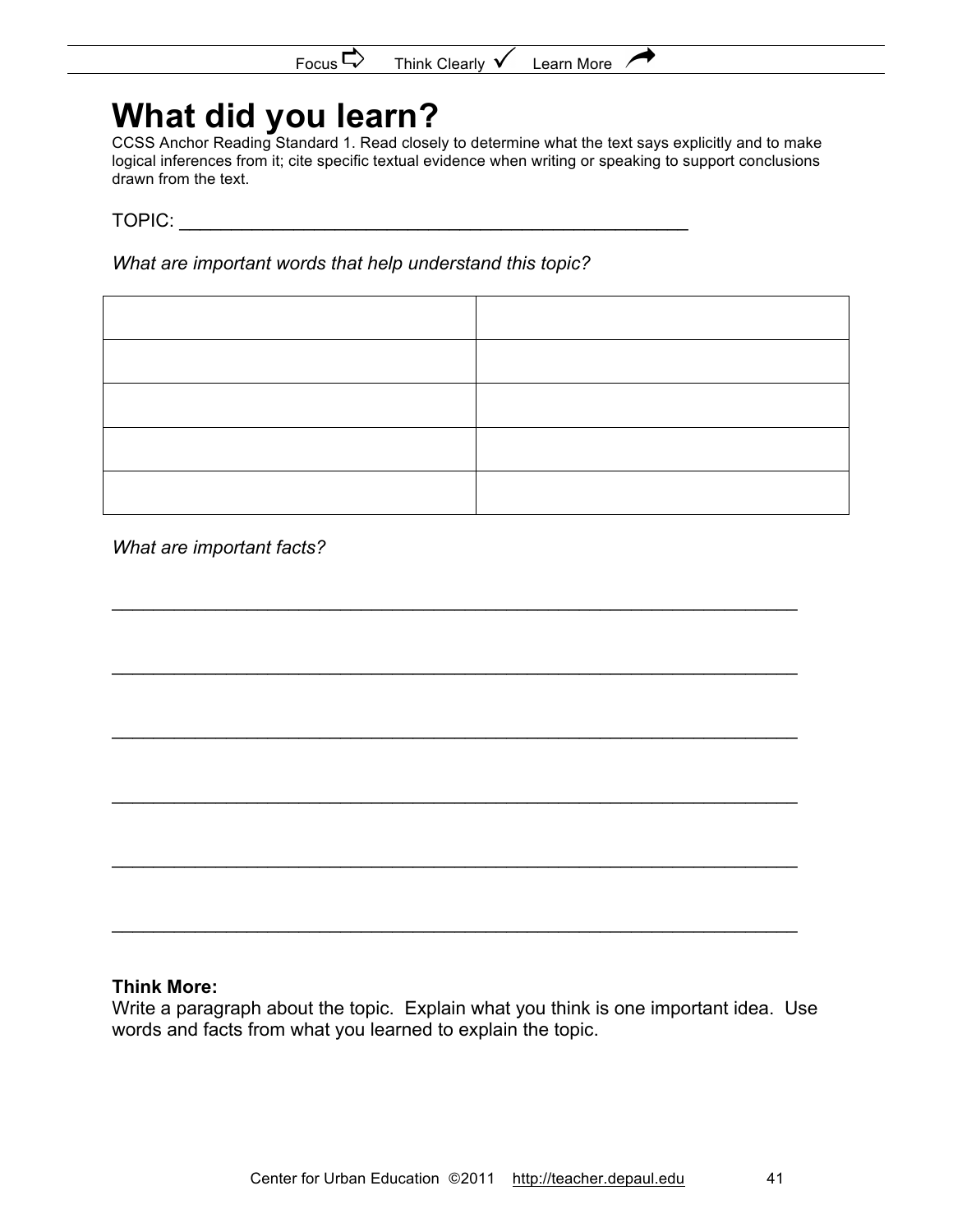| <br>. | ۹۱.<br>nınk<br>. . | .<br><b>More</b> |  |
|-------|--------------------|------------------|--|
|       |                    |                  |  |

## PARAGRAPH WRITER

Common Core Anchor Writing Standard 2. Write informative/explanatory texts to examine and convey complex ideas and information clearly and accurately through the effective selection, organization, and analysis of content.

What is the Main Idea I will communicate?

What information can I use to support it? Write it on these rows. Or use small pieces of paper and write one fact on each piece.

 $\mathcal{L}_\mathcal{L} = \mathcal{L}_\mathcal{L} = \mathcal{L}_\mathcal{L} = \mathcal{L}_\mathcal{L} = \mathcal{L}_\mathcal{L} = \mathcal{L}_\mathcal{L} = \mathcal{L}_\mathcal{L} = \mathcal{L}_\mathcal{L} = \mathcal{L}_\mathcal{L} = \mathcal{L}_\mathcal{L} = \mathcal{L}_\mathcal{L} = \mathcal{L}_\mathcal{L} = \mathcal{L}_\mathcal{L} = \mathcal{L}_\mathcal{L} = \mathcal{L}_\mathcal{L} = \mathcal{L}_\mathcal{L} = \mathcal{L}_\mathcal{L}$ 

## Get It Across: Organize Your Paragraph

You may use all your facts.

You may decide not to use some facts.

Number the facts in the order you will put them in your paragraph.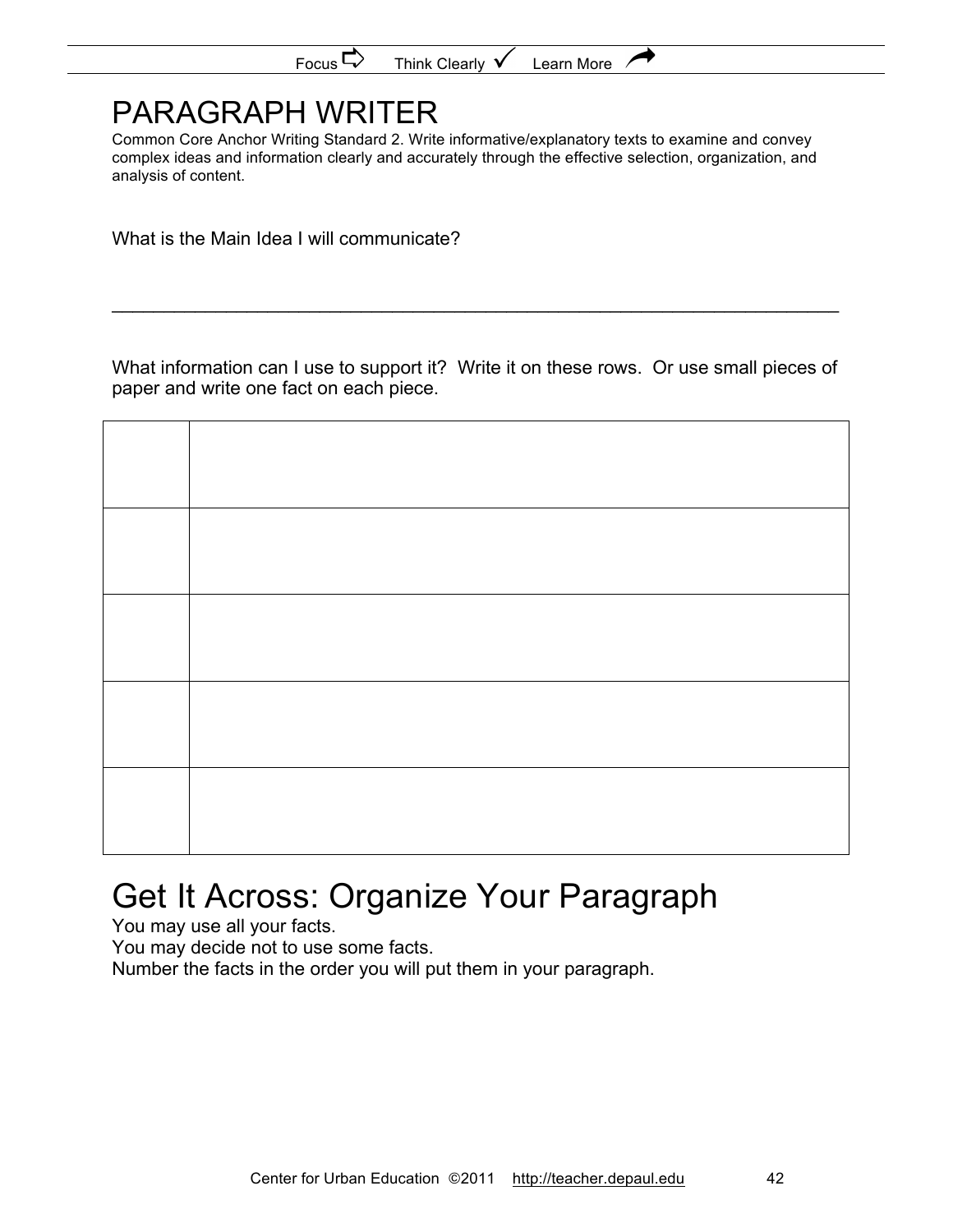|                     | <b>Read to Learn</b>                                                                                                                                                                                             |
|---------------------|------------------------------------------------------------------------------------------------------------------------------------------------------------------------------------------------------------------|
| drawn from the text | Common Core Anchor Standard 1. Read closely to determine what the text says explicitly and to make<br>logical inferences from it; cite specific textual evidence when writing or speaking to support conclusions |
| Choose one topic.   |                                                                                                                                                                                                                  |
| Topic:              |                                                                                                                                                                                                                  |

*Question I will answer:*

*Then answer your question – find information to answer it.*

Information I found to answer it:

Write the news—the new things you now know. Explain what you learned that is most important.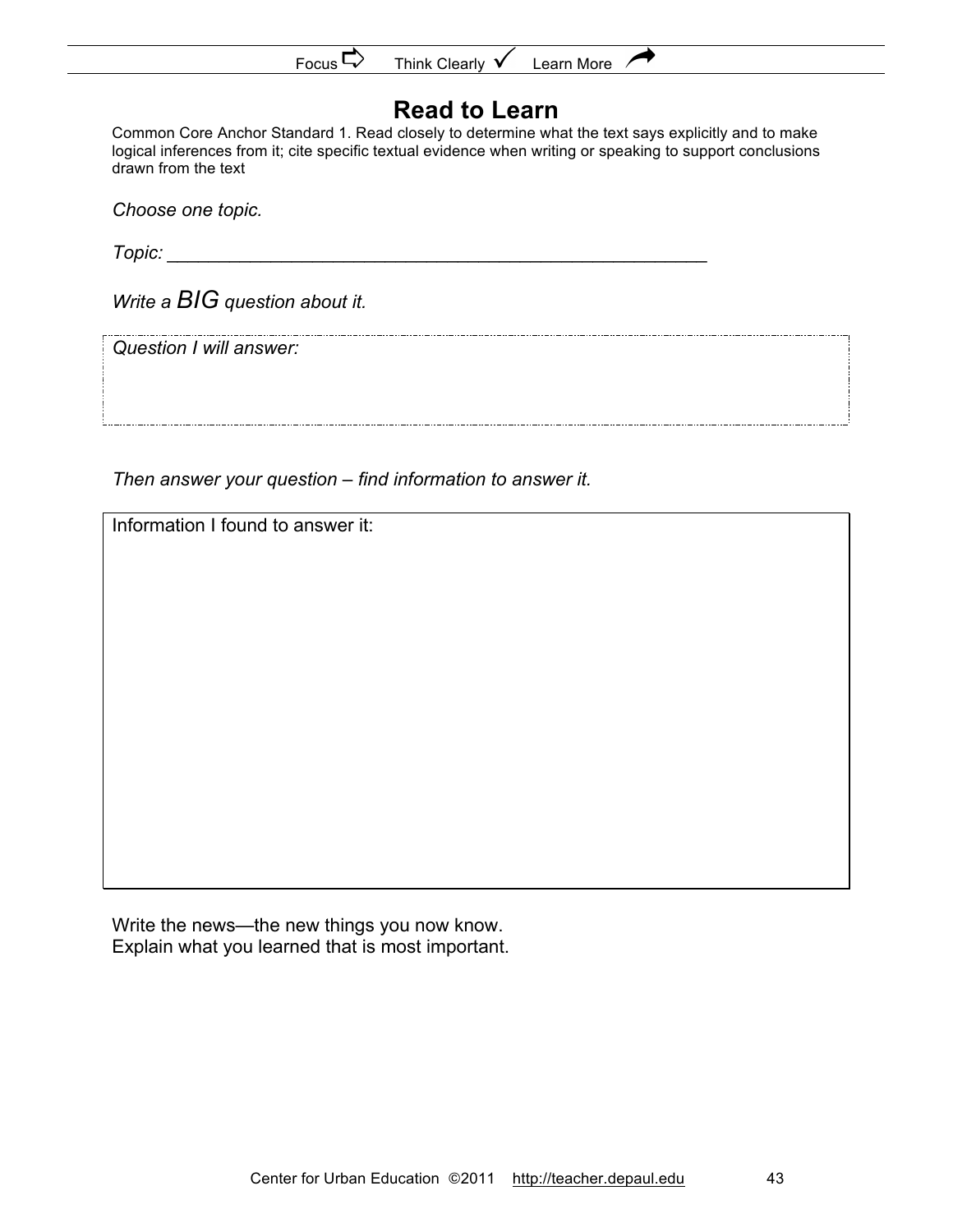

## **I Can Comprehend A Paragraph or Page**

*CCSSR1 Competence: Identify the main topic and retell key details of a text.*

You can draw the meaning of a sentence, or a paragraph or page. And if you show it with pictures, you see what you are learning as you read. Choose one sentence (or paragraph or page).

Draw a picture that shows what it says.

Then show your picture to another student. Ask that student to find the part you pictured. Ask them to write what they see your picture says.

I see \_\_\_\_\_\_\_\_\_\_\_\_\_\_\_\_\_\_\_\_\_\_\_\_\_\_\_\_\_\_\_\_\_\_\_\_\_\_\_\_\_\_\_\_\_\_\_

 $\mathcal{L}_\text{G}$  , and the contribution of the contribution of the contribution of the contribution of the contribution of the contribution of the contribution of the contribution of the contribution of the contribution of t

 $\mathcal{L}_\text{G}$  , and the contribution of the contribution of the contribution of the contribution of the contribution of the contribution of the contribution of the contribution of the contribution of the contribution of t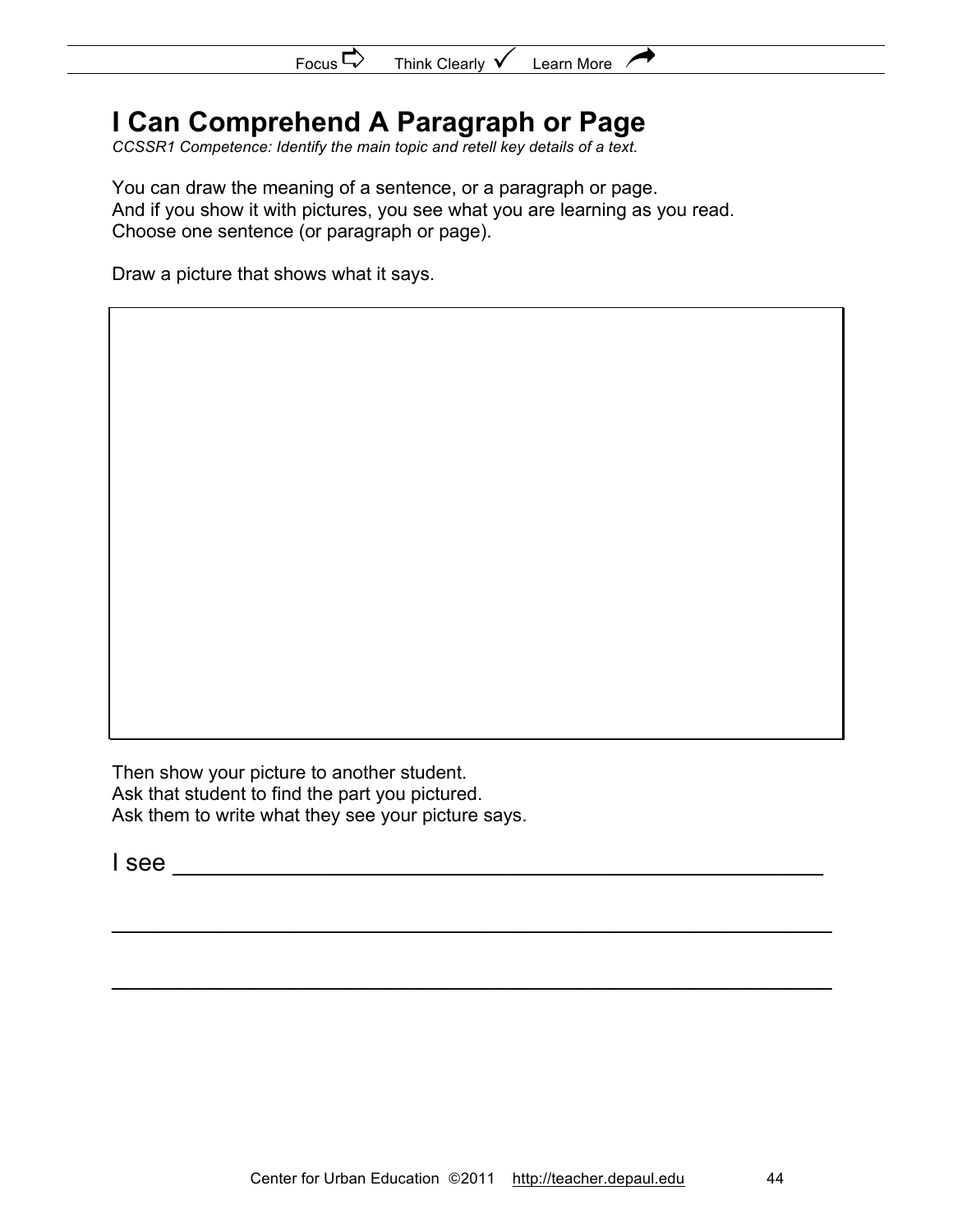| $\sim$<br>--<br>Focus<br>hink<br>Jlearl∨<br>______ | More<br>∟earn<br>$\sim$ $\sim$ $\sim$ $\sim$ $\sim$ $\sim$ |
|----------------------------------------------------|------------------------------------------------------------|
|----------------------------------------------------|------------------------------------------------------------|

#### **How to Summarize a Story**

CCSSR2 **Determine central ideas or themes** of a text and **analyze their development**; **summarize** the **key supporting details** and **ideas**. Use specific CCSS standard for your grade.

Name of the Story: \_\_\_\_\_\_\_\_\_\_\_\_\_\_\_\_\_\_\_\_\_\_\_\_\_\_\_\_\_\_\_\_\_\_\_\_\_\_\_\_\_\_\_\_\_\_\_\_\_\_\_\_\_

*Tell about the story.*

| Person | <b>Describe the Person</b> |
|--------|----------------------------|
|        |                            |
|        |                            |
|        |                            |
|        |                            |
|        |                            |
|        |                            |
|        |                            |
|        |                            |
|        |                            |

*Place:\_\_\_\_\_\_\_\_\_\_\_\_\_\_\_\_\_\_\_\_\_\_\_\_\_\_\_\_\_\_\_\_\_\_\_\_\_\_\_\_\_\_\_\_\_\_\_\_\_\_\_\_\_\_\_\_\_\_\_*

*What happens—what are the most important parts?* 

*How it starts: \_\_\_\_\_\_\_\_\_\_\_\_\_\_\_\_\_\_\_\_\_\_\_\_\_\_\_\_\_\_\_\_\_\_\_\_\_\_\_\_\_\_\_\_\_\_\_\_\_\_\_\_\_*

*What happens next:*  $\blacksquare$ 

*\_\_\_\_\_\_\_\_\_\_\_\_\_\_\_\_\_\_\_\_\_\_\_\_\_\_\_\_\_\_\_\_\_\_\_\_\_\_\_\_\_\_\_\_\_\_\_\_\_\_\_\_\_\_\_\_\_\_\_\_\_\_\_\_*

*How it ends:*  $\blacksquare$ 

*Why it ends that way—why the writer wanted the story to end that way.*

*Tell why you think the writer wrote the passage. What did the writer want you to understand? What is the theme or central idea?*

*\_\_\_\_\_\_\_\_\_\_\_\_\_\_\_\_\_\_\_\_\_\_\_\_\_\_\_\_\_\_\_\_\_\_\_\_\_\_\_\_\_\_\_\_\_\_\_\_\_\_\_\_\_\_\_\_\_\_\_\_\_\_*

 $\_$ 

*\_\_\_\_\_\_\_\_\_\_\_\_\_\_\_\_\_\_\_\_\_\_\_\_\_\_\_\_\_\_\_\_\_\_\_\_\_\_\_\_\_\_\_\_\_\_\_\_\_\_\_\_\_\_\_\_\_\_\_\_\_\_\_\_\_\_\_*

*Explain why you think that is the message. On another page, write about how the writer used events and characters to communicate that message.*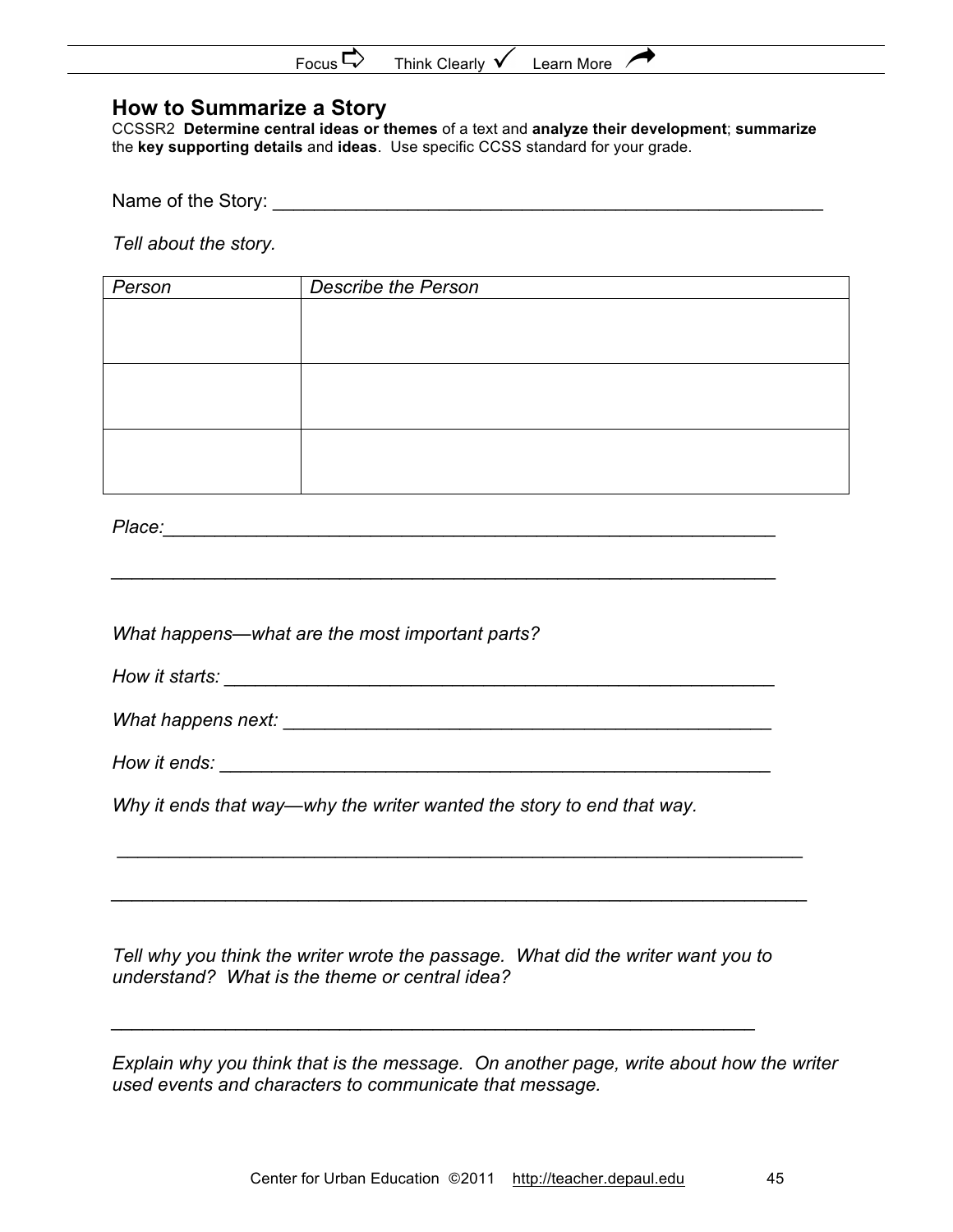|--|

## I can locate and classify information about a topic.

Common Core Anchor Standard 2 competence: Organize information from a text to support sub-topics or ideas.

Read about a topic. Figure out 3 categories of information. For example, if it is history list people, places, events.

Topic: \_\_\_\_\_\_\_\_\_\_\_\_\_\_\_\_\_\_\_\_\_\_\_\_\_\_\_\_\_\_\_\_\_\_\_\_\_\_\_\_\_\_\_\_\_\_\_\_\_

*EXCEED: Write about the topic. Use information from your chart and information you knew.*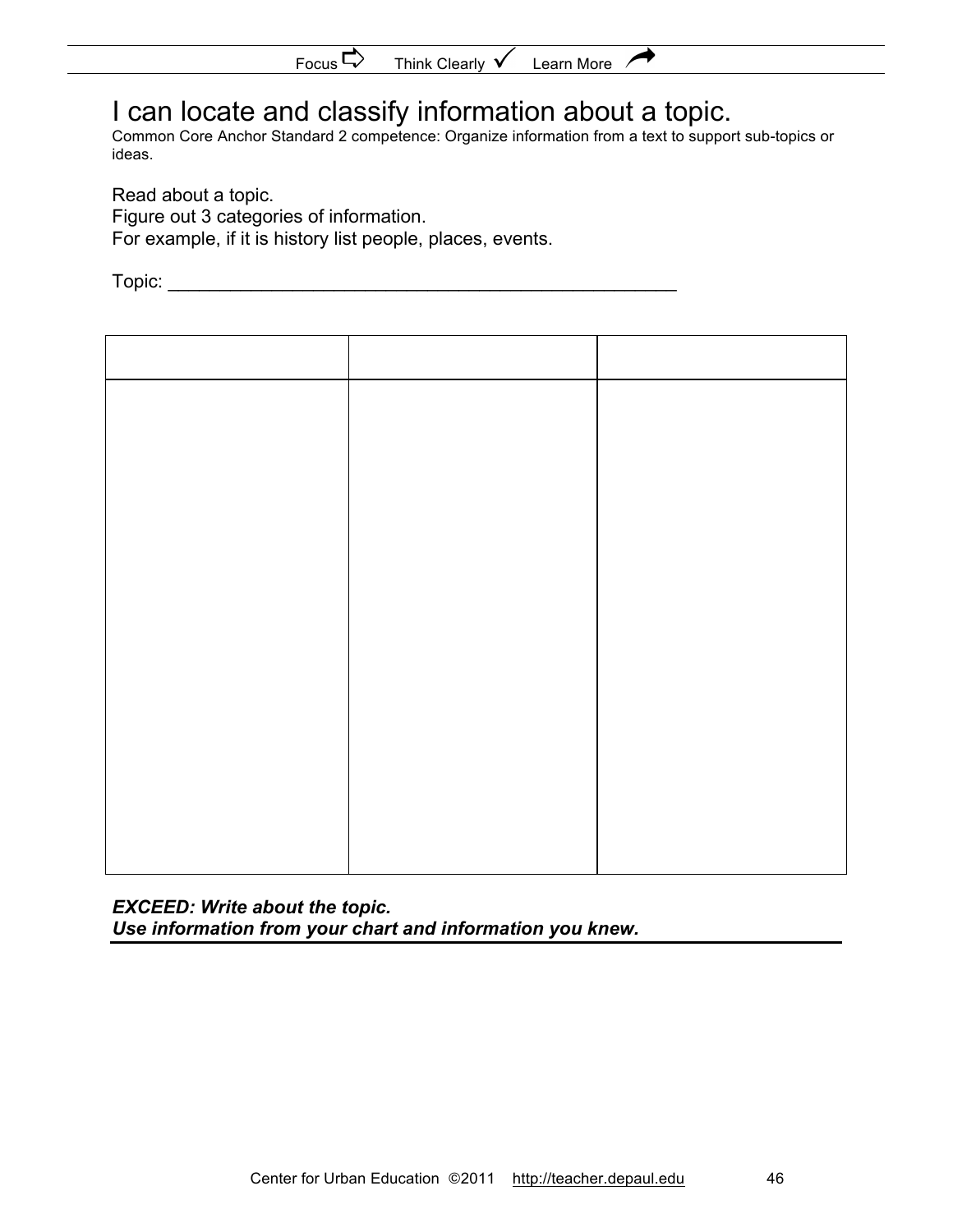| Focus $\mathsf{\Gamma\!\!\!\!\!\sim}$ | Think Clearly $\mathbf{\nabla}$ | Learn More |
|---------------------------------------|---------------------------------|------------|
|---------------------------------------|---------------------------------|------------|

## Learn about People, Places, Events

Common Core Anchor Standard 1. Read closely to determine what the text says explicitly and to make logical inferences from it; cite specific textual evidence when writing or speaking to support conclusions drawn from the text.

TOPIC: \_\_\_\_\_\_\_\_\_\_\_\_\_\_\_\_\_\_\_\_\_\_\_\_\_\_\_\_\_\_\_\_\_\_\_\_\_\_\_\_\_\_\_\_\_\_\_\_\_\_\_\_\_\_\_\_\_

## ORGANIZE TO UNDERSTAND

| People       |  |
|--------------|--|
| <b>Place</b> |  |
| Challenges   |  |
| Choices      |  |
| Changes      |  |

**Write to explain what you learned.**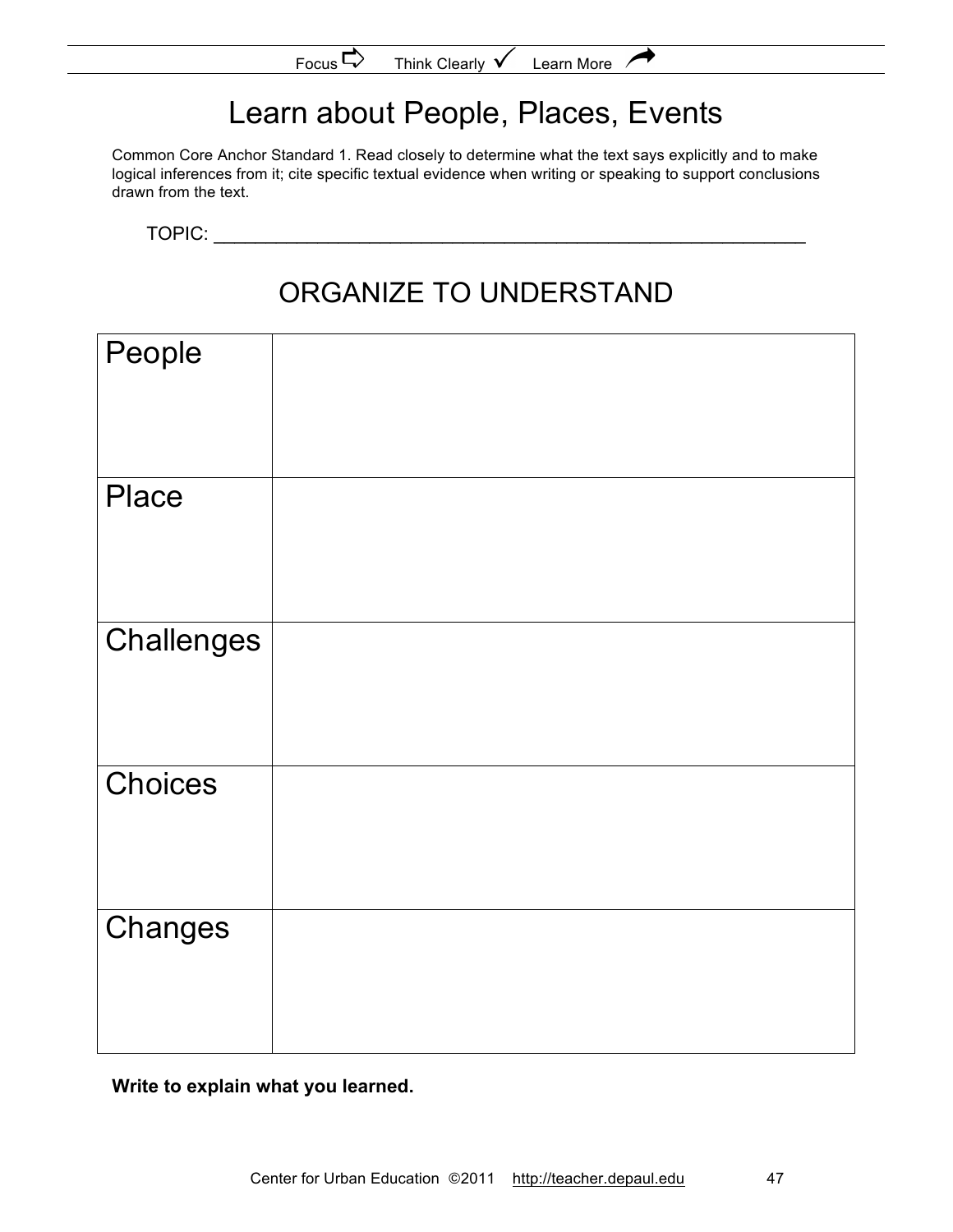

## **I can classify facts and opinions.**

Common Core Anchor Reading Standards 1 and 6. Read closely to determine what the text says explicitly and to make logical inferences from it; cite specific textual evidence when writing or speaking to support conclusions drawn from the text. (Finding opinions is part of figuring out the author's purpose or point of view.)

*Put statements of facts in column 1 and statements of opinion in column 2. If a text does not include opinions then the opinion column is blank.* 

| These are facts I found in the text. | These are opinions I found in the text. |
|--------------------------------------|-----------------------------------------|
|                                      |                                         |
|                                      |                                         |
|                                      |                                         |
|                                      |                                         |
|                                      |                                         |
|                                      |                                         |
|                                      |                                         |
|                                      |                                         |
|                                      |                                         |
|                                      |                                         |
|                                      |                                         |
|                                      |                                         |
|                                      |                                         |
|                                      |                                         |
|                                      |                                         |
|                                      |                                         |
|                                      |                                         |
|                                      |                                         |
|                                      |                                         |
|                                      |                                         |
|                                      |                                         |

This is how to know if a statement is a fact.

This is how to tell if a statement is an opinion.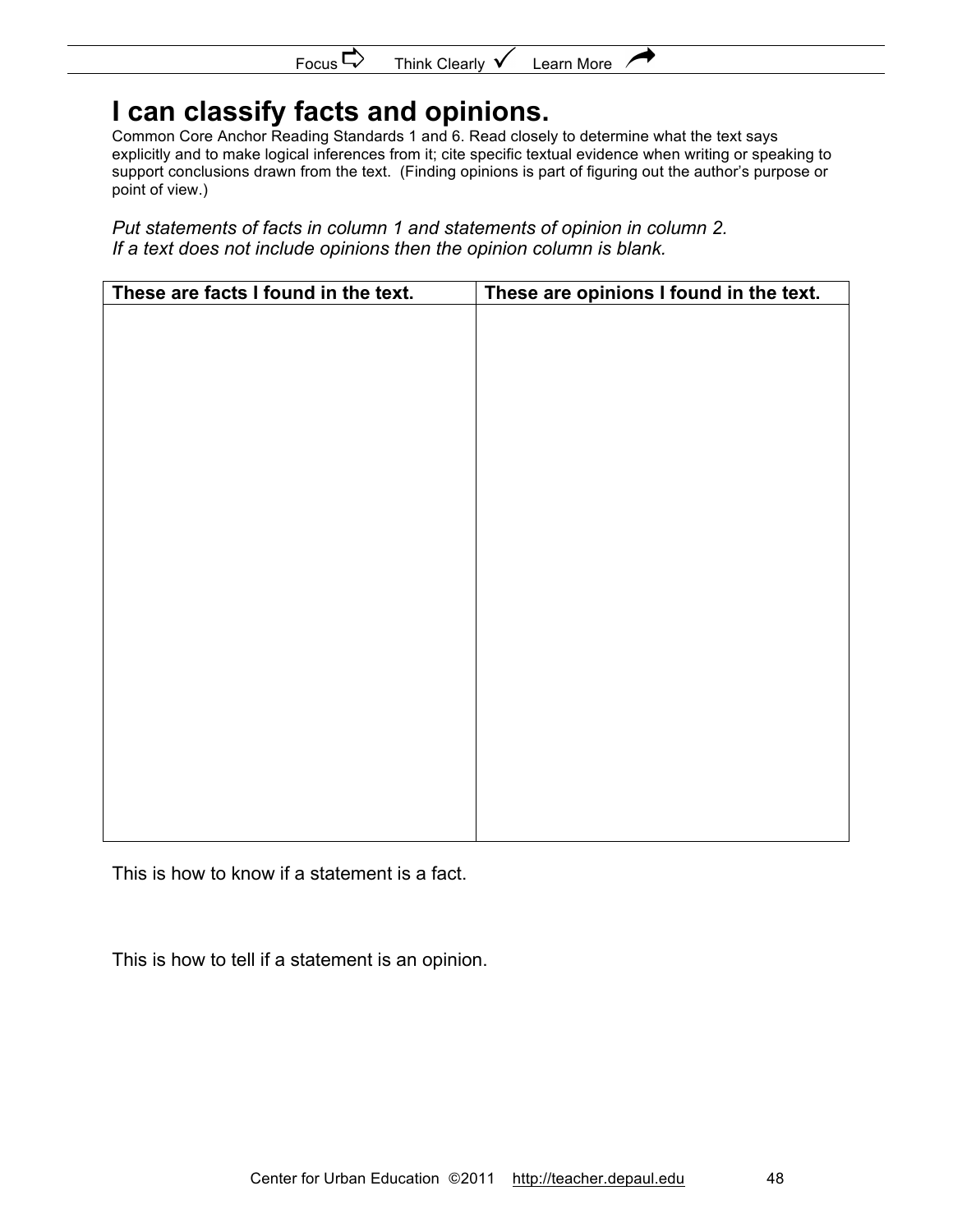| <b>Expand a Story or History with Evidence-Based Dialogue</b><br>Common Core Anchor Standard 1. Read closely to determine what the text says explicitly and to make logical<br>inferences from it; cite specific textual evidence when writing or speaking to support conclusions drawn from the<br>List three different persons who were there.<br>$\overline{\phantom{a}2}$ $\overline{\phantom{a}2}$ $\overline{\phantom{a}2}$ $\overline{\phantom{a}2}$ $\overline{\phantom{a}2}$ $\overline{\phantom{a}2}$ $\overline{\phantom{a}2}$ $\overline{\phantom{a}2}$ $\overline{\phantom{a}2}$ $\overline{\phantom{a}2}$ $\overline{\phantom{a}2}$ $\overline{\phantom{a}2}$ $\overline{\phantom{a}2}$ $\overline{\phantom{a}2}$ $\overline{\phantom{a}2}$ $\overline{\phantom{a}2$<br>$3 \overline{\phantom{a}}$<br>$\mathcal{I}$<br>How do you infer each one felt? Explain your answer with evidence from the text.<br>Person 1 felt _______________________ because __________________________________<br>Person 2 felt ________________________because ___________________________________<br>Person 3 felt _______________________ because __________________________________<br>Write what you think each one might have said.<br>3<br>2<br>1<br>EXCEED: |                               | Focus $\Rightarrow$ Think Clearly $\checkmark$ Learn More $\checkmark$ |  |
|----------------------------------------------------------------------------------------------------------------------------------------------------------------------------------------------------------------------------------------------------------------------------------------------------------------------------------------------------------------------------------------------------------------------------------------------------------------------------------------------------------------------------------------------------------------------------------------------------------------------------------------------------------------------------------------------------------------------------------------------------------------------------------------------------------------------------------------------------------------------------------------------------------------------------------------------------------------------------------------------------------------------------------------------------------------------------------------------------------------------------------------------------------------------------------------------------------------------------------------------------------------|-------------------------------|------------------------------------------------------------------------|--|
|                                                                                                                                                                                                                                                                                                                                                                                                                                                                                                                                                                                                                                                                                                                                                                                                                                                                                                                                                                                                                                                                                                                                                                                                                                                                | text.                         |                                                                        |  |
|                                                                                                                                                                                                                                                                                                                                                                                                                                                                                                                                                                                                                                                                                                                                                                                                                                                                                                                                                                                                                                                                                                                                                                                                                                                                |                               |                                                                        |  |
|                                                                                                                                                                                                                                                                                                                                                                                                                                                                                                                                                                                                                                                                                                                                                                                                                                                                                                                                                                                                                                                                                                                                                                                                                                                                |                               |                                                                        |  |
|                                                                                                                                                                                                                                                                                                                                                                                                                                                                                                                                                                                                                                                                                                                                                                                                                                                                                                                                                                                                                                                                                                                                                                                                                                                                |                               |                                                                        |  |
|                                                                                                                                                                                                                                                                                                                                                                                                                                                                                                                                                                                                                                                                                                                                                                                                                                                                                                                                                                                                                                                                                                                                                                                                                                                                | <b>INFER FEELINGS</b>         |                                                                        |  |
|                                                                                                                                                                                                                                                                                                                                                                                                                                                                                                                                                                                                                                                                                                                                                                                                                                                                                                                                                                                                                                                                                                                                                                                                                                                                |                               |                                                                        |  |
|                                                                                                                                                                                                                                                                                                                                                                                                                                                                                                                                                                                                                                                                                                                                                                                                                                                                                                                                                                                                                                                                                                                                                                                                                                                                |                               |                                                                        |  |
|                                                                                                                                                                                                                                                                                                                                                                                                                                                                                                                                                                                                                                                                                                                                                                                                                                                                                                                                                                                                                                                                                                                                                                                                                                                                |                               |                                                                        |  |
|                                                                                                                                                                                                                                                                                                                                                                                                                                                                                                                                                                                                                                                                                                                                                                                                                                                                                                                                                                                                                                                                                                                                                                                                                                                                |                               |                                                                        |  |
|                                                                                                                                                                                                                                                                                                                                                                                                                                                                                                                                                                                                                                                                                                                                                                                                                                                                                                                                                                                                                                                                                                                                                                                                                                                                |                               |                                                                        |  |
|                                                                                                                                                                                                                                                                                                                                                                                                                                                                                                                                                                                                                                                                                                                                                                                                                                                                                                                                                                                                                                                                                                                                                                                                                                                                |                               |                                                                        |  |
|                                                                                                                                                                                                                                                                                                                                                                                                                                                                                                                                                                                                                                                                                                                                                                                                                                                                                                                                                                                                                                                                                                                                                                                                                                                                | Summarize the story or event. |                                                                        |  |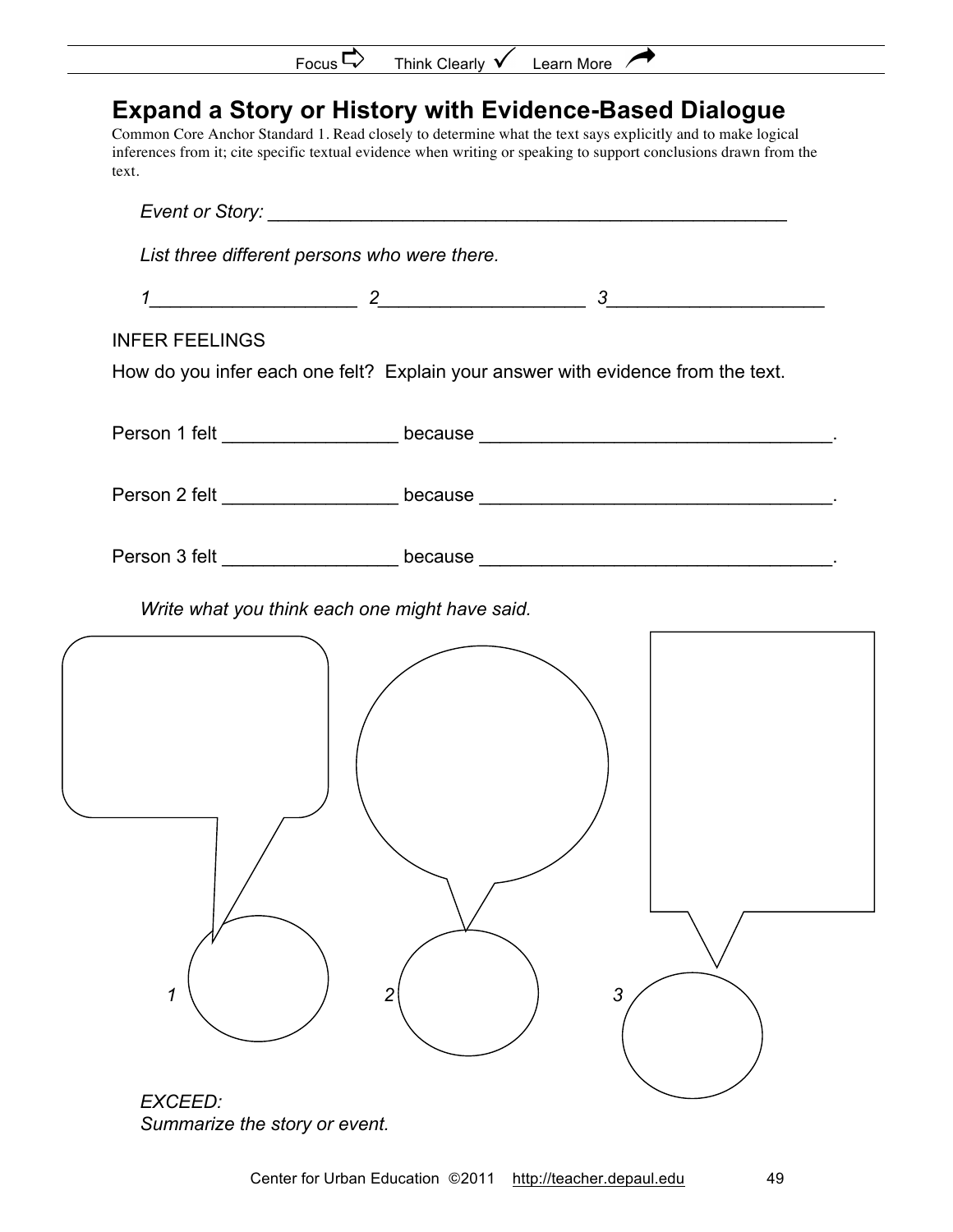|     |                                          | Write a Play to Communicate the Theme of a Story | ANCHOR STANDARD: 1. Read closely to determine what the text says explicitly and to make logical          |
|-----|------------------------------------------|--------------------------------------------------|----------------------------------------------------------------------------------------------------------|
|     |                                          | from the text.                                   | inferences from it; cite specific textual evidence when writing or speaking to support conclusions drawn |
|     |                                          |                                                  |                                                                                                          |
|     |                                          |                                                  |                                                                                                          |
|     | What happened—list the important events. |                                                  |                                                                                                          |
|     |                                          |                                                  |                                                                                                          |
|     |                                          |                                                  |                                                                                                          |
|     |                                          |                                                  |                                                                                                          |
|     |                                          |                                                  |                                                                                                          |
|     |                                          |                                                  |                                                                                                          |
|     |                                          |                                                  |                                                                                                          |
|     | What's the <b>theme</b> of the story?    |                                                  |                                                                                                          |
|     |                                          |                                                  |                                                                                                          |
|     |                                          |                                                  | Why do you think that is the theme? Support your answer with evidence from the story.                    |
|     |                                          |                                                  |                                                                                                          |
|     |                                          |                                                  |                                                                                                          |
|     |                                          |                                                  |                                                                                                          |
|     |                                          |                                                  |                                                                                                          |
|     |                                          |                                                  |                                                                                                          |
|     | Who are the important characters?        |                                                  |                                                                                                          |
| Who | <b>Trait</b>                             | Action                                           | What happens because<br>of that action?                                                                  |
|     |                                          |                                                  |                                                                                                          |
|     |                                          |                                                  |                                                                                                          |

**Write what characters might say.**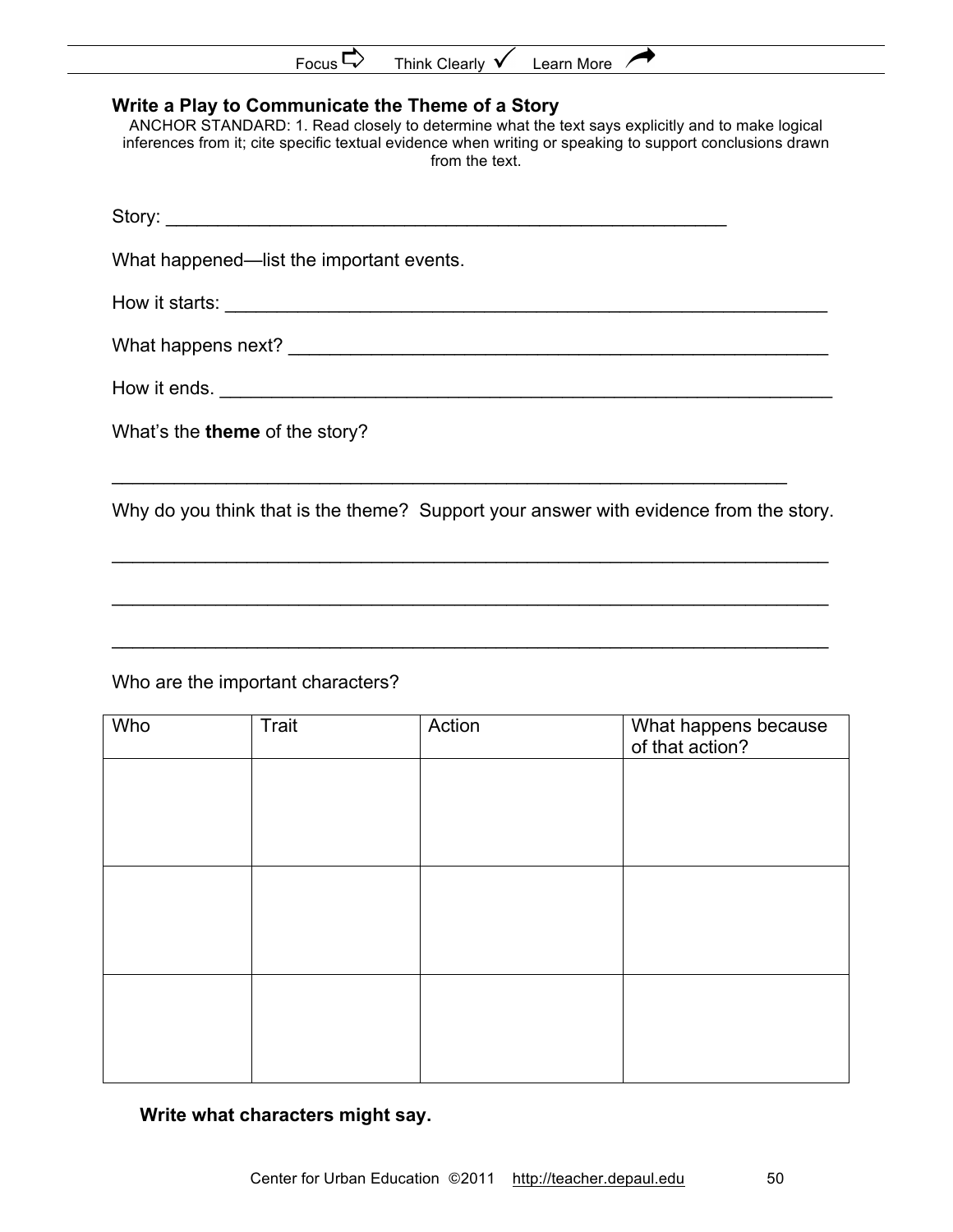

## SHOW SEQUENCE

ANCHOR STANDARD: 1. Read closely to determine what the text says explicitly and to make logical inferences from it; cite specific textual evidence when writing or speaking to support conclusions drawn from the text.

Draw pictures to show what happened. Number each box to tell the sequence.









#### EXCEED

On another page retell the story your way. Add details. Add dialogue.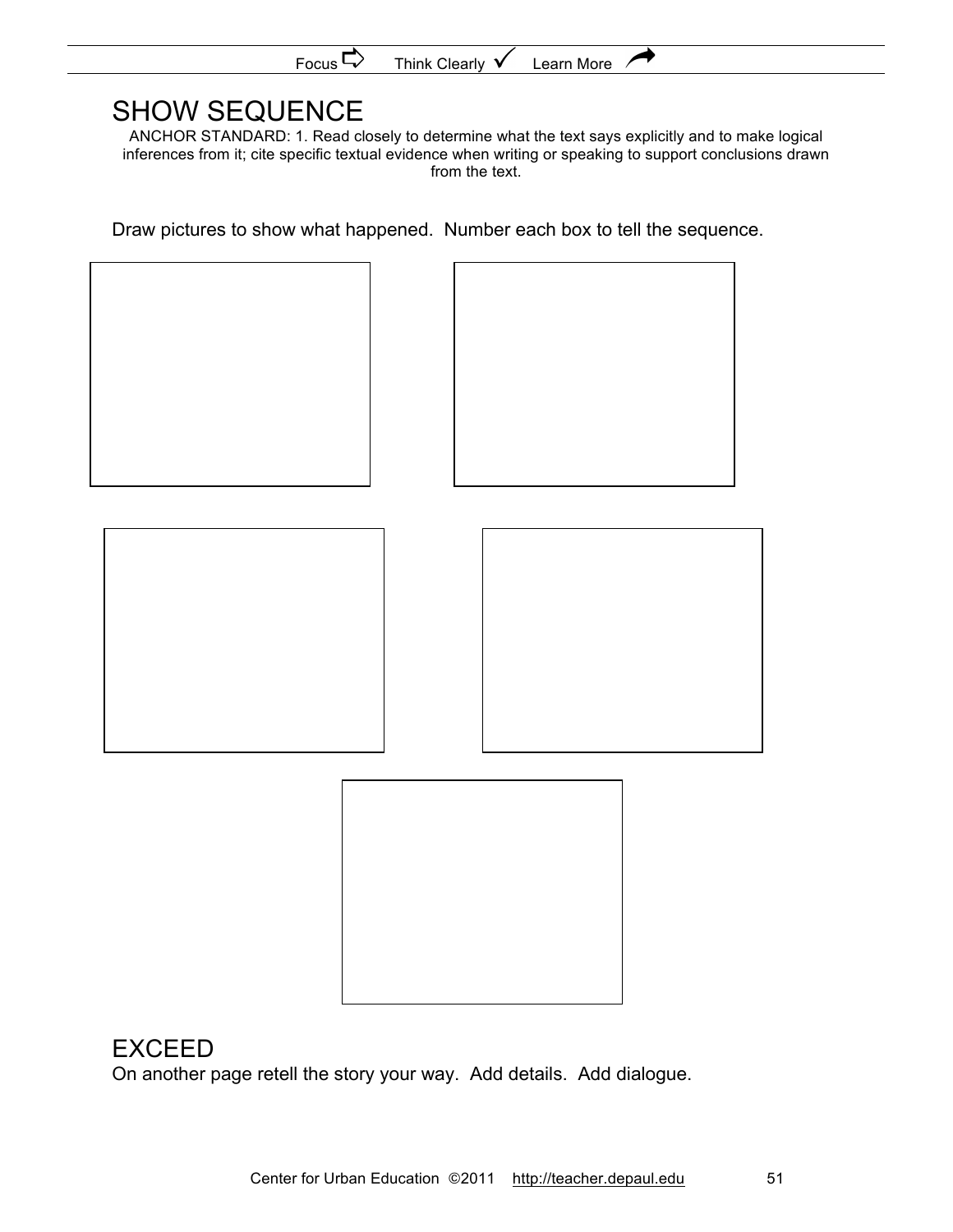| -<br>Think<br>_earr<br><b>Focus</b><br>More<br>∴learlv<br>______<br>$\sim$ $\sim$ $\sim$ $\sim$ $\sim$ $\sim$ |  |  |  |
|---------------------------------------------------------------------------------------------------------------|--|--|--|
|---------------------------------------------------------------------------------------------------------------|--|--|--|

#### Story Illustrator

CCRL2 competence: Recount stories, including fables, folktales, and myths from diverse cultures; determine the central message, lesson, or moral and explain how it is conveyed through key details in the text.

Draw three persons who are in it. Show their traits by the details you put in the pictures.







Sequence the Events. Draw or tell how it started, what happened next, how it ended.



 $\mathcal{L}_\mathcal{L} = \mathcal{L}_\mathcal{L} + \mathcal{L}_\mathcal{L} + \mathcal{L}_\mathcal{L} + \mathcal{L}_\mathcal{L} + \mathcal{L}_\mathcal{L} + \mathcal{L}_\mathcal{L} + \mathcal{L}_\mathcal{L} + \mathcal{L}_\mathcal{L} + \mathcal{L}_\mathcal{L} + \mathcal{L}_\mathcal{L} + \mathcal{L}_\mathcal{L} + \mathcal{L}_\mathcal{L} + \mathcal{L}_\mathcal{L} + \mathcal{L}_\mathcal{L} + \mathcal{L}_\mathcal{L} + \mathcal{L}_\mathcal{L}$ 

 $\mathcal{L}_\mathcal{L} = \mathcal{L}_\mathcal{L} = \mathcal{L}_\mathcal{L} = \mathcal{L}_\mathcal{L} = \mathcal{L}_\mathcal{L} = \mathcal{L}_\mathcal{L} = \mathcal{L}_\mathcal{L} = \mathcal{L}_\mathcal{L} = \mathcal{L}_\mathcal{L} = \mathcal{L}_\mathcal{L} = \mathcal{L}_\mathcal{L} = \mathcal{L}_\mathcal{L} = \mathcal{L}_\mathcal{L} = \mathcal{L}_\mathcal{L} = \mathcal{L}_\mathcal{L} = \mathcal{L}_\mathcal{L} = \mathcal{L}_\mathcal{L}$ 

 $\mathcal{L}_\text{max} = \mathcal{L}_\text{max} = \mathcal{L}_\text{max} = \mathcal{L}_\text{max} = \mathcal{L}_\text{max} = \mathcal{L}_\text{max} = \mathcal{L}_\text{max} = \mathcal{L}_\text{max} = \mathcal{L}_\text{max} = \mathcal{L}_\text{max} = \mathcal{L}_\text{max} = \mathcal{L}_\text{max} = \mathcal{L}_\text{max} = \mathcal{L}_\text{max} = \mathcal{L}_\text{max} = \mathcal{L}_\text{max} = \mathcal{L}_\text{max} = \mathcal{L}_\text{max} = \mathcal{$ 

 $\mathcal{L}_\mathcal{L} = \mathcal{L}_\mathcal{L} = \mathcal{L}_\mathcal{L} = \mathcal{L}_\mathcal{L} = \mathcal{L}_\mathcal{L} = \mathcal{L}_\mathcal{L} = \mathcal{L}_\mathcal{L} = \mathcal{L}_\mathcal{L} = \mathcal{L}_\mathcal{L} = \mathcal{L}_\mathcal{L} = \mathcal{L}_\mathcal{L} = \mathcal{L}_\mathcal{L} = \mathcal{L}_\mathcal{L} = \mathcal{L}_\mathcal{L} = \mathcal{L}_\mathcal{L} = \mathcal{L}_\mathcal{L} = \mathcal{L}_\mathcal{L}$ 

**INFER:** What is the message or lesson of the story?

Why do you think that is the message the writer wants you to understand?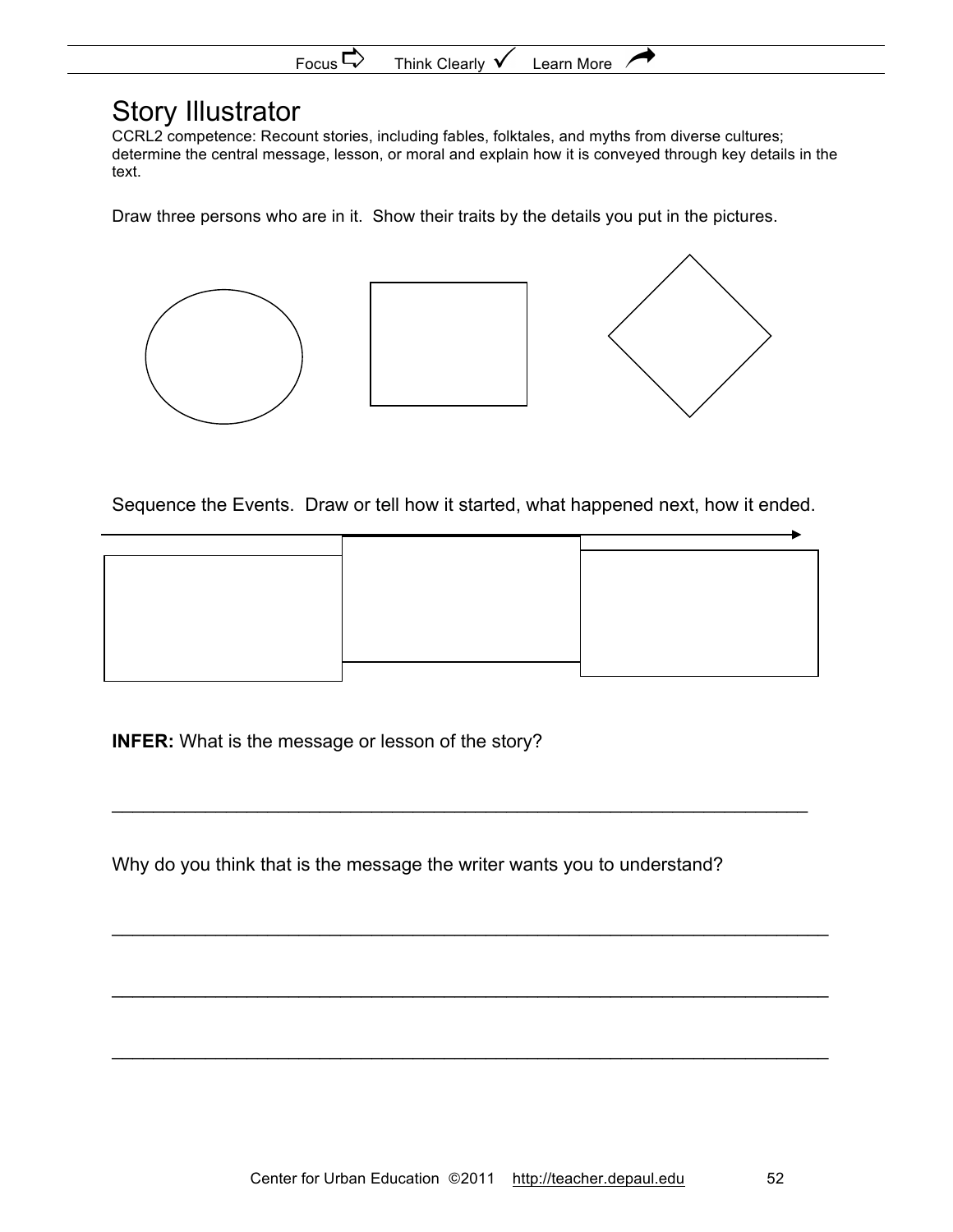

## **I Can Compare and Contrast**

*Common Core Anchor Reading Standard 1. Read closely to determine what the text says explicitly and to make logical inferences from it; cite specific textual evidence when writing or speaking to support conclusions drawn from the text. Use grade-specific standard for fiction or nonfiction. Also may apply Common Core Reading Standard 9.*

Title: *\_\_\_\_\_\_\_\_\_\_\_\_\_\_\_\_\_\_\_\_\_\_\_\_\_\_\_\_\_\_\_\_\_\_\_\_\_\_\_\_\_\_\_\_\_\_\_*

*Write to tell what your diagram shows.*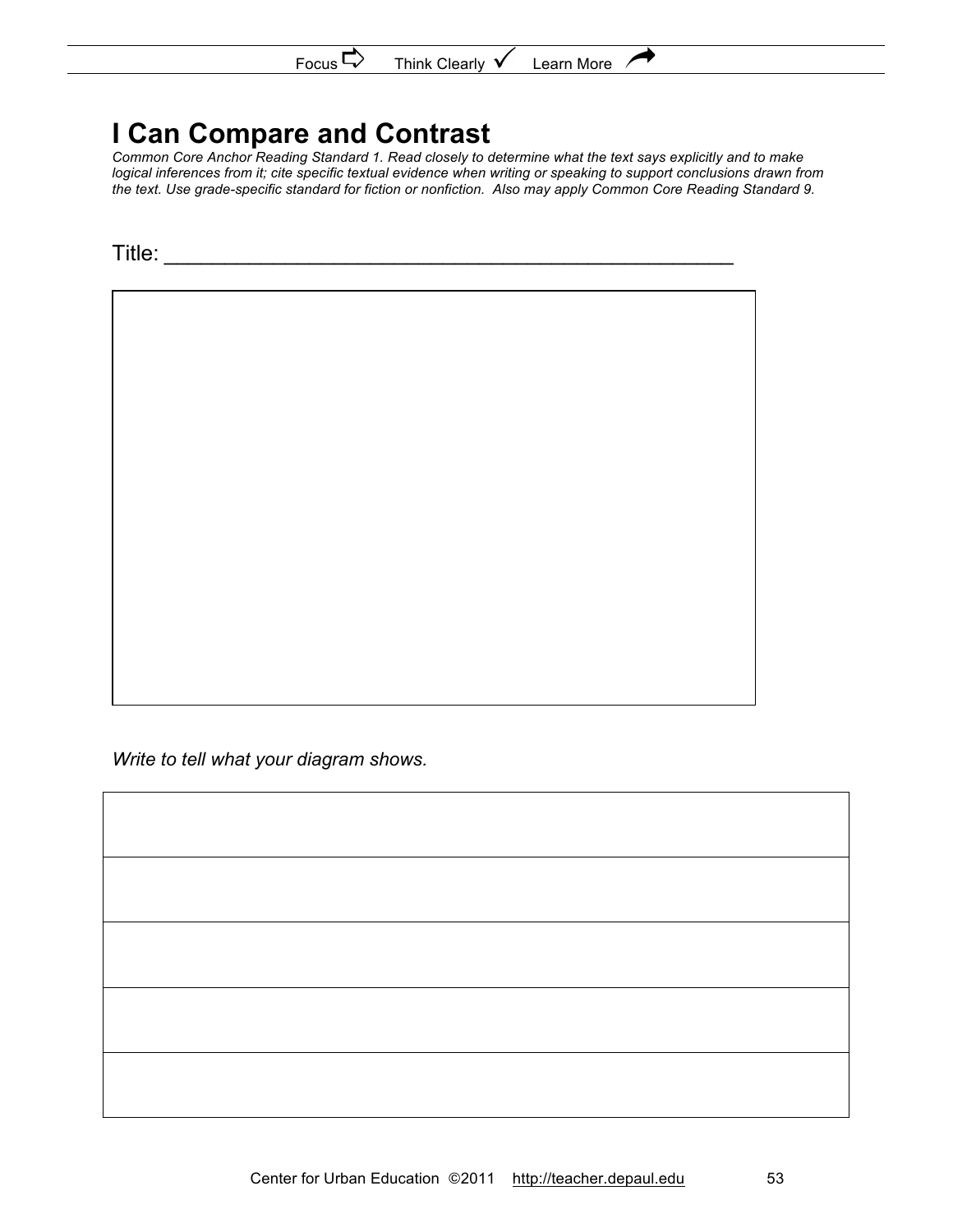|--|

#### *EXPLORE SCIENCE ANALYZER*

Common Core Reading Anchor Standard 8. Delineate and evaluate the argument and specific claims in a text, including the validity of the reasoning as well as the relevance and sufficiency of the evidence.

| Focus: |  |
|--------|--|
|        |  |

| <b>One Position</b>                     | <b>Another Position</b>                 |  |
|-----------------------------------------|-----------------------------------------|--|
| <b>Supporting Reasons and</b><br>Facts: | <b>Supporting Reasons and</b><br>Facts: |  |
|                                         |                                         |  |

*MY POSITION: Which position do you choose?* 

*Write to explain your position and defend it against the opposition.*

*\_\_\_\_\_\_\_\_\_\_\_\_\_\_\_\_\_\_\_\_\_\_\_\_\_\_\_\_\_\_\_\_\_\_\_\_\_\_\_\_\_\_\_\_\_\_\_\_\_\_\_\_\_\_\_\_\_\_\_\_\_\_\_\_\_\_*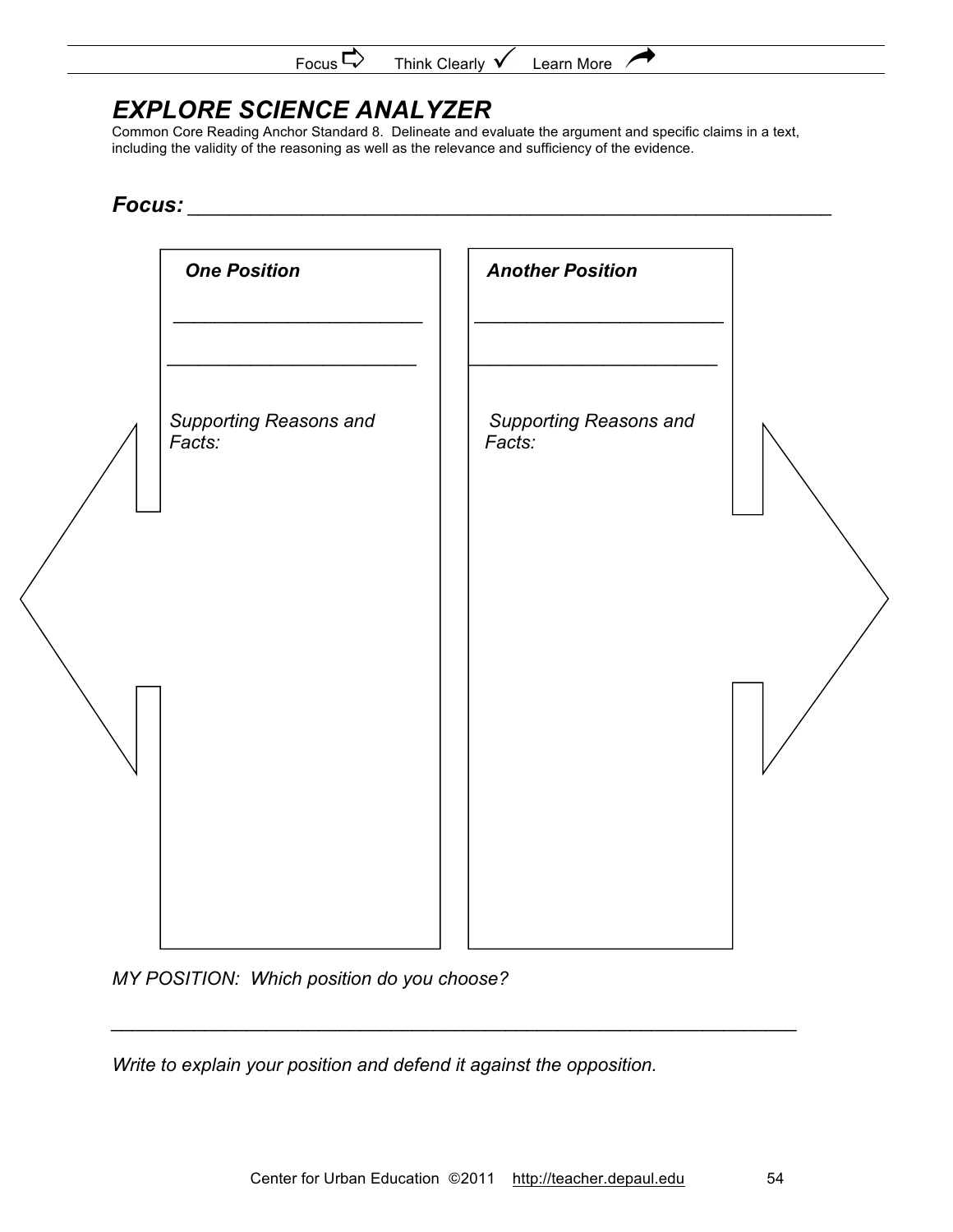## *Math Learning and Assessment Scaffolds*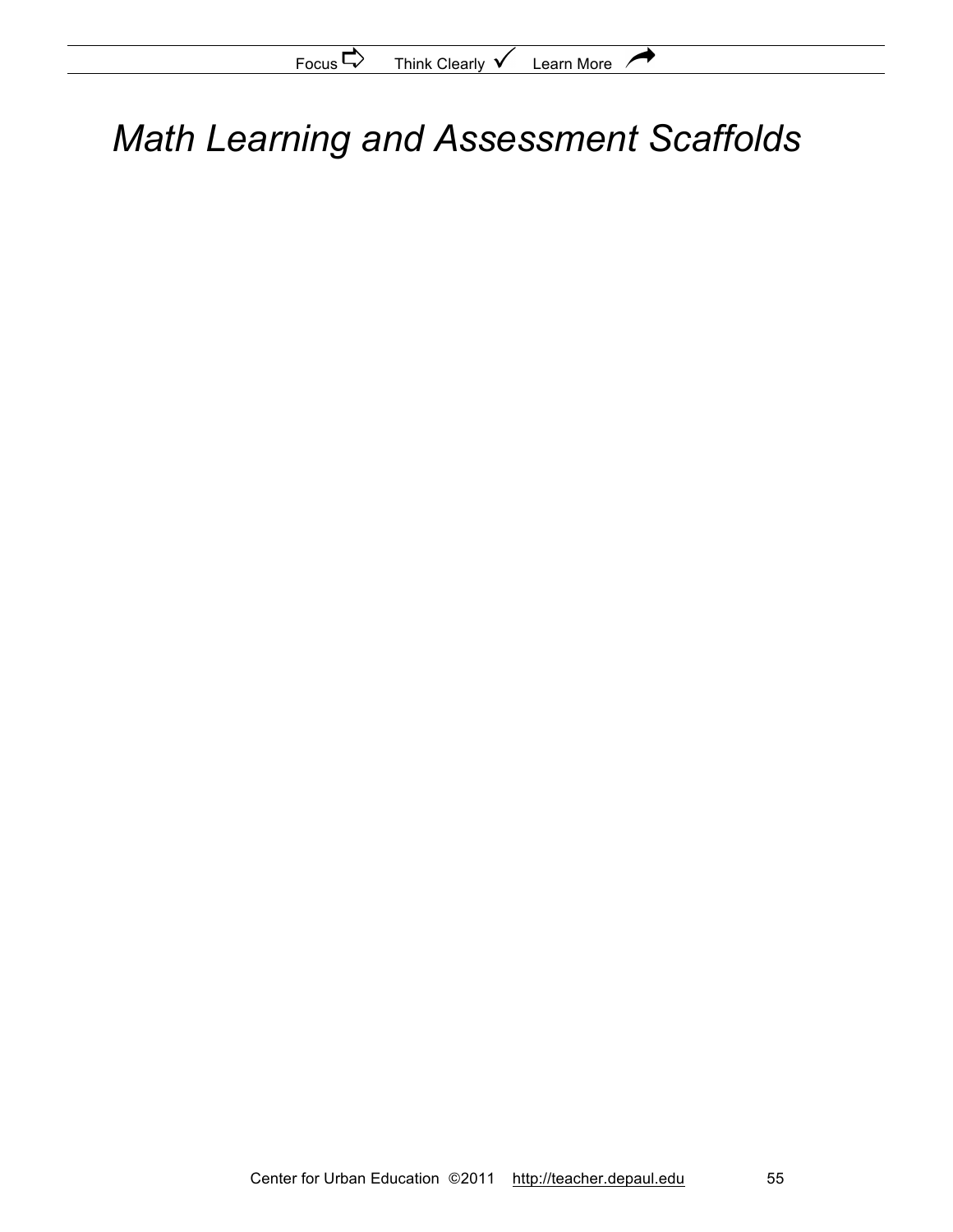

#### Focus  $\overrightarrow{C}$  Think Clearly  $\overrightarrow{V}$  Learn More /

#### **Formative Assessment Planner--MATH**

#### **KNOW WHAT: Math Facts**

| <b>Teach Clearly-and Respond</b><br>to Learning Difficulties                                                  | How to assess                                   | <b>Ways to help students</b><br>learn more       |
|---------------------------------------------------------------------------------------------------------------|-------------------------------------------------|--------------------------------------------------|
| $\Box$ Post math words and symbols<br>with pictures/examples<br>$\Box$ "Practice Pack"—students               | Complete a fact<br>chart.                       | Students write math fact<br>booklets.            |
| make their own facts on small<br>pieces of paper, match them<br>with words and examples—                      | Answer question<br>with correct fact.           | Students use math facts to<br>create an exhibit. |
| take it home to practice.<br>$\Box$ "Math Fact of the Day"<br>$\Box$ Fact "Bingo"<br>$\Box$ Act out the facts | Match fact with<br>question (as in<br>Jeopardy) | Students write math fact<br>songs and poems.     |
|                                                                                                               | Make a glossary<br>chart.                       |                                                  |

#### **KNOW HOW: Math Processes**

|                                      | How to assess        |                              |
|--------------------------------------|----------------------|------------------------------|
| <b>Teach Clearly-and Respond</b>     |                      | <b>Ways to help students</b> |
| to Learning Difficulties             |                      | learn more                   |
| Build these practices into your      |                      | Students make math guides.   |
| lessons so you can move to           | Solve problem        |                              |
| column 3-exceed.                     | correctly, circle    | Students present math        |
|                                      | answer.              | "models"                     |
| $\Box$ Teacher "Thinks out loud"     |                      |                              |
| $\Box$ Model different ways to solve | Answer multiple      | Students make their own      |
| same problem                         | choice question,     | math problems and give to    |
| $\Box$ Peer coach                    | explain why you      | each other to solve.         |
|                                      |                      |                              |
| $\Box$ Student models problem        | chose answer.        |                              |
| solving                              |                      |                              |
| $\Box$ Learning "partner"            | Write steps to solve |                              |
| $\Box$ Work in groups                | the problem.         |                              |
| $\Box$ Post example                  |                      |                              |
| $\Box$ Post a path—steps to follow   | Daily Math Journal   |                              |
| □ "Math Smart Pack"—practice         |                      |                              |
| with cards that hold numbers         |                      |                              |
| and symbols.                         |                      |                              |
| $\Box$ Draw the problem              |                      |                              |
|                                      |                      |                              |
| $\Box$ Start with simpler problem,   |                      |                              |
| build in more challenges.            |                      |                              |
|                                      |                      |                              |
|                                      |                      |                              |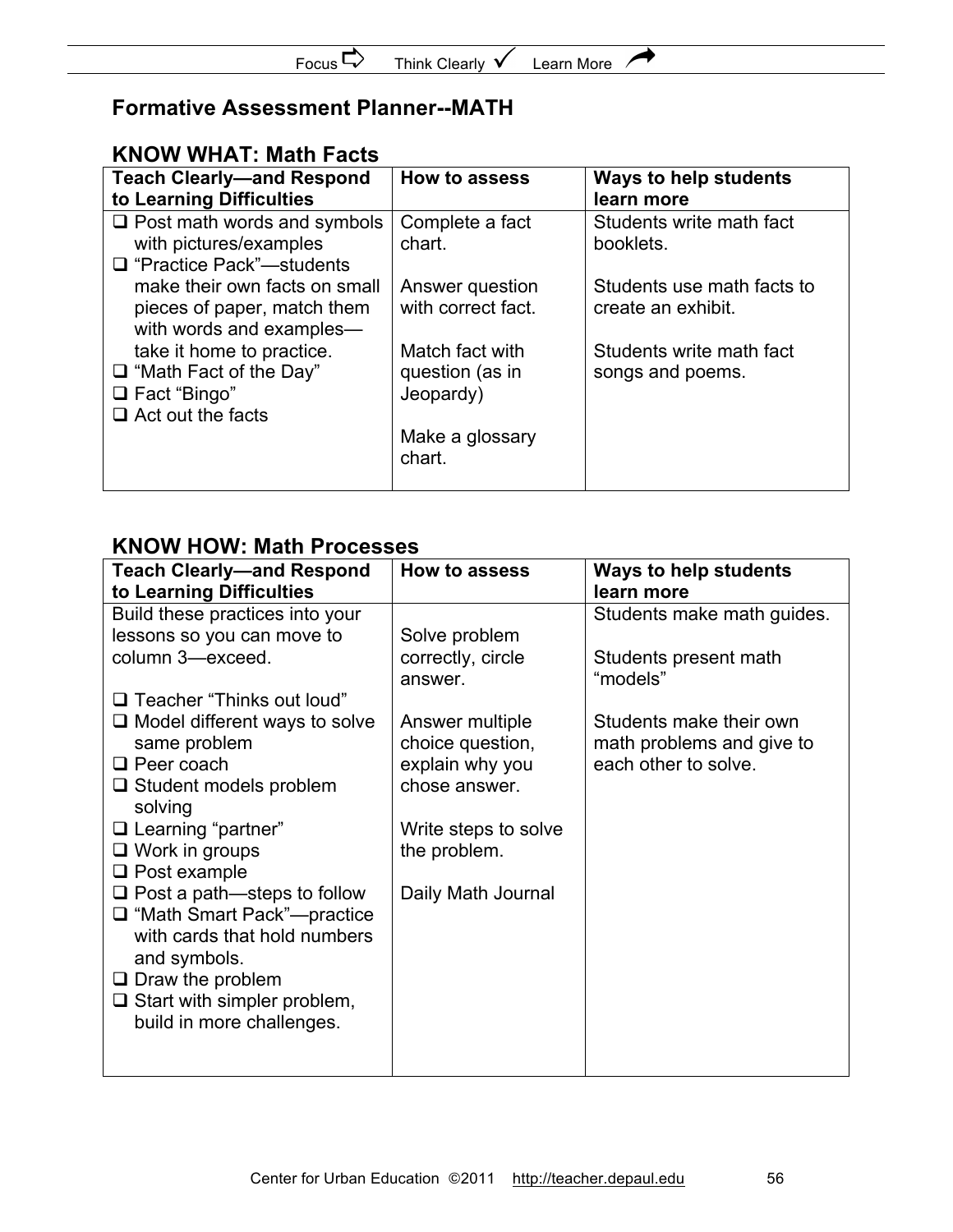| .      | hink    | More      |
|--------|---------|-----------|
| 70 C.H | :learly | 50L.      |
| .      |         | _________ |

#### **This Week's Math**

This graphic organizer applies to all math standards and is designed to guide students' clarifying of what they learn in math each week.

This Week's Skill:

*What are 3 important words or symbols you need to know to use this math?*

| <b>Word or Symbol</b> | <b>What It Means</b> |
|-----------------------|----------------------|
|                       |                      |
|                       |                      |
|                       |                      |
|                       |                      |
|                       |                      |
|                       |                      |
|                       |                      |
|                       |                      |
|                       |                      |
|                       |                      |
|                       |                      |

*What's important to know about this week's math? Show and tell what you know. For example, solve a problem with this week's skill.*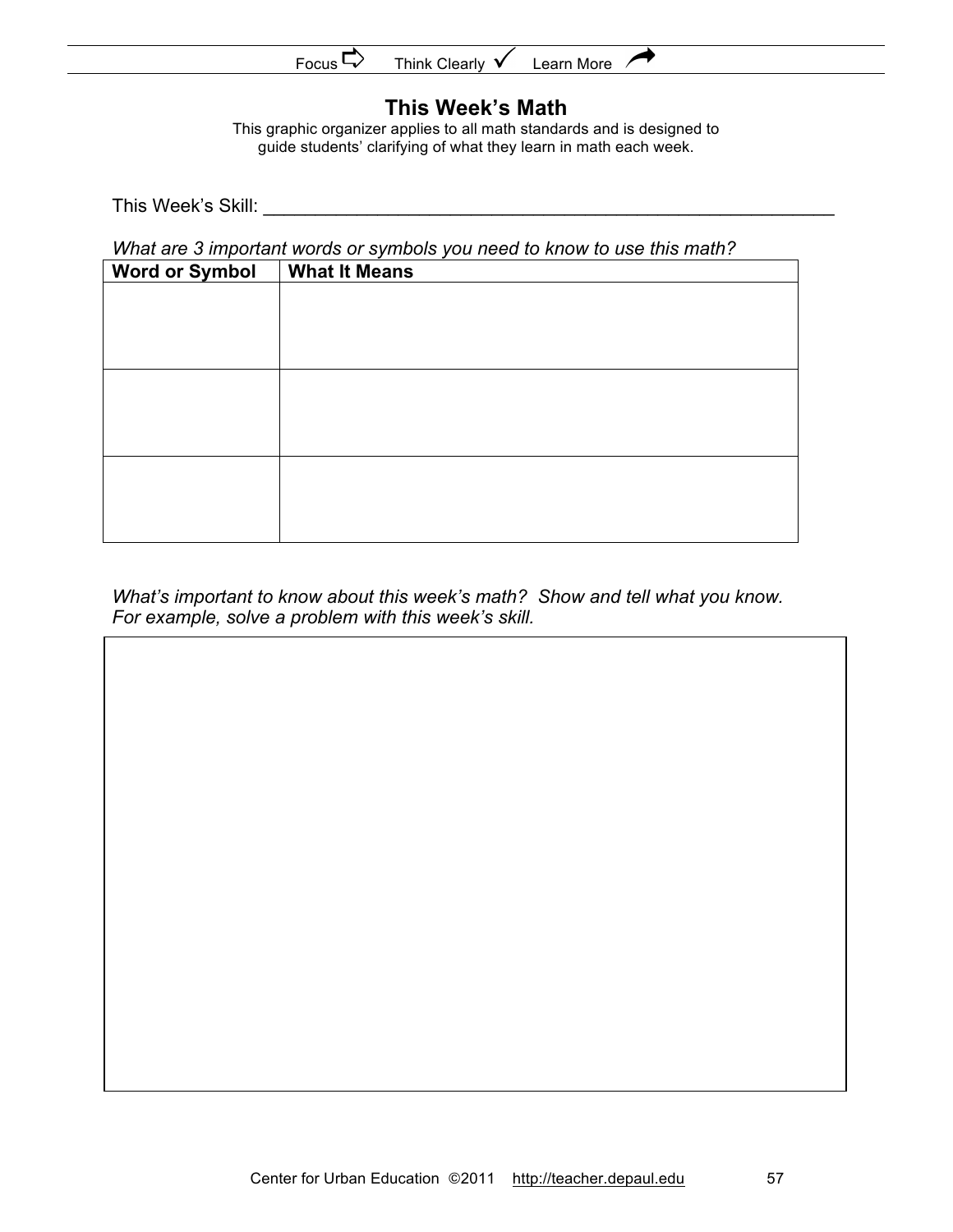

## Math Path

CCSS Math Practice Standard 1. Make sense of problems and persevere in solving them.

Solve a problem on the left side of the arrow. Explain your steps on the right side of the arrow.

*Why I solved it this way.*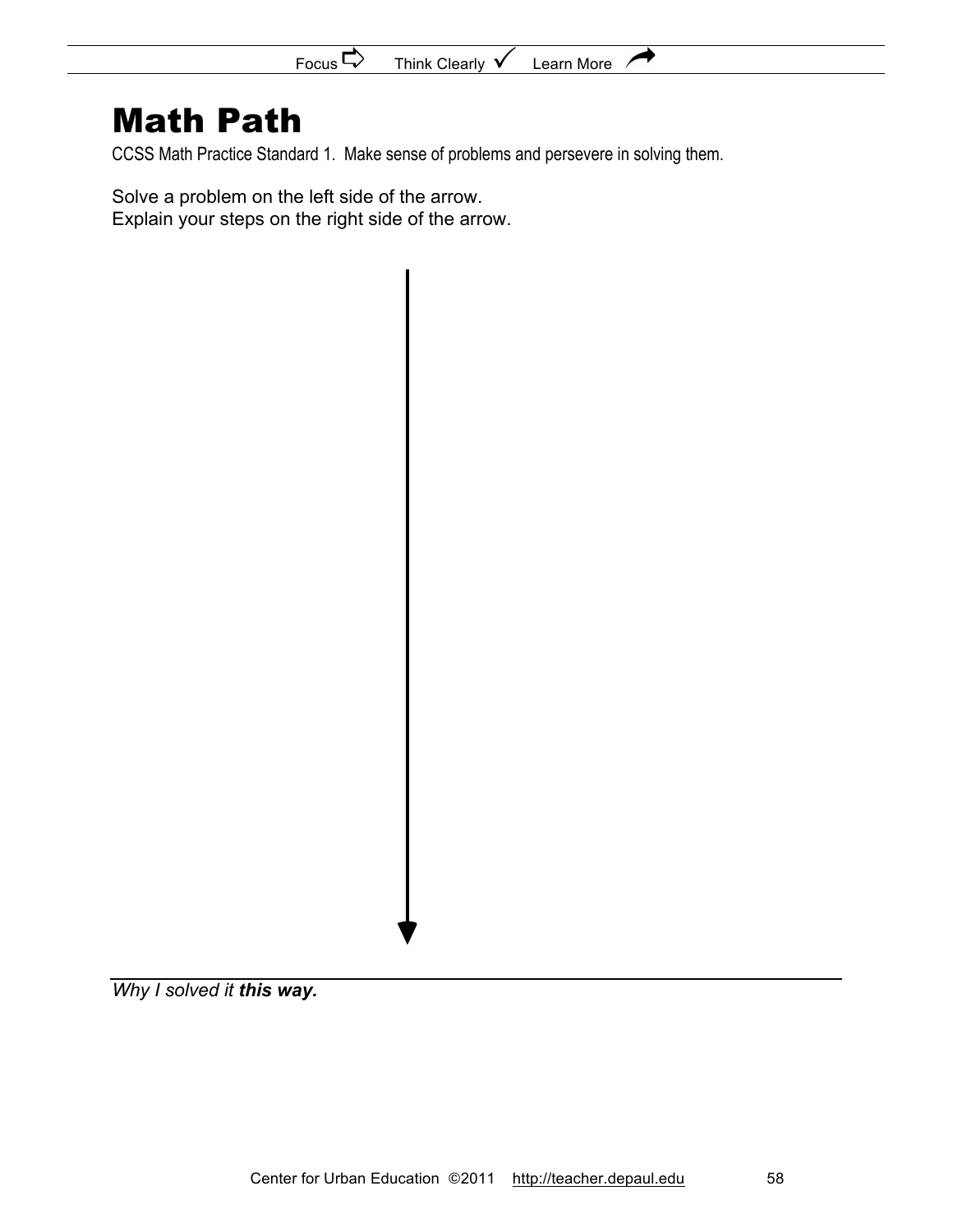

## *Graph Maker*

CCSS Math Practice Standard 2. Reason abstractly and quantitatively.

Title: \_\_\_\_\_\_\_\_\_\_\_\_\_\_\_\_\_\_\_\_\_\_\_\_\_\_\_\_\_\_\_\_\_\_\_\_\_\_\_\_\_\_\_\_\_\_\_\_\_\_\_\_\_\_\_\_\_\_\_\_\_\_\_\_\_

篡

Explain what the graph shows.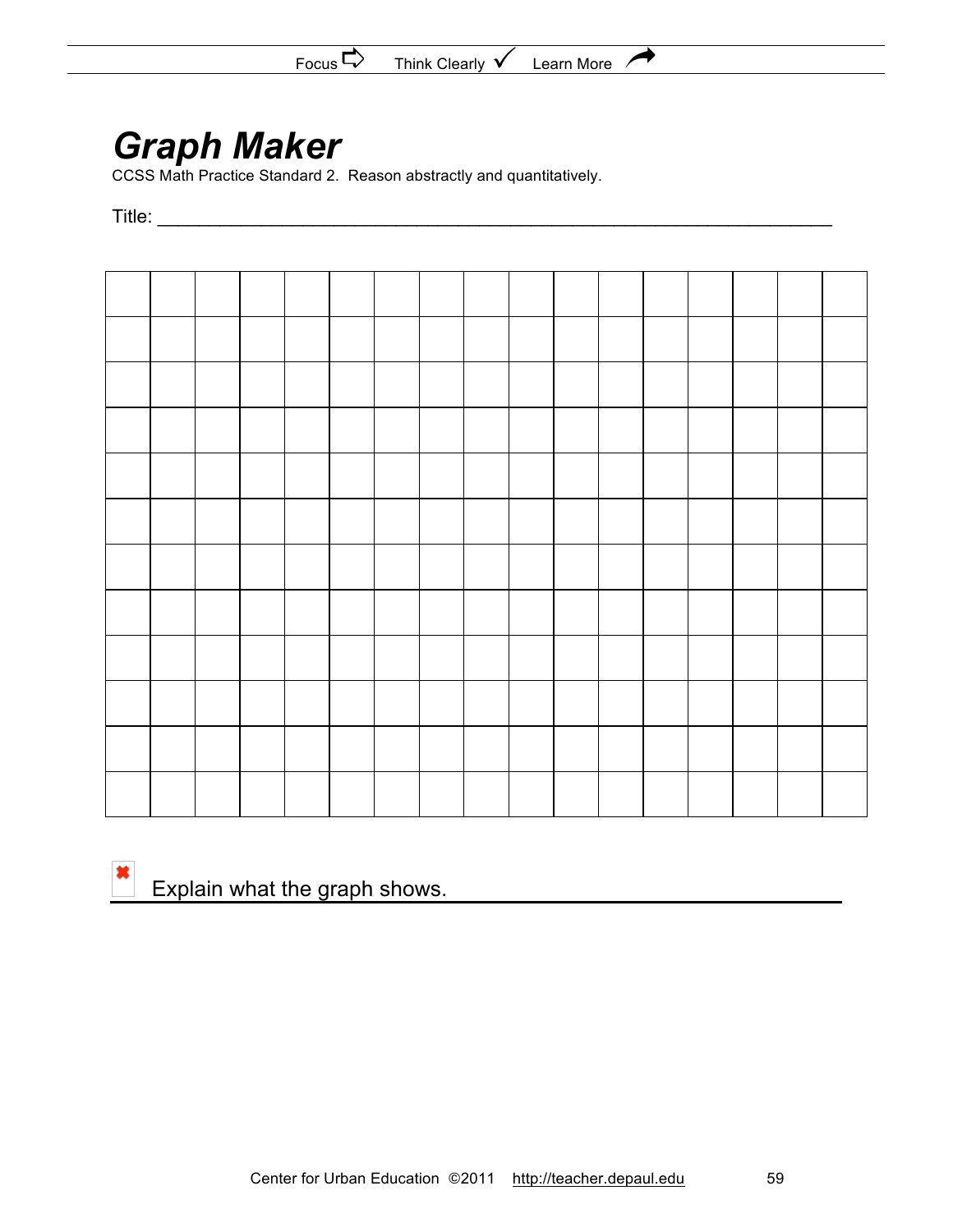

## **Core Reading Standards for Kindergarten**

| <b>READING LITERATURE</b>                                                                                                                                                             | <b>NONFICTION/INFORMATIONAL</b><br><b>TEXT</b>                                                                                                                                                               |
|---------------------------------------------------------------------------------------------------------------------------------------------------------------------------------------|--------------------------------------------------------------------------------------------------------------------------------------------------------------------------------------------------------------|
| <b>KEY IDEAS AND DETAILS</b>                                                                                                                                                          | <b>KEY IDEAS AND DETAILS</b>                                                                                                                                                                                 |
| 1. With prompting and support, ask and<br>answer questions about key details<br>in a text.                                                                                            | 1. With prompting and support, ask and<br>answer questions about key details in a<br>text.                                                                                                                   |
| 2. With prompting and support, retell<br>familiar stories, including key details.                                                                                                     | 2. With prompting and support, identify the<br>main topic and retell key details of a<br>text.                                                                                                               |
| 3. With prompting and support, identify<br>characters, settings, and major<br>events in a story.                                                                                      | 3. With prompting and support, describe the<br>connection between two individuals,<br>events, ideas, or pieces of information in<br>a text.                                                                  |
| <b>CRAFT AND STRUCTURE</b>                                                                                                                                                            | <b>CRAFT AND STRUCTURE</b>                                                                                                                                                                                   |
| 4. Ask and answer questions about<br>unknown words in a text.                                                                                                                         | 4. With prompting and support, ask and<br>answer questions about unknown words<br>in a text.                                                                                                                 |
| 5. Recognize common types of texts<br>(e.g., storybooks, poems).                                                                                                                      | 5. Identify the front cover, back cover, and<br>title page of a book.                                                                                                                                        |
| 6. With prompting and support, name the<br>author and illustrator of a story and<br>define the role of each in telling the<br>story.                                                  | 6. Name the <b>author</b> and <b>illustrator</b> of a text<br>and define the role of each in presenting<br>the <b>ideas</b> or information in a text.                                                        |
| <b>INTEGRATION OF KNOWLEDGE AND</b><br><b>IDEAS</b>                                                                                                                                   | <b>INTEGRATION OF KNOWLEDGE AND</b><br><b>IDEAS</b>                                                                                                                                                          |
| 7. With prompting and support, describe<br>the relationship between illustrations<br>and the story in which they appear<br>(e.g., what moment in a story an<br>Illustration depicts). | 7. With prompting and support, describe the<br>relationship between illustrations and<br>the text in which they appear (e.g., what<br>person, place, thing, or idea in the text an<br>illustration depicts). |
| 8. (Not applicable to literature)                                                                                                                                                     | 8. With prompting and support, identify the<br>reasons an author gives to support<br>points in a text.                                                                                                       |
| 9. With prompting and support, compare<br>and contrast the adventures and<br>experiences of characters in familiar<br>stories.                                                        | 9. With prompting and support, identify basic<br>similarities in and differences between<br>two texts on the same <b>topic</b> (e.g., in<br>illustrations, descriptions, or<br>procedures).                  |
| <b>RANGE AND LEVEL OF TEXT</b><br><b>COMPLEXITY</b>                                                                                                                                   | <b>RANGE AND LEVEL OF TEXT</b><br><b>COMPLEXITY</b>                                                                                                                                                          |
| 10. Actively engage in group reading<br>activities with purpose and<br>understanding.                                                                                                 | 10. Actively engage in group reading<br>activities with purpose and<br>understanding.                                                                                                                        |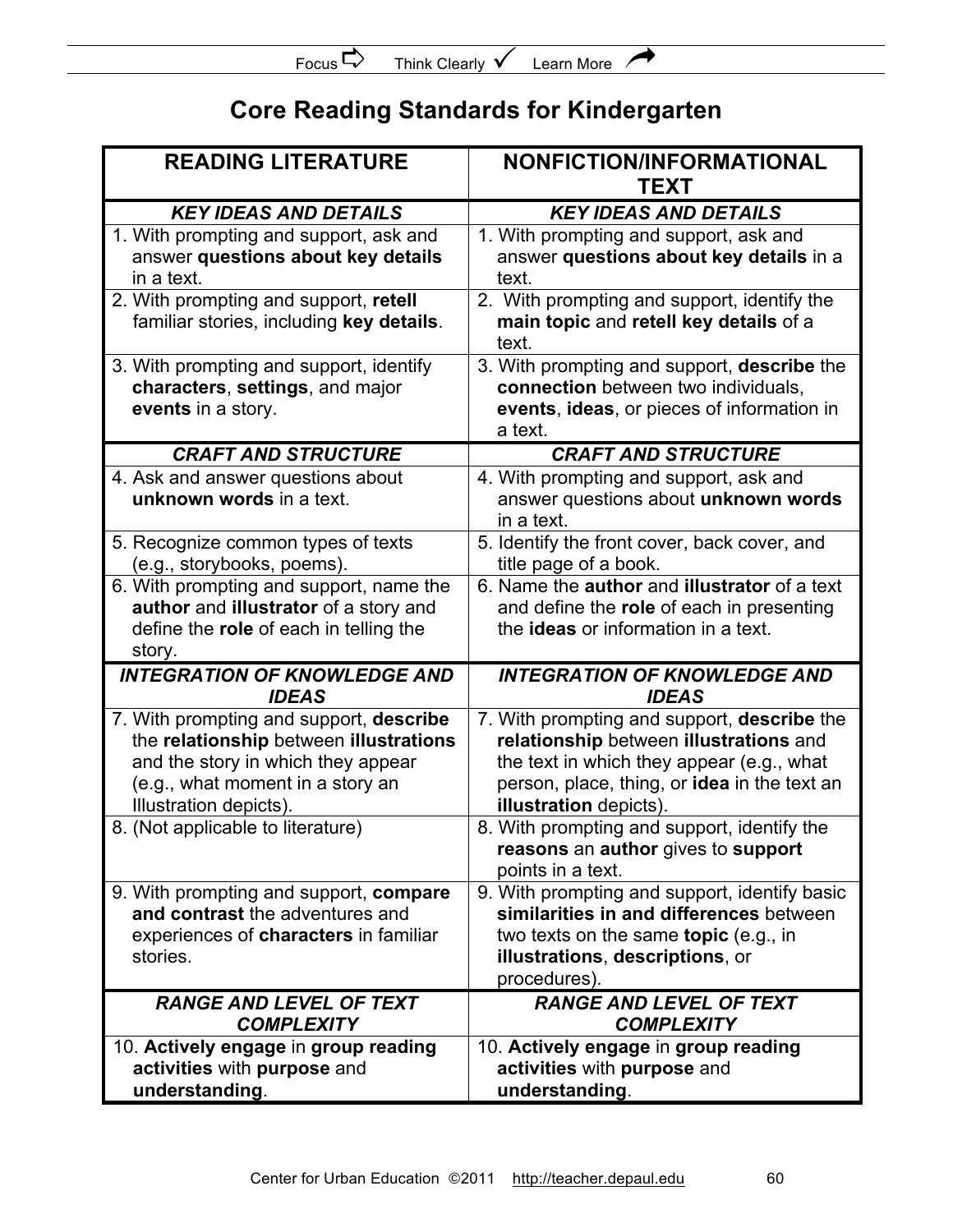## **Core Reading Standards for First Grade**

| <b>READING LITERATURE</b>                                                                                                                                  | NONFICTION/INFORMATIONAL<br><b>TEXT</b>                                                                                                                                       |
|------------------------------------------------------------------------------------------------------------------------------------------------------------|-------------------------------------------------------------------------------------------------------------------------------------------------------------------------------|
| <b>KEY IDEAS AND DETAILS</b>                                                                                                                               | <b>KEY IDEAS AND DETAILS</b>                                                                                                                                                  |
| 1. Ask and answer questions about<br>key details in a text.                                                                                                | 1. Ask and answer questions about key<br>details in a text.                                                                                                                   |
| 2. Retell stories, including key details,<br>and demonstrate understanding of<br>their central message or lesson.                                          | 2. Identify the main topic and retell key<br>details of a text.                                                                                                               |
| 3. Describe characters, settings, and<br>major events in a story, using key<br>details.                                                                    | 3. Describe the connection between two<br>individuals, events, ideas, or pieces of<br>information in a text.                                                                  |
| <b>CRAFT AND STRUCTURE</b>                                                                                                                                 | <b>CRAFT AND STRUCTURE</b>                                                                                                                                                    |
| 4. Identify words and phrases in<br>stories or poems that suggest<br>feelings or appeal to the senses.                                                     | 4. Ask and answer questions to help<br>determine or clarify the meaning of words<br>and phrases in a text.                                                                    |
| 5. Explain major differences between<br>books that tell stories and books that<br>give information, drawing on a wide<br>reading of a range of text types. | 5. Know and use various text features (e.g.,<br>headings, tables of contents, glossaries,<br>electronic menus, icons) to <b>locate</b> key<br>facts or information in a text. |
| 6. Identify who is telling the story at<br>various points in a text.                                                                                       | 6. Distinguish between information provided<br>by pictures or other illustrations and<br>information provided by the words in a text.                                         |
| <b>INTEGRATION OF KNOWLEDGE AND</b><br><b>IDEAS</b>                                                                                                        | <b>INTEGRATION OF KNOWLEDGE AND</b><br><b>IDEAS</b>                                                                                                                           |
| 7. Use illustrations and details in a<br>story to describe its characters,<br>setting, or events.                                                          | 7. Use the <b>illustrations</b> and details in a text<br>to describe its key ideas.                                                                                           |
| 8. (Not applicable to literature)                                                                                                                          | 8. Identify the reasons an author gives to<br>support points in a text.                                                                                                       |
| 9. Compare and contrast the<br>adventures and experiences of<br>characters in stories.                                                                     | 9. Identify basic similarities in and<br>differences between two texts on the<br>same topic (e.g., in illustrations,<br>descriptions, or procedures).                         |
| <b>RANGE AND LEVEL OF TEXT</b><br><b>COMPLEXITY</b>                                                                                                        | <b>RANGE AND LEVEL OF TEXT</b><br><b>COMPLEXITY</b>                                                                                                                           |
| 10. With prompting and support, read<br>prose and poetry of appropriate<br>complexity for grade 1.                                                         | 10. With prompting and support, read<br>informational texts appropriately complex<br>for grade 1.                                                                             |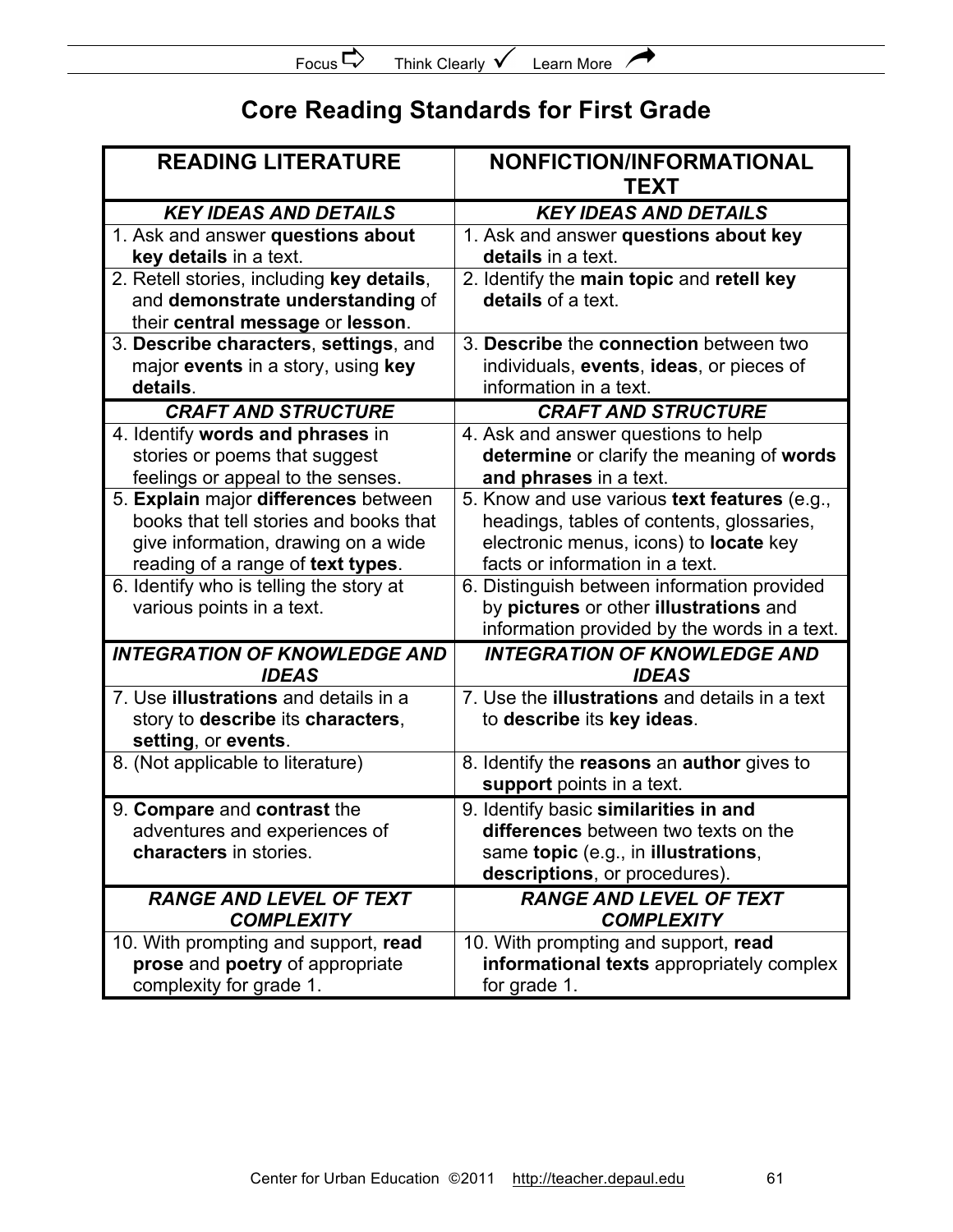| CUS |  |
|-----|--|
|     |  |

#### **Core Reading Standards for Second Grade**

| <b>READING LITERATURE</b>                                                                                                                                                                                              | NONFICTION/INFORMATIONAL TEXT                                                                                                                                                                                                                                    |
|------------------------------------------------------------------------------------------------------------------------------------------------------------------------------------------------------------------------|------------------------------------------------------------------------------------------------------------------------------------------------------------------------------------------------------------------------------------------------------------------|
| <b>KEY IDEAS AND DETAILS</b>                                                                                                                                                                                           | <b>KEY IDEAS AND DETAILS</b>                                                                                                                                                                                                                                     |
| 1. Ask and answer such questions as who,<br>what, where, when, why, and how to<br>demonstrate understanding of key<br>details in a text.                                                                               | 1. Ask and answer such questions as who,<br>what, where, when, why, and how to<br>demonstrate understanding of key<br>details in a text.                                                                                                                         |
| 2. Recount stories, including fables and<br>folktales from diverse cultures, and<br>determine their central message, lesson,<br>or moral.                                                                              | 2. Identify the main topic of a<br>multiparagraph text as well as the focus<br>of specific paragraphs within the text.                                                                                                                                           |
| 3. Describe how characters in a story<br>respond to major events and challenges.                                                                                                                                       | 3. Describe the connection between a<br>series of historical events, scientific ideas<br>or concepts, or steps in technical<br>procedures in a text.                                                                                                             |
| <b>CRAFT AND STRUCTURE</b>                                                                                                                                                                                             | <b>CRAFT AND STRUCTURE</b>                                                                                                                                                                                                                                       |
| 4. Describe how words and phrases (e.g.,<br>regular beats, alliteration, rhymes, repeated<br>lines) supply rhythm and meaning in a story,<br>poem, or song.                                                            | 4. Determine the meaning of words and<br>phrases in a text relevant to a grade 2<br>topic or subject area.                                                                                                                                                       |
| 5. Describe the overall structure of a story,<br>including describing how the beginning<br>introduces the story and the ending<br>concludes the action.                                                                | 5. Know and use various text features (e.g.,<br>captions, bold print, subheadings,<br>glossaries, indexes, electronic menus,<br>icons) to <b>locate</b> key facts or information in<br>a text efficiently.                                                       |
| 6. Acknowledge differences in the points of<br>view of characters, including by speaking<br>in a different voice for each character when<br>reading dialogue aloud.                                                    | 6. Identify the main purpose of a text,<br>including what the author wants to<br>answer, explain, or describe.                                                                                                                                                   |
| <b>INTEGRATION OF KNOWLEDGE AND</b>                                                                                                                                                                                    | <b>INTEGRATION OF KNOWLEDGE AND</b>                                                                                                                                                                                                                              |
| <b>IDEAS</b><br>7. Use information gained from the<br>illustrations and words in a print or digital<br>text to demonstrate understanding of its<br>characters, setting, or plot.                                       | <b>IDEAS</b><br>7. Explain how specific images (e.g., a<br>diagram showing how a machine works)<br>contribute to and clarify a text.                                                                                                                             |
| 8. (Not applicable to literature)                                                                                                                                                                                      | 8. Describe how reasons support specific<br>points the <b>author</b> makes in a text.                                                                                                                                                                            |
| 9. Compare and contrast two or more<br>versions of the same story (e.g., Cinderella<br>stories) by different <b>authors</b> or from<br>different cultures.                                                             | 9. Compare and contrast the most<br>important points presented by two texts<br>on the same topic.                                                                                                                                                                |
| <b>RANGE AND LEVEL OF TEXT</b><br><b>COMPLEXITY</b>                                                                                                                                                                    | <b>RANGE AND LEVEL OF TEXT</b><br><b>COMPLEXITY</b>                                                                                                                                                                                                              |
| 10. By the end of the year, read and<br>comprehend literature, including stories<br>and poetry, in the grades 2-3 text<br>complexity band proficiently, with<br>scaffolding as needed at the high end of the<br>range. | 10. By the end of year, read and<br>comprehend informational texts,<br>including history/social studies,<br>science, and technical texts, in the<br>grades 2-3 text complexity band<br>proficiently, with scaffolding as needed<br>at the high end of the range. |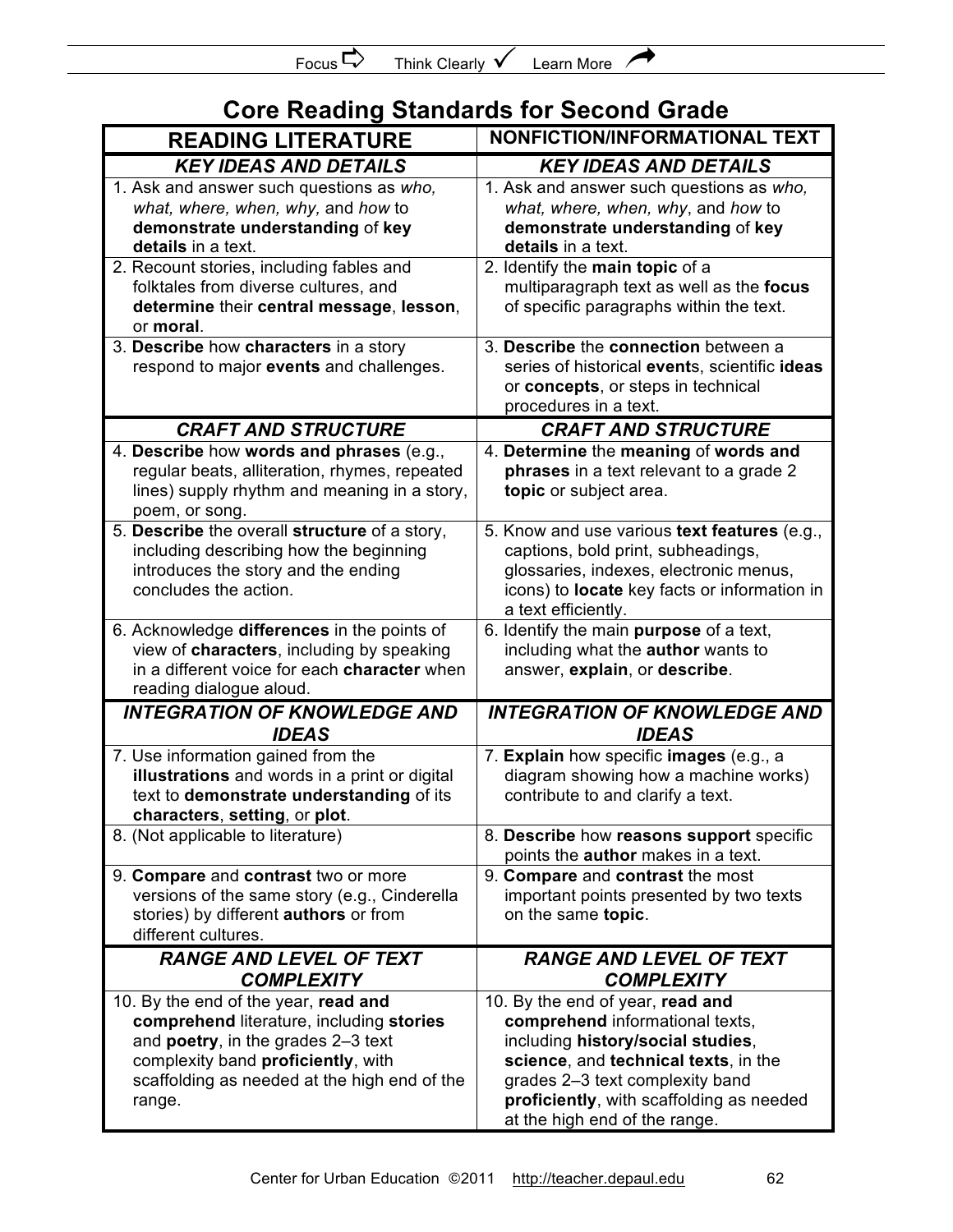## $Focus \longrightarrow$  Think Clearly  $\checkmark$  Learn More /

### **Core Reading Standards for Third Grade**

| <b>READING LITERATURE</b>                                                                                                                                                                                        | NONFICTION/INFORMATIONAL                                                                                                                                                                                                                   |
|------------------------------------------------------------------------------------------------------------------------------------------------------------------------------------------------------------------|--------------------------------------------------------------------------------------------------------------------------------------------------------------------------------------------------------------------------------------------|
|                                                                                                                                                                                                                  | <b>TEXT</b>                                                                                                                                                                                                                                |
| <b>KEY IDEAS AND DETAILS</b>                                                                                                                                                                                     | <b>KEY IDEAS AND DETAILS</b>                                                                                                                                                                                                               |
| 1. Ask and answer questions to demonstrate<br>understanding of a text, referring explicitly to<br>the text as the basis for the answers.                                                                         | 1. Ask and answer questions to demonstrate<br>understanding of a text, referring explicitly to<br>the text as the basis for the answers.                                                                                                   |
| 2. Recount stories, including fables, folktales,<br>and myths from diverse cultures; determine<br>the central message, lesson, or moral and<br>explain how it is conveyed through key<br>details in the text.    | 2. Determine the main idea of a text; recount<br>the key details and explain how they<br>support the main idea.                                                                                                                            |
| 3. Describe characters in a story (e.g., their<br>traits, motivations, or feelings) and explain<br>how their actions contribute to the sequence<br>of events.                                                    | 3. Describe the relationship between a series<br>of historical events, scientific ideas or<br>concepts, or steps in technical procedures in<br>a text, using language that pertains to time,<br>sequence, and cause/effect                 |
| <b>CRAFT AND STRUCTURE</b>                                                                                                                                                                                       | <b>CRAFT AND STRUCTURE</b>                                                                                                                                                                                                                 |
| 4. Determine the meaning of words and<br>phrases as they are used in a text,<br>distinguishing literal from nonliteral language.                                                                                 | 4. Determine the meaning of general academic<br>and domain-specific words and phrases in<br>a text relevant to a grade 3 topic or subject<br>area.                                                                                         |
| 5. Refer to parts of stories, dramas, and poems<br>when writing or speaking about a text, using<br>terms such as chapter, scene, and stanza;<br>describe how each successive part builds on<br>earlier sections. | 5. Use text features and search tools (e.g., key<br>words, sidebars, hyperlinks) to locate<br>information relevant to a given topic<br>efficiently.                                                                                        |
| 6. Distinguish their own point of view from that<br>of the narrator or those of the characters.                                                                                                                  | 6. Distinguish their own point of view from that<br>of the <b>author</b> of a text.                                                                                                                                                        |
| <b>INTEGRATION OF KNOWLEDGE AND IDEAS</b>                                                                                                                                                                        | <b>INTEGRATION OF KNOWLEDGE AND IDEAS</b>                                                                                                                                                                                                  |
| 7. Explain how specific aspects of a text's<br>illustrations contribute to what is conveyed<br>by the words in a story (e.g., create mood,<br>emphasize aspects of a character or setting).                      | 7. Use information gained from illustrations<br>(e.g., maps, photographs) and the words in a<br>text to demonstrate understanding of the<br>text (e.g., where, when, why, and how key<br>events occur).                                    |
| 8. (Not applicable to literature)                                                                                                                                                                                | 8. Describe the logical connection between<br>particular sentences and paragraphs in a text<br>(e.g., comparison, cause/effect,<br>first/second/third in a sequence).                                                                      |
| 9. Compare and contrast the themes, settings,<br>and plots of stories written by the same<br>author about the same or similar characters<br>(e.g., in books from a series).                                      | 9. Compare and contrast the most important<br>points and key details presented in two texts<br>on the same topic.                                                                                                                          |
| RANGE AND LEVEL OF TEXT COMPLEXITY                                                                                                                                                                               | RANGE AND LEVEL OF TEXT COMPLEXITY                                                                                                                                                                                                         |
| 10. By the end of the year, read and<br>comprehend literature, including stories,<br>dramas, and poetry, at the high end of the<br>grades 2-3 text complexity band<br>independently and proficiently.            | 10. By the end of the year, read and<br>comprehend informational texts, including<br>history/social studies, science, and<br>technical texts, at the high end of the grades<br>2-3 text complexity band independently and<br>proficiently. |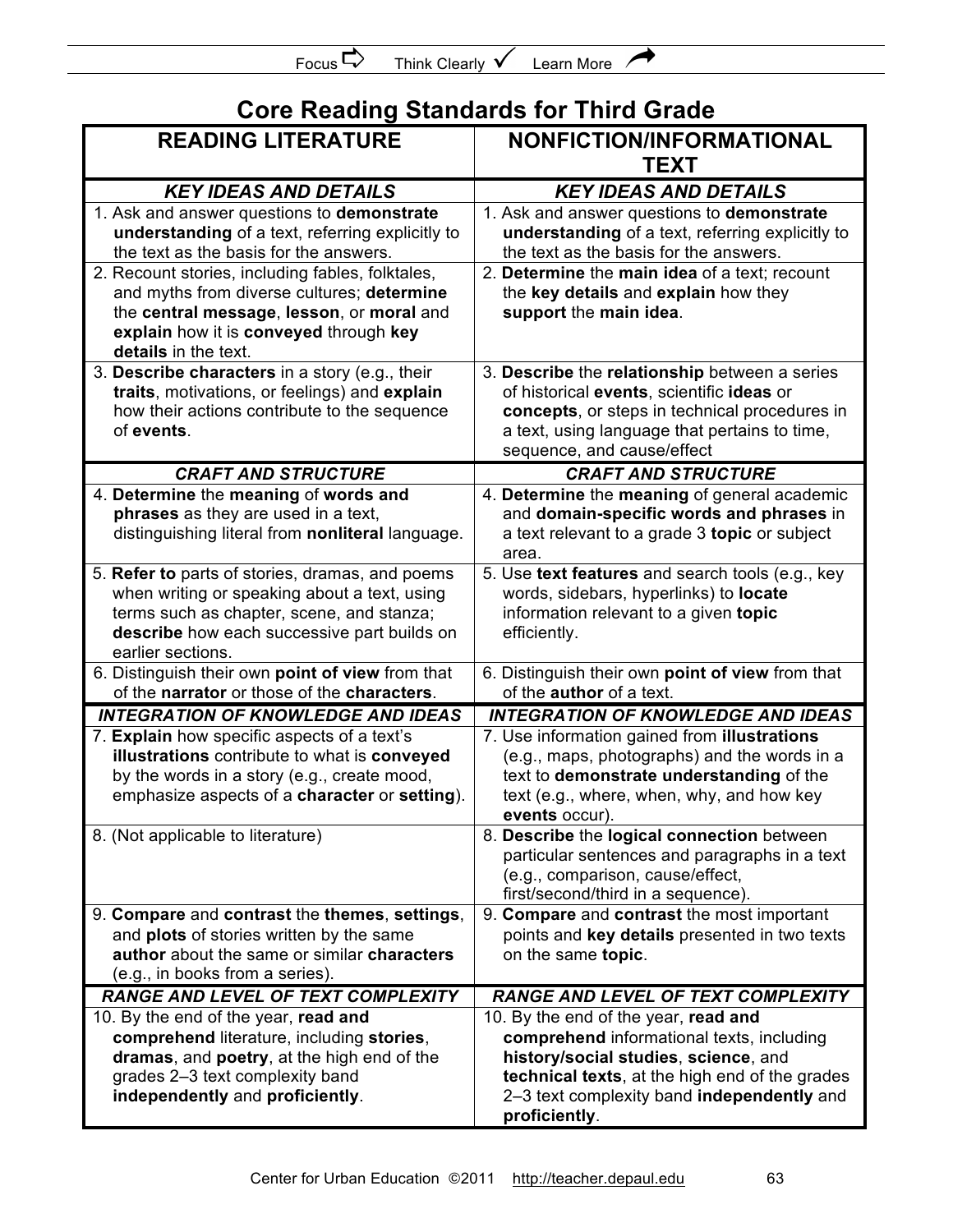### **Core Reading Standards for Fourth Grade**

| <b>READING LITERATURE</b>                                                  | NONFICTION/INFORMATIONAL TEXT                                                                  |
|----------------------------------------------------------------------------|------------------------------------------------------------------------------------------------|
| <b>KEY IDEAS AND DETAILS</b>                                               | <b>KEY IDEAS AND DETAILS</b>                                                                   |
| 1. Refer to details and examples in a text                                 | 1. Refer to details and examples in a text when                                                |
| when explaining what the text says explicitly                              | explaining what the text says explicitly and                                                   |
| and when drawing inferences from the text.                                 | when drawing inferences from the text.                                                         |
| 2. Determine a theme of a story, drama, or                                 | 2. Determine the main idea of a text and                                                       |
| poem from details in the text; summarize the                               | explain how it is supported by key details;                                                    |
| text.                                                                      | summarize the text.                                                                            |
| 3. Describe in depth a character, setting, or                              | 3. Explain events, procedures, ideas, or                                                       |
| event in a story or drama, drawing on                                      | concepts in a historical, scientific, or technical                                             |
| specific details in the text (e.g., a                                      | text, including what happened and why,                                                         |
| character's thoughts, words, or actions).                                  | based on specific information in the text.                                                     |
| <b>CRAFT AND STRUCTURE</b>                                                 | <b>CRAFT AND STRUCTURE</b>                                                                     |
| 4. Determine the meaning of words and                                      | 4. Determine the meaning of general academic                                                   |
| phrases as they are used in a text, including                              | and domain-specific words or phrases in a                                                      |
| those that allude to significant characters                                | text relevant to a grade 4 topic or subject                                                    |
| found in mythology (e.g., Herculean).                                      | area.                                                                                          |
| 5. Explain major differences between poems,                                | 5. Describe the overall structure (e.g.,                                                       |
| drama, and prose, and refer to the structural                              | chronology, comparison, cause/effect,                                                          |
| elements of poems (e.g., verse, rhythm,                                    | problem/solution) of events, ideas, concepts,                                                  |
| meter) and drama (e.g., casts of characters,                               | or information in a text or part of a text.                                                    |
| settings, descriptions, dialogue, stage                                    |                                                                                                |
| directions) when writing or speaking about a                               |                                                                                                |
| text.                                                                      |                                                                                                |
| 6. Compare and contrast the point of view                                  | 6. Compare and contrast a firsthand and                                                        |
| from which different stories are narrated,                                 | secondhand account of the same event or                                                        |
| including the difference between first- and                                | topic; describe the differences in focus and                                                   |
| third-person narrations.                                                   | the information provided.                                                                      |
| <b>INTEGRATION OF KNOWLEDGE AND IDEAS</b>                                  | <b>INTEGRATION OF KNOWLEDGE AND IDEAS</b>                                                      |
| 7. Make connections between the text of a                                  | 7. Interpret information presented visually,                                                   |
| story or drama and a visual or oral                                        | orally, or quantitatively (e.g., in charts, graphs,                                            |
| presentation of the text, identifying where                                | diagrams, time lines, animations, or interactive<br>elements on Web pages) and explain how the |
| each version reflects specific descriptions<br>and directions in the text. | information contributes to an                                                                  |
|                                                                            |                                                                                                |
| 8. (Not applicable to literature)                                          | understanding of the text in which it appears.<br>8. Explain how an author uses reasons and    |
|                                                                            | evidence to support particular points in a                                                     |
|                                                                            | text.                                                                                          |
| 9. Compare and contrast the treatment of                                   | 9. Integrate information from two texts on the                                                 |
| similar themes and topics (e.g., opposition                                | same topic in order to write or speak about                                                    |
| of good and evil) and patterns of events                                   | the subject knowledgeably.                                                                     |
| (e.g., the quest) in stories, myths, and                                   |                                                                                                |
| traditional literature from different cultures.                            |                                                                                                |
| RANGE AND LEVEL OF TEXT COMPLEXITY                                         | RANGE AND LEVEL OF TEXT COMPLEXITY                                                             |
| 10. By the end of the year, read and                                       | 10. By the end of year, read and comprehend                                                    |
| comprehend literature, including stories,                                  | informational texts, including history/social                                                  |
| dramas, and poetry, in the grades 4-5 text                                 | studies, science, and technical texts, in the                                                  |
| complexity band proficiently, with                                         | grades 4-5 text complexity band proficiently,                                                  |
| scaffolding as needed at the high end of the                               | with scaffolding as needed at the high end of                                                  |
| range.                                                                     | the range.                                                                                     |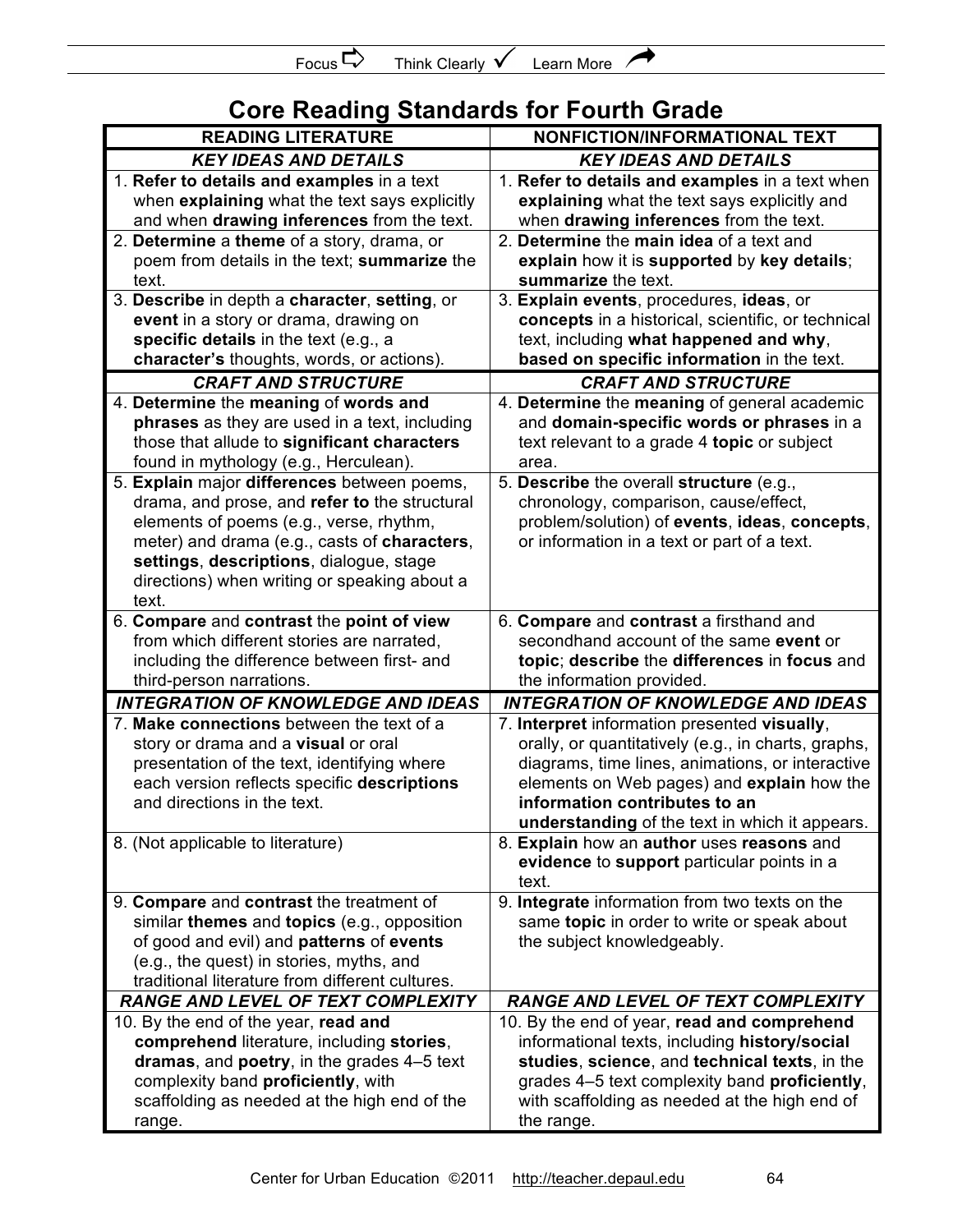

## **Core Reading Standards for Fifth Grade**

| <b>READING LITERATURE</b>                                                                       | NONFICTION/INFORMATIONAL TEXT                      |
|-------------------------------------------------------------------------------------------------|----------------------------------------------------|
| <b>KEY IDEAS AND DETAILS</b>                                                                    | <b>KEY IDEAS AND DETAILS</b>                       |
| 1. Quote accurately from a text when explaining                                                 | 1. Quote accurately from a text when explaining    |
| what the text says explicitly and when drawing                                                  | what the text says explicitly and when             |
| inferences from the text.                                                                       | drawing inferences from the text.                  |
| 2. Determine a theme of a story, drama, or poem                                                 | 2. Determine two or more main ideas of a text      |
| from details in the text, including how                                                         | and explain how they are supported by key          |
| characters in a story or drama respond to                                                       | details; summarize the text.                       |
| challenges or how the speaker in a poem                                                         |                                                    |
| reflects upon a topic; summarize the text.                                                      |                                                    |
| 3. Compare and contrast two or more                                                             | 3. Explain the relationships or interactions       |
| characters, settings, or events in a story or                                                   | between two or more individuals, events,           |
| drama, drawing on specific details in the text                                                  | ideas, or concepts in a historical, scientific, or |
| (e.g., how characters interact).                                                                | technical text based on specific information       |
|                                                                                                 | in the text.                                       |
| <b>CRAFT AND STRUCTURE</b>                                                                      | <b>CRAFT AND STRUCTURE</b>                         |
| 4. Determine the meaning of words and                                                           | 4. Determine the meaning of general academic       |
| phrases as they are used in a text, including                                                   | and domain-specific and phrases in a text          |
| figurative language such as metaphors and<br>similes.                                           | relevant to a grade 5 topic or subject area.       |
|                                                                                                 | 5. Compare and contrast the overall structure      |
| 5. Explain how a series of chapters, scenes, or<br>stanzas fits together to provide the overall | (e.g., chronology, comparison, cause/effect,       |
| structure of a particular story, drama, or poem.                                                | problem/solution) of events, ideas, concepts,      |
|                                                                                                 | or information in two or more texts.               |
| 6. Describe how a narrator's or speaker's point                                                 | 6. Analyze multiple accounts of the same event     |
| of view influences how events are described.                                                    | or topic, noting important similarities and        |
|                                                                                                 | differences in the point of view they              |
|                                                                                                 | represent.                                         |
| <b>INTEGRATION OF KNOWLEDGE AND IDEAS</b>                                                       | <b>INTEGRATION OF KNOWLEDGE AND IDEAS</b>          |
| 7. Analyze how visual and multimedia elements                                                   | 7. Draw on information from multiple print or      |
| contribute to the meaning, tone, or beauty of a                                                 | digital sources, demonstrating the ability to      |
| text (e.g., graphic novel, multimedia                                                           | locate an answer to a question quickly or to       |
| presentation of fiction, folktale, myth, poem).                                                 | solve a problem efficiently.                       |
|                                                                                                 |                                                    |
| 8. (Not applicable to literature)                                                               | 8. Explain how an author uses reasons and          |
|                                                                                                 | evidence to support particular points in a         |
|                                                                                                 | text, identifying which reasons and evidence       |
|                                                                                                 | support which point(s).                            |
| 9. Compare and contrast stories in the same                                                     | 9. Integrate information from several texts on the |
| genre (e.g., mysteries and adventure stories)                                                   | same topic in order to write or speak about        |
| on their approaches to similar themes and                                                       | the subject knowledgeably.                         |
| topics.                                                                                         |                                                    |
| RANGE AND LEVEL OF TEXT COMPLEXITY                                                              | RANGE AND LEVEL OF TEXT COMPLEXITY                 |
| 10. By the end of the year, read and                                                            | 10. By the end of the year, read and               |
| comprehend literature, including stories,                                                       | comprehend informational texts, including          |
| dramas, and poetry, at the high end of the                                                      | history/social studies, science, and               |
| grades 4-5 text complexity band                                                                 | technical texts, at the high end of the grades     |
| independently and proficiently.                                                                 | 4-5 text complexity band independently and         |
|                                                                                                 | proficiently.                                      |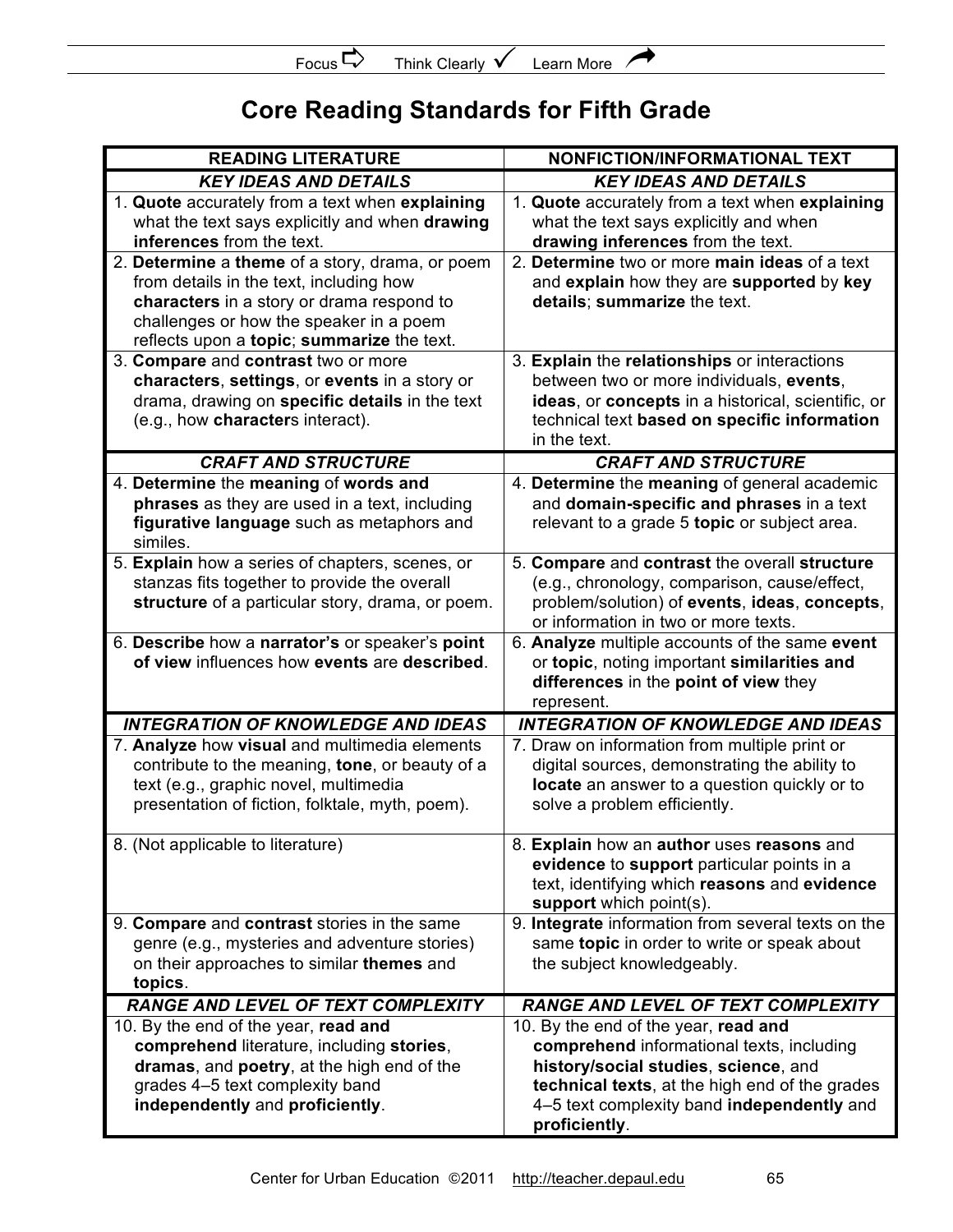## **Core Reading Standards for Sixth Grade**

| <b>READING LITERATURE</b>                                                                                                                                                                                                                                                                 | NONFICTION/INFORMATIONAL TEXT                                                                                                                                                                 |
|-------------------------------------------------------------------------------------------------------------------------------------------------------------------------------------------------------------------------------------------------------------------------------------------|-----------------------------------------------------------------------------------------------------------------------------------------------------------------------------------------------|
| <b>KEY IDEAS AND DETAILS</b>                                                                                                                                                                                                                                                              | <b>KEY IDEAS AND DETAILS</b>                                                                                                                                                                  |
| 1. Cite textual evidence to support analysis of<br>what the text says explicitly as well as<br>inferences drawn from the text.                                                                                                                                                            | 1. Cite textual evidence to support<br>analysis of what the text says explicitly as<br>well as inferences drawn from the text.                                                                |
| 2. Determine a theme or central idea of a text<br>and how it is conveyed through particular<br>details; provide a summary of the text distinct<br>from personal opinions or judgments.                                                                                                    | 2. Determine a central idea of a text and<br>how it is conveyed through particular<br>details; provide a summary of the text<br>distinct from personal opinions or<br>judgments.              |
| 3. Describe how a particular story's or drama's<br>plot unfolds in a series of episodes as well as<br>how the characters respond or change as the<br>plot moves toward a resolution.                                                                                                      | 3. Analyze in detail how a key individual,<br>event, or idea is introduced, illustrated,<br>and elaborated in a text (e.g., through<br>examples or anecdotes).                                |
| <b>CRAFT AND STRUCTURE</b>                                                                                                                                                                                                                                                                | <b>CRAFT AND STRUCTURE</b>                                                                                                                                                                    |
| 4. Determine the meaning of words and<br>phrases as they are used in a text, including<br>figurative and connotative meanings;<br>analyze the impact of a specific word choice<br>on meaning and tone.                                                                                    | 4. Determine the meaning of words and<br>phrases as they are used in a text,<br>including figurative, connotative, and<br>technical meanings.                                                 |
| 5. Analyze how a particular sentence, chapter,<br>scene, or stanza fits into the overall structure<br>of a text and contributes to the development<br>of the theme, setting, or plot.                                                                                                     | 5. Analyze how a particular sentence,<br>paragraph, chapter, or section fits into the<br>overall structure of a text and contributes<br>to the development of the ideas.                      |
| 6. Explain how an author develops the point of<br>view of the narrator or speaker in a text.                                                                                                                                                                                              | 6. Determine an author's point of view or<br>purpose in a text and explain how it is<br>conveyed in the text.                                                                                 |
| <b>INTEGRATION OF KNOWLEDGE AND IDEAS</b>                                                                                                                                                                                                                                                 | <b>INTEGRATION OF KNOWLEDGE AND</b><br><b>IDEAS</b>                                                                                                                                           |
| 7. Compare and contrast the experience of<br>reading a story, drama, or poem to listening to<br>or viewing an audio, video, or live version of<br>the text, including contrasting what they<br>"see" and "hear" when reading the text to<br>what they perceive when they listen or watch. | 7. Integrate information presented in<br>different media or formats (e.g., visually,<br>quantitatively) as well as in words to<br>develop a coherent understanding of a<br>topic or issue.    |
| 8. (Not applicable to literature)                                                                                                                                                                                                                                                         | 8. Trace and evaluate the argument and<br>specific claims in a text, distinguishing<br>claims that are supported by reasons<br>and evidence from claims that are not.                         |
| 9. Compare and contrast texts in different<br>forms or genres (e.g., stories and poems;<br>historical novels and fantasy stories) in terms<br>of their approaches to similar themes and<br>topics.                                                                                        | 9. Compare and contrast one author's<br>presentation of events with that of<br>another (e.g., a memoir written by and a<br>biography on the same person).                                     |
| RANGE AND LEVEL OF TEXT COMPLEXITY                                                                                                                                                                                                                                                        | <b>RANGE AND LEVEL OF TEXT</b><br><b>COMPLEXITY</b>                                                                                                                                           |
| 10. By the end of the year, read and<br>comprehend literature, including stories,<br>dramas, and poems, in the grades 6–8 text<br>complexity band proficiently, with scaffolding<br>as needed at the high end of the range.                                                               | 10. By the end of the year, read and<br>comprehend literary nonfiction in the<br>grades 6-8 text complexity band<br>proficiently, with scaffolding as needed at<br>the high end of the range. |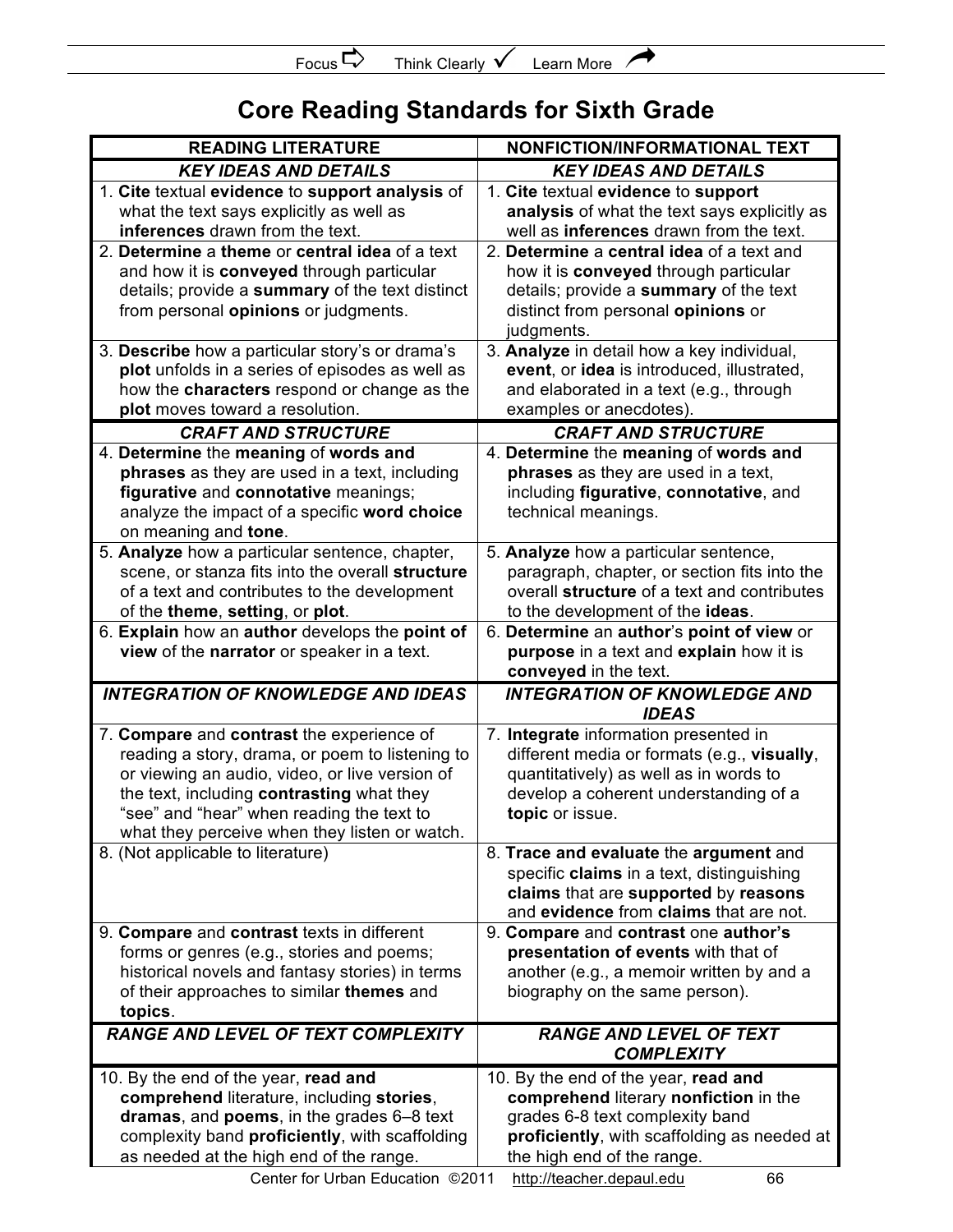### **Core Reading Standards for Seventh Grade**

| <b>READING LITERATURE</b>                                                                                                                                                                                                                                                                            | NONFICTION/INFORMATIONAL TEXT                                                                                                                                                                                            |
|------------------------------------------------------------------------------------------------------------------------------------------------------------------------------------------------------------------------------------------------------------------------------------------------------|--------------------------------------------------------------------------------------------------------------------------------------------------------------------------------------------------------------------------|
| <b>KEY IDEAS AND DETAILS</b>                                                                                                                                                                                                                                                                         | <b>KEY IDEAS AND DETAILS</b>                                                                                                                                                                                             |
| 1. Cite several pieces of textual evidence to<br>support analysis of what the text says<br>explicitly as well as inferences drawn from                                                                                                                                                               | 1. Cite several pieces of textual evidence to support<br>analysis of what the text says explicitly as well as<br>inferences drawn from the text.                                                                         |
| the text.                                                                                                                                                                                                                                                                                            |                                                                                                                                                                                                                          |
| 2. Determine a theme or central idea of a text<br>and analyze its development over the<br>course of the text; provide an objective<br>summary of the text.                                                                                                                                           | 2. Determine two or more central ideas in a text and<br>analyze their development over the course of the<br>text; provide an objective summary of the text.                                                              |
| 3. Analyze how particular elements of a story or<br>drama interact (e.g., how setting shapes the<br>characters or plot).                                                                                                                                                                             | 3. Analyze the interactions between individuals,<br>events, and ideas in a text (e.g., how ideas<br>influence individuals or events, or how individuals<br>influence ideas or events).                                   |
| <b>CRAFT AND STRUCTURE</b>                                                                                                                                                                                                                                                                           | <b>CRAFT AND STRUCTURE</b>                                                                                                                                                                                               |
| 4. Determine the meaning of words and<br>phrases as they are used in a text, including<br>figurative and connotative meanings;<br>analyze the impact of rhymes and other<br>repetitions of sounds (e.g., alliteration) on a<br>specific verse or stanza of a poem or section<br>of a story or drama. | 4. Determine the meaning of words and phrases as<br>they are used in a text, including figurative,<br>connotative, and technical meanings; analyze the<br>impact of a specific word choice on meaning and<br>tone.       |
| 5. Analyze how a drama's or poem's form or<br>structure (e.g., soliloquy, sonnet) contributes<br>to its meaning.                                                                                                                                                                                     | 5. Analyze the structure an author uses to organize<br>a text, including how the major sections contribute<br>to the whole and to the development of the ideas.                                                          |
| 6. Analyze how an author develops and<br>contrasts the points of view of different<br>characters or narrators in a text.                                                                                                                                                                             | 6. Determine an author's point of view or purpose<br>in a text and <b>analyze</b> how the <b>author</b> distinguishes<br>his or her position from that of others.                                                        |
| <b>INTEGRATION OF KNOWLEDGE AND</b><br><b>IDEAS</b>                                                                                                                                                                                                                                                  | <b>INTEGRATION OF KNOWLEDGE AND IDEAS</b>                                                                                                                                                                                |
| 7. Compare and contrast a written story,<br>drama, or poem to its audio, filmed, staged,<br>or multimedia version, analyzing the effects<br>of techniques unique to each medium (e.g.,<br>lighting, sound, color, or camera focus and<br>angles in a film).                                          | 7. Compare and contrast a text to an audio, video, or<br>multimedia version of the text, analyzing each<br>medium's portrayal of the subject (e.g., how the<br>delivery of a speech affects the impact of the<br>words). |
| 8. (Not applicable to literature)                                                                                                                                                                                                                                                                    | 8. Trace and evaluate the argument and specific<br>claims in a text, assessing whether the reasoning is<br>sound and the evidence is relevant and sufficient to<br>support the claims.                                   |
| 9. Compare and contrast a fictional portrayal of<br>a time, place, or character and a historical<br>account of the same period as a means of<br>understanding how authors of fiction use or<br>alter history.                                                                                        | 9. Analyze how two or more authors writing about the<br>same topic shape their presentations of key<br>information by emphasizing different evidence or<br>advancing different interpretations of facts.                 |
| <b>RANGE AND LEVEL OF TEXT</b><br><b>COMPLEXITY</b>                                                                                                                                                                                                                                                  | <b>RANGE AND LEVEL OF TEXT COMPLEXITY</b>                                                                                                                                                                                |
| 10. By the end of the year, read and<br>comprehend literature, including stories,<br>dramas, and poems, in the grades 6-8 text<br>complexity band proficiently, with<br>scaffolding as needed at the high end of the<br>range.                                                                       | 10. By the end of the year, read and comprehend<br>literary nonfiction in the grades 6-8 text complexity<br>band proficiently, with scaffolding as needed at the<br>high end of the range.                               |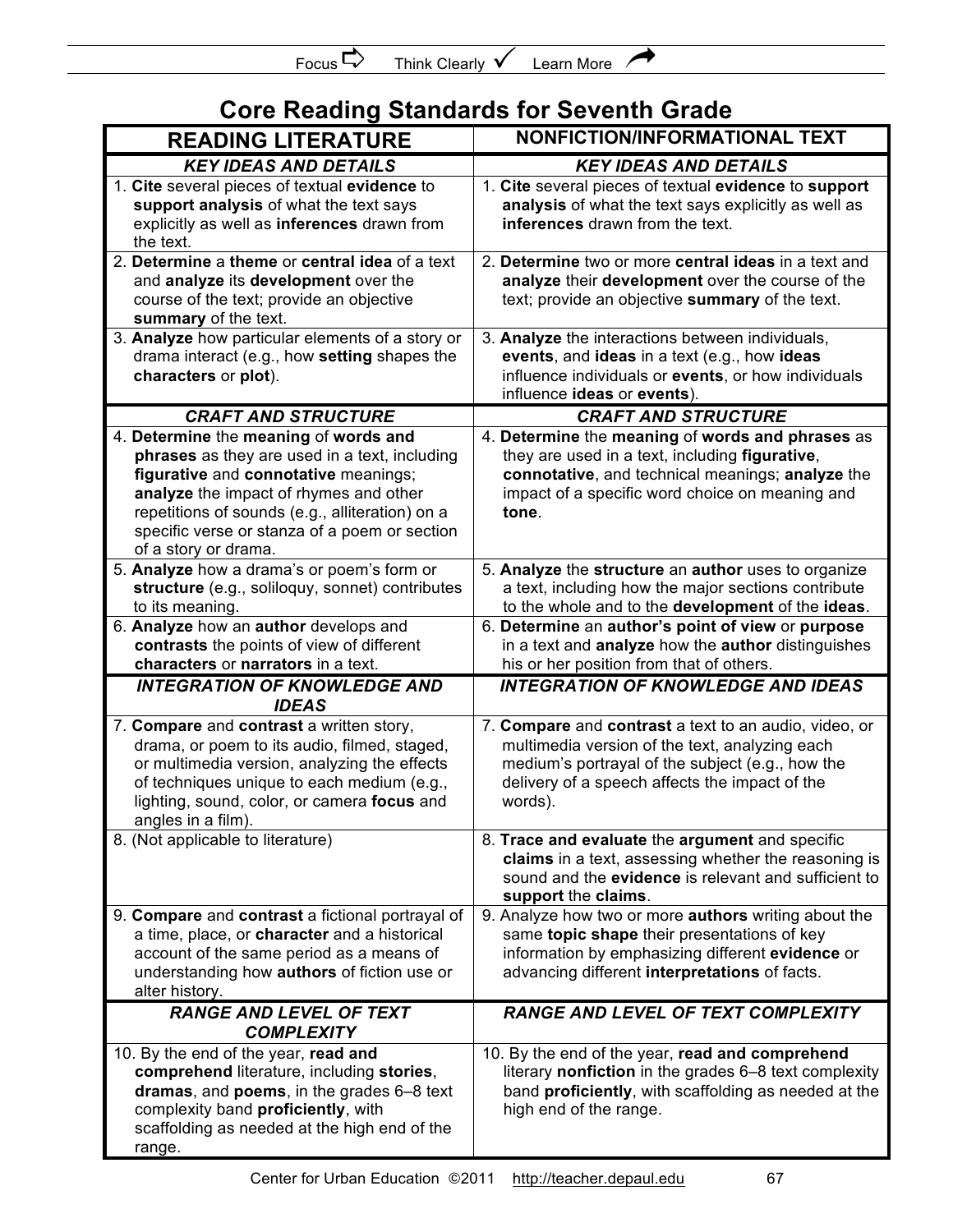### Focus  $\overrightarrow{L}$  Think Clearly  $\overline{L}$  Learn More

## **Core Reading Standards for Eighth Grade**

| <b>READING LITERATURE</b>                                                                           | NONFICTION/INFORMATIONAL TEXT                                                                                |
|-----------------------------------------------------------------------------------------------------|--------------------------------------------------------------------------------------------------------------|
| <b>KEY IDEAS AND DETAILS</b>                                                                        | <b>KEY IDEAS AND DETAILS</b>                                                                                 |
| 1. Cite the textual evidence that most strongly                                                     | 1. Cite the textual evidence that most strongly                                                              |
| supports an analysis of what the text says                                                          | supports an analysis of what the text says                                                                   |
| explicitly as well as inferences drawn from                                                         | explicitly as well as inferences drawn from the                                                              |
| text.                                                                                               | text.                                                                                                        |
| 2. Determine a theme or central idea of a text                                                      | 2. Determine a central idea of a text and analyze its                                                        |
| and analyze its development over the course                                                         | development over the course of the text,                                                                     |
| of the text, including its relationship to the<br>characters, setting, and plot; provide an         | including its relationship to supporting ideas;<br>provide an objective summary of the text.                 |
| objective summary of the text.                                                                      |                                                                                                              |
| 3. Analyze how particular lines of dialogue or                                                      | 3. Analyze how a text makes connections among                                                                |
| incidents in a story or drama propel the action,                                                    | and distinctions between individuals, ideas, or                                                              |
| reveal aspects of a character, or provoke a                                                         | events (e.g., through comparisons, analogies, or                                                             |
| decision.                                                                                           | categories).                                                                                                 |
| <b>CRAFT AND STRUCTURE</b>                                                                          | <b>CRAFT AND STRUCTURE</b>                                                                                   |
| 4. Determine the meaning of words and                                                               | 4. Determine the meaning of words and phrases                                                                |
| phrases as they are used in a text, including                                                       | as they are used in a text, including figurative,                                                            |
| figurative and connotative meanings;                                                                | connotative, and technical meanings; analyze                                                                 |
| analyze the impact of specific word choices on                                                      | the impact of specific word choices on meaning                                                               |
| meaning and tone, including analogies or                                                            | and tone, including analogies or allusions to                                                                |
| allusions to other texts.                                                                           | other texts.                                                                                                 |
| 5. Compare and contrast the structure of two or                                                     | 5. Analyze in detail the structure of a specific                                                             |
| more texts and analyze how the differing<br>structure of each text contributes to its               | paragraph in a text, including the role of particular                                                        |
| meaning and style.                                                                                  | sentences in developing and refining a key<br>concept.                                                       |
| 6. Analyze how differences in the points of view                                                    | 6. Determine an author's point of view or purpose                                                            |
| of the characters and the audience or reader                                                        | in a text and analyze how the author                                                                         |
| (e.g., created through the use of dramatic                                                          | acknowledges and responds to conflicting                                                                     |
| irony) create such effects as suspense or                                                           | evidence or viewpoints.                                                                                      |
| humor.                                                                                              |                                                                                                              |
| <b>INTEGRATION OF KNOWLEDGE AND</b>                                                                 | <b>INTEGRATION OF KNOWLEDGE AND IDEAS</b>                                                                    |
| <b>IDEAS</b>                                                                                        |                                                                                                              |
| 7. Analyze the extent to which a filmed or live<br>production of a story or drama stays faithful to | 7. Evaluate the advantages and disadvantages of                                                              |
| or departs from the text or script, evaluating                                                      | using different mediums (e.g., print or digital text,<br>video, multimedia) to present a particular topic or |
| the choices made by the director or actors.                                                         | idea.                                                                                                        |
| 8. (Not applicable to literature)                                                                   | 8. Delineate and evaluate the argument and                                                                   |
|                                                                                                     | specific claims in a text, assessing whether the                                                             |
|                                                                                                     | reasoning is sound and the evidence is relevant                                                              |
|                                                                                                     | and sufficient; recognize when irrelevant                                                                    |
|                                                                                                     | evidence is introduced.                                                                                      |
| 9. Analyze how a modern work of fiction draws                                                       | 9. Analyze a case in which two or more texts provide                                                         |
| on themes, patterns of events, or character                                                         | conflicting information on the same topic and                                                                |
| types from myths, traditional stories, or                                                           | identify where the texts disagree on matters of fact                                                         |
| religious works such as the Bible, including                                                        | or interpretation.                                                                                           |
| describing how the material is rendered new.                                                        |                                                                                                              |
| RANGE AND LEVEL OF TEXT COMPLEXITY                                                                  | RANGE AND LEVEL OF TEXT COMPLEXITY                                                                           |
| 10. By the end of the year, read and<br>comprehend literature, including stories,                   | 10. By the end of the year, read and comprehend<br>literary nonfiction at the high end of the grades         |
| dramas, and poems, at the high end of                                                               | 6-8 text complexity band independently and                                                                   |
| grades 6-8 text complexity band                                                                     | proficiently.                                                                                                |
| independently and proficiently.                                                                     |                                                                                                              |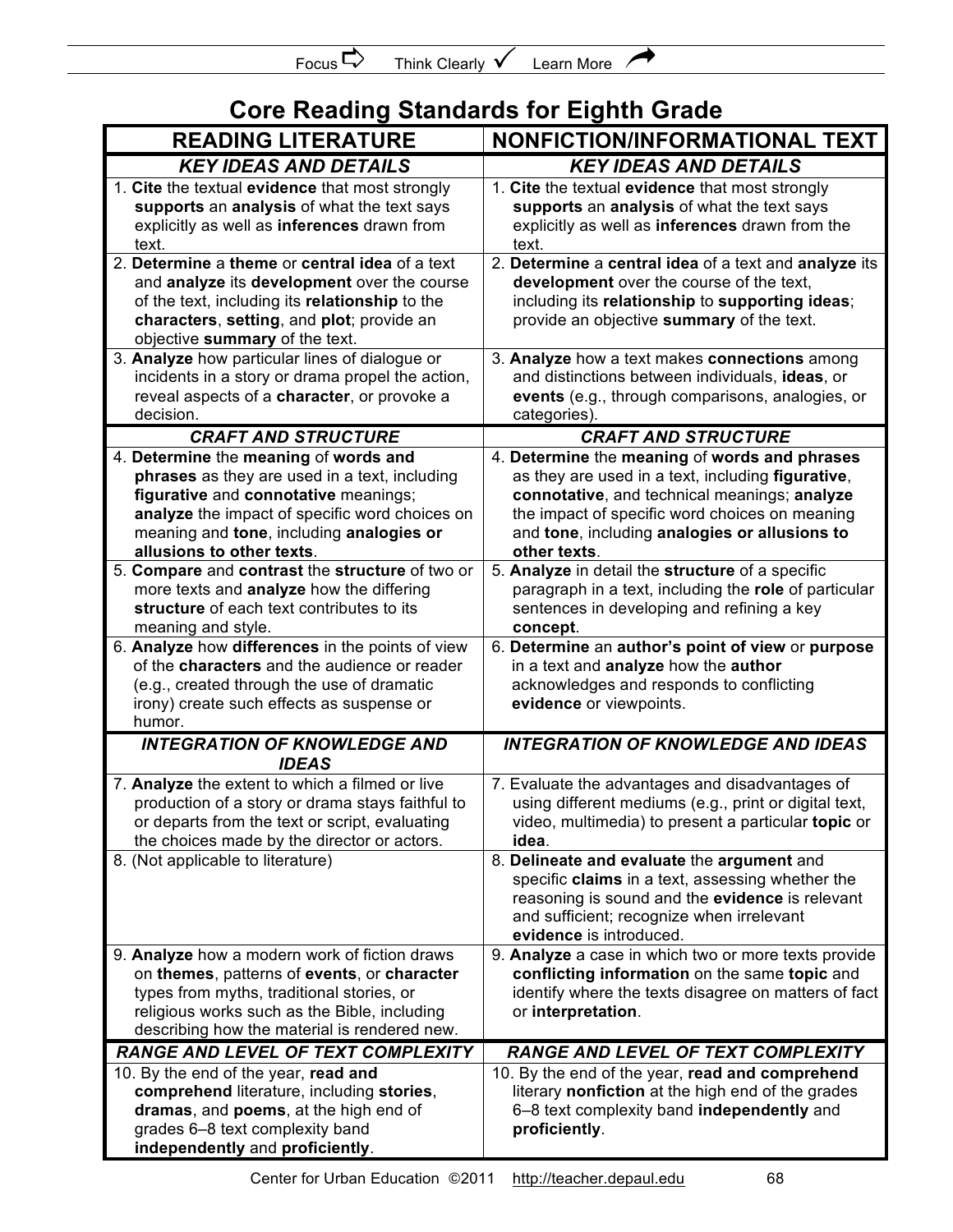#### **Core Reading Standards for Ninth and Tenth Grades**

| <b>READING LITERATURE</b>                                                                                                                                                                                                                                                                                                                                                                                                  | <b>NONFICTION/INFORMATIONAL TEXT</b>                                                                                                                                                                                                                                                                                                                        |
|----------------------------------------------------------------------------------------------------------------------------------------------------------------------------------------------------------------------------------------------------------------------------------------------------------------------------------------------------------------------------------------------------------------------------|-------------------------------------------------------------------------------------------------------------------------------------------------------------------------------------------------------------------------------------------------------------------------------------------------------------------------------------------------------------|
| <b>KEY IDEAS AND DETAILS</b>                                                                                                                                                                                                                                                                                                                                                                                               | <b>KEY IDEAS AND DETAILS</b>                                                                                                                                                                                                                                                                                                                                |
| 1. Cite strong and thorough textual evidence to support<br>analysis of what the text says explicitly as well as<br>inferences drawn from the text.                                                                                                                                                                                                                                                                         | 1. Cite strong and thorough textual evidence to support<br>analysis of what the text says explicitly as well as<br>inferences drawn from the text.                                                                                                                                                                                                          |
| 2. Determine a theme or central idea of a text and<br>analyze in detail its development over the course of<br>the text, including how it emerges and is shaped and<br>refined by specific details; provide an objective<br>summary of the text.                                                                                                                                                                            | 2. Determine a central idea of a text and analyze its<br>development over the course of the text, including how it<br>emerges and is shaped and refined by specific details;<br>provide an objective summary of the text.                                                                                                                                   |
| 3. Analyze how complex characters (e.g., those with<br>multiple or conflicting motivations) develop over the<br>course of a text, interact with other characters, and<br>advance the plot or develop the theme.                                                                                                                                                                                                            | 3. Analyze how the author unfolds an analysis or series of<br>ideas or events, including the order in which the points<br>are made, how they are introduced and developed,<br>and the connections that are drawn between them.                                                                                                                              |
| <b>CRAFT AND STRUCTURE</b>                                                                                                                                                                                                                                                                                                                                                                                                 | <b>CRAFT AND STRUCTURE</b>                                                                                                                                                                                                                                                                                                                                  |
| 4. Determine the meaning of words and phrases as they<br>are used in the text, including figurative and<br>connotative meanings; analyze the cumulative<br>impact of specific word choices on meaning and tone<br>(e.g., how the language evokes a sense of time and<br>place; how it sets a formal or informal tone).                                                                                                     | 4. Determine the meaning of words and phrases as they<br>are used in a text, including figurative, connotative,<br>and technical meanings; analyze the cumulative<br>impact of specific word choices on meaning and tone<br>(e.g., how the language of a court opinion differs from<br>that of a newspaper).                                                |
| 5. Analyze how an author's choices concerning how to<br>structure a text, order events within it (e.g., parallel<br>plots), and manipulate time (e.g., pacing, flashbacks)<br>create such effects as mystery, tension, or surprise.                                                                                                                                                                                        | 5. Analyze in detail how an author's ideas or claims are<br>developed and refined by particular sentences,<br>paragraphs, or larger portions of a text (e.g., a section or<br>chapter).                                                                                                                                                                     |
| 6. Analyze a particular point of view or cultural<br>experience reflected in a work of literature from outside<br>the United States, drawing on a wide reading of world<br>literature.                                                                                                                                                                                                                                     | 6. Determine an author's point of view or purpose in a<br>text and analyze how an author uses rhetoric to<br>advance that point of view or purpose.                                                                                                                                                                                                         |
| <b>INTEGRATION OF KNOWLEDGE</b><br><b>AND IDEAS</b>                                                                                                                                                                                                                                                                                                                                                                        | <b>INTEGRATION OF KNOWLEDGE</b><br><b>AND IDEAS</b>                                                                                                                                                                                                                                                                                                         |
| 7. Analyze the representation of a subject or a key<br>scene in two different artistic mediums, including what<br>is emphasized or absent in each treatment (e.g.,<br>Auden's "Musée des Beaux Arts" and Breughel's<br>Landscape with the Fall of Icarus).                                                                                                                                                                 | 7. Analyze various accounts of a subject told in different<br>mediums (e.g., a person's life story in both print and<br>multimedia), determining which details are emphasized<br>in each account.                                                                                                                                                           |
| 8. (Not applicable to literature)                                                                                                                                                                                                                                                                                                                                                                                          | 8. Delineate and evaluate the argument and specific<br>claims in a text, assessing whether the reasoning is<br>valid and the evidence is relevant and sufficient; identify<br>false statements and fallacious reasoning.                                                                                                                                    |
| 9. Analyze how an author draws on and transforms<br>source material in a specific work (e.g., how<br>Shakespeare treats a theme or topic from Ovid or the<br>Bible or how a later author draws on a play by<br>Shakespeare).                                                                                                                                                                                               | 9. Analyze seminal U.S. documents of historical and<br>literary significance (e.g., Washington's Farewell<br>Address, the Gettysburg Address, Roosevelt's Four<br>Freedoms speech, King's "Letter from Birmingham<br>Jail"), including how they address related themes and<br>concepts.                                                                     |
| RANGE AND LEVEL OF TEXT COMPLEXITY                                                                                                                                                                                                                                                                                                                                                                                         | <b>RANGE AND LEVEL OF TEXT COMPLEXITY</b>                                                                                                                                                                                                                                                                                                                   |
| 10. By the end of grade 9, read and comprehend<br>literature, including stories, dramas, and poems, in the<br>grades 9-10 text complexity band proficiently, with<br>scaffolding as needed at the high end of the range.<br>By the end of grade 10, read and comprehend<br>literature, including stories, dramas, and poems, at the<br>high end of the grades 9-10 text complexity band<br>independently and proficiently. | 10. By the end of grade 9, read and comprehend literary<br>nonfiction in the grades 9-10 text complexity band<br>proficiently, with scaffolding as needed at the high end<br>of the range.<br>By the end of grade 10, read and comprehend<br>literary nonfiction at the high end of the grades 9-10<br>text complexity band independently and proficiently. |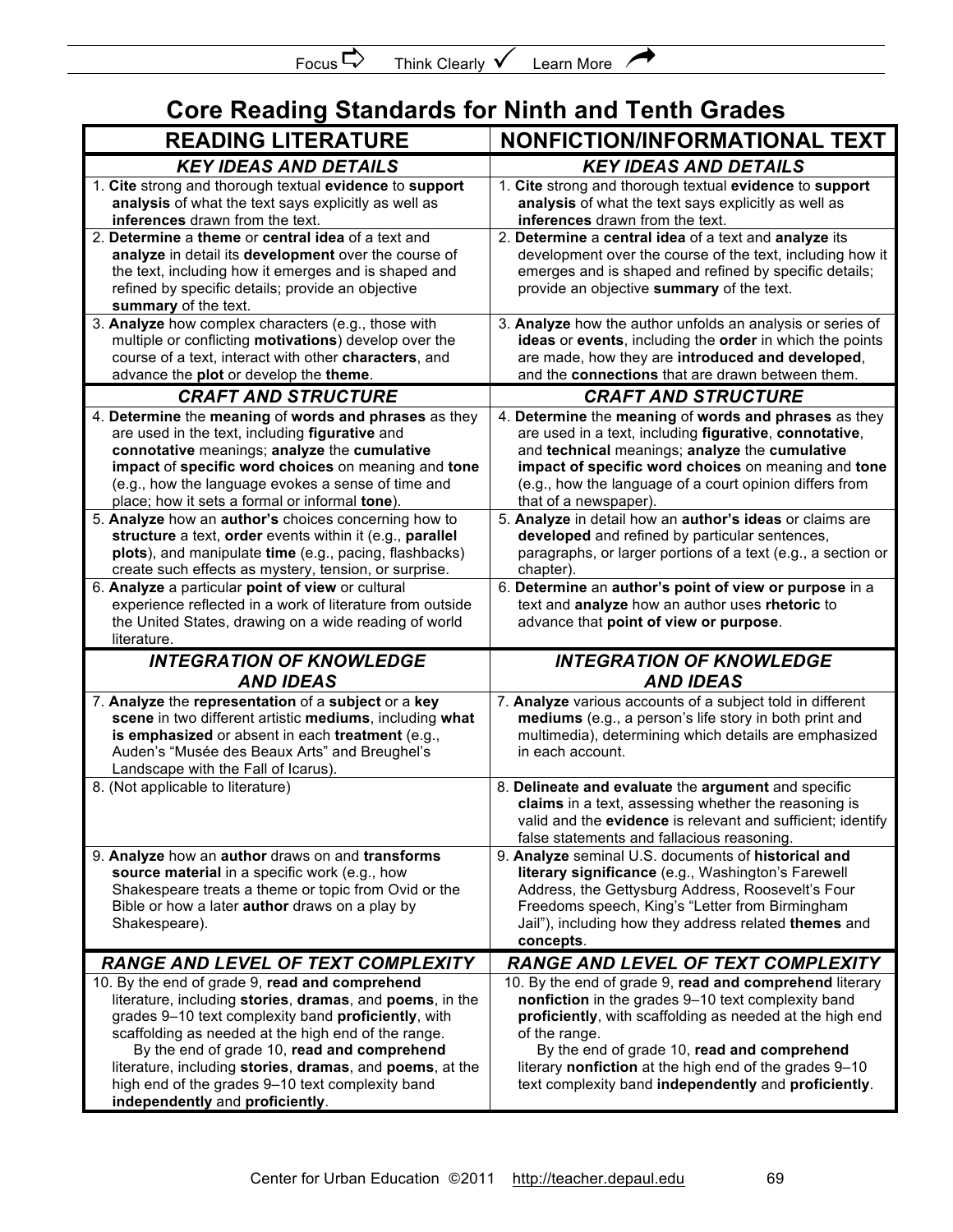## **Common Core Reading Standards Grade to Grade Progression**

The following pages list grade-by-grade standards for each of the Common Core Reading standards. Formatted by the Polk Bros Foundation Center for Urban Education, with key terms boldfaced to facilitate planning.

#### **College and Career Readiness Anchor Standards for Reading** *KEY IDEAS AND DETAILS*

1. **Read closely** to **determine** what the text says **explicitly** and to **make logical inferences** from it; **cite specific textual evidence** when writing or speaking to **support conclusions drawn from** the **text**.

2. **Determine central ideas or themes** of a text and **analyze** their **development**; **summarize** the **key supporting details** and **ideas**.

3. **Analyze** how and why **individuals, events**, and **ideas develop** and **interact** over the course of a text.

#### *CRAFT AND STRUCTURE*

4. **Interpret words** and **phrases** as they are used in a text, including determining **technical, connotative**, and **figurative** meanings, and **analyze** how specific **word choices shape meaning or tone**.

5. **Analyze** the **structure of texts**, including how specific sentences, paragraphs, and larger **parts** of the text (e.g., a section, chapter, scene, or stanza) **relate to each other and** the **whole**.

6. **Assess** how **point of view** or **purpose** shapes the **content** and **style** of a text.

*INTEGRATION OF KNOWLEDGE AND IDEAS*

7. **Integrate** and **evaluate content** presented in **diverse media and formats**, including **visually** and **quantitatively**, as well as in words.

8. **Delineate and evaluate** the **argument** and **specific claims** in a text, including the **validity of** the **reasoning** as well as the **relevance** and **sufficiency** of the **evidence**.

9. **Analyze** how two or more **texts address similar themes** or **topics** in order to **build knowledge** or to **compare** the **approaches** the authors take.

*RANGE AND LEVEL OF TEXT COMPLEXITY*

10. Read and **comprehend complex literary** and **informational texts independently** and **proficiently**.

Source: COMMON CORE STATE STANDARDS, English Language Arts and Literacy in History/Social Studies & Science, 2010; *http://www.corestandards.org*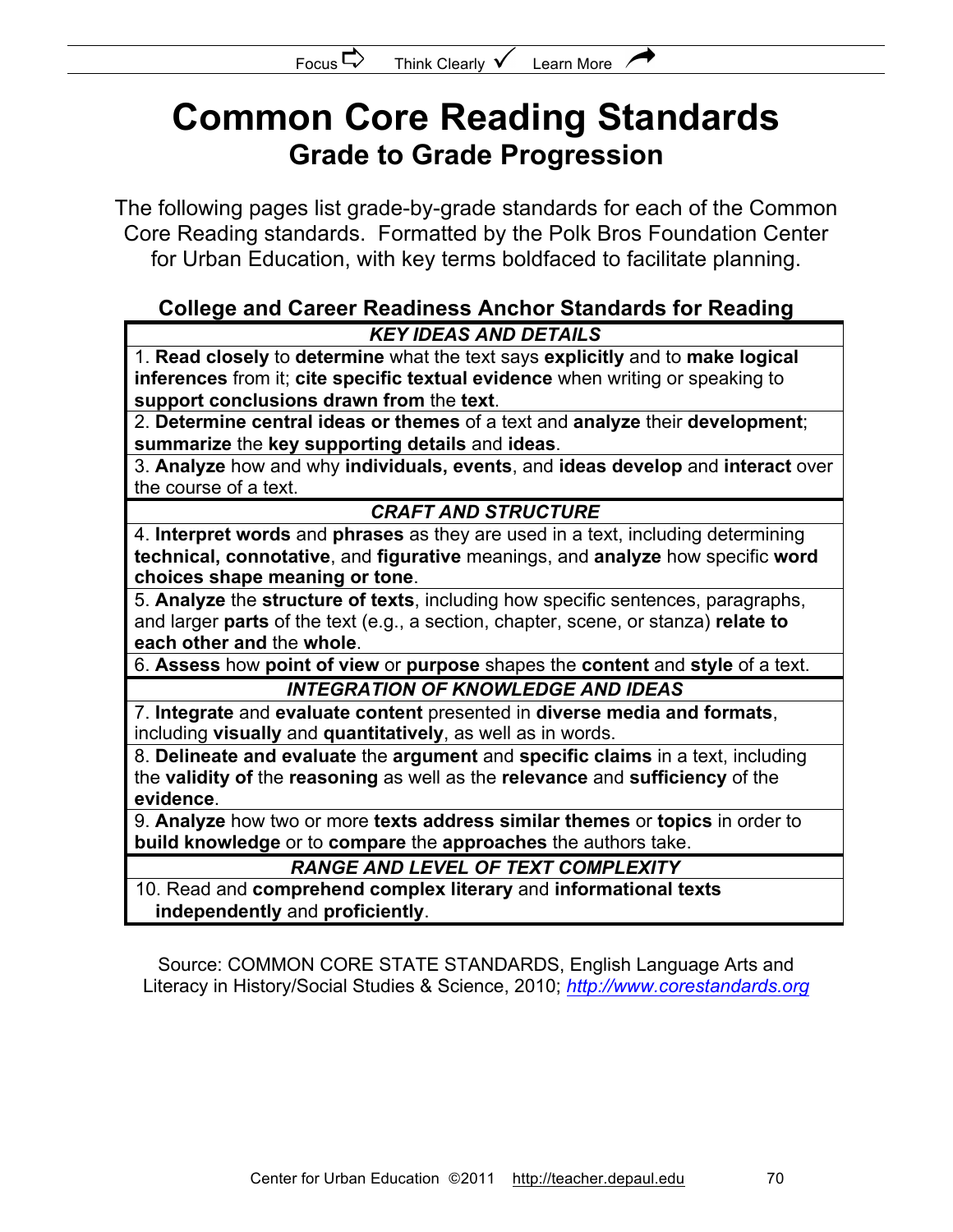## $Focus \rightarrow$  Think Clearly  $\sqrt{2}$  Learn More

**Reading Anchor Standard 1**: **Read closely** to **determine** what the text says **explicitly** and to **make logical inferences** from it; **cite specific textual evidence** when writing or speaking to **support conclusions drawn from** the **text**.

|                | <b>READING LITERATURE</b>                                                                                                                          | <b>READING</b><br>NONFICTION/INFORMATIONAL TEXT                                                                                                        |
|----------------|----------------------------------------------------------------------------------------------------------------------------------------------------|--------------------------------------------------------------------------------------------------------------------------------------------------------|
| K              | With prompting and support, ask and<br>answer questions about key details<br>in a text.                                                            | With prompting and support, ask and answer<br>questions about key details in a text.                                                                   |
| $\overline{1}$ | Ask and answer questions about<br>key details in a text.                                                                                           | Ask and answer questions about key<br>details in a text.                                                                                               |
| $\overline{2}$ | Ask and answer such questions as<br>who, what, where, when, why, and<br>how to demonstrate understanding<br>of key details in a text.              | Ask and answer such questions as who,<br>what, where, when, why, and how to<br>demonstrate understanding of key details<br>in a text.                  |
| 3              | Ask and answer questions to<br>demonstrate understanding of a<br>text, referring explicitly to the text as<br>the basis for the answers.           | Ask and answer questions to demonstrate<br>understanding of a text, referring explicitly to<br>the text as the basis for the answers.                  |
| $\overline{4}$ | Refer to details and examples in a<br>text when explaining what the text<br>says explicitly and when drawing<br>inferences from the text.          | Refer to details and examples in a text<br>when explaining what the text says explicitly<br>and when drawing inferences from the text.                 |
| 5              | Quote accurately from a text when<br>explaining what the text says<br>explicitly and when drawing<br>inferences from the text.                     | Quote accurately from a text when<br>explaining what the text says explicitly and<br>when drawing inferences from the text.                            |
| 6              | Cite textual evidence to support<br>analysis of what the text says<br>explicitly as well as inferences drawn<br>from the text.                     | Cite textual evidence to support analysis of<br>what the text says explicitly as well as<br>inferences drawn from the text.                            |
| $\overline{7}$ | Cite several pieces of textual<br>evidence to support analysis of<br>what the text says explicitly as well as<br>inferences drawn from the text.   | Cite several pieces of textual evidence to<br>support analysis of what the text says<br>explicitly as well as inferences drawn from<br>the text.       |
| 8              | Cite the textual evidence that most<br>strongly supports an analysis of<br>what the text says explicitly as well as<br>inferences drawn from text. | Cite the textual evidence that most strongly<br>supports an analysis of what the text says<br>explicitly as well as inferences drawn from<br>the text. |
| 9-<br>10       | Cite strong and thorough textual<br>evidence to support analysis of<br>what the text says explicitly as well as<br>inferences drawn from the text. | Cite strong and thorough textual evidence to<br>support analysis of what the text says<br>explicitly as well as inferences drawn from<br>the text.     |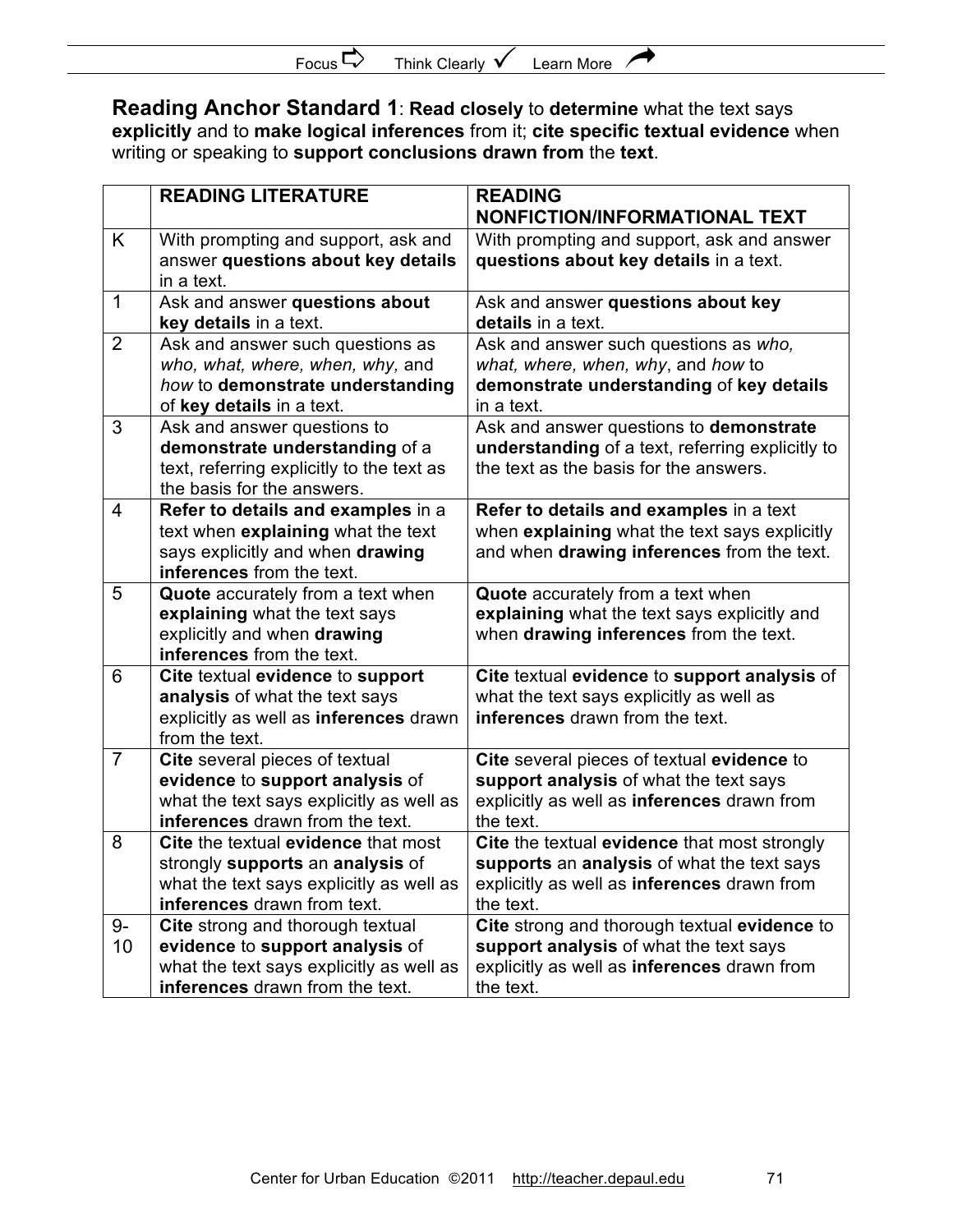## Focus  $\Rightarrow$  Think Clearly V Learn More

**Reading Anchor Standard 2: Determine central ideas or themes** of a text and **analyze** their **development**; **summarize** the **key supporting details** and **ideas**.

|                | <b>READING LITERATURE</b>                                                                                                                                                                                                                                 | <b>READING NONFICTION/INFORMATIONAL</b><br><b>TEXT</b>                                                                                                                                                                    |
|----------------|-----------------------------------------------------------------------------------------------------------------------------------------------------------------------------------------------------------------------------------------------------------|---------------------------------------------------------------------------------------------------------------------------------------------------------------------------------------------------------------------------|
| K              | With prompting and support, retell<br>familiar stories, including key details.                                                                                                                                                                            | With prompting and support, identify the main<br>topic and retell key details of a text.                                                                                                                                  |
| $\mathbf{1}$   | Retell stories, including key details,<br>and demonstrate understanding of<br>their central message or lesson.                                                                                                                                            | Identify the main topic and retell key details of<br>a text.                                                                                                                                                              |
| $\overline{2}$ | Recount stories, including fables and<br>folktales from diverse cultures, and<br>determine their central message,<br>lesson, or moral.                                                                                                                    | Identify the main topic of a multiparagraph text<br>as well as the focus of specific paragraphs within<br>the text.                                                                                                       |
| 3              | Recount stories, including fables,<br>folktales, and myths from diverse<br>cultures; determine the central<br>message, lesson, or moral and<br>explain how it is conveyed through<br>key details in the text.                                             | Determine the main idea of a text; recount the<br>key details and explain how they support the<br>main idea.                                                                                                              |
| $\overline{4}$ | Determine a theme of a story,<br>drama, or poem from details in the<br>text; summarize the text.                                                                                                                                                          | Determine the main idea of a text and explain<br>how it is supported by key details; summarize<br>the text.                                                                                                               |
| 5              | Determine a theme of a story,<br>drama, or poem from details in the<br>text, including how characters in a<br>story or drama respond to challenges<br>or how the speaker in a poem reflects<br>upon a topic; summarize the text.                          | Determine two or more main ideas of a text and<br>explain how they are supported by key details;<br>summarize the text.                                                                                                   |
| 6              | Determine a theme or central idea<br>of a text and how it is conveyed<br>through particular details; provide a<br>summary of the text distinct from<br>personal opinions or judgments.                                                                    | Determine a central idea of a text and how it is<br>conveyed through particular details; provide a<br>summary of the text distinct from personal<br>opinions or judgments.                                                |
| $\overline{7}$ | Determine a theme or central idea<br>of a text and analyze its<br>development over the course of the<br>text; provide an objective summary<br>of the text.                                                                                                | Determine two or more central ideas in a text<br>and analyze their development over the course<br>of the text; provide an objective summary of the<br>text.                                                               |
| 8              | Determine a theme or central idea<br>of a text and analyze its<br>development over the course of the<br>text, including its relationship to the<br>characters, setting, and plot;<br>provide an objective summary of the<br>text.                         | Determine a central idea of a text and analyze<br>its development over the course of the text,<br>including its relationship to supporting ideas;<br>provide an objective summary of the text.                            |
| 9-<br>10       | Determine a theme or central idea<br>of a text and <b>analyze</b> in detail its<br>development over the course of the<br>text, including how it emerges and is<br>shaped and refined by specific<br>details; provide an objective<br>summary of the text. | Determine a central idea of a text and analyze<br>its development over the course of the text,<br>including how it emerges and is shaped and<br>refined by specific details; provide an objective<br>summary of the text. |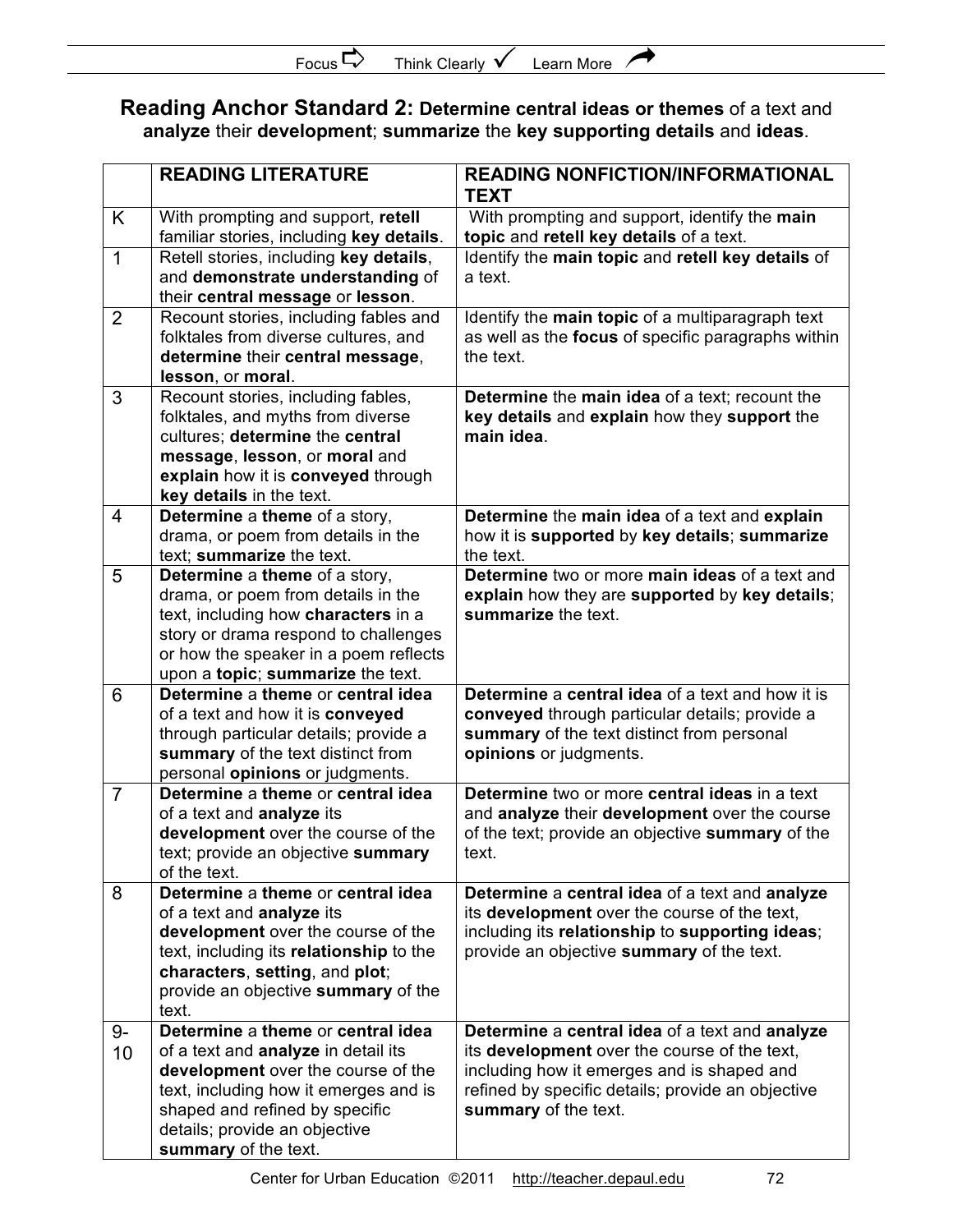# $\frac{F \text{ocus}}{F}$  Think Clearly  $\sqrt{F}$  Learn More

**Reading Anchor Standard 3**: **Analyze** how and why **individuals, events**, and **ideas develop** and **interact** over the course of a text.

|                | <b>READING LITERATURE</b>                                                                                                                                                                                          | <b>READING NONFICTION/INFORMATIONAL</b><br><b>TEXT</b>                                                                                                                                                                         |
|----------------|--------------------------------------------------------------------------------------------------------------------------------------------------------------------------------------------------------------------|--------------------------------------------------------------------------------------------------------------------------------------------------------------------------------------------------------------------------------|
| K              | With prompting and support, identify<br>characters, settings, and major<br>events in a story.                                                                                                                      | With prompting and support, describe the<br>connection between two individuals, events,<br>ideas, or pieces of information in a text.                                                                                          |
| $\mathbf 1$    | Describe characters, settings, and<br>major events in a story, using key<br>details.                                                                                                                               | Describe the connection between two<br>individuals, events, ideas, or pieces of<br>information in a text.                                                                                                                      |
| $\overline{2}$ | Describe how characters in a story<br>respond to major events and<br>challenges.                                                                                                                                   | Describe the connection between a series of<br>historical events, scientific ideas or concepts, or<br>steps in technical procedures in a text.                                                                                 |
| 3              | Describe characters in a story (e.g.,<br>their traits, motivations, or feelings)<br>and explain how their actions<br>contribute to the sequence of events.                                                         | Describe the relationship between a series of<br>historical events, scientific ideas or concepts, or<br>steps in technical procedures in a text, using<br>language that pertains to time, sequence, and<br>cause/effect        |
| $\overline{4}$ | Describe in depth a character,<br>setting, or event in a story or drama,<br>drawing on specific details in the<br>text (e.g., a character's thoughts,<br>words, or actions).                                       | Explain events, procedures, ideas, or concepts<br>in a historical, scientific, or technical text,<br>including what happened and why, based on<br>specific information in the text.                                            |
| 5              | Compare and contrast two or more<br>characters, settings, or events in a<br>story or drama, drawing on specific<br>details in the text (e.g., how<br>characters interact).                                         | <b>Explain the relationships or interactions</b><br>between two or more individuals, events, ideas,<br>or concepts in a historical, scientific, or technical<br>text based on specific information in the text.                |
| 6              | <b>Describe</b> how a particular story's or<br>drama's plot unfolds in a series of<br>episodes as well as how the<br>characters respond or change as the<br>plot moves toward a resolution.                        | Analyze in detail how a key individual, event, or<br>idea is introduced, illustrated, and elaborated in a<br>text (e.g., through examples or anecdotes).                                                                       |
| $\overline{7}$ | Analyze how particular elements of a<br>story or drama interact (e.g., how<br>setting shapes the characters or<br>plot).                                                                                           | Analyze the interactions between individuals,<br>events, and ideas in a text (e.g., how ideas<br>influence individuals or events, or how<br>individuals influence ideas or events).                                            |
| 8              | Analyze how particular lines of<br>dialogue or incidents in a story or<br>drama propel the action, reveal<br>aspects of a character, or provoke a<br>decision.                                                     | Analyze how a text makes connections among<br>and distinctions between individuals, ideas, or<br>events (e.g., through comparisons, analogies, or<br>categories).                                                              |
| 9-<br>10       | Analyze how complex characters<br>(e.g., those with multiple or conflicting<br>motivations) develop over the<br>course of a text, interact with other<br>characters, and advance the plot or<br>develop the theme. | Analyze how the author unfolds an analysis or<br>series of ideas or events, including the order in<br>which the points are made, how they are<br>introduced and developed, and the<br>connections that are drawn between them. |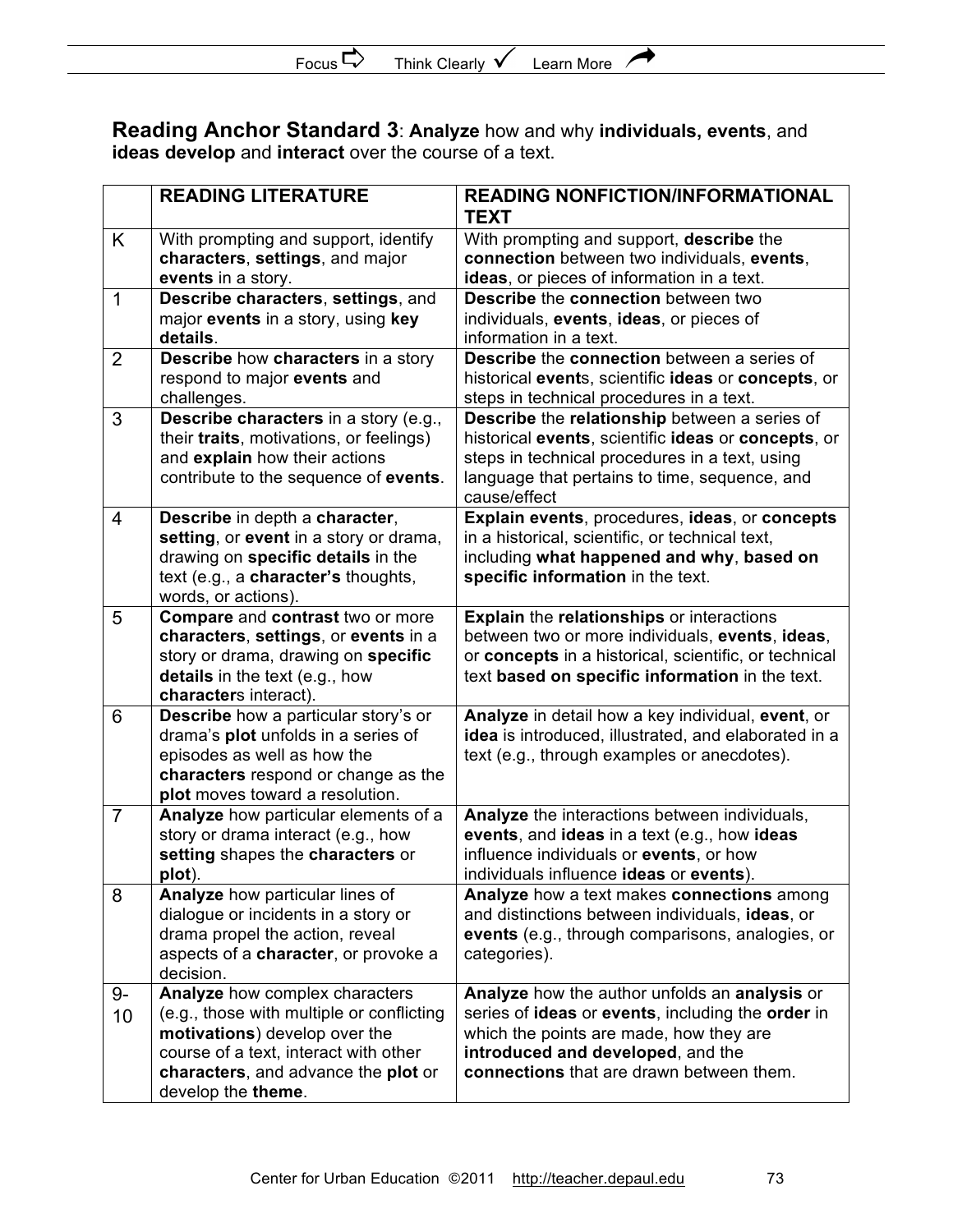| -ocus<br>- 7 | v<br>hink<br>Jlearl∨ | More<br>earn |  |
|--------------|----------------------|--------------|--|
|              |                      |              |  |

**Reading Anchor Standard 4: Interpret words** and **phrases** as they are used in a text, including determining **technical, connotative**, and **figurative** meanings, and **analyze** how specific **word choices shape meaning or tone**.

|                | anaryze now opeeme word enology shape meaning or tone.                                                                                                                                                                                                                                                                 |                                                                                                                                                                                                                                                                                                              |
|----------------|------------------------------------------------------------------------------------------------------------------------------------------------------------------------------------------------------------------------------------------------------------------------------------------------------------------------|--------------------------------------------------------------------------------------------------------------------------------------------------------------------------------------------------------------------------------------------------------------------------------------------------------------|
|                | <b>READING LITERATURE</b>                                                                                                                                                                                                                                                                                              | <b>READING</b><br>NONFICTION/INFORMATIONAL TEXT                                                                                                                                                                                                                                                              |
| K              | Ask and answer questions about unknown<br>words in a text.                                                                                                                                                                                                                                                             | With prompting and support, ask and<br>answer questions about unknown words in<br>a text.                                                                                                                                                                                                                    |
| $\mathbf{1}$   | Identify words and phrases in stories or<br>poems that suggest feelings or appeal to the<br>senses.                                                                                                                                                                                                                    | Ask and answer questions to help<br>determine or clarify the meaning of words<br>and phrases in a text.                                                                                                                                                                                                      |
| $\overline{2}$ | Describe how words and phrases (e.g.,<br>regular beats, alliteration, rhymes, repeated<br>lines) supply rhythm and meaning in a story,<br>poem, or song.                                                                                                                                                               | Determine the meaning of words and<br>phrases in a text relevant to a grade 2 topic<br>or subject area.                                                                                                                                                                                                      |
| 3              | Determine the meaning of words and<br>phrases as they are used in a text,<br>distinguishing literal from nonliteral language.                                                                                                                                                                                          | Determine the meaning of general<br>academic and domain-specific words and<br>phrases in a text relevant to a grade 3 topic<br>or subject area.                                                                                                                                                              |
| 4              | Determine the meaning of words and<br>phrases as they are used in a text, including<br>those that allude to significant characters<br>found in mythology (e.g., Herculean).                                                                                                                                            | Determine the meaning of general<br>academic and domain-specific words or<br>phrases in a text relevant to a grade 4 topic<br>or subject area.                                                                                                                                                               |
| 5              | Determine the meaning of words and<br>phrases as they are used in a text, including<br>figurative language such as metaphors and<br>similes.                                                                                                                                                                           | Determine the meaning of general<br>academic and domain-specific words and<br>phrases in a text relevant to a grade 5 topic<br>or subject area.                                                                                                                                                              |
| 6              | Determine the meaning of words and<br>phrases as they are used in a text, including<br>figurative and connotative meanings;<br>analyze the impact of a specific word choice<br>on meaning and tone.                                                                                                                    | Determine the meaning of words and<br>phrases as they are used in a text, including<br>figurative, connotative, and technical<br>meanings.                                                                                                                                                                   |
| $\overline{7}$ | Determine the meaning of words and<br>phrases as they are used in a text, including<br>figurative and connotative meanings;<br>analyze the impact of rhymes and other<br>repetitions of sounds (e.g., alliteration) on a<br>specific verse or stanza of a poem or section<br>of a story or drama.                      | Determine the meaning of words and<br>phrases as they are used in a text, including<br>figurative, connotative, and technical<br>meanings; analyze the impact of a specific<br>word choice on meaning and tone.                                                                                              |
| 8              | Determine the meaning of words and<br>phrases as they are used in a text, including<br>figurative and connotative meanings;<br>analyze the impact of specific word choices<br>on meaning and tone, including analogies or<br>allusions to other texts.                                                                 | Determine the meaning of words and<br>phrases as they are used in a text, including<br>figurative, connotative, and technical<br>meanings; analyze the impact of specific<br>word choices on meaning and tone,<br>including analogies or allusions to other<br>texts.                                        |
| 9-<br>10       | Determine the meaning of words and<br>phrases as they are used in the text, including<br>figurative and connotative meanings;<br>analyze the cumulative impact of specific<br>word choices on meaning and tone (e.g.,<br>how the language evokes a sense of time and<br>place; how it sets a formal or informal tone). | Determine the meaning of words and<br>phrases as they are used in a text, including<br>figurative, connotative, and technical<br>meanings; analyze the cumulative impact<br>of specific word choices on meaning and<br>tone (e.g., how the language of a court<br>opinion differs from that of a newspaper). |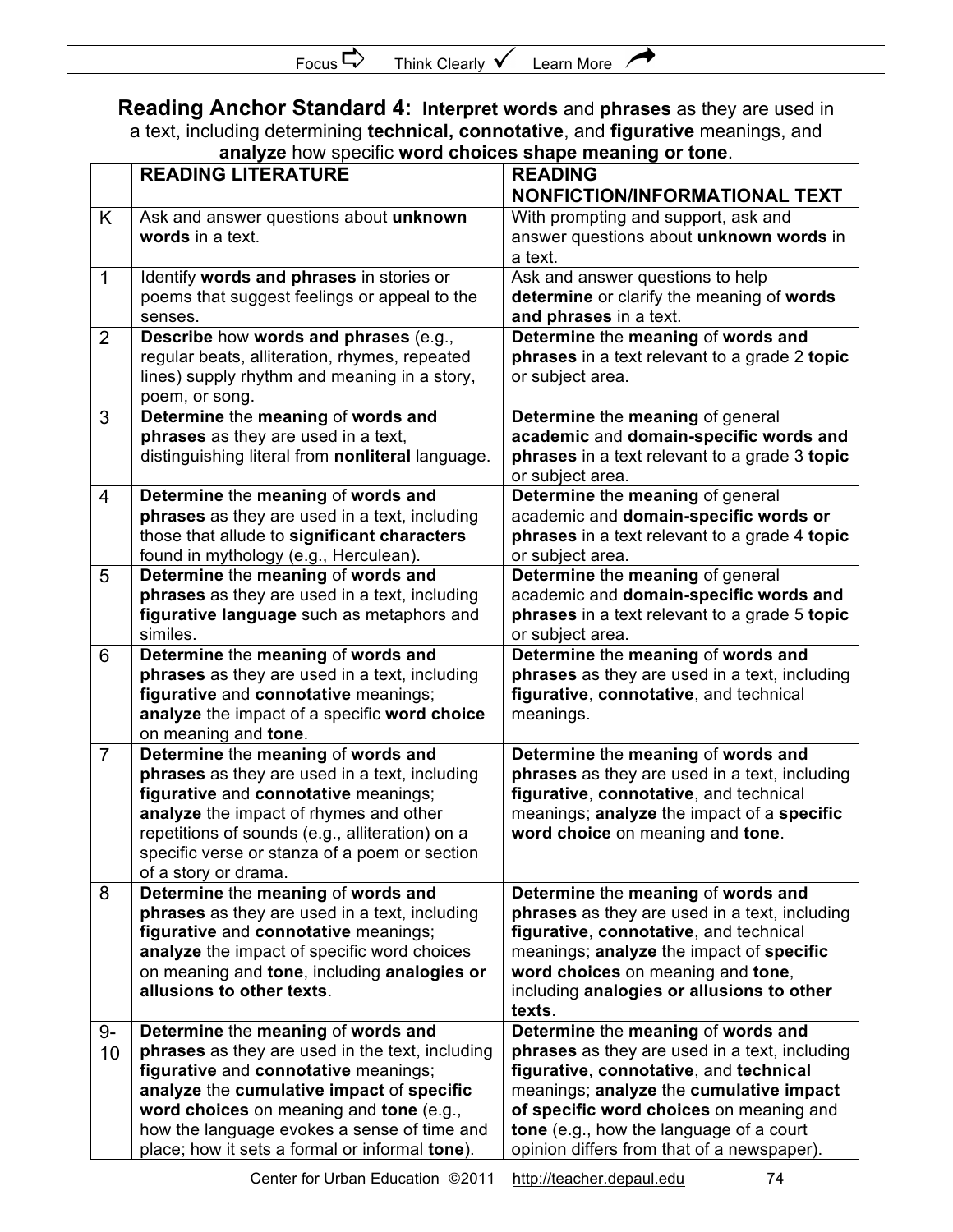|           | --<br>$\sim$<br>   | <b>A</b>         |  |
|-----------|--------------------|------------------|--|
| ocus<br>. | hink<br>: learlyان | More<br>.<br>. . |  |

**Reading Anchor Standard 5: Analyze** the **structure of texts**, including how specific sentences, paragraphs, and larger **parts** of the text (e.g., a section, chapter, scene, or stanza) **relate to each other and** the **whole**.

|                | <b>READING LITERATURE</b>                                                                                                                                                                                                                                                                   | <b>READING NONFICTION/INFORMATIONAL</b><br><b>TEXT</b>                                                                                                                                               |
|----------------|---------------------------------------------------------------------------------------------------------------------------------------------------------------------------------------------------------------------------------------------------------------------------------------------|------------------------------------------------------------------------------------------------------------------------------------------------------------------------------------------------------|
| K              | Recognize common types of texts (e.g.,<br>storybooks, poems).                                                                                                                                                                                                                               | Identify the front cover, back cover, and title page<br>of a book.                                                                                                                                   |
| 1              | Explain major differences between<br>books that tell stories and books that<br>give information, drawing on a wide<br>reading of a range of text types.                                                                                                                                     | Know and use various text features (e.g.,<br>headings, tables of contents, glossaries,<br>electronic menus, icons) to locate key facts or<br>information in a text.                                  |
| $\overline{2}$ | Describe the overall structure of a<br>story, including describing how the<br>beginning introduces the story and the<br>ending concludes the action.                                                                                                                                        | Know and use various text features (e.g.,<br>captions, bold print, subheadings, glossaries,<br>indexes, electronic menus, icons) to <b>locate</b> key<br>facts or information in a text efficiently. |
| 3              | Refer to parts of stories, dramas, and<br>poems when writing or speaking about<br>a text, using terms such as chapter,<br>scene, and stanza; describe how each<br>successive part builds on earlier<br>sections.                                                                            | Use text features and search tools (e.g., key<br>words, sidebars, hyperlinks) to locate information<br>relevant to a given topic efficiently.                                                        |
| $\overline{4}$ | Explain major differences between<br>poems, drama, and prose, and refer to<br>the structural elements of poems (e.g.,<br>verse, rhythm, meter) and drama (e.g.,<br>casts of characters, settings,<br>descriptions, dialogue, stage<br>directions) when writing or speaking<br>about a text. | Describe the overall structure (e.g., chronology,<br>comparison, cause/effect, problem/solution) of<br>events, ideas, concepts, or information in a text<br>or part of a text.                       |
| 5              | <b>Explain</b> how a series of chapters,<br>scenes, or stanzas fits together to<br>provide the overall structure of a<br>particular story, drama, or poem.                                                                                                                                  | Compare and contrast the overall structure<br>(e.g., chronology, comparison, cause/effect,<br>problem/solution) of events, ideas, concepts, or<br>information in two or more texts.                  |
| 6              | Analyze how a particular sentence,<br>chapter, scene, or stanza fits into the<br>overall structure of a text and<br>contributes to the development of the<br>theme, setting, or plot.                                                                                                       | Analyze how a particular sentence, paragraph,<br>chapter, or section fits into the overall structure<br>of a text and contributes to the development of<br>the ideas.                                |
| $\overline{7}$ | Analyze how a drama's or poem's form<br>or structure (e.g., soliloquy, sonnet)<br>contributes to its meaning.                                                                                                                                                                               | Analyze the structure an author uses to<br>organize a text, including how the major sections<br>contribute to the whole and to the development<br>of the ideas.                                      |
| 8              | Compare and contrast the structure<br>of two or more texts and analyze how<br>the differing structure of each text<br>contributes to its meaning and style.                                                                                                                                 | Analyze in detail the structure of a specific<br>paragraph in a text, including the role of<br>particular sentences in developing and refining a<br>key concept.                                     |
| 9-<br>10       | Analyze how an author's choices<br>concerning how to structure a text,<br>order events within it (e.g., parallel<br>plots), and manipulate time (e.g.,<br>pacing, flashbacks) create such effects<br>as mystery, tension, or surprise.                                                      | Analyze in detail how an author's ideas or<br>claims are developed and refined by particular<br>sentences, paragraphs, or larger portions of a<br>text (e.g., a section or chapter).                 |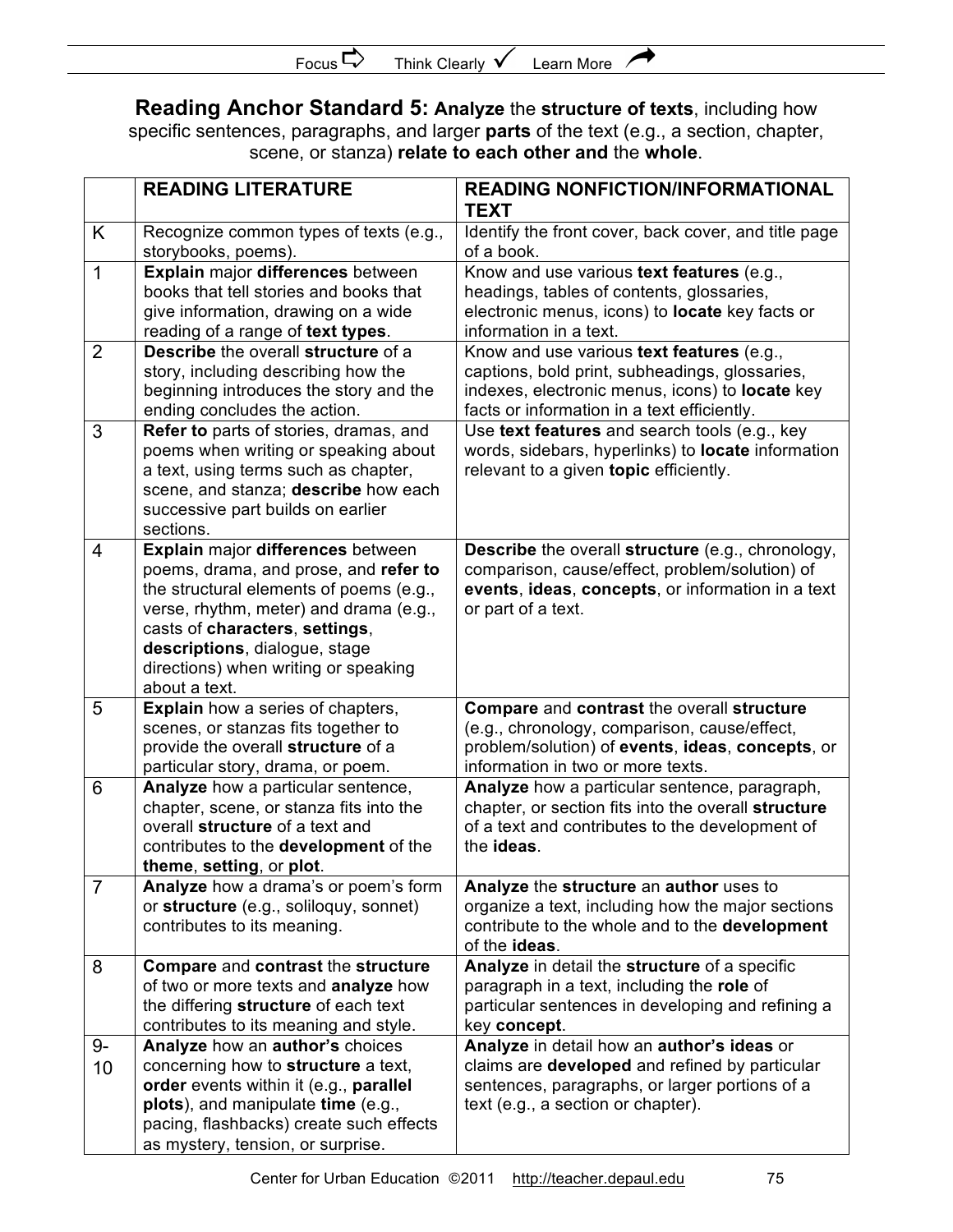# Focus  $\overrightarrow{L}$  Think Clearly  $\overrightarrow{L}$  Learn More

**Reading Anchor Standard 6: Assess** how **point of view** or **purpose** shapes the **content** and **style** of a text.

|                | <b>READING LITERATURE</b>                                                                                                                                                                             | <b>READING NONFICTION/INFORMATIONAL</b><br><b>TEXT</b>                                                                                                        |
|----------------|-------------------------------------------------------------------------------------------------------------------------------------------------------------------------------------------------------|---------------------------------------------------------------------------------------------------------------------------------------------------------------|
| K              | With prompting and support, name the<br>author and illustrator of a story and<br>define the role of each in telling the<br>story.                                                                     | Name the <b>author</b> and <b>illustrator</b> of a text and<br>define the role of each in presenting the ideas or<br>information in a text.                   |
| $\mathbf{1}$   | Identify who is telling the story at<br>various points in a text.                                                                                                                                     | Distinguish between information provided by<br>pictures or other illustrations and information<br>provided by the words in a text.                            |
| $\overline{2}$ | Acknowledge differences in the points<br>of view of characters, including by<br>speaking in a different voice for each<br>character when reading dialogue<br>aloud.                                   | Identify the main purpose of a text, including<br>what the author wants to answer, explain, or<br>describe.                                                   |
| 3              | Distinguish their own point of view<br>from that of the <b>narrator</b> or those of the<br>characters.                                                                                                | Distinguish their own point of view from that of<br>the <b>author</b> of a text.                                                                              |
| $\overline{4}$ | Compare and contrast the point of<br>view from which different stories are<br>narrated, including the difference<br>between first- and third-person<br>narrations.                                    | Compare and contrast a firsthand and<br>secondhand account of the same event or topic;<br>describe the differences in focus and the<br>information provided.  |
| 5              | Describe how a narrator's or<br>speaker's point of view influences how<br>events are described.                                                                                                       | Analyze multiple accounts of the same event or<br>topic, noting important similarities and<br>differences in the point of view they represent.                |
| 6              | Explain how an author develops the<br>point of view of the narrator or<br>speaker in a text.                                                                                                          | Determine an author's point of view or<br>purpose in a text and explain how it is<br>conveyed in the text.                                                    |
| $\overline{7}$ | Analyze how an author develops and<br>contrasts the points of view of different<br>characters or narrators in a text.                                                                                 | Determine an author's point of view or<br>purpose in a text and analyze how the author<br>distinguishes his or her position from that of<br>others.           |
| 8              | Analyze how differences in the points<br>of view of the characters and the<br>audience or reader (e.g., created<br>through the use of dramatic irony)<br>create such effects as suspense or<br>humor. | Determine an author's point of view or<br>purpose in a text and analyze how the author<br>acknowledges and responds to conflicting<br>evidence or viewpoints. |
| $9-$<br>10     | Analyze a particular point of view or<br>cultural experience reflected in a work<br>of literature from outside the United<br>States, drawing on a wide reading of<br>world literature.                | Determine an author's point of view or<br>purpose in a text and analyze how an author<br>uses rhetoric to advance that point of view or<br>purpose.           |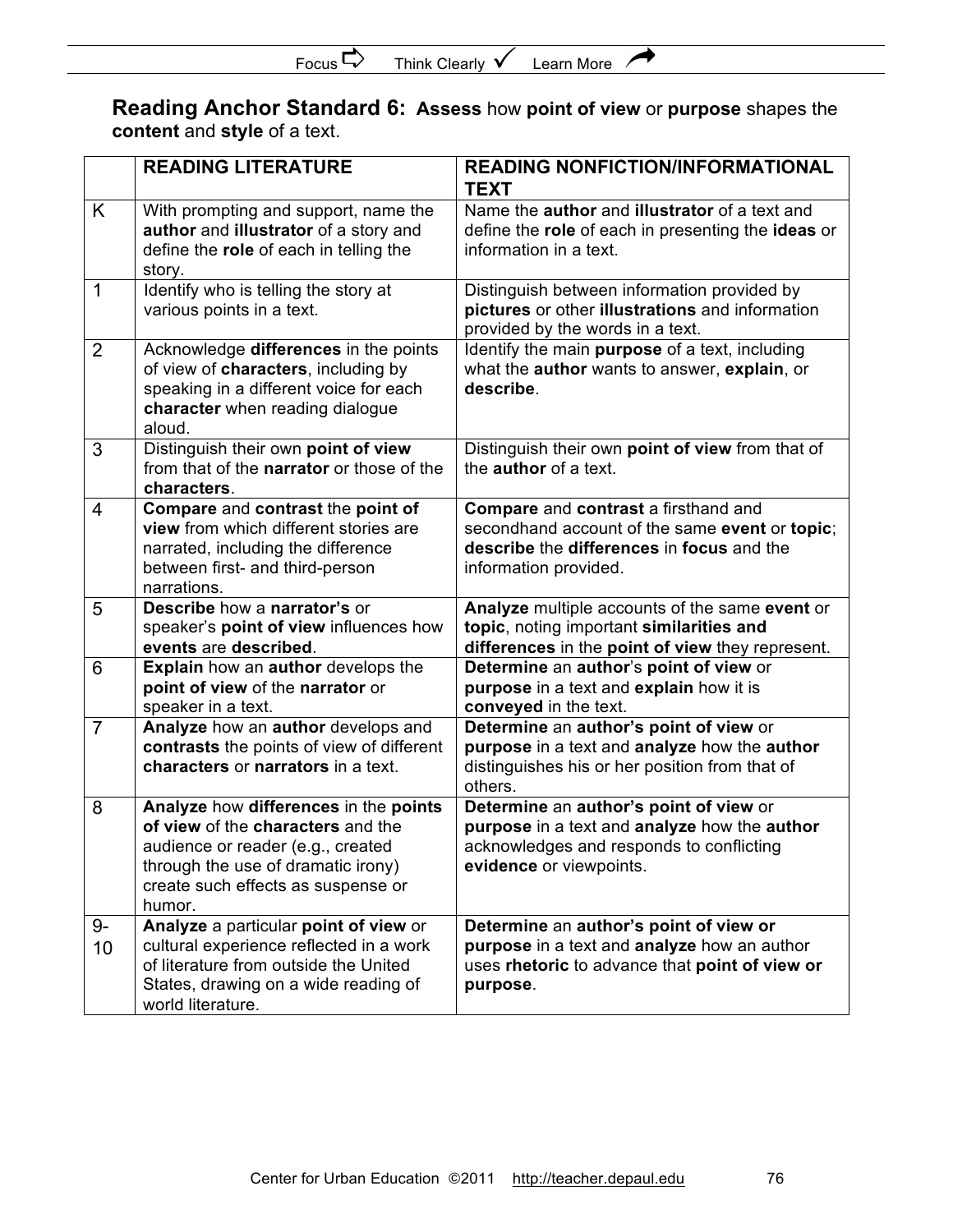# $\frac{F \text{ocus}}{F}$  Think Clearly  $\sqrt{F}$  Learn More

**Reading Anchor Standard 7: Integrate** and **evaluate content** presented in **diverse media and formats**, including **visually** and **quantitatively**, as well as in words.

|                | <b>READING LITERATURE</b>                                                          | READING NONFICTION/INFORMATIONAL                        |
|----------------|------------------------------------------------------------------------------------|---------------------------------------------------------|
|                |                                                                                    | <b>TEXT</b>                                             |
| K.             | With prompting and support, describe the                                           | With prompting and support, describe the                |
|                | relationship between illustrations and the                                         | relationship between illustrations and the text in      |
|                | story in which they appear (e.g., what                                             | which they appear (e.g., what person, place, thing,     |
|                | moment in a story an Illustration depicts).                                        | or idea in the text an illustration depicts).           |
| 1              | Use illustrations and details in a story to                                        | Use the <b>illustrations</b> and details in a text to   |
|                | describe its characters, setting, or events.                                       | describe its key ideas.                                 |
| $\overline{2}$ | Use information gained from the illustrations                                      | Explain how specific images (e.g., a diagram            |
|                | and words in a print or digital text to                                            | showing how a machine works) contribute to and          |
|                | demonstrate understanding of its                                                   | clarify a text.                                         |
|                | characters, setting, or plot.                                                      |                                                         |
| 3              | Explain how specific aspects of a text's                                           | Use information gained from <b>illustrations</b> (e.g., |
|                | illustrations contribute to what is conveyed                                       | maps, photographs) and the words in a text to           |
|                | by the words in a story (e.g., create mood,                                        | demonstrate understanding of the text (e.g.,            |
|                | emphasize aspects of a character or                                                | where, when, why, and how key events occur).            |
|                | setting).<br>Make connections between the text of a                                | Interpret information presented visually, orally, or    |
| $\overline{4}$ |                                                                                    | quantitatively (e.g., in charts, graphs, diagrams, time |
|                | story or drama and a visual or oral<br>presentation of the text, identifying where | lines, animations, or interactive elements on Web       |
|                | each version reflects specific descriptions                                        | pages) and explain how the information                  |
|                | and directions in the text.                                                        | contributes to an understanding of the text in          |
|                |                                                                                    | which it appears.                                       |
| 5              | Analyze how visual and multimedia                                                  | Draw on information from multiple print or digital      |
|                | elements contribute to the meaning, tone, or                                       | sources, demonstrating the ability to locate an         |
|                | beauty of a text (e.g., graphic novel,                                             | answer to a question quickly or to solve a problem      |
|                | multimedia presentation of fiction, folktale,                                      | efficiently.                                            |
|                | myth, poem).                                                                       |                                                         |
| 6              | Compare and contrast the experience of                                             | Integrate information presented in different media or   |
|                | reading a story, drama, or poem to listening                                       | formats (e.g., visually, quantitatively) as well as in  |
|                | to or viewing an audio, video, or live version                                     | words to develop a coherent understanding of a          |
|                | of the text, including contrasting what they                                       | topic or issue.                                         |
|                | "see" and "hear" when reading the text to                                          |                                                         |
|                | what they perceive when they listen or watch.                                      |                                                         |
| $\overline{7}$ | Compare and contrast a written story,                                              | Compare and contrast a text to an audio, video, or      |
|                | drama, or poem to its audio, filmed, staged,                                       | multimedia version of the text, analyzing each          |
|                | or multimedia version, analyzing the effects of                                    | medium's portrayal of the subject (e.g., how the        |
|                | techniques unique to each medium (e.g.,                                            | delivery of a speech affects the impact of the words).  |
|                | lighting, sound, color, or camera focus and<br>angles in a film).                  |                                                         |
| 8              | Analyze the extent to which a filmed or live                                       | Evaluate the advantages and disadvantages of            |
|                | production of a story or drama stays faithful to                                   | using different mediums (e.g., print or digital text,   |
|                | or departs from the text or script, evaluating                                     | video, multimedia) to present a particular topic or     |
|                | the choices made by the director or actors.                                        | idea.                                                   |
| 9              | Analyze the representation of a subject or                                         | Analyze various accounts of a subject told in           |
| $\blacksquare$ | a key scene in two different artistic                                              | different mediums (e.g., a person's life story in both  |
| 1              | mediums, including what is emphasized or                                           | print and multimedia), determining which details are    |
| $\mathbf 0$    | absent in each treatment (e.g., Auden's                                            | emphasized in each account.                             |
|                | "Musée des Beaux Arts" and Breughel's                                              |                                                         |
|                | Landscape with the Fall of Icarus).                                                |                                                         |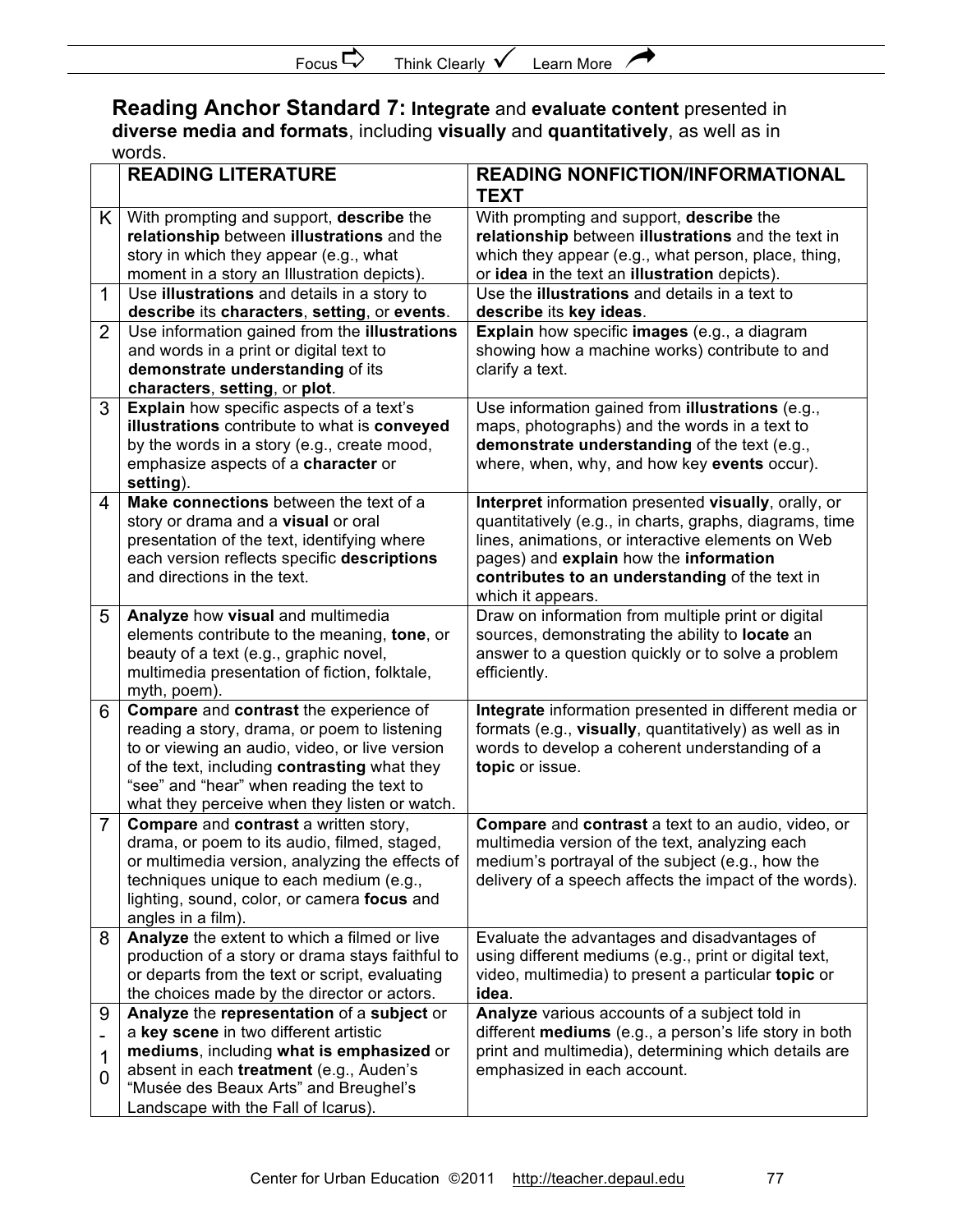| $\cdot$ . $\cdot$ . $\cdot$ | --<br><b>hink</b><br>earlvاٽ<br>ocus | More<br>earn |  |
|-----------------------------|--------------------------------------|--------------|--|

**Reading Anchor Standard 8: Delineate and evaluate** the **argument** and **specific claims** in a text, including the **validity of** the **reasoning** as well as the **relevance** and **sufficiency** of the **evidence**.

Not applicable to literature.

|                         | <b>READING NONFICTION/INFORMATIONAL TEXT</b>                                                                                                                                                                       |
|-------------------------|--------------------------------------------------------------------------------------------------------------------------------------------------------------------------------------------------------------------|
| $\overline{\mathsf{K}}$ | With prompting and support, identify the reasons an author gives to support points in a<br>text.                                                                                                                   |
| $\mathbf{1}$            | Identify the reasons an author gives to support points in a text.                                                                                                                                                  |
| $\overline{2}$          | Describe how reasons support specific points the author makes in a text.                                                                                                                                           |
| 3                       | Describe the logical connection between particular sentences and paragraphs in a text<br>(e.g., comparison, cause/effect, first/second/third in a sequence).                                                       |
| $\overline{4}$          | Explain how an author uses reasons and evidence to support particular points in a<br>text.                                                                                                                         |
| 5                       | Explain how an author uses reasons and evidence to support particular points in a<br>text, identifying which reasons and evidence support which point(s).                                                          |
| 6                       | Trace and evaluate the argument and specific claims in a text, distinguishing claims<br>that are supported by reasons and evidence from claims that are not.                                                       |
| $\overline{7}$          | Trace and evaluate the argument and specific claims in a text, assessing whether the<br>reasoning is sound and the evidence is relevant and sufficient to support the claims.                                      |
| 8                       | Delineate and evaluate the argument and specific claims in a text, assessing whether<br>the reasoning is sound and the evidence is relevant and sufficient; recognize when<br>irrelevant evidence is introduced.   |
| $9 - 10$                | Delineate and evaluate the argument and specific claims in a text, assessing whether<br>the reasoning is valid and the evidence is relevant and sufficient; identify false<br>statements and fallacious reasoning. |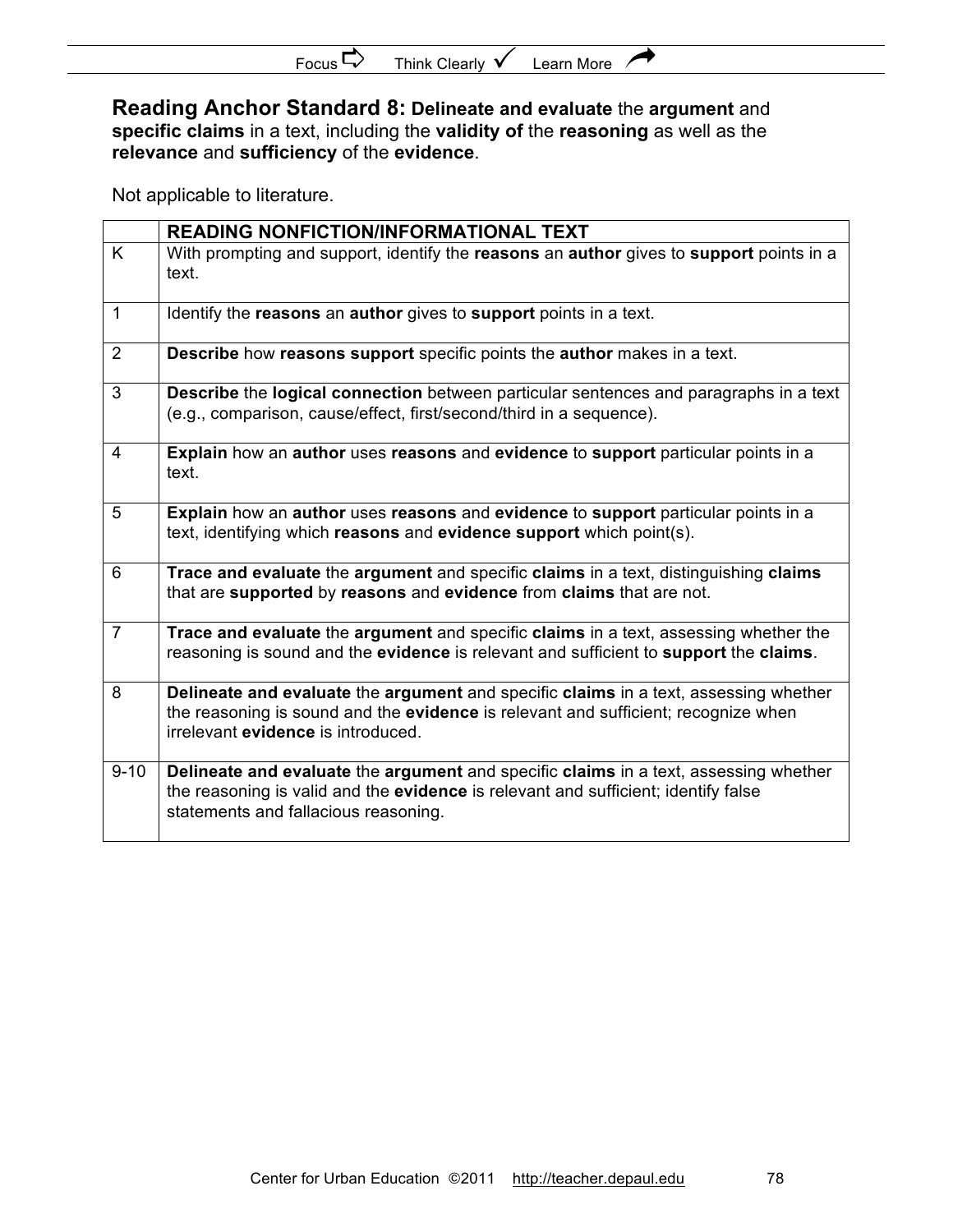#### **Reading Anchor Standard 9: Analyze** how two or more **texts address similar themes** or **topics** in order to **build knowledge** or to **compare** the **approaches** the authors take.

 $Focus \longrightarrow$  Think Clearly  $\checkmark$  Learn More

|                | auuiuis lan <del>c</del> .<br><b>READING LITERATURE</b>                                                                                                                                                                                | <b>READING</b>                                                                                                                                                                                                                                                                          |
|----------------|----------------------------------------------------------------------------------------------------------------------------------------------------------------------------------------------------------------------------------------|-----------------------------------------------------------------------------------------------------------------------------------------------------------------------------------------------------------------------------------------------------------------------------------------|
|                |                                                                                                                                                                                                                                        | NONFICTION/INFORMATIONAL TEXT                                                                                                                                                                                                                                                           |
| K              | With prompting and support, compare and<br>contrast the adventures and experiences of<br>characters in familiar stories.                                                                                                               | With prompting and support, identify basic<br>similarities in and differences between two<br>texts on the same <b>topic</b> (e.g., in<br>illustrations, descriptions, or procedures).                                                                                                   |
| $\mathbf 1$    | Compare and contrast the adventures and<br>experiences of characters in stories.                                                                                                                                                       | Identify basic similarities in and<br>differences between two texts on the same<br>topic (e.g., in illustrations, descriptions, or<br>procedures).                                                                                                                                      |
| 2              | Compare and contrast two or more versions<br>of the same story (e.g., Cinderella stories) by<br>different <b>authors</b> or from different cultures.                                                                                   | Compare and contrast the most important<br>points presented by two texts on the same<br>topic.                                                                                                                                                                                          |
| 3              | Compare and contrast the themes,<br>settings, and plots of stories written by the<br>same <b>author</b> about the same or similar<br>characters (e.g., in books from a series).                                                        | Compare and contrast the most important<br>points and key details presented in two texts<br>on the same topic.                                                                                                                                                                          |
| 4              | Compare and contrast the treatment of<br>similar themes and topics (e.g., opposition of<br>good and evil) and patterns of events (e.g.,<br>the quest) in stories, myths, and traditional<br>literature from different cultures.        | Integrate information from two texts on the<br>same topic in order to write or speak about<br>the subject knowledgeably.                                                                                                                                                                |
| 5              | Compare and contrast stories in the same<br>genre (e.g., mysteries and adventure stories)<br>on their approaches to similar themes and<br>topics.                                                                                      | Integrate information from several texts on<br>the same topic in order to write or speak<br>about the subject knowledgeably.                                                                                                                                                            |
| 6              | Compare and contrast texts in different<br>forms or genres (e.g., stories and poems;<br>historical novels and fantasy stories) in terms<br>of their approaches to similar themes and<br>topics.                                        | Compare and contrast one author's<br>presentation of events with that of another<br>(e.g., a memoir written by and a biography<br>on the same person).                                                                                                                                  |
| $\overline{7}$ | Compare and contrast a fictional portrayal of<br>a time, place, or character and a historical<br>account of the same period as a means of<br>understanding how authors of fiction use or<br>alter history.                             | Analyze how two or more authors writing<br>about the same topic shape their<br>presentations of key information by<br>emphasizing different evidence or<br>advancing different interpretations of facts.                                                                                |
| 8              | Analyze how a modern work of fiction draws<br>on themes, patterns of events, or character<br>types from myths, traditional stories, or<br>religious works such as the Bible, including<br>describing how the material is rendered new. | Analyze a case in which two or more texts<br>provide conflicting information on the<br>same topic and identify where the texts<br>disagree on matters of fact or interpretation.                                                                                                        |
| 9-<br>10       | Analyze how an author draws on and<br>transforms source material in a specific<br>work (e.g., how Shakespeare treats a theme<br>or topic from Ovid or the Bible or how a later<br>author draws on a play by Shakespeare).              | Analyze seminal U.S. documents of<br>historical and literary significance (e.g.,<br>Washington's Farewell Address, the<br>Gettysburg Address, Roosevelt's Four<br>Freedoms speech, King's "Letter from<br>Birmingham Jail"), including how they<br>address related themes and concepts. |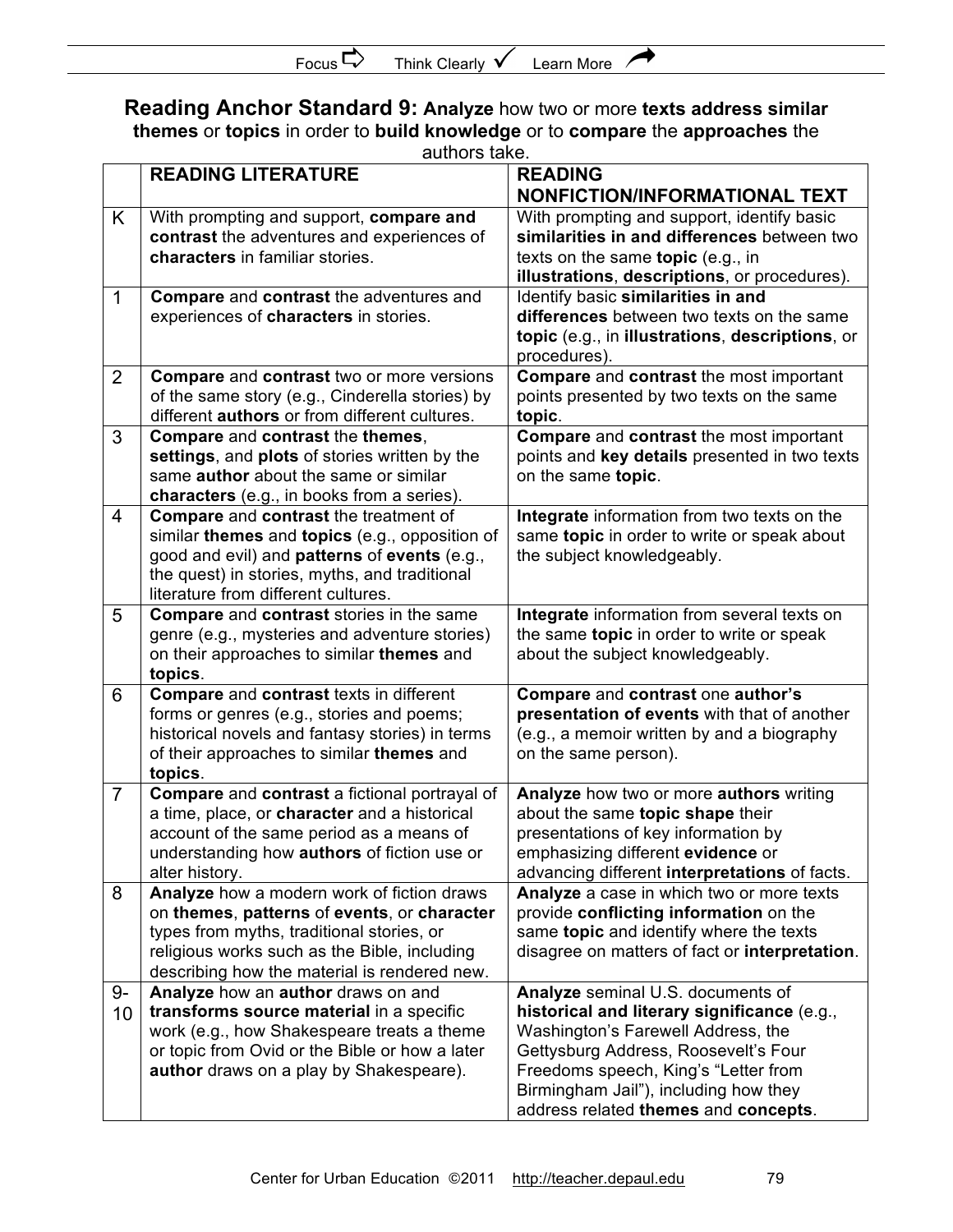# Focus  $\overrightarrow{C}$  Think Clearly  $\overrightarrow{V}$  Learn More

### **Reading Anchor Standard 10: Read** and **comprehend** complex **literary** and **informational** texts **independently** and **proficiently**.

|                | <b>READING LITERATURE</b>                                                                                                                                                                                                                                                                                                                                                                                                    | <b>READING NONFICTION/INFORMATIONAL</b><br><b>TEXT</b>                                                                                                                                                                                                                                                                                                  |
|----------------|------------------------------------------------------------------------------------------------------------------------------------------------------------------------------------------------------------------------------------------------------------------------------------------------------------------------------------------------------------------------------------------------------------------------------|---------------------------------------------------------------------------------------------------------------------------------------------------------------------------------------------------------------------------------------------------------------------------------------------------------------------------------------------------------|
| K              | Actively engage in group reading activities<br>with purpose and understanding.                                                                                                                                                                                                                                                                                                                                               | Actively engage in group reading activities with<br>purpose and understanding.                                                                                                                                                                                                                                                                          |
| $\mathbf 1$    | With prompting and support, read prose and<br>poetry of appropriate complexity for grade 1.                                                                                                                                                                                                                                                                                                                                  | With prompting and support, read informational<br>texts appropriately complex for grade 1.                                                                                                                                                                                                                                                              |
| $\overline{2}$ | By the end of the year, read and comprehend<br>literature, including stories and poetry, in the<br>grades 2-3 text complexity band proficiently,<br>with scaffolding as needed at the high end of<br>the range.                                                                                                                                                                                                              | By the end of year, read and comprehend<br>informational texts, including history/social studies,<br>science, and technical texts, in the grades 2-3 text<br>complexity band proficiently, with scaffolding as<br>needed at the high end of the range.                                                                                                  |
| 3              | By the end of the year, read and comprehend<br>literature, including stories, dramas, and<br>poetry, at the high end of the grades 2-3 text<br>complexity band independently and<br>proficiently.                                                                                                                                                                                                                            | By the end of the year, read and comprehend<br>informational texts, including history/social studies,<br>science, and technical texts, at the high end of the<br>grades 2-3 text complexity band independently and<br>proficiently.                                                                                                                     |
| $\overline{4}$ | By the end of the year, read and comprehend<br>literature, including stories, dramas, and<br>poetry, in the grades 4-5 text complexity band<br>proficiently, with scaffolding as needed at the<br>high end of the range.                                                                                                                                                                                                     | By the end of year, read and comprehend<br>informational texts, including history/social studies,<br>science, and technical texts, in the grades 4-5 text<br>complexity band proficiently, with scaffolding as<br>needed at the high end of the range.                                                                                                  |
| 5              | By the end of the year, read and comprehend<br>literature, including stories, dramas, and<br>poetry, at the high end of the grades 4-5 text<br>complexity band independently and<br>proficiently.                                                                                                                                                                                                                            | By the end of the year, read and comprehend<br>informational texts, including history/social studies,<br>science, and technical texts, at the high end of the<br>grades 4-5 text complexity band independently and<br>proficiently.                                                                                                                     |
| 6              | By the end of the year, read and comprehend<br>literature, including stories, dramas, and<br>poems, in the grades 6-8 text complexity band<br>proficiently, with scaffolding as needed at the<br>high end of the range.                                                                                                                                                                                                      | By the end of the year, read and comprehend literary<br>nonfiction in the grades 6-8 text complexity band<br>proficiently, with scaffolding as needed at the high<br>end of the range.                                                                                                                                                                  |
| $\overline{7}$ | By the end of the year, read and comprehend<br>literature, including stories, dramas, and<br>poems, in the grades 6-8 text complexity band<br>proficiently, with scaffolding as needed at the<br>high end of the range.                                                                                                                                                                                                      | By the end of the year, read and comprehend literary<br>nonfiction in the grades 6-8 text complexity band<br>proficiently, with scaffolding as needed at the high<br>end of the range.                                                                                                                                                                  |
| 8              | By the end of the year, read and comprehend<br>literature, including stories, dramas, and<br>poems, at the high end of grades 6-8 text<br>complexity band independently and<br>proficiently.                                                                                                                                                                                                                                 | By the end of the year, read and comprehend literary<br>nonfiction at the high end of the grades 6-8 text<br>complexity band independently and proficiently.                                                                                                                                                                                            |
| 9-<br>10       | By the end of grade 9, read and comprehend<br>literature, including stories, dramas, and<br>poems, in the grades 9-10 text complexity<br>band proficiently, with scaffolding as needed at<br>the high end of the range.<br>By the end of grade 10, read and<br>comprehend literature, including stories,<br>dramas, and poems, at the high end of the<br>grades 9-10 text complexity band<br>independently and proficiently. | By the end of grade 9, read and comprehend literary<br>nonfiction in the grades 9-10 text complexity band<br>proficiently, with scaffolding as needed at the high<br>end of the range.<br>By the end of grade 10, read and comprehend<br>literary nonfiction at the high end of the grades 9-10<br>text complexity band independently and proficiently. |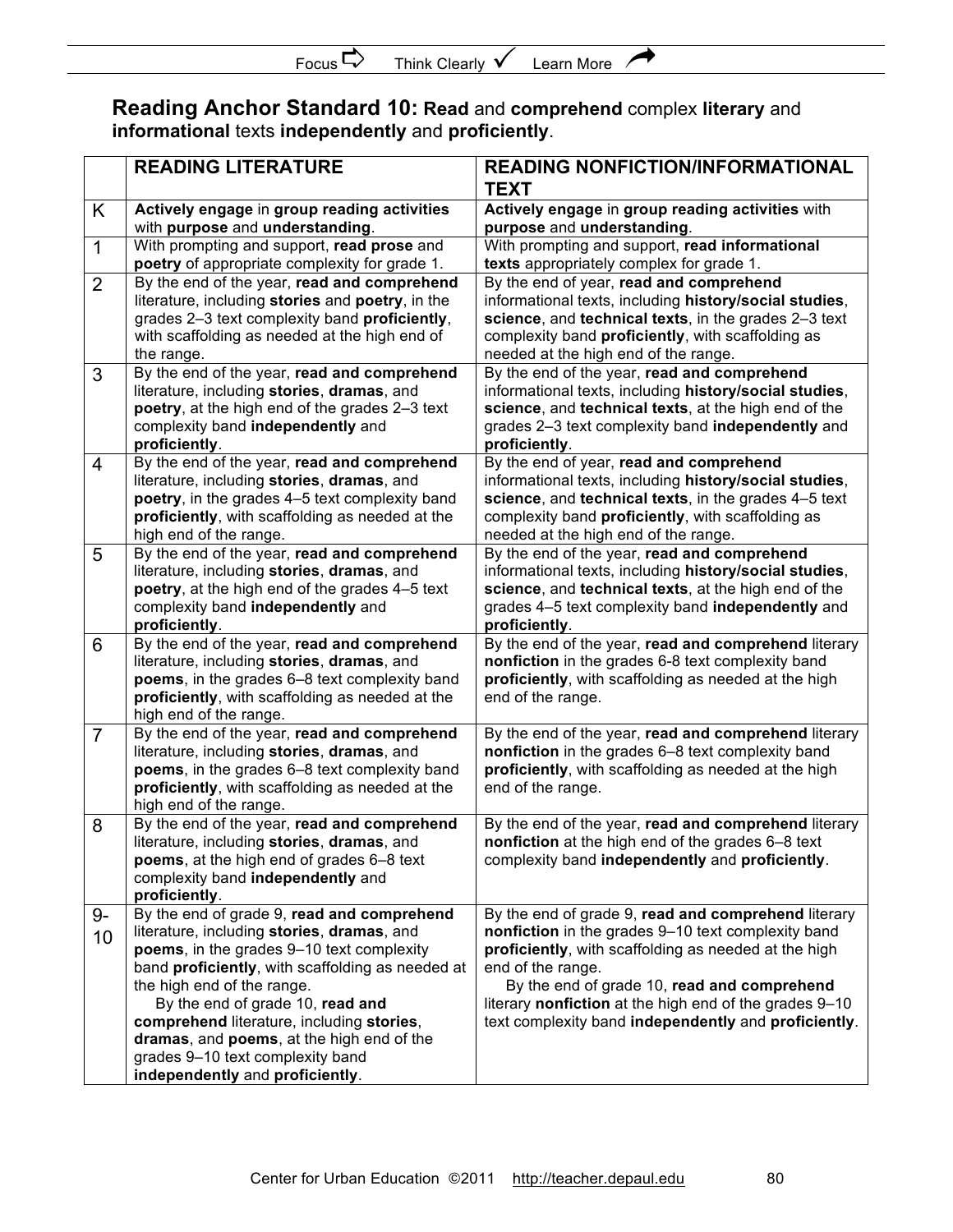# **READ TO LEARN THEN WRITE TO LEARN MORE**

**CONTENT: Reading Competence and Content Knowledge**

**Process: Read with Focus Question**

 **Organize Ideas and Information to respond to the focus**

**Product: Write to respond to the Focus Question**

# **Common Core Anchor Standards for Writing**

### **Text Types and Purposes**

1. Write arguments to support claims in an analysis of substantive topics or texts using valid reasoning and relevant and sufficient evidence.

**2. Write informative/explanatory texts to examine and convey complex ideas and information clearly and accurately through the effective selection, organization, and analysis of content.**

3. Write narratives to develop real or imagined experiences or events using effective technique, wellchosen details, and well-structured event sequences.

### **Production and Distribution of Writing**

4. Produce clear and coherent writing in which the development, organization, and style are appropriate to task, purpose, and audience.

5. Develop and strengthen writing as needed by planning, revising, editing, rewriting, or trying a new approach.

6. Use technology, including the Internet, to produce and publish writing and to interact and collaborate with others.

### **Research to Build and Present Knowledge**

7. Conduct short as well as more sustained research projects based on focused questions, demonstrating understanding of the subject under investigation.

8. Gather relevant information from multiple print and digital sources, assess the credibility and accuracy of each source, and integrate the information while avoiding plagiarism.

9. Draw evidence from literary or informational texts to support analysis, reflection, and research.

### **Range of Writing**

10. Write routinely over extended time frames (time for research, reflection, and revision) and shorter time frames (a single sitting or day or two) for a range for tasks, purposes, and audiences.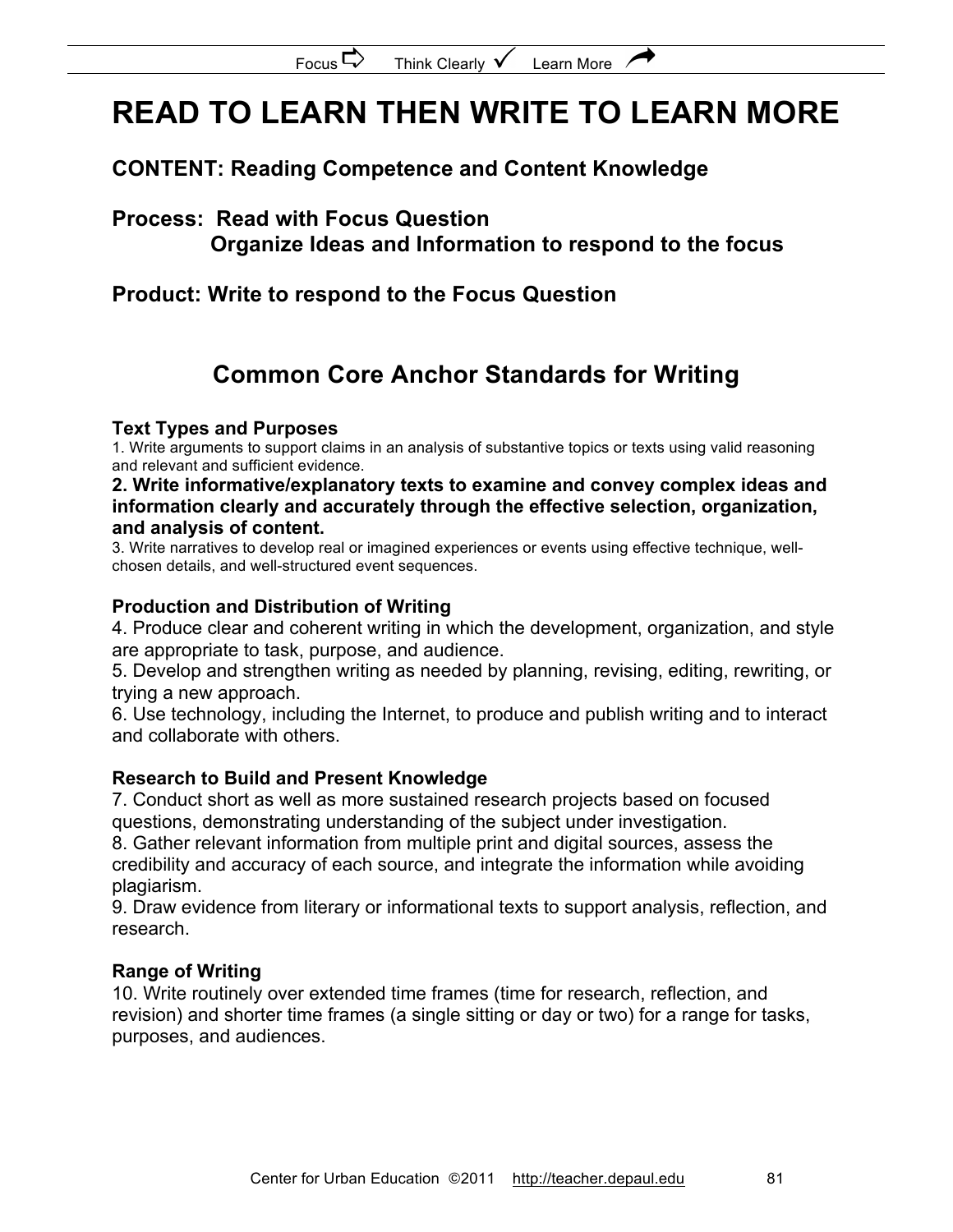| ocus |  |
|------|--|
|      |  |

# **Nonfiction READING AND WRITING CONNECTIONS Kindergarten**

### **Read to Learn Concepts and Content**

- RI.K.1. With prompting and support, ask and answer questions about key details in a text.
- RI.K.2. With prompting and support, identify the main topic and retell key details of a text.
- RI.K.3. With prompting and support, describe the connection between two individuals, events, ideas, or pieces of information in a text.

### **Write to Explain Ideas with Examples**

W.K.2. Use a combination of drawing, dictating, and writing to compose informative/explanatory texts in which they name what they are writing about and supply some information about the topic.

Students may also write narrative or opinions based on content learning—see the Common Core Writing Standards for specifications.

## **Nonfiction READING AND WRITING CONNECTIONS First Grade**

### **Read to Learn Concepts and Content**

RI.1.1. Ask and answer questions about key details in a text.

RI.1.2. Identify the main topic and retell key details of a text.

RI.1.3. Describe the connection between two individuals, events, ideas, or pieces of information in a text.

## **Write to Explain Ideas with Examples**

W.1.2. Write informative/explanatory texts in which they name a topic, supply some facts about the topic, and provide some sense of closure.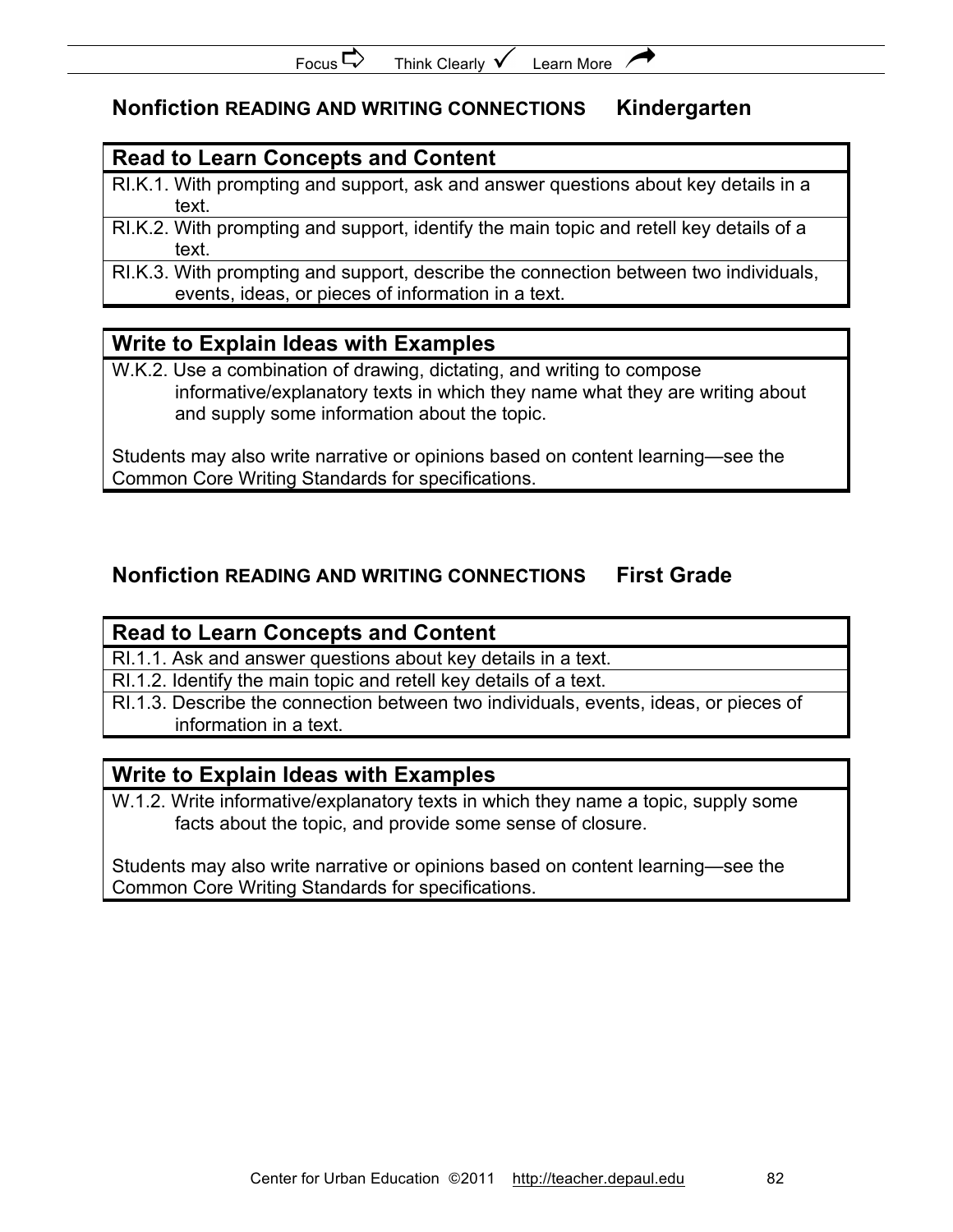## **Nonfiction READING AND WRITING CONNECTIONS Second Grade**

### **Read to Learn Concepts and Content**

- RI.2.1. Ask and answer such questions as *who, what, where, when, why*, and *how* to demonstrate understanding of key details in a text.
- RI.2.2. Identify the main topic of a multiparagraph text as well as the focus of specific paragraphs within the text.
- RI.2.3. Describe the connection between a series of historical events, scientific ideas or concepts, or steps in technical procedures in a text.

### **Write to Explain Ideas with Examples**

W.2.2. Write informative/explanatory texts in which they introduce a topic, use facts and definitions to develop points, and provide a concluding statement or section.

Students may also write narrative or opinions based on content learning—see the Common Core Writing Standards for specifications.

## **Nonfiction READING AND WRITING CONNECTIONS Third Grade Read to Learn Concepts and Content**

- RI.3.1. Ask and answer questions to demonstrate understanding of a text, referring explicitly to the text as the basis for the answers.
- RI.3.2. Determine the main idea of a text; recount the key details and explain how they support the main idea.
- RI.3.3. Describe the relationship between a series of historical events, scientific ideas or concepts, or steps in technical procedures in a text, using language that pertains to time, sequence, and cause/effect.

## **Write to Explain Ideas with Examples**

- W.3.2. Write informative/explanatory texts to examine a topic and convey ideas and information clearly.
	- **Introduce a topic and group related information together; include illustrations** when useful to aiding comprehension.
	- **Develop the topic with facts, definitions, and details.**
	- " Use linking words and phrases (e.g., also, another, and, more, but) to connect ideas within categories of information.
	- Provide a concluding statement or section.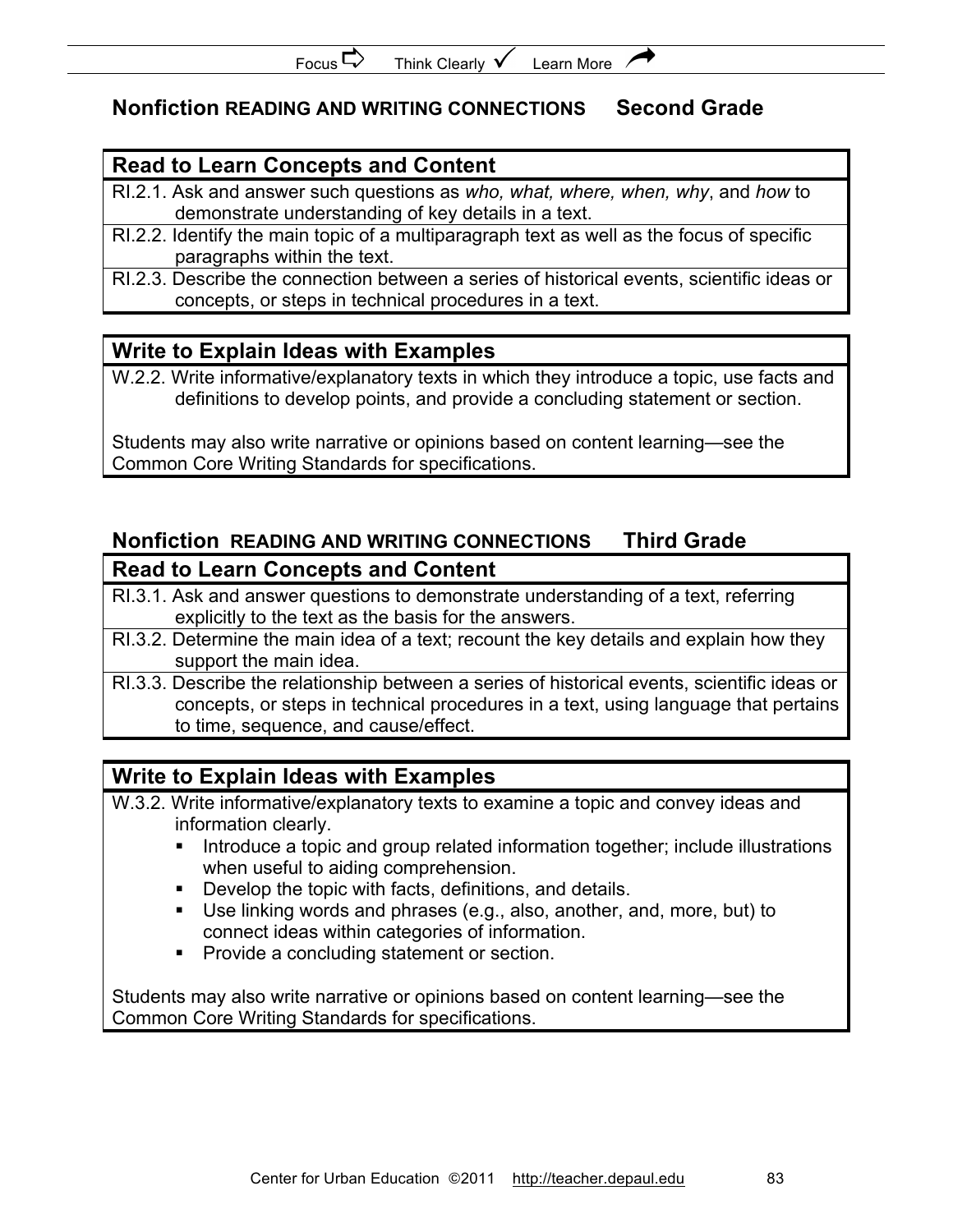| າດເມຣ |  |
|-------|--|
|       |  |

### **Nonfiction READING AND WRITING CONNECTIONS Fourth Grade**

### **Read to Learn Concepts and Content**

- RI.4.1. Refer to details and examples in a text when explaining what the text says explicitly and when drawing inferences from the text.
- RI.4.2. Determine the main idea of a text and explain how it is supported by key details; summarize the text.
- RI.4.3. Explain events, procedures, ideas, or concepts in a historical, scientific, or technical text, including what happened and why, based on specific information in the text.

# **Write to Explain Ideas with Examples**

- W.4.2. Write informative/explanatory texts to examine a topic and convey ideas and information clearly.
	- Introduce a topic clearly and group related information in paragraphs and sections; include formatting (e.g., headings), illustrations, and multimedia when useful to aiding comprehension.
	- " Develop the topic with facts, definitions, concrete details, quotations, or other information and examples related to the topic.
	- **EXECT:** Link ideas within categories of information using words and phrases (e.g., *another*, *for example*, *also*, *because*).
	- " Use precise language and domain-specific vocabulary to inform about or explain the topic. Provide a concluding statement or section related to the information or explanation presented.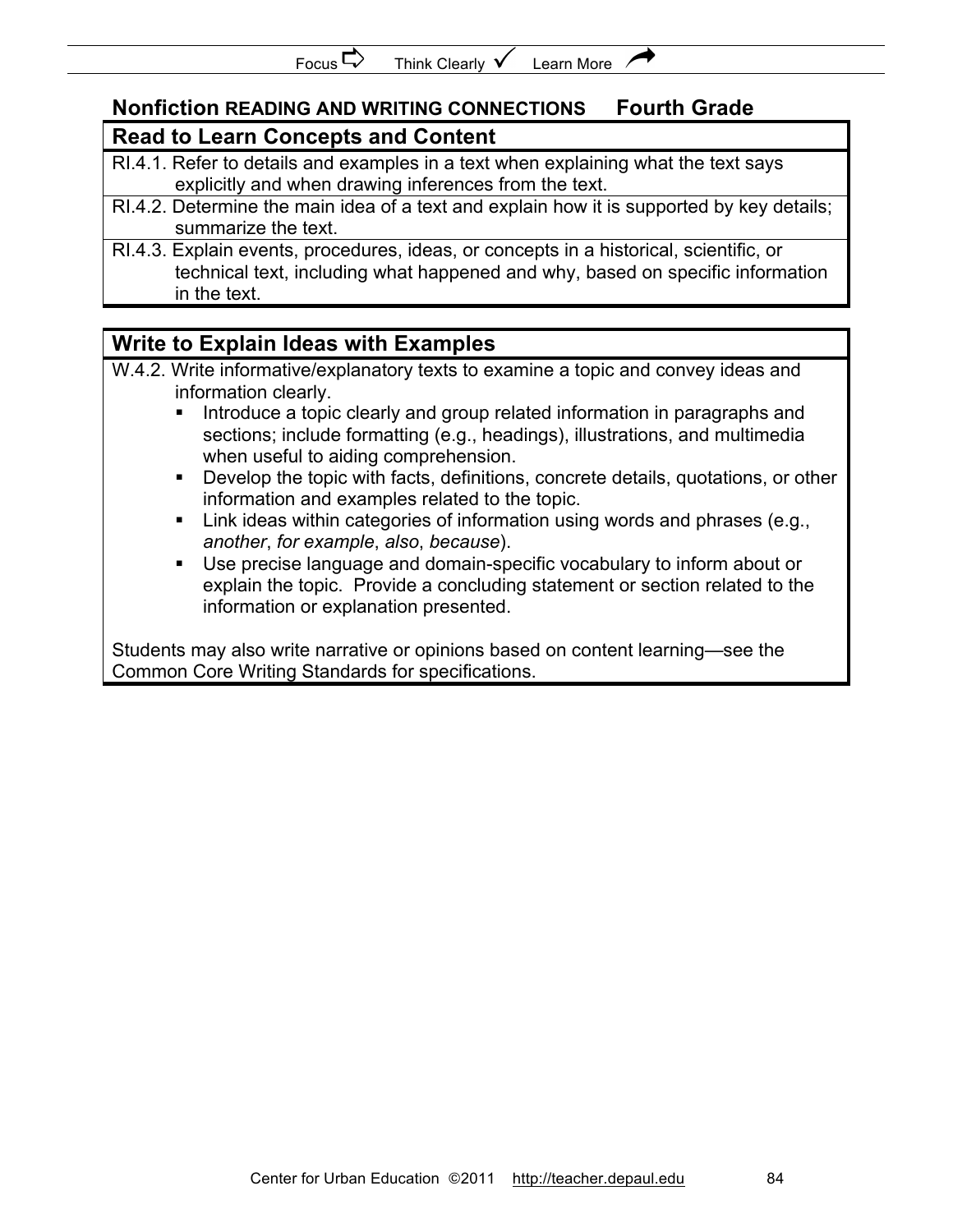## **Nonfiction READING AND WRITING CONNECTIONS Fifth Grade**

### **Read to Learn Concepts and Content**

- RI.5.1. Quote accurately from a text when explaining what the text says explicitly and when drawing inferences from the text.
- RI.5.2. Determine two or more main ideas of a text and explain how they are supported by key details; summarize the text.
- RI.5.3. Explain the relationships or interactions between two or more individuals, events, ideas, or concepts in a historical, scientific, or technical text based on specific information in the text.

### **Write to Explain Ideas with Examples**

W.5.2. Write informative/explanatory texts to examine a topic and convey ideas and information clearly.

- Introduce a topic clearly, provide a general observation and focus, and group related information logically; include formatting (e.g., headings), illustrations, and multimedia when useful to aiding comprehension.
- Develop the topic with facts, definitions, concrete details, quotations, or other information and examples related to the topic.
- **EXTEND 1.5 The Unity Constraint Manushism in Link ideas within and across**, phrases, phrases, and clauses (e.g., *in contrast*, *especially*).
- " Use precise language and domain-specific vocabulary to inform about or explain the topic.
- **Provide a concluding statement or section related to the information or** explanation presented.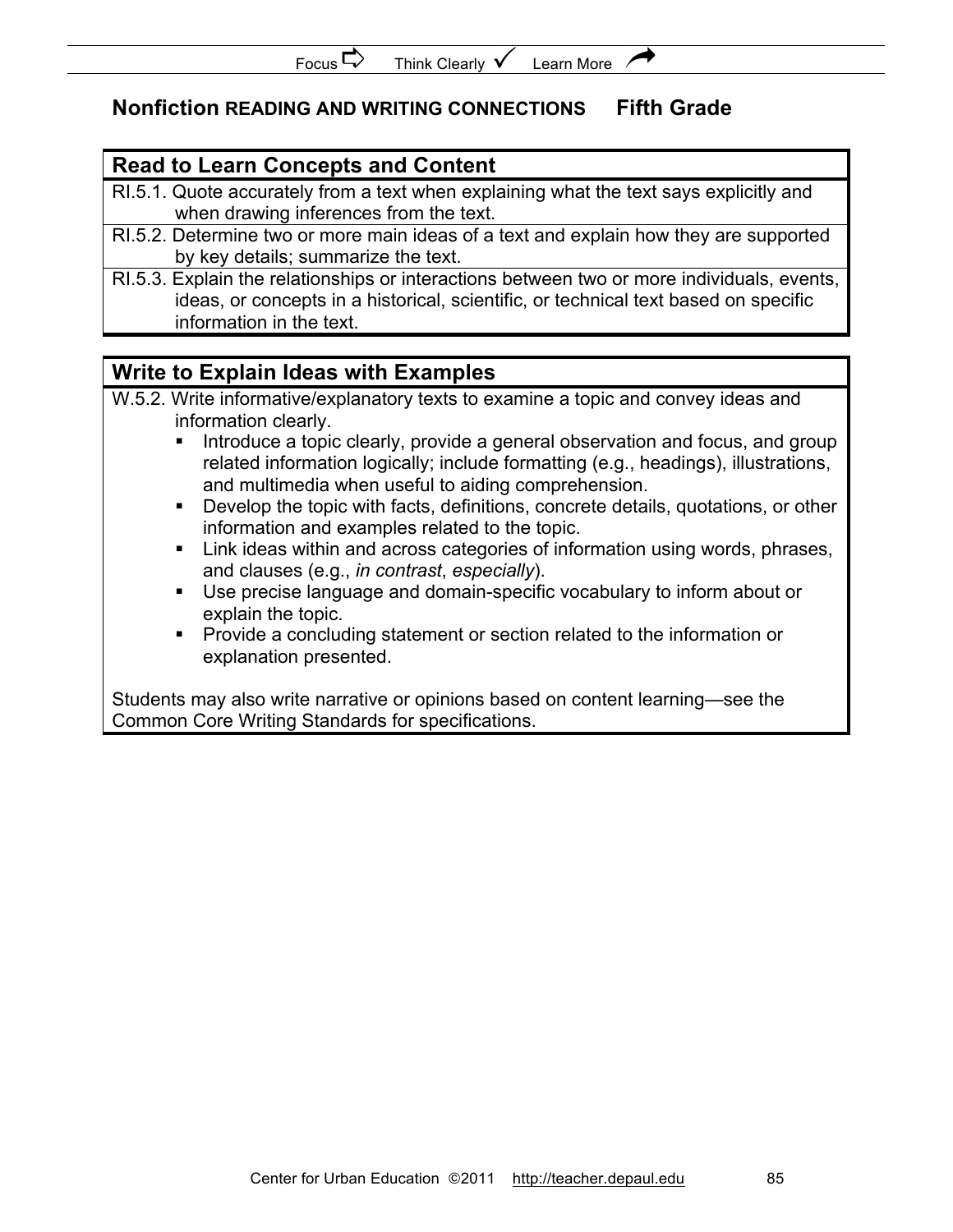

#### Focus  $\blacktriangle$  Think Clearly  $\checkmark$  Learn More

# **Grades 6-8 Content Reading and Writing**

## **Research to Build and Present Knowledge**

WHST.6-8.7. Conduct short research projects to answer a question (including a selfgenerated question), drawing on several sources and generating additional related, focused questions that allow for multiple avenues of exploration.

WHST.6-8.8. Gather relevant information from multiple print and digital sources, using search terms effectively; assess the credibility and accuracy of each source; and quote or paraphrase the data and conclusions of others while avoiding plagiarism and following a standard format for citation.

WHST.6-8.9. Draw evidence from informational texts to support analysis reflection, and research.

### **Key Ideas and Details**

### **Science**

- RST.6-8.1. Cite specific textual evidence to support analysis of science and technical texts.
- RST.6-8.2. Determine the central ideas or conclusions of a text; provide an accurate summary of the text distinct from prior knowledge or opinions.
- RST.6-8.3. Follow precisely a multistep procedure when carrying out experiments, taking measurements, or performing technical tasks.

# **Social Studies**

- RH.6-8.1. Cite specific textual evidence to support analysis of primary and secondary sources.
- RH.6-8.2. Determine the central ideas or information of a primary or secondary source; provide an accurate summary of the source distinct from prior knowledge or opinions.
- RH.6-8.3. Identify key steps in a text's description of a process related to history/social studies (e.g., how a bill becomes law, how interest rates are raised or lowered).

## **Range of Writing**

WHST.6-8.10. Write routinely over extended time frames (time for reflection and revision) and shorter time frames (a single sitting or a day or two) for a range of discipline-specific tasks, purposes, and audiences.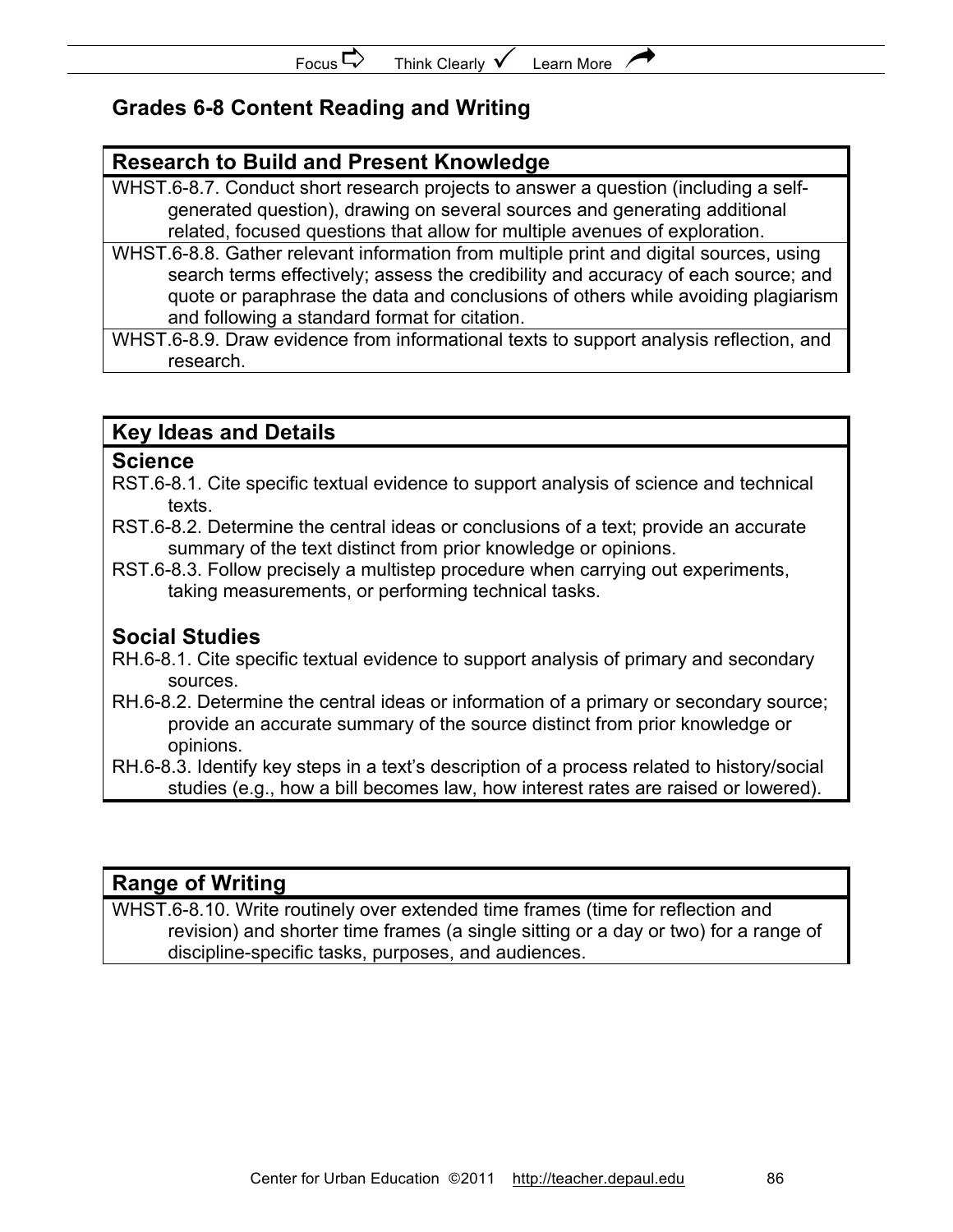# **Write to Explain**

WHST.6-8.2. Write informative/explanatory texts, including the narration of historical events, scientific procedures/ experiments, or technical processes.

Focus  $\overline{\mathsf{L}}$  Think Clearly  $\checkmark$  Learn More

- Introduce a topic clearly, previewing what is to follow; organize ideas, concepts, and information into broader categories as appropriate to achieving purpose; include formatting (e.g., headings), graphics (e.g., charts, tables), and multimedia when useful to aiding comprehension.
- " Develop the topic with relevant, well-chosen facts, definitions, concrete details, quotations, or other information and examples.
- " Use appropriate and varied transitions to create cohesion and clarify the relationships among ideas and concepts.
- " Use precise language and domain-specific vocabulary to inform about or explain the topic.
- **Establish and maintain a formal style and objective tone.**
- " Provide a concluding statement or section that follows from and supports the information or explanation presented.

## **Write to Persuade**

WHST.6-8.1. Write arguments focused on *discipline-specific content*.

- Introduce claim(s) about a topic or issue, acknowledge and distinguish the claim(s) from alternate or opposing claims, and organize the reasons and evidence logically.
- " Support claim(s) with logical reasoning and relevant, accurate data and evidence that demonstrate an understanding of the topic or text, using credible sources.
- " Use words, phrases, and clauses to create cohesion and clarify the relationships among claim(s), counterclaims, reasons, and evidence.
- **Establish and maintain a formal style.**
- " Provide a concluding statement or section that follows from and supports the argument presented.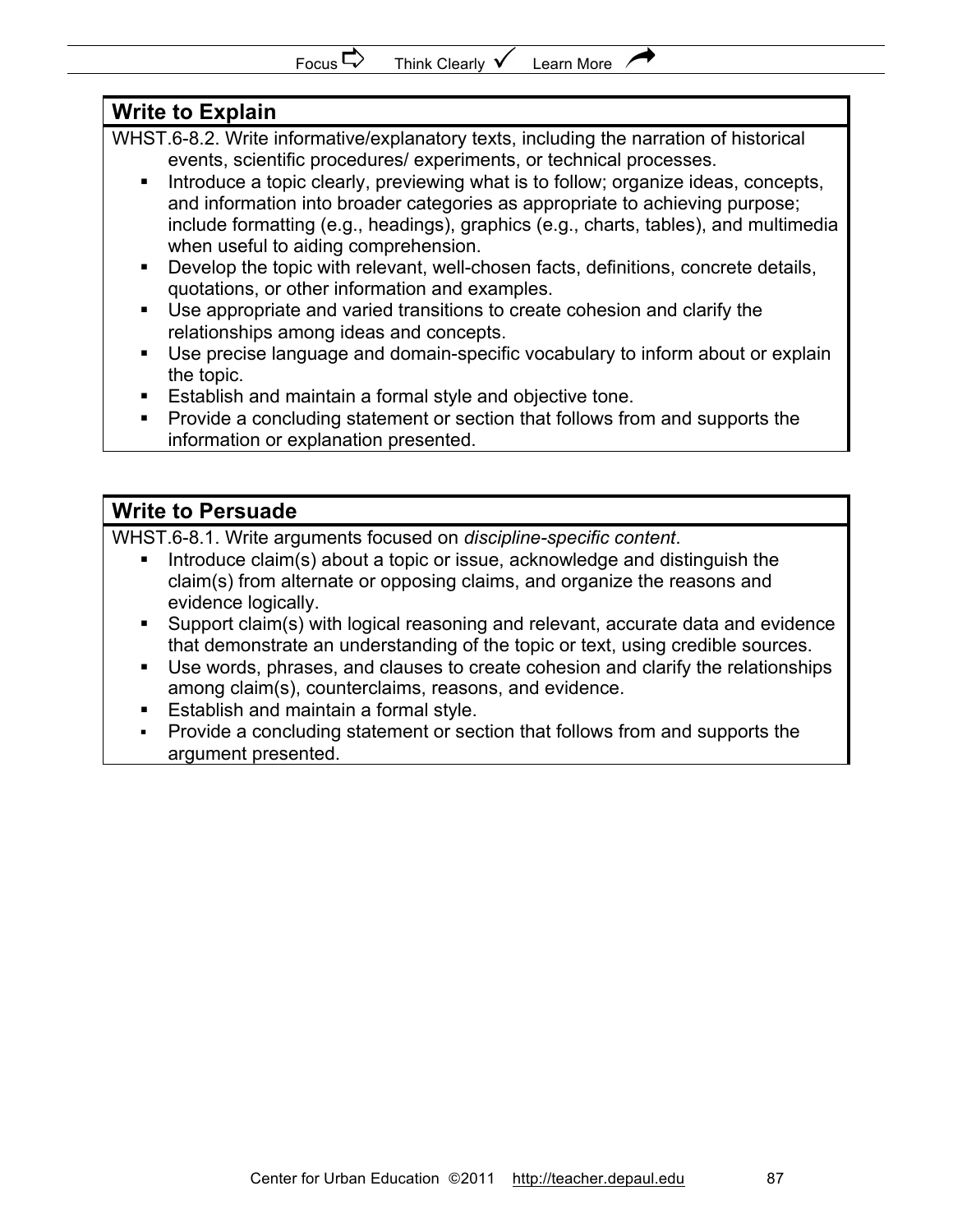

# **Resources to Connect Science and Literacy**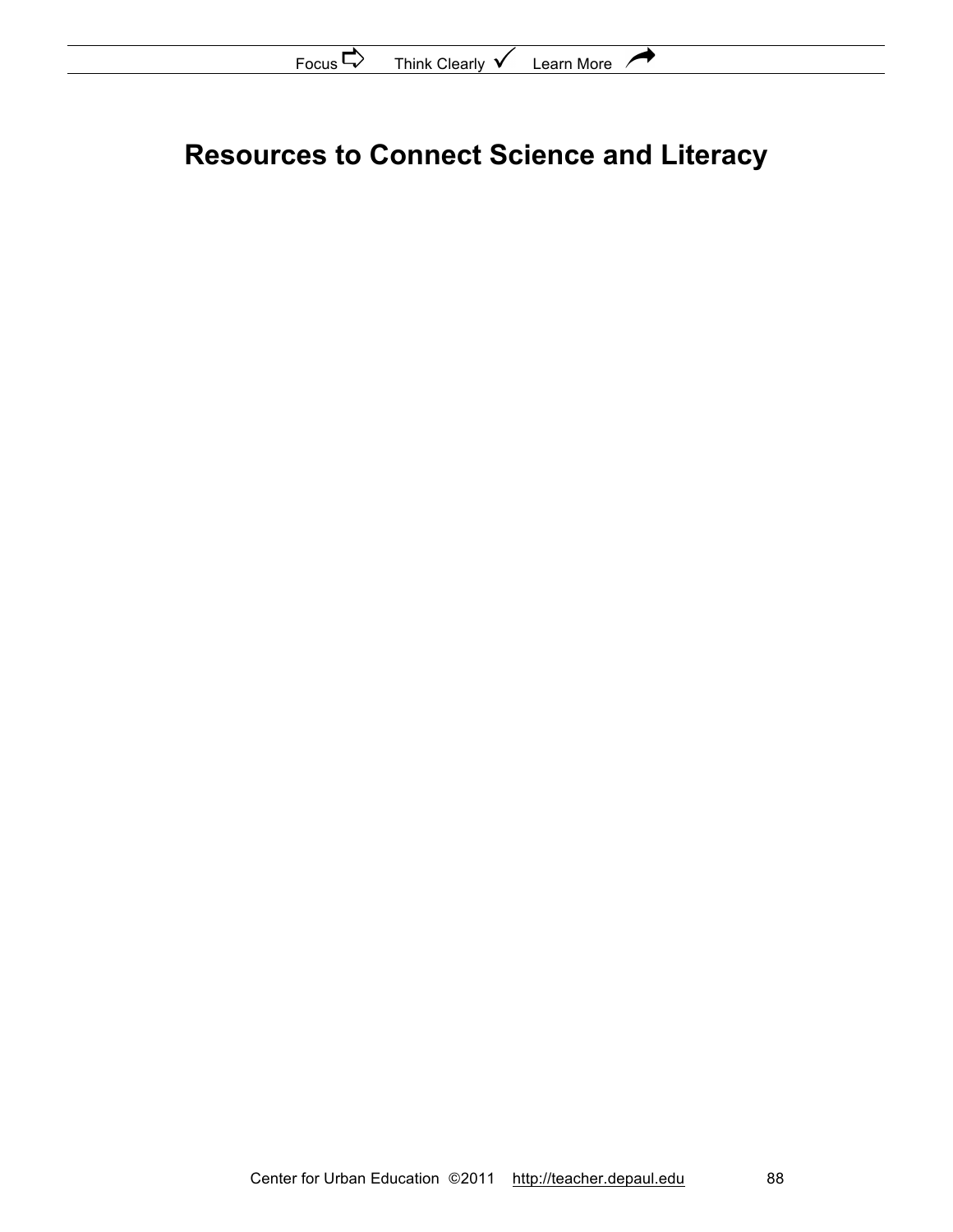## **Elementary Science Priorities**

# *SCIENCE IDEAS AND TOPICS*

The National Center for Improving Science Education (NCISE) recommends that elementary schools design curricula that introduce these nine scientific concepts:

# **organization cause and effect systems scale models change structure and function variation diversity**

## **SCIENCE PROGRESS STRATEGIES**

 $\square$  Students read and write about science topics

□ Students use graphic organizers to "show" science

□Post science vocabulary and illustrations

**□ Students write science learning reports** 

**□Students make and interpret data tables and graphs each week** 

**QJanuary: Revisit core science essential for ISAT** 

!February: Emphasize scientific method and data interpretation, continue to revisit core science content essential for ISAT

□ Use ISAT sample test to simulate science test; clarify test-taking strategies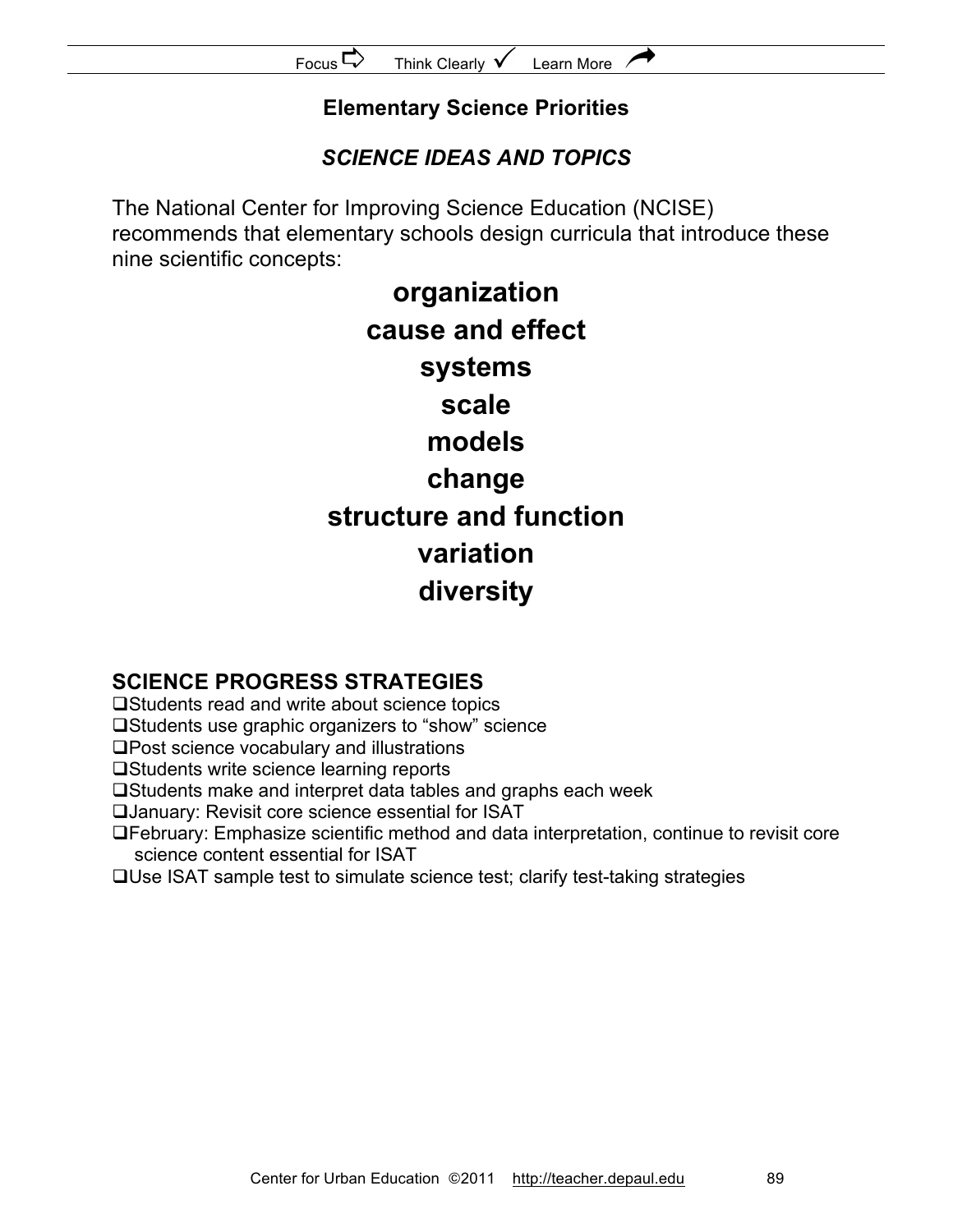| Œ. | ____ | hin<br>ırl۱<br>mm<br>$-1$<br>., | More<br>--- |  |
|----|------|---------------------------------|-------------|--|
|    |      |                                 |             |  |

# **The Safe Science Lab**

| <b>Safe Practice</b> | Why? | What could happen if<br>you don't follow this<br>practice? |
|----------------------|------|------------------------------------------------------------|
|                      |      |                                                            |
|                      |      |                                                            |
|                      |      |                                                            |
|                      |      |                                                            |
|                      |      |                                                            |
|                      |      |                                                            |
|                      |      |                                                            |
|                      |      |                                                            |
|                      |      |                                                            |
|                      |      |                                                            |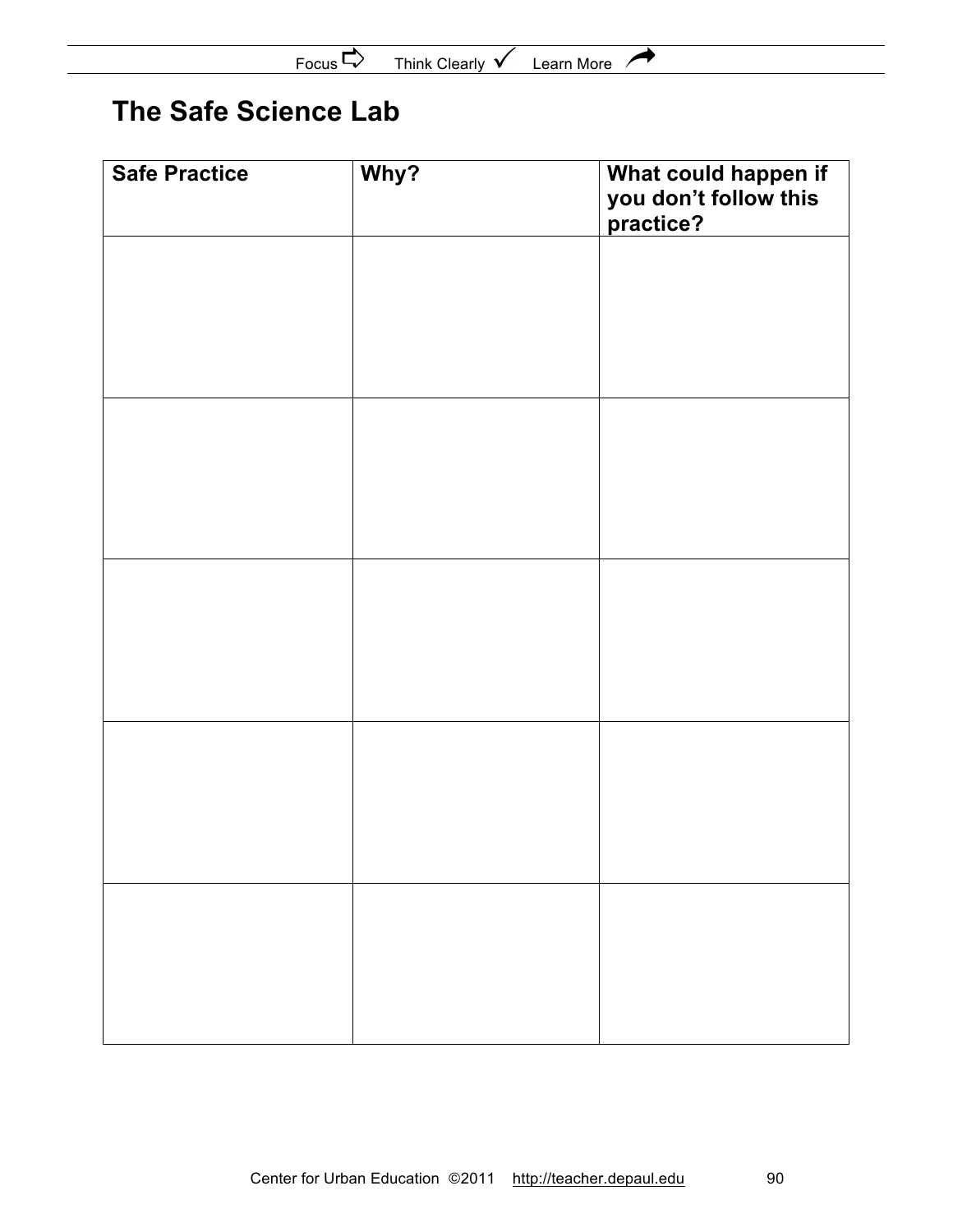| Focus $\mathsf{\nabla}$ | Think Clearly $\sqrt{}$ | Learn More |
|-------------------------|-------------------------|------------|
|-------------------------|-------------------------|------------|

| <b>Science: Environment</b>                                                                             |
|---------------------------------------------------------------------------------------------------------|
| Topic: Environment of ___________________                                                               |
| <b>BIG</b> question<br>What are the important features of the environment of                            |
| What we will read to find answers                                                                       |
| $\checkmark$ Our textbook                                                                               |
| <u> 1989 - Johann Barbara, martxa alemaniar a</u><br><u> 1989 - Johann Barbara, martxa alemani</u> ar a |
|                                                                                                         |
|                                                                                                         |
|                                                                                                         |
| What we will create to communicate our learning.                                                        |
| $\checkmark$ A chart using pictures to show the parts of an environment                                 |
| A diagram showing the important parts of<br>and<br>how each is important and how they fit together      |
| A glossary                                                                                              |
| A textbook for another grade.                                                                           |
|                                                                                                         |
|                                                                                                         |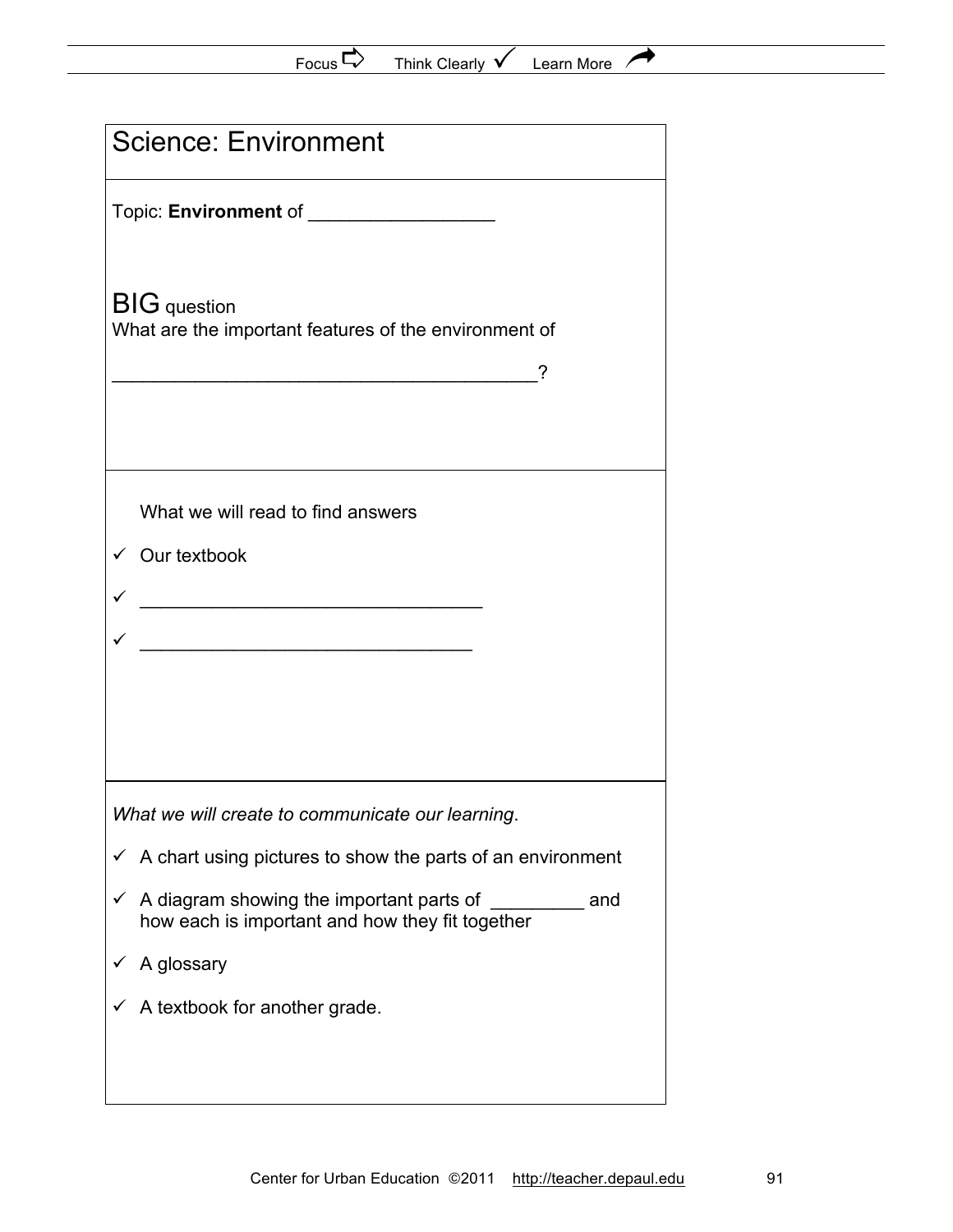|  | $\tau$ hink<br>v<br>∴learlv∶ | earn<br>More |  |
|--|------------------------------|--------------|--|
|  |                              |              |  |

# **Example of a CONTENT LEARNING WEEK with PQROST**

Common Core Anchor Standards: 1. Read closely to determine what the text says explicitly and to make logical inferences from it; cite specific textual evidence when writing or speaking to support conclusions drawn from the text. 2. Determine central ideas or themes of a text and analyze their development; summarize the key supporting details and ideas. 4. Interpret words and phrases as they are used in a text, including determining technical, connotative, and figurative meanings, and analyze how specific word choices shape meaning or tone.

Common Core Writing Anchor Standard 2. Write informative/explanatory texts to examine and convey complex ideas and information clearly and accurately through the effective selection, organization, and analysis of content.

**Read to Learn about: Example 20 August 20 August 20 August 20 August 20 August 20 August 20 August 20 August 20 August 20 August 20 August 20 August 20 August 20 August 20 August 20 August 20 August 20 August 20 August** 

**Words of the Week:** 

**BIG question:**  $\blacksquare$ 

**What students will read:** 

**What students will write:**

#### **Example:**

| <b>Preview Question</b>  | read                   | organize                              |                          | synthesize/tell                        |
|--------------------------|------------------------|---------------------------------------|--------------------------|----------------------------------------|
| <b>Monday</b>            | Tuesday                | Wednesday                             | <b>Thursday</b>          | Friday                                 |
| <b>Focus with a BIG</b>  | Locate and             | Organize                              | <b>Write What You</b>    | Improve and                            |
| question                 | <b>Collect</b>         | <b>Information</b>                    | <b>Learned and</b>       | <b>Share What You</b>                  |
|                          |                        |                                       | <b>What You Knew</b>     | Learned                                |
| <b>Fluency</b>           | <b>Comprehension</b>   | Comprehension                         | Writing                  | <b>Fluency</b>                         |
| Listen to teacher read   | 1. Read/listen and     | Use Graphic                           | Write about this         | Polish it:                             |
| with expression.         | collect information    | Organizers to<br>organize information | week's topic.            | Revise and illustrate<br>your writing. |
|                          | 2. Classify            |                                       | First list what you will |                                        |
| Comprehension            | information            |                                       | include.                 |                                        |
| List/draw what's         |                        | <b>Word Knowledge</b>                 | Then outline and         | Share it with a                        |
| interesting.             | <b>Word Knowledge:</b> | Use your new word                     | write a                  | Learning Partner or                    |
|                          | Expand glossary<br>✓   | knowledge to write                    | poem                     | the class.                             |
|                          |                        | about your graphic                    | story                    |                                        |
| <b>Word Knowledge</b>    |                        | organizer.                            | paragraph                |                                        |
| List important<br>words. |                        |                                       | essay<br>picture book    |                                        |
| Start this week's        |                        |                                       |                          |                                        |
| glossary (use words      |                        |                                       |                          |                                        |
| and/or pictures)         |                        |                                       |                          |                                        |
|                          |                        |                                       |                          |                                        |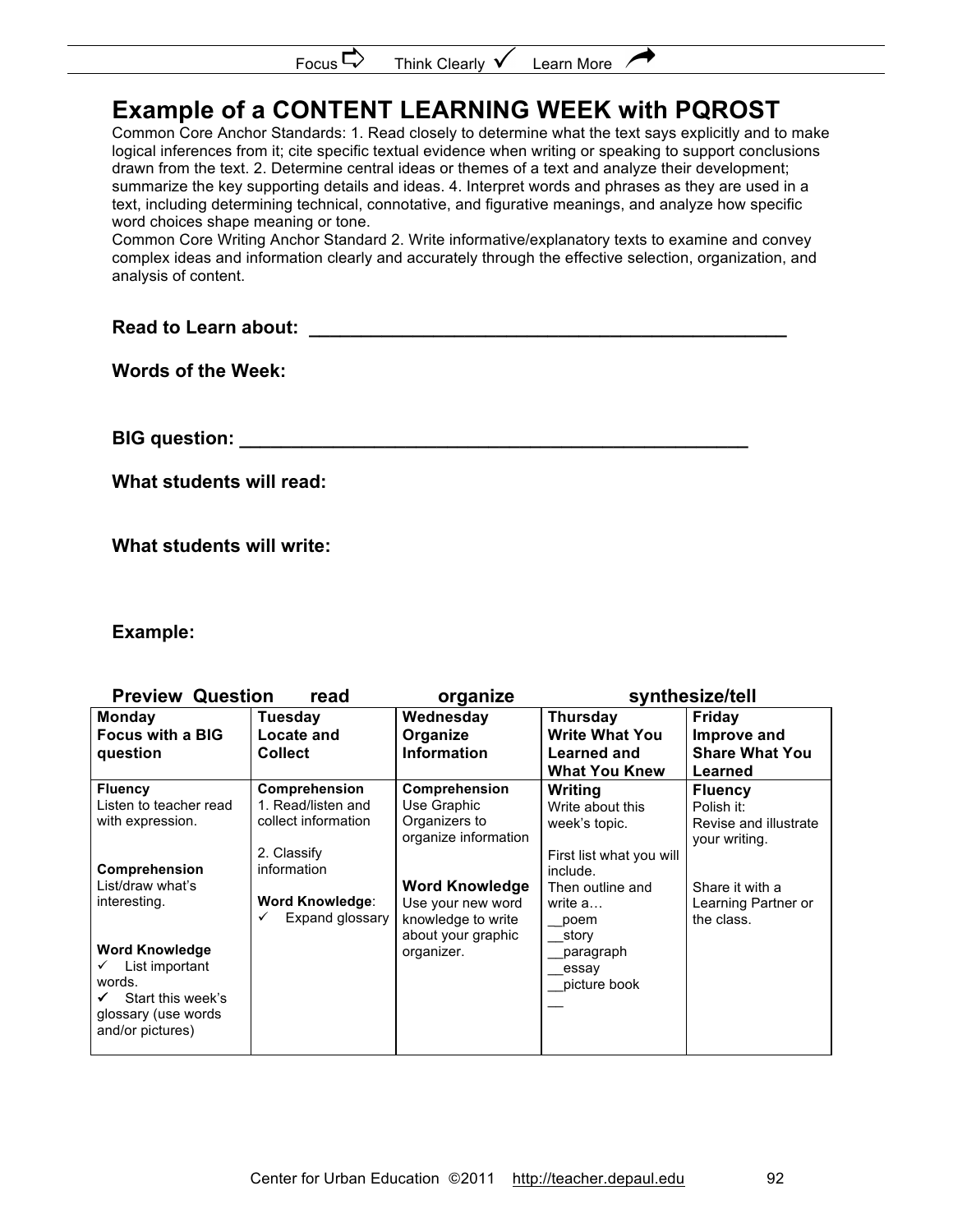# **Active Science Learning**

# **Activities/Assessments to Develop Science Competence**

**Science Literacy—Raise Rigor, Reinforce Core Skills and Knowledge** *Activities to Complement Ongoing Instruction* !*Diagram cause-effect.* !*Diagram main idea and supporting information about science topic* !*Independent reading summaries* !*Parents receive lists of important vocabulary for students to practice* !*Pictorial Word wall—science words with drawings that show what they mean* !*Pictorial Word wall—science words with drawings that show what they mean* !*Simulate science test and debrief—What was difficult? Why?* !*Students analyze and classify questions—"What is it asking me? What skills will I use? What information do I need?"* !*Students make sequence charts of science process* !*Students make their own science glossaries* !*Students make up their own questions (and answers)—analytic, inferential—about science topic* !*Students outline science passage* !*Students prepare summary for class of what they learned* !*Students write guide—how to do an experiment* !*Students write science guides* !*Students write science poems* !*Use chart to classify information ISAT Integration Activities that Fourth/Seventh Graders can do that also will enrich the learning of their split-grade classmates.* **■**Students analyze and classify questions—"What is it asking me? What skills will I use? What information do I need?" **■**Students evaluate: how do you choose the best answer to a question? **□ Students make up their own questions (and answers)—analytic, inferential—about** science topic **□Students "rank" the answers to the hardest question they find on the sample test and** analyze what makes the question difficult—and how to answer it. !Science "Mixer"—students answer questions from different areas of science and grade levels.  $\square$  Students write their own test-taking guide !*Students "rank" the answers to the hardest question they find on the sample test and analyze what makes the question difficult—and how to answer it.*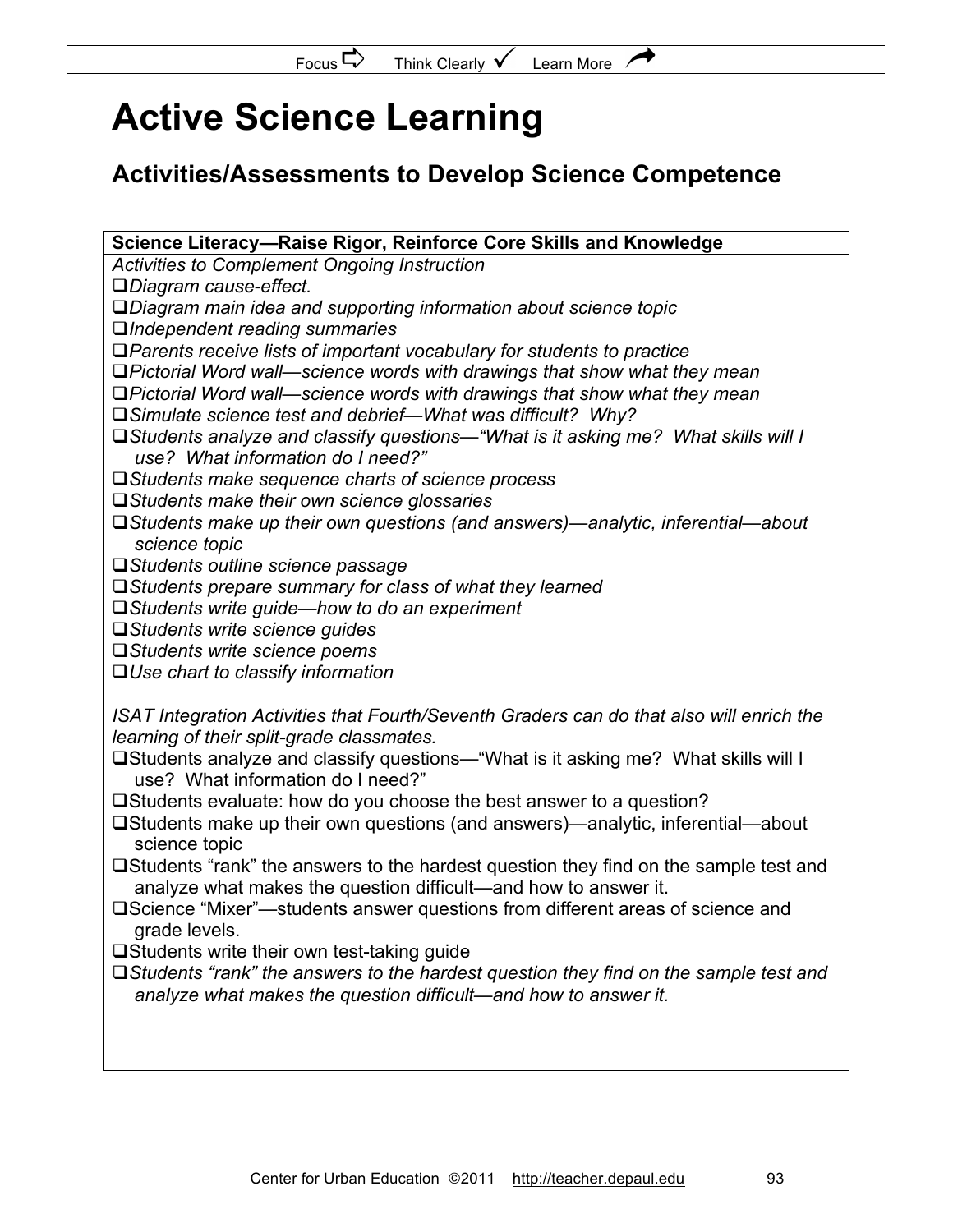|              | <b>Today's Important Science Learning</b>                                      |  |  |
|--------------|--------------------------------------------------------------------------------|--|--|
|              | What was today's topic you learned about in science?                           |  |  |
|              |                                                                                |  |  |
|              | List three important things you learned about this topic today.                |  |  |
| 1.           |                                                                                |  |  |
| 2.           |                                                                                |  |  |
| 3.           |                                                                                |  |  |
|              |                                                                                |  |  |
| it tomorrow. | Make up a question about today's science learning. Another student will answer |  |  |
|              |                                                                                |  |  |
|              |                                                                                |  |  |
|              |                                                                                |  |  |
|              |                                                                                |  |  |

<u> 1980 - Johann Barn, mars ann an t-Amhain Aonaich an t-Aonaich an t-Aonaich ann an t-Aonaich ann an t-Aonaich</u>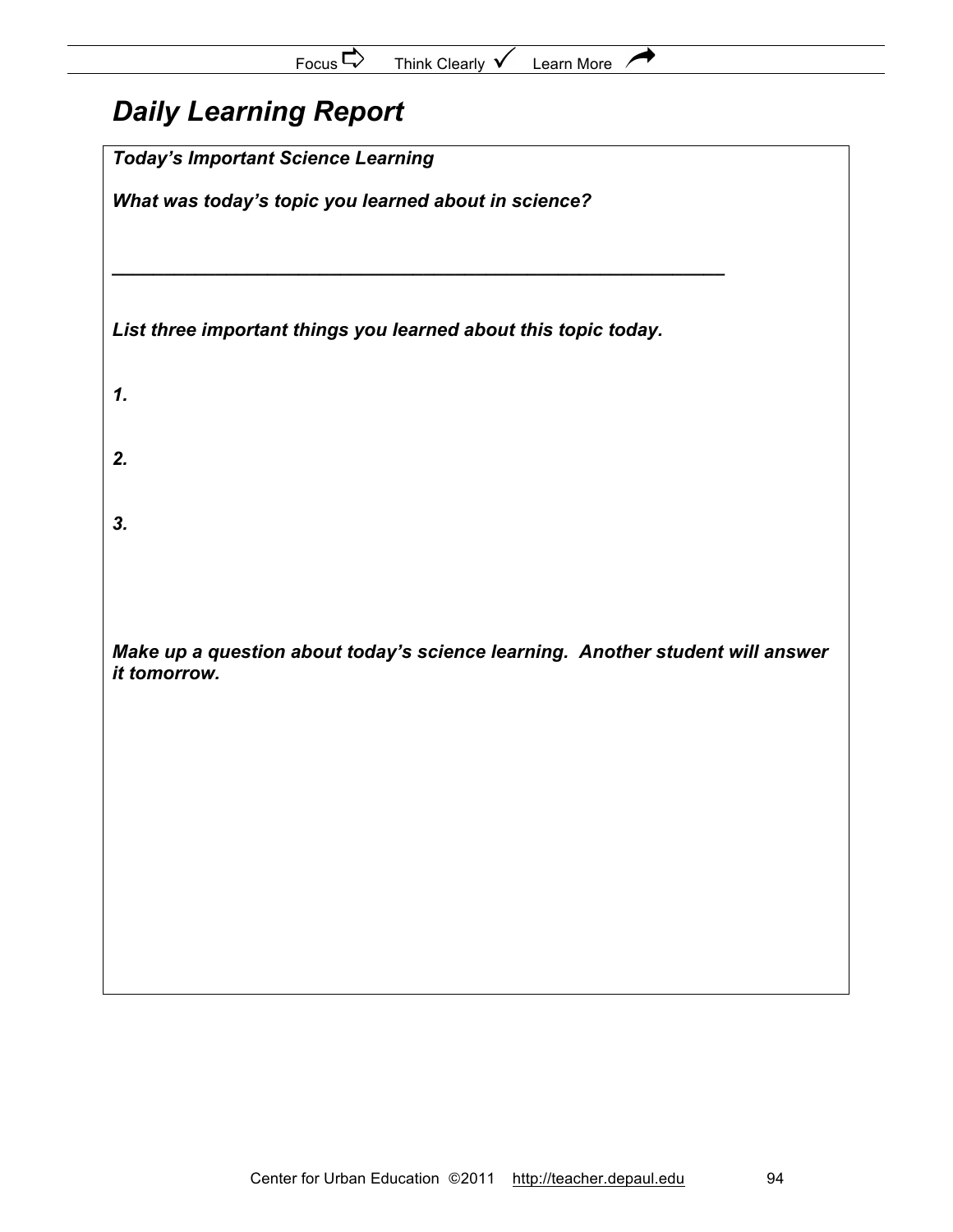### **Science Planner: Organize a Week's Learning Progress**

Common Core Anchor Standards: 1. Read closely to determine what the text says explicitly and to make logical inferences from it; cite specific textual evidence when writing or speaking to support conclusions drawn from the text. 2. Determine central ideas or themes of a text and analyze their development; summarize the key supporting details and ideas. 4. Interpret words and phrases as they are used in a text, including determining technical, connotative, and figurative meanings, and analyze how specific word choices shape meaning or tone.

Focus  $\overline{\mathsf{L}}$  Think Clearly  $\checkmark$  Learn More

| This                                | Preview, Model,                                                                                                                          | <b>Model</b> and                                                                                                                                                              | <b>Guide and Go</b>                                                                                                                                                                  | Assess, Clarify,                                                                                                                                                                        | Fix, Expand,                                                                                                                                                                       |
|-------------------------------------|------------------------------------------------------------------------------------------------------------------------------------------|-------------------------------------------------------------------------------------------------------------------------------------------------------------------------------|--------------------------------------------------------------------------------------------------------------------------------------------------------------------------------------|-----------------------------------------------------------------------------------------------------------------------------------------------------------------------------------------|------------------------------------------------------------------------------------------------------------------------------------------------------------------------------------|
| Week's                              | <b>Interest</b>                                                                                                                          | Guide                                                                                                                                                                         | <b>Farther</b>                                                                                                                                                                       | <b>Advance</b>                                                                                                                                                                          | <b>Finish Well</b>                                                                                                                                                                 |
| Focus                               |                                                                                                                                          |                                                                                                                                                                               |                                                                                                                                                                                      |                                                                                                                                                                                         |                                                                                                                                                                                    |
| Topic:<br><b>INQUIRY</b><br>PROMPT: | I DO<br><b>INTRODUCE</b><br><b>INQUIRY</b><br><b>PROMPT</b><br>DEMONSTRATE/<br>DO HANDS-ON                                               | I DO CONTINUE<br><b>INQUIRY</b><br><b>PROMPT</b><br>Re-model how to<br>use this week's<br>skill/strategy.                                                                     | I DO Use graphic<br>organizer of other<br>visual to show<br>how to organize<br>information.                                                                                          | How I'll assess-<br>students will<br>take a short quiz<br>in which they<br>answer<br>questions with<br>evidence                                                                         | T: I DO Guides<br>students needing<br>support-<br>quide students to<br>use glossary to<br>write about topic<br>use graphic<br>organizer to collect                                 |
| Reading<br>resource:                | Model how to use<br>this week's<br>skill/strategy with<br>this week's topic.<br>WE DO<br>Apply strategy                                  | WE DO<br>Apply strategy<br>with guidance<br>Speculate<br>about<br>responses to<br>the inquiry                                                                                 | WE DO-<br>Contribute to<br>organizer<br>YOU DO<br>identify<br>important idea                                                                                                         | use graphic<br>organizer to<br>clarify what they<br>have learned                                                                                                                        | and clarify the<br>topic<br><b>S: ADVANCED</b><br>Students who "meet"<br>move to "exceed" by                                                                                       |
| This week's<br>vocabulary:          | with guidance<br>Speculate about<br>responses to<br>the inquiry                                                                          | YOU DO<br>read<br>independently<br>or with partner                                                                                                                            | and<br>information<br>outline writing<br>about it<br>write                                                                                                                           | I DO I'll clarify<br>based on how they<br>respond to the<br>assessment.                                                                                                                 | write booklet about<br>topic<br>make up quiz<br>about topic,<br>exchange                                                                                                           |
| This week's<br>data<br>analysis:    | YOU DO<br>List or draw<br>information.<br>start glossary of<br>this week's<br>words<br>for science<br>inquiry,<br>formulate<br>questions | to locate<br>information<br>use graphic<br>organizer to<br>collect<br>information<br>continue<br>glossary of this<br>week's words                                             | paragraph<br>about it<br>complete<br>glossary of<br>this week's<br>words<br>complete<br>graphic<br>organizer                                                                         | use graphic<br>organizer to<br>clarify the topic<br>Involve students<br>as<br>demonstrators of<br>what was<br>learned                                                                   | questions-<br>answer with<br>evidence<br>make display about<br>the topic<br>use different<br>graphic organizer<br>to explain more<br>about the topic                               |
|                                     | <b>ADVANCED</b><br>Make up science<br>quiz<br>write science<br>poem<br>Check for<br>Understanding:<br>learning summary<br>Pair/Compare   | <b>ADVANCED</b><br>write article<br>about science<br>topic<br>plan a science<br>career relating to<br>this week's topic<br>Check for<br>Understanding:<br>learning<br>summary | <b>ADVANCED</b><br>write extended<br>response<br>make diagram<br>or illustration for<br>science passage<br>Check for<br>Understanding:<br><b>learning</b><br>summary<br>Pair/Compare | ADVANCED<br><b>STUDENTS:</b><br>Outline booklet<br>about the topic<br>Write a summary of<br>the topic<br>Explain the answer<br>to this week's<br>question-in<br>writing and<br>diagrams | Synthesis:<br>write report on the<br>week's learning<br>contribute to a<br>class booklet on the<br>topic<br>create display<br>about topic<br>answer the week's<br>inquiry question |
|                                     |                                                                                                                                          | Pair/Compare                                                                                                                                                                  |                                                                                                                                                                                      |                                                                                                                                                                                         |                                                                                                                                                                                    |

*Effective Instruction: Model; chunk content; clear directions; student-made glossary; synthesis; check for understanding daily; week synthesis*

*Differentiation Strategies: drawing; graphic organizer; think out loud; gradual release of responsibility each day; gradual release across the week; opportunities to advance daily; specific support for students needing added guidance; pair collaboration; differentiate assessments*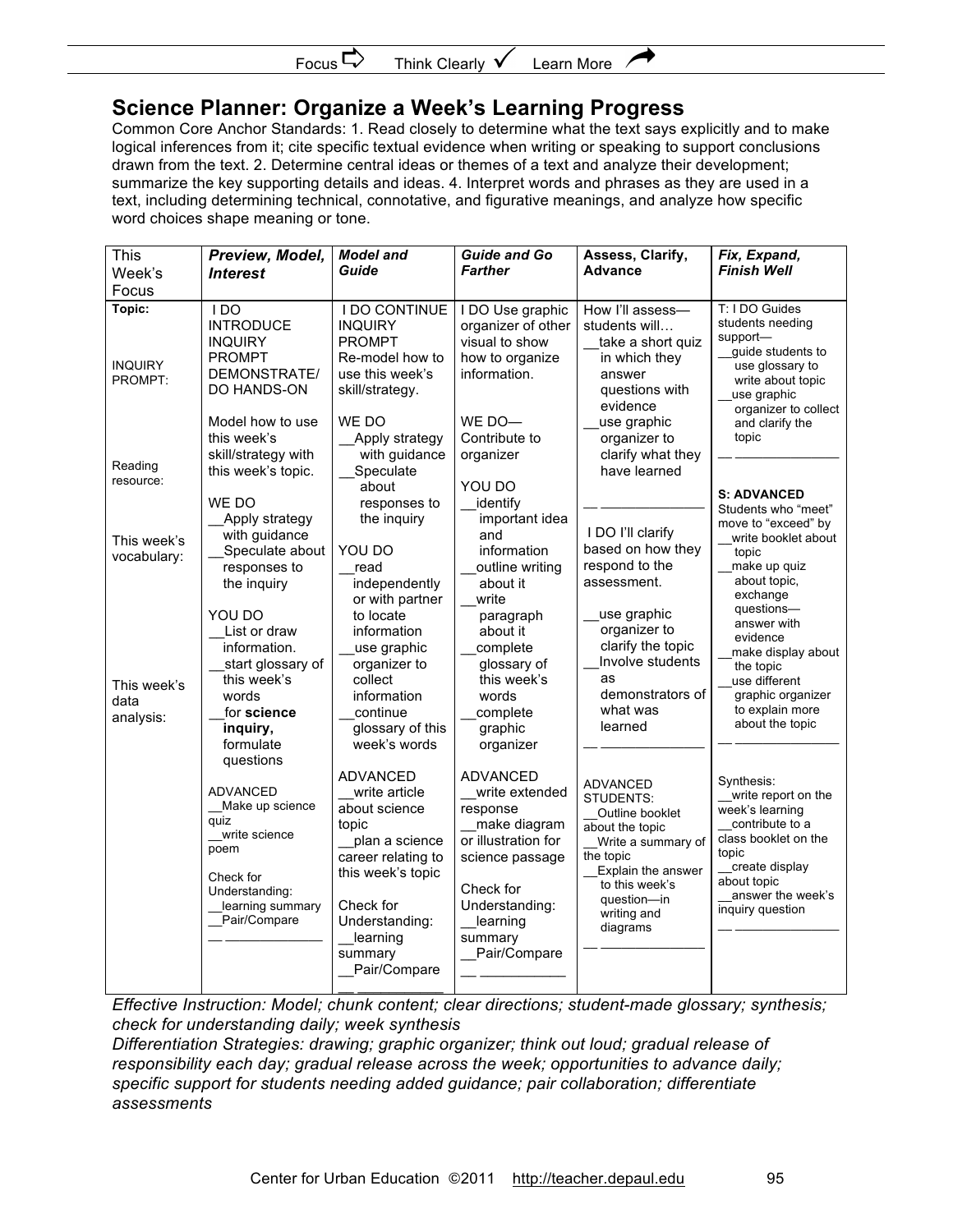

### **Science Vocabulary Builder**

Objective: I can identify and explain words that are important to a topic Common Core Reading Anchor Standard 4. Interpret words and phrases as they are used in a text, including determining technical, connotative, and figurative meanings, and analyze how specific word choices shape meaning or tone.

**TOPIC: \_\_\_\_\_\_\_\_\_\_\_\_\_\_\_\_\_\_\_\_\_\_\_\_\_\_\_\_\_\_\_\_\_\_\_\_\_\_\_\_\_\_\_\_\_\_\_\_\_**

| <b>WORD</b> | Show what it means. Draw a<br>picture. | Write another word that<br>tells about this word. |
|-------------|----------------------------------------|---------------------------------------------------|
|             |                                        |                                                   |
|             |                                        |                                                   |
|             |                                        |                                                   |
|             |                                        |                                                   |
|             |                                        |                                                   |
|             |                                        |                                                   |
|             |                                        |                                                   |
|             |                                        |                                                   |
|             |                                        |                                                   |
|             |                                        |                                                   |
|             |                                        |                                                   |
|             |                                        |                                                   |

*THINK WITH YOUR WORDS*. Use them to tell what you think about this topic.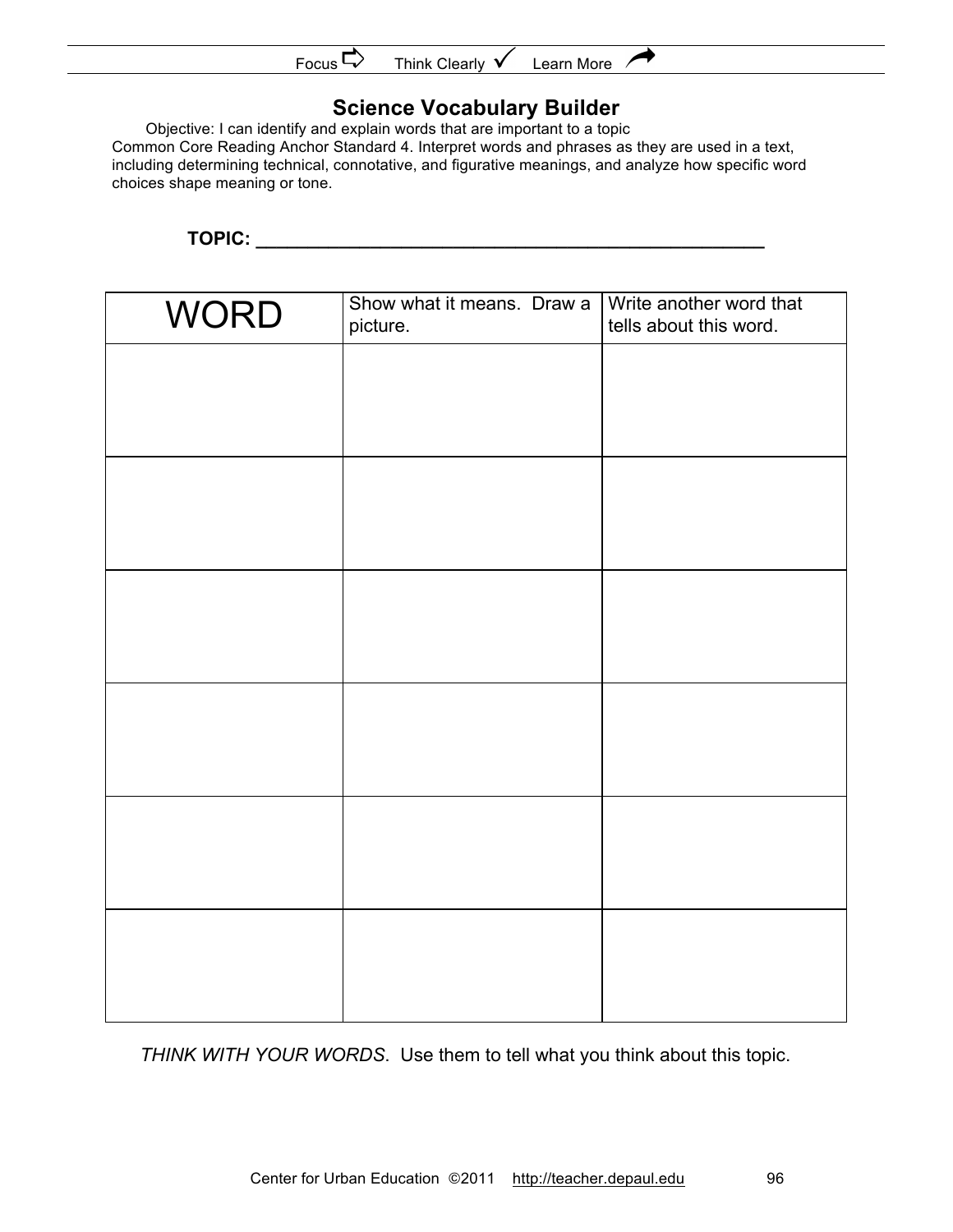

# *Think It Through***: Write a Book!**

CCSSR2 (explanatory writing) competence: I can locate, collect, organize, synthesize, and communicate information about a topic.

### **Make a book that explains a topic.**

We put a small-size planner for the book on this page. Use your own paper to make a *plan for your book like the outline on this page.*

- **ORGANIZE:** Use the chart to plan your book.
- **SHOW:** Figure out what picture, photo, or diagram would make your topic clear. Name it or sketch it in the each box.
- **TELL:** Then write the book.

# **My book about** \_\_\_\_\_\_\_\_\_\_\_\_\_\_\_\_\_\_\_\_\_\_\_\_\_\_\_\_\_\_\_\_\_\_\_\_\_\_\_\_\_\_\_\_.

| Page           | What this page will explain.<br>Introduction                      | <b>Illustration</b> |
|----------------|-------------------------------------------------------------------|---------------------|
| $\overline{1}$ |                                                                   |                     |
|                |                                                                   |                     |
|                | What you will learn from my book.<br>Why it is important to know. |                     |
|                |                                                                   |                     |
|                |                                                                   |                     |
| $\overline{2}$ |                                                                   |                     |
|                |                                                                   |                     |
|                |                                                                   |                     |
|                |                                                                   |                     |
|                |                                                                   |                     |
| $\overline{3}$ |                                                                   |                     |
|                |                                                                   |                     |
|                |                                                                   |                     |
|                |                                                                   |                     |
|                |                                                                   |                     |
|                |                                                                   |                     |
| $\overline{4}$ |                                                                   |                     |
|                |                                                                   |                     |
|                |                                                                   |                     |
|                |                                                                   |                     |
|                |                                                                   |                     |
|                |                                                                   |                     |
| 5              |                                                                   |                     |
|                |                                                                   |                     |
|                |                                                                   |                     |
|                |                                                                   |                     |
|                |                                                                   |                     |
| $\,6\,$        |                                                                   |                     |
|                |                                                                   |                     |
|                |                                                                   |                     |
|                |                                                                   |                     |
|                |                                                                   |                     |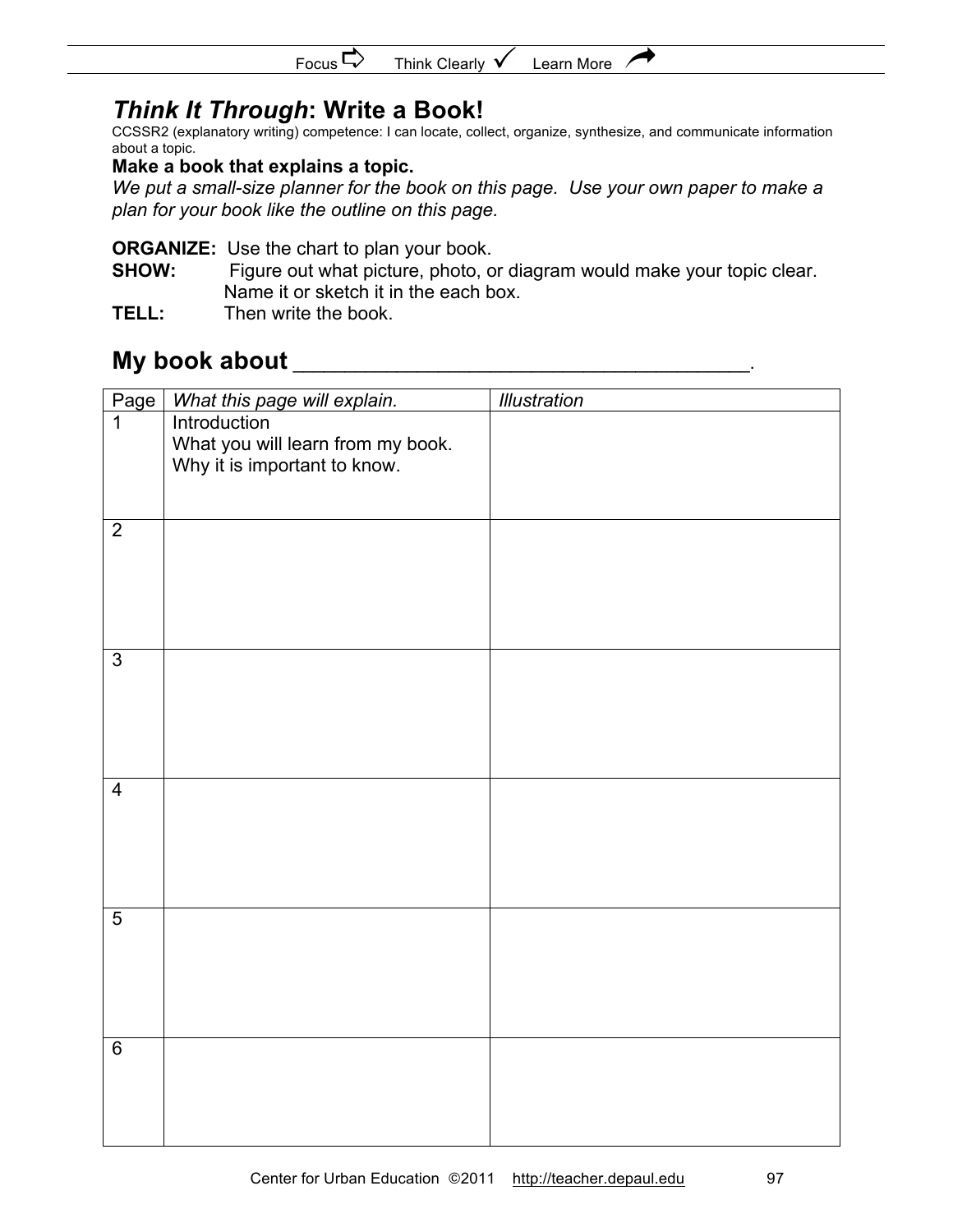# **EXPAND THINKING: Connect Science Learning and Careers**

**Topic: \_\_\_\_\_\_\_\_\_\_\_\_\_\_\_\_\_\_\_\_\_\_\_\_\_\_\_**

### **I am a \_\_\_\_\_\_\_\_\_\_\_\_\_\_\_\_\_\_\_\_\_\_\_\_\_\_\_\_\_\_\_\_\_\_\_\_\_\_\_\_\_\_\_**

(Choose a job that someone does who uses this science. For example, if the subject is astronomy you can be an astronaut. If the subject is botany you can manage a plant store.)

List words that you need to know to use this science.

Then use them to write about your work. Describe what you do. Tell how you use science.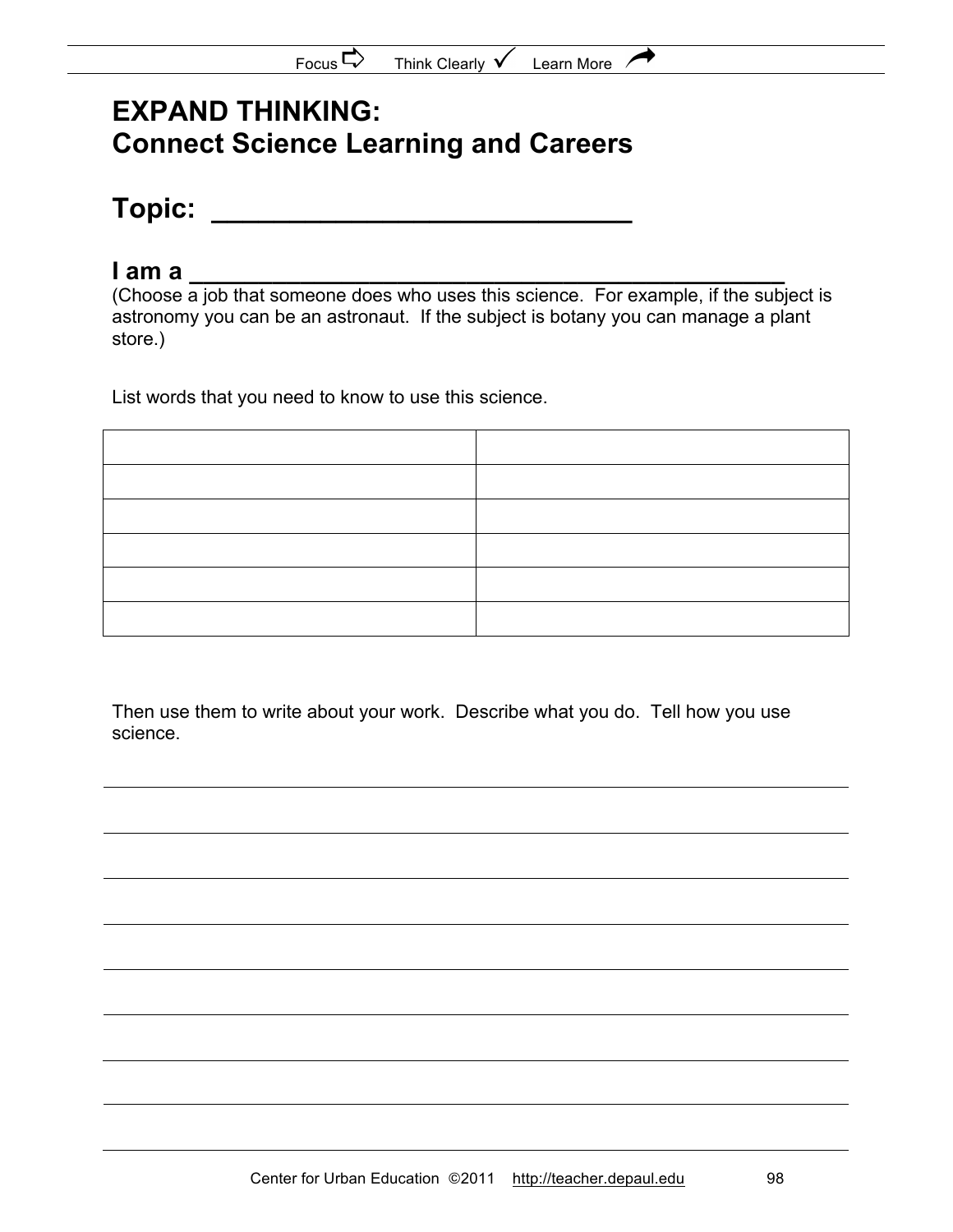

# **Vocabulary Weather Scientists Need to Know**

The following chart shows a way to help students learn science vocabulary by categories.

Here are some of the terms students need to know about seasons and weather. Choose the words that your class will learn.

Add more words, too.

| <b>Basics</b>                                                                   | <b>Measure</b>                                                                       | <b>Events</b>                        | <b>Effects</b>                                                               | <b>Careers</b>                       |
|---------------------------------------------------------------------------------|--------------------------------------------------------------------------------------|--------------------------------------|------------------------------------------------------------------------------|--------------------------------------|
| air                                                                             | air pressure                                                                         | autumnal<br>equinox                  | acid<br>precipitation                                                        | meteorologist                        |
| air mass<br>clouds                                                              | day<br>degree                                                                        | vernal equinox<br>summer<br>solstice | blizzard<br>greenhouse<br>effect                                             | meteorology<br>weather<br>forecaster |
| cirrus clouds<br>cumulus clouds<br>climate<br>tides<br>current<br>precipitation | dew point<br>Fahrenheit<br>humidity<br>latitude<br>longitude<br>relative<br>humidity | winter solstice                      | hurricane<br>thunderstorm<br>tornado<br>trade winds<br>tsunami<br>weathering |                                      |
| temperature<br>wind                                                             | thermometer<br>temperature-<br>humidity<br>index<br>thermostat<br>wind vane          |                                      |                                                                              |                                      |

- write a definition **•** give a specific example
- use the word in sentence/paragraph draw a picture to show what it means
	-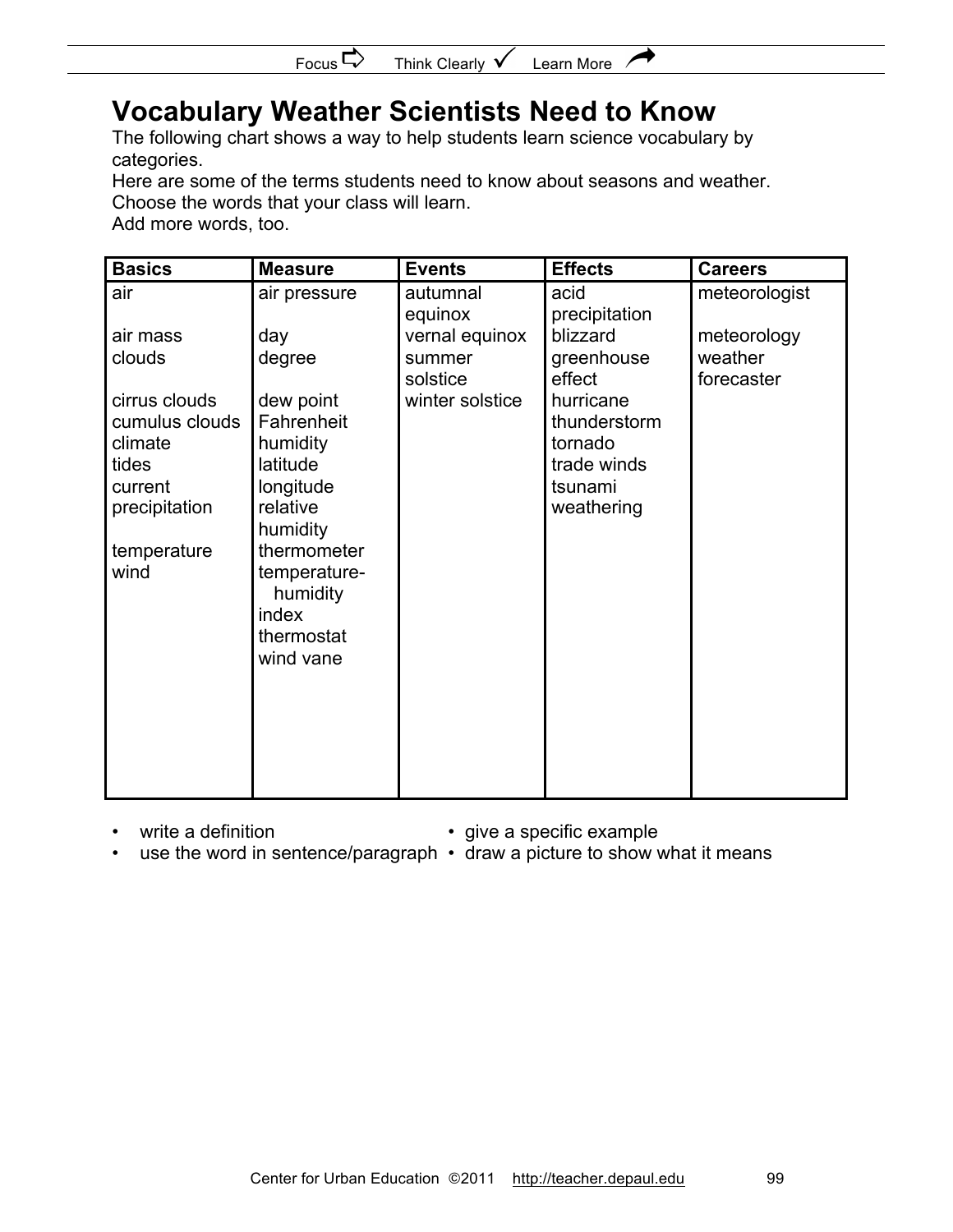

# **Vocabulary Animal Scientists Need to Know**

The following chart shows a way to help students learn science vocabulary by categories.

Here are some of the terms students need to know about animals. Choose the words that your class will learn. Add more words, too.

| <b>Basics</b> | <b>Classify</b> | <b>Relationships</b> | <b>Patterns</b> | <b>Careers</b> |
|---------------|-----------------|----------------------|-----------------|----------------|
| adult         | amphibian       | biome                | adaptation      | biologist      |
| alive         | class           | food chain           | hibernation     | sociobiologist |
| antennas      | bird            | dominant<br>species  | migration       | entomologist   |
| body          | carnivore       | niche                | cartilage       | ecologist      |
| backbone      | crustacean      | ecosystem            | chromosome      | zoo keeper     |
| bone          | endangered      | food web             | protein         | veterinarian   |
| cell          | fish            | community            | endoskeleton    | geneticist     |
| warm-blooded  | invertebrate    | habitat              | exoskeleton     |                |
| cold-blooded  | vertebrate      | genetics             | shed            |                |
| egg           | mammal          | heredity             | exothermic      |                |
| heart         | marsupial       | symbiosis            | mutation        |                |
| life cycle    | parasite        | predator             |                 |                |
| muscle        | reptile         | prey                 |                 |                |
| organ         | herbivore       |                      |                 |                |
| tissue        | arthropods      |                      |                 |                |
| teeth         |                 |                      |                 |                |
|               |                 |                      |                 |                |
|               |                 |                      |                 |                |
|               |                 |                      |                 |                |
|               |                 |                      |                 |                |
|               |                 |                      |                 |                |
|               |                 |                      |                 |                |

- 
- write a definition **•** give a specific example
- use the word in sentence/paragraph draw a picture to show what it means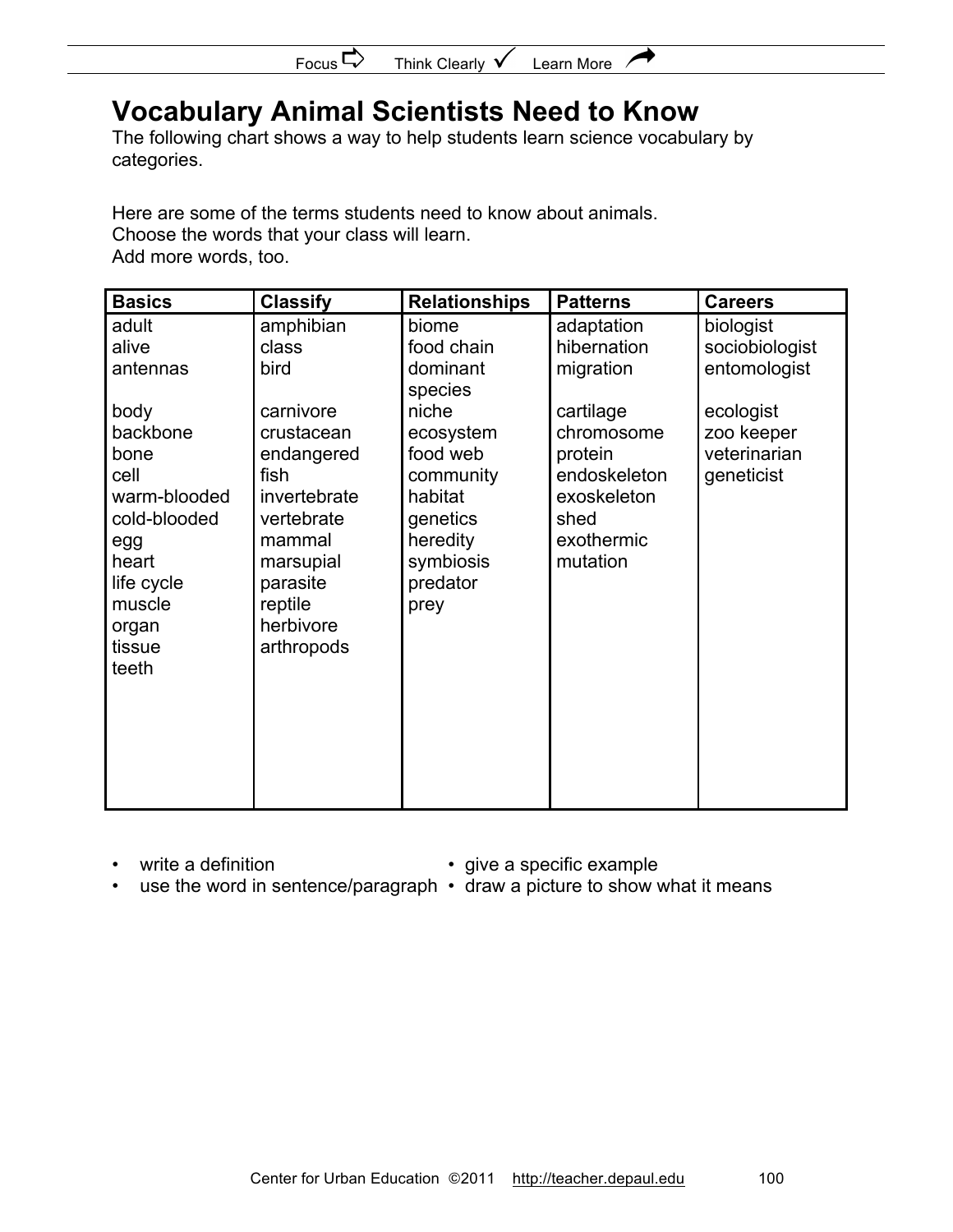

# **Vocabulary Plant Scientists Need to Know**

The following chart shows a way to help students learn science vocabulary by categories.

Here are some of the terms students need to know about plants.

Choose the words that your class will learn.

Add more words, too.

| deciduous<br>life cycle<br>botanist<br>stem<br>soil<br>germination<br>horticulturist<br>leaf<br>conifer<br>moisture<br>perennial<br>temperature<br>landscaper<br>root<br>season<br>flower store<br>light<br>tap root<br>annual<br>seedling<br>worker<br>rainfall<br>root hairs<br>flowering<br>gardener<br>producer<br>pollination<br>decomposer<br>climate<br>garden<br>simple leaf<br>fruiting<br>tropical<br>compound leaf<br>photosynthesis<br>temperate<br>desert<br>flower<br>growth<br>bloom<br>photo period<br>stamen<br>pistil<br>ground<br>fruit<br>seed | <b>Basics</b> | <b>Classify</b> | <b>Events</b> | <b>Environment</b> | <b>Careers</b> |
|--------------------------------------------------------------------------------------------------------------------------------------------------------------------------------------------------------------------------------------------------------------------------------------------------------------------------------------------------------------------------------------------------------------------------------------------------------------------------------------------------------------------------------------------------------------------|---------------|-----------------|---------------|--------------------|----------------|
| cell wall<br>chlorophyll                                                                                                                                                                                                                                                                                                                                                                                                                                                                                                                                           | seed coat     |                 |               |                    |                |

- 
- write a definition **•** give a specific example
- 
- use the word in sentence/paragraph draw a picture to show what it means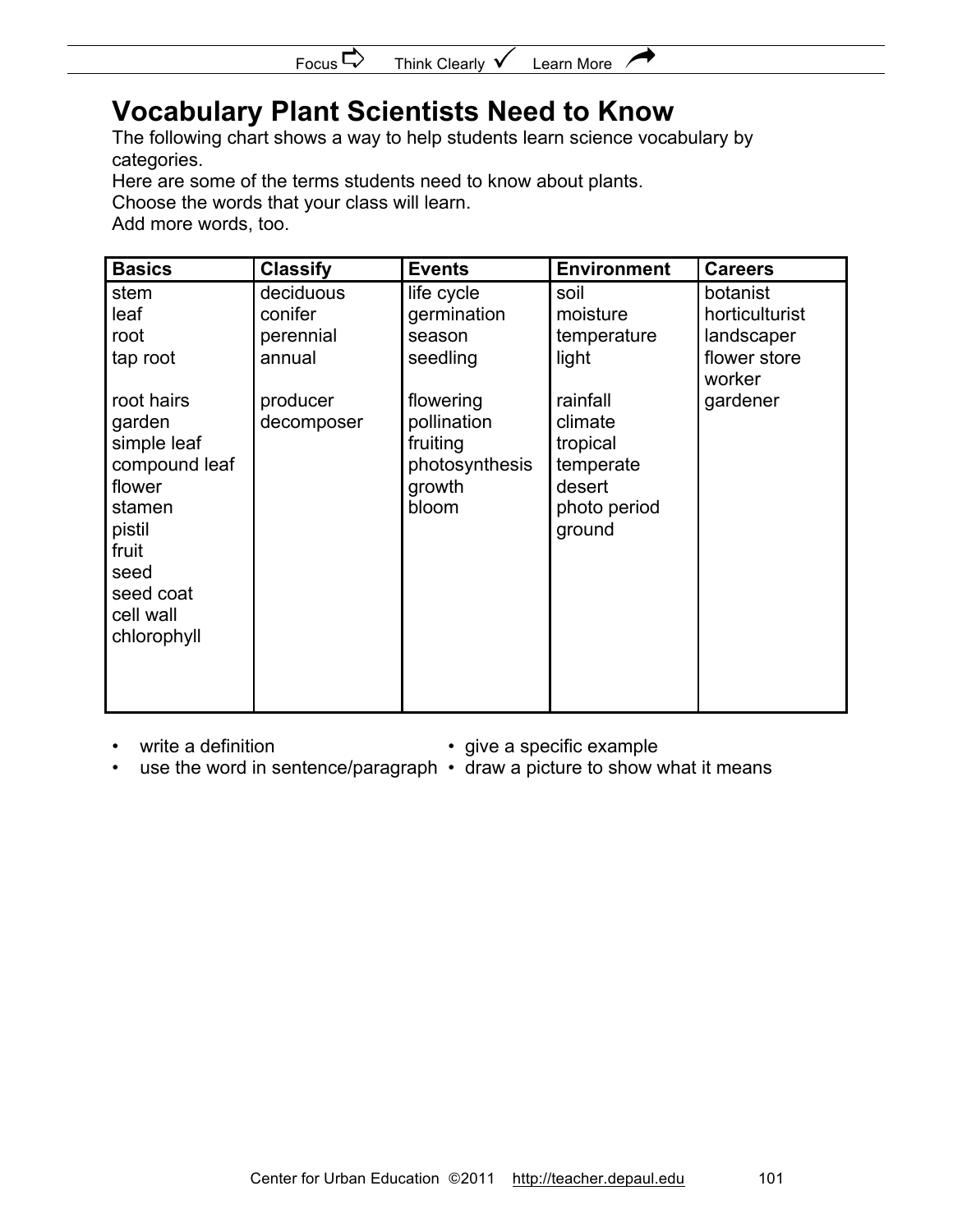

## **Ecology Vocabulary**

Here are some of the terms students need to know about ecology. Choose the words that your class will learn. Add more words, too.

| $K-1$               | $\overline{2}$      | 3                           | 5<br>$\overline{\mathbf{4}}$   |                                         | $6 - 8$                         |
|---------------------|---------------------|-----------------------------|--------------------------------|-----------------------------------------|---------------------------------|
| air / aire          | autumn /            | climate /                   | amphibian /                    | adapt / adáptese                        | anatomy / anatomía              |
| alive / vivo        | otoño               | clima                       | anfibio                        | algae / algas                           | chloroplast /                   |
| animal /            | different /         | degree $I$                  | backbone /                     | amoeba / ameba                          | cloroplasto                     |
| animal              | diferente           | grado                       | espina dorsal                  | behavior /                              | coniferous /                    |
| behind /            | dinosaur /          | desert /                    | bacteria /                     | comportamiento                          | conífero                        |
| detrás de           | dinosaurio          | desierto                    | bacterias                      | botany / botánica                       | cross-pollination /             |
| bird /              | earth / tierra      | environment /               | biology / biologia             | carnivore /                             | cruze polinización              |
| pájaro              | eat / come          | ambiente                    | biome I biome                  | carnívoro                               | deciduous /                     |
| blue / azul         | farm /              | egg / huevo                 | cactus / cacto                 | cell / célula                           | caducas                         |
| body /              | granja              | fern / helecho              | carbon dioxide /               | chlorophyll /                           | evergreen / árbol de            |
| cuerpo              | forest /            | food chain /                | bióxido de                     | clorfila                                | hoja perenne                    |
| body /              | bosque              | cadena de                   | cerbono                        | cold-blooded / de                       | fungus / hongo                  |
| cuerpo              | frog / rana         | alimiento                   | cartilage /                    | sangre fría                             | germination /                   |
| brown /             | insect /            | fruit / fruta               | cartílago                      | ecosystem /                             | germinación                     |
| marrón              | insecto             | gas / gas                   | conservation /                 | ecosistema                              | homeostasis /                   |
| cloud /             | lake / lago         | grassland /                 | conservación                   | extinction /                            | homeostasis                     |
| nube                | lakeshore /         | prado                       | decay /                        | extinción                               | host / anfitrión                |
| day / día           | orilla              | hatch /                     | decaimiento                    | glacier / glaciar                       | invertebrate /                  |
| far / lejos         | measure /           | trampa                      | decompose /                    | herbivore /                             | invertebado                     |
| fish / pez          | medida              | leaf / hoja                 | descompóngase                  | herbívoro                               | metamorphosis /                 |
| flower /            | nature /            | life cycle /                | energy / energia               | inherit I herede                        | metamorfosis                    |
| flor                | naturaleza          | ciclo vital                 | food web I tela de             | instinct I instinto                     | paramecium /                    |
| green /             | park /              | liquid / liquido            | alimiento                      | marsupial /                             | paramecio                       |
| verde               | parque              | migrate /                   | fossil <i>I fósil</i>          | marsupial                               | parasite / parásito             |
| in front /          | rain / lluvia       | emigre                      | fuel I combustible             | membrane /                              | permafrost /                    |
| en frente           | river <i>I rio</i>  | mineral /                   | function <i>I función</i>      | membrana                                | permafrost                      |
| less /              | season /            | mineral                     | habitat I habitat              | nucleus / núcleo                        | pistil / pistilo                |
| menos               | temporada           | moss /                      | incisor / incisivo             | omnivore -                              | protozoan /                     |
| more /              | seed /              | musgo                       | mammal /                       | omnívoro                                | protozoario                     |
| mas                 | semilla             | planet /                    | mamífero                       | photosynthesis /                        | reproduction /                  |
| near /              | spring /            | planeta                     | molar / muela                  | fotosíntesis                            | reprodución                     |
| cercano             | primavera           | pollen /                    | ocean habitat /<br>habitat del | protein I proteína                      | respiration /                   |
| night /             | summer /            | polen<br>root <i>I raiz</i> | océano                         | pupa / crisálida<br>rain forest / selva | respiración<br>rhizome / rizoma |
| noche<br>plant /    | verano<br>weather / | solid / solido              | organism /                     | tropical                                | savannah / sabana               |
|                     | tiempo              | stem / tallo                | organismo                      |                                         | scavenger / animal              |
| planta<br>rainbow / | winter /            | survive /                   | oxygen / oxígeno               | response /<br>respuesta                 | que se alimenta de              |
| arco iris           | invierno            | sobreviva                   | niche <i>I lugar</i>           | spore / espora                          | carroña                         |
| sunshine /          |                     | vegetable /                 | reptile I reptil               | stimulus /                              | stamen / estambre               |
| sol                 |                     | verdura                     |                                | estímulo                                | symbiosis /                     |
| tree $I$            |                     |                             |                                | warm-blooded /                          | simbiosis                       |
| árbol               |                     |                             |                                | de sangre                               | taxonomy /                      |
| water /             |                     |                             |                                | caliente                                | taxonomía                       |
| agua                |                     |                             |                                |                                         | temperate forest /              |
| yellow /            |                     |                             |                                |                                         | bosque templado                 |
| amarillo            |                     |                             |                                |                                         | vertebrate /                    |
|                     |                     |                             |                                |                                         | vertebrado                      |

*Add more words and use words from other grades as relevant.* 

Performance Descriptors: Draw pictures or find pictures that show what each word means; translate the words/write an explanation; use these words to describe and explain an environment.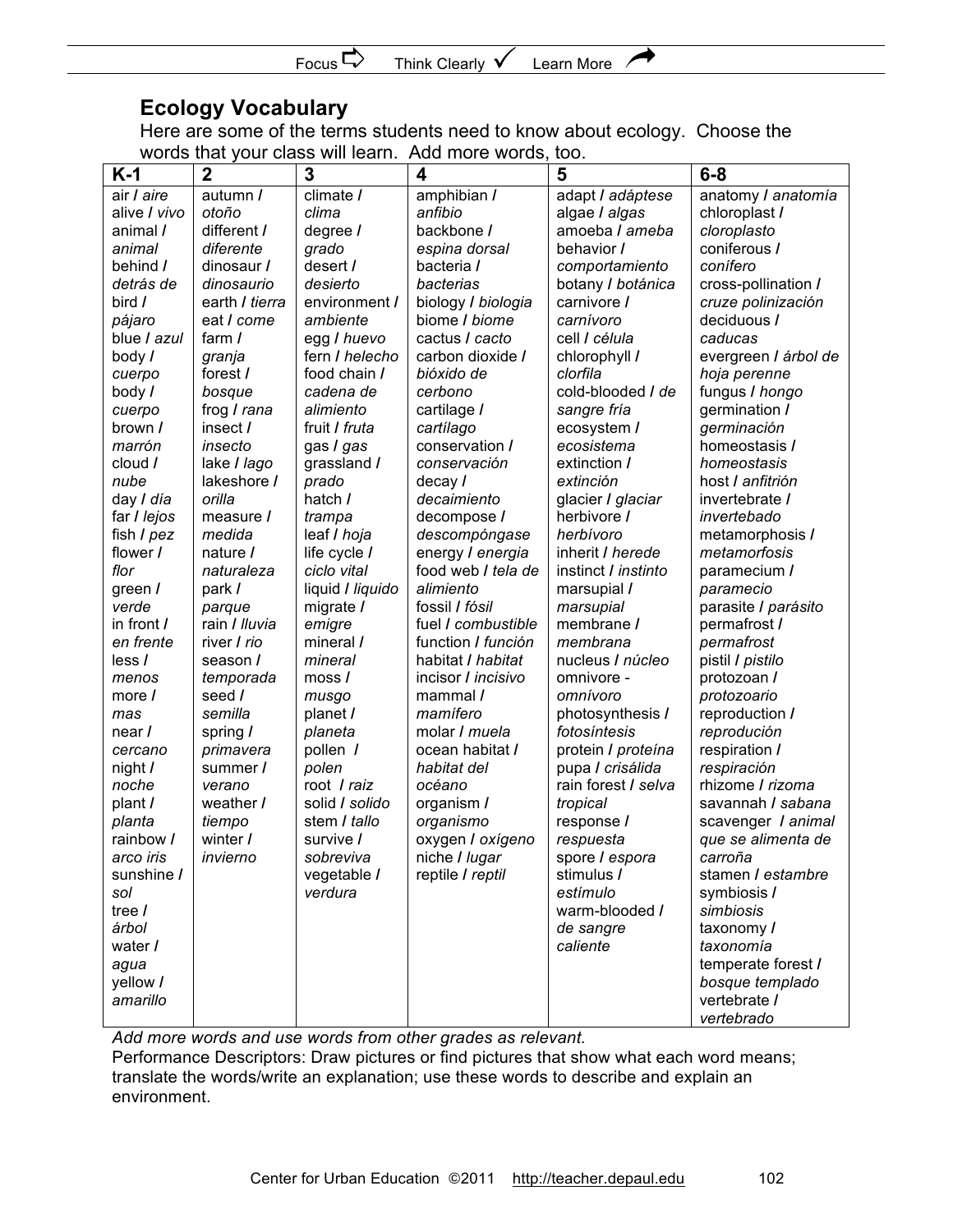# $Focus \rightarrow$  Think Clearly  $\checkmark$  Learn More

# **Earth Science**

Here are some of the terms students need to know about earth science.

Choose the words that your class will learn.

Add more words, too.

Your students can make the same bilingual chart for any topic.

| The Earth                                                                                                                                                                                                                                                                                                                                             | <b>Building</b>                                                                                                                                                                                                                                                                                                                                          | Landforms                                                                                                                                                                                                                                                     | Technology                                                                                                                                                                                                                                                                                                                | Careers                                                                                                                                         |
|-------------------------------------------------------------------------------------------------------------------------------------------------------------------------------------------------------------------------------------------------------------------------------------------------------------------------------------------------------|----------------------------------------------------------------------------------------------------------------------------------------------------------------------------------------------------------------------------------------------------------------------------------------------------------------------------------------------------------|---------------------------------------------------------------------------------------------------------------------------------------------------------------------------------------------------------------------------------------------------------------|---------------------------------------------------------------------------------------------------------------------------------------------------------------------------------------------------------------------------------------------------------------------------------------------------------------------------|-------------------------------------------------------------------------------------------------------------------------------------------------|
| bedrock /<br>fundamento<br>continental drift<br>I terreno de<br>acarreo<br>continental<br>continental<br>shelf /<br>plataforma<br>continental<br>crust / cubierta<br>core / núcleo<br>earthquake /<br>terremonto<br>erosion /<br>erosión<br>lava / lava<br>magma /<br>magma<br>mantle / manto<br>molten /<br>derretido<br>top soil / capa<br>superior | <b>Blocks</b><br>clay soil /<br>barro de tierra<br>cement /<br>cemento<br>clay / barro<br>coal / carbón<br>diamond /<br>diamante<br>feldspar /<br>feldespato<br>granite /<br>granito<br>graphite /<br>grafito<br>lead / plomo<br>limestone /<br>piedra caliza<br>mineral /<br>mineral<br>marble /<br>mármol<br>metal I metal<br>pumice /<br>piedra pómez | crater / cráter<br>elevation /<br>elevación<br>fault / falla<br>mountains /<br>montañas<br>glacier / glaciar<br>landfills / tierras<br>rehabilitadas<br>plateau /<br>meseta<br>topographic<br>map / mapa<br>topográfico<br>valley / valle<br>volcano / volcán | fossil fuel /<br>combustible<br>fósil<br>Geiger counter /<br>contador Geiger<br>geological map<br>I mapa<br>geológico<br>geologic scale /<br>escala<br>geológica<br>geothermal<br>energy /<br>energía<br>geotérmica<br>petroleum /<br>petróleo<br>seismograph /<br>sismógrafo<br>strip mining /<br>explotación de<br>mina | geologist /<br>geólogo<br>paleontologist /<br>paleontólogo<br>seismologist /<br>sismólogo<br>surveyor /<br>topógrafo<br>engineer /<br>ingeniero |
|                                                                                                                                                                                                                                                                                                                                                       |                                                                                                                                                                                                                                                                                                                                                          |                                                                                                                                                                                                                                                               |                                                                                                                                                                                                                                                                                                                           |                                                                                                                                                 |
|                                                                                                                                                                                                                                                                                                                                                       |                                                                                                                                                                                                                                                                                                                                                          |                                                                                                                                                                                                                                                               |                                                                                                                                                                                                                                                                                                                           |                                                                                                                                                 |
| plate tectonics<br>I placas                                                                                                                                                                                                                                                                                                                           | quartz /<br>cuarzo                                                                                                                                                                                                                                                                                                                                       |                                                                                                                                                                                                                                                               |                                                                                                                                                                                                                                                                                                                           |                                                                                                                                                 |
| tectónicas<br>soil / tierra                                                                                                                                                                                                                                                                                                                           | sand / arena<br>sandstone /                                                                                                                                                                                                                                                                                                                              |                                                                                                                                                                                                                                                               |                                                                                                                                                                                                                                                                                                                           |                                                                                                                                                 |
| sediment /<br>sedimento                                                                                                                                                                                                                                                                                                                               | piedra de<br>arena                                                                                                                                                                                                                                                                                                                                       |                                                                                                                                                                                                                                                               |                                                                                                                                                                                                                                                                                                                           |                                                                                                                                                 |

*Add more words and use words from other grades as relevant.* 

Performance Descriptors: Draw pictures or find pictures that show what each word means; translate the words/write an explanation; use these words to describe and explain features of the Earth.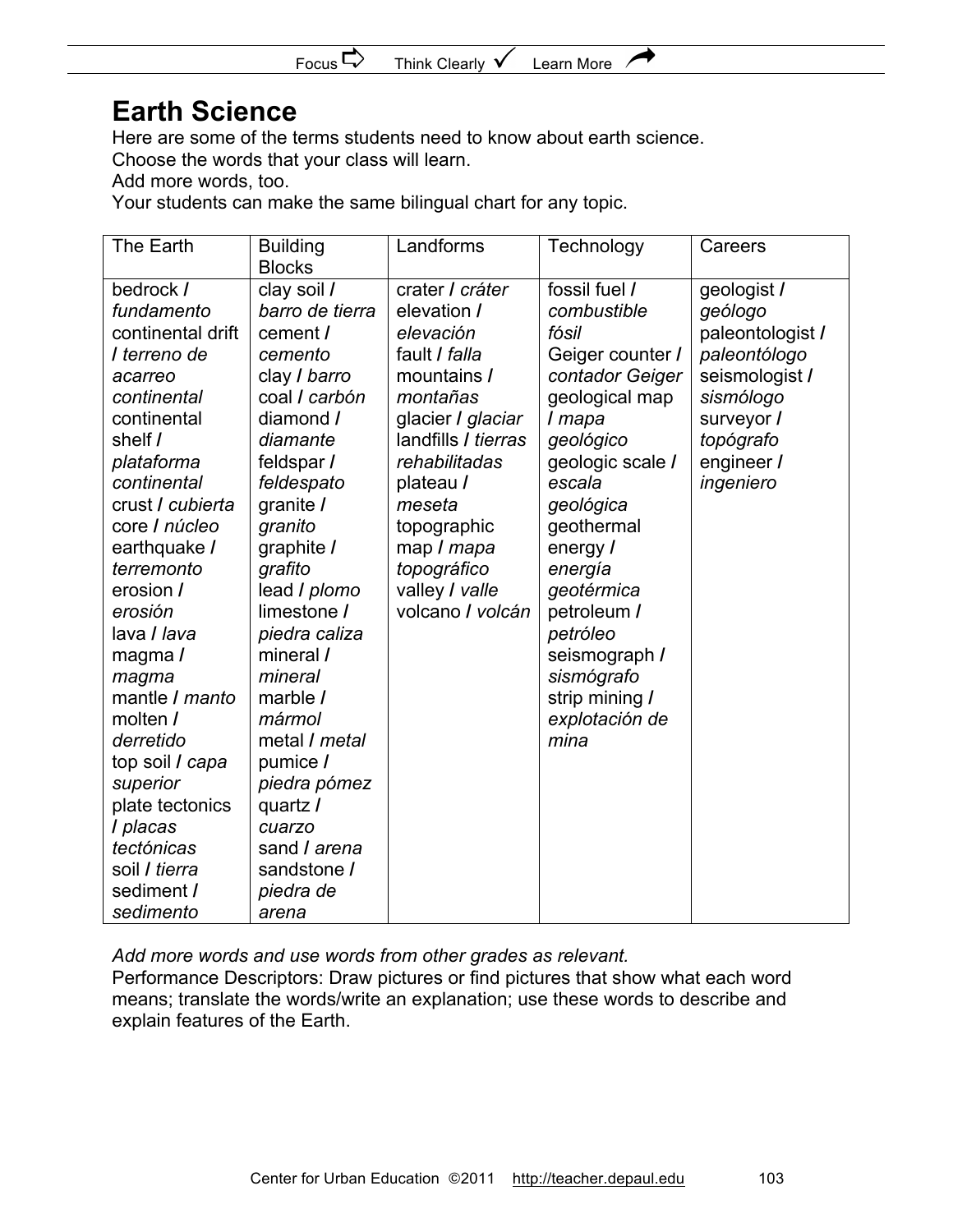Focus  $\Box$  Think Clearly  $\checkmark$  Learn More

### **ECOLOGY and GEOLOGY Examples of Vocabulary Aligned with Topics**

| Κ              | What I know about animals.<br>(assessment)                                                                                                                                              | What I know about plants<br>(assessment)                                                                                                         | ----<br>How animals live here.<br>cat, dog                                                                                                                                                                                        | <b>SYNTHESIS</b><br>Draw/match pictures and                                                                                                                                                                            |
|----------------|-----------------------------------------------------------------------------------------------------------------------------------------------------------------------------------------|--------------------------------------------------------------------------------------------------------------------------------------------------|-----------------------------------------------------------------------------------------------------------------------------------------------------------------------------------------------------------------------------------|------------------------------------------------------------------------------------------------------------------------------------------------------------------------------------------------------------------------|
|                |                                                                                                                                                                                         | ant, apple, bee, but<br>12A,B                                                                                                                    | 12A, B; 13B                                                                                                                                                                                                                       | words about plants,<br>animals.12A                                                                                                                                                                                     |
| 1              | Our neighborhood<br>environment<br>home, me, my, weather<br>How plants grow here:<br>light, plant, tree<br>12A,B                                                                        | How animals live here:<br>animal, day<br>fly, night, run<br>12A,B                                                                                | How plants and animals live<br>together here.<br>land, water, weather<br>12A, B; 13B                                                                                                                                              | <b>SYNTHESIS</b><br>List, picture features;<br>describe.<br>illustrate terms, features                                                                                                                                 |
| $\overline{2}$ | Our community's environment<br>change, farm, garden, park,<br>place<br>12A                                                                                                              | How plants grow here:<br>begin, big, flower, grow,<br>little, rain, seed<br>12A,B                                                                | How animals live here:<br>animal, around, group,<br>growth,<br>here, large, Earth, eat, food,<br>move<br>12A,B; 13B                                                                                                               | <b>SYNTHESIS</b><br>List, picture features;<br>describe.<br>illustrate terms, features<br>Make a chart/collage/booklet<br>about an environment                                                                         |
| 3              | Features of Chicago:<br>climate, community<br>desert, environment<br>grassland, lake<br>lakeshore<br>marine life, river<br>12A                                                          | How plants grow here:<br>fruit, leaf, pollen<br>producer, root<br>seed coat, stem<br>vegetable<br>12A,B                                          | How animals live here:<br>breathe, earthworm, egg,<br>hatch, hunt<br>rabbit, squirrel<br>community environment<br>food chain<br>12A,B                                                                                             | <b>SYNTHESIS</b><br>List, illustrate, describe<br>features and explain<br>relationships; use terms<br>correctly.<br>Make a booklet about<br>Chicago's environment.                                                     |
| 4              | How does an ecosystem work?<br>12A<br>ecology, food web, habitat,<br>environment, predator                                                                                              | How does geology affect<br>ecology? 12A, 11AB<br>layer, crust, planet, orbit,<br>climate                                                         | How do environments<br>change? 11AB 12A<br>balance, species, adapt                                                                                                                                                                | <b>SYNTHESIS</b><br>How do scientists read<br>diagrams, graphs, and tables<br>to explain ecology?                                                                                                                      |
| 5              | <b>Ecology</b> of North America<br>(features):<br>biologist, community<br>ecosystem, environment<br>habitat, population<br>12A                                                          | How plants grow in a region:<br>algae, amoebae, cell,<br>chlorophyll, fern,<br>photosynthesis,<br>spore<br>12A,B                                 | How animals live in a region:<br>adapt, behavior, cold-<br>blooded<br>instinct, warm-blooded, cell,<br>decompose, extinction,<br>membrane, nucleus,<br>population<br>12A, B; 13B                                                  | <b>SYNTHESIS</b><br>List, illustrate, describe<br>features and explain<br>relationships use terms<br>correctly.<br>Write to clarify an<br>environment or environmental<br>issue.                                       |
| 6              | Features of one place in the<br>world:<br>biome, desert, ecosystem,<br>environment, rainforest,<br>savanna, temperate forest<br>12A                                                     | How plants grow there:<br>bacteria, decomposition,<br>fungus, germination,<br>grassland, marine, nutrient,<br>paramecium, protozoan<br>12A,B     | How animals live there:<br>carnivore, cold-blooded,<br>consumer, herbivore, host,<br>invertebrate<br>omnivore, parasite<br>producer, scavenger<br>vertebrate, anatomy<br>12A, B; 13B                                              | <b>SYNTHESIS</b><br>List, illustrate, describe<br>features and explain<br>relationships use terms<br>correctly.<br>Write to clarify an<br>environment or environmental<br>issue.                                       |
| 7              | Features of one place in the<br>world:<br>biome, deciduous<br>desert, ecosystem<br>environment<br>grassland, permafrost<br>rainforest, savanna<br>taiga, temperate forest<br>tundra 12A | How plants grow there:<br>bacillus, budding<br>cellulose, coniferous<br>diatom, evergreen<br>lichen, rhizoid<br>rhizome, spore<br>12A,B          | How animals live there:<br>carnivore, evolution,<br>herbivore, host, invertebrate,<br>kingdom,<br>omnivore, parasite,<br>scavenger,<br>taxonomy, vertebrate,<br>dependence, food web,<br>migrate, niche, symbiosis<br>12A, B; 13B | <b>SYNTHESIS</b><br>List, illustrate, describe<br>features and explain<br>relationships use terms<br>correctly.<br>Write or prepare display or<br>presentation to clarify an<br>environment or environmental<br>issue. |
| 8              | Features of an American<br>environment:<br>biome, characteristics<br>coniferous, desert, ecology<br>ecosystem<br>12A                                                                    | How plants live there:<br>Chloroplast, population,<br>cross pollination, diversity<br>photosynthesis,<br>pollination, pistil,<br>stamen<br>12A,B | How animals live there:<br>carrying capacity<br>conservation, domesticated<br>homeostasis, larva<br>metamorphosis, renewable<br>resources, taxonomy<br>12A, B; 13B                                                                | <b>SYNTHESIS</b><br>List, illustrate, describe<br>features and explain<br>relationships use terms<br>correctly.<br>Write or prepare display or<br>presentation on environment<br>or environmental issue.               |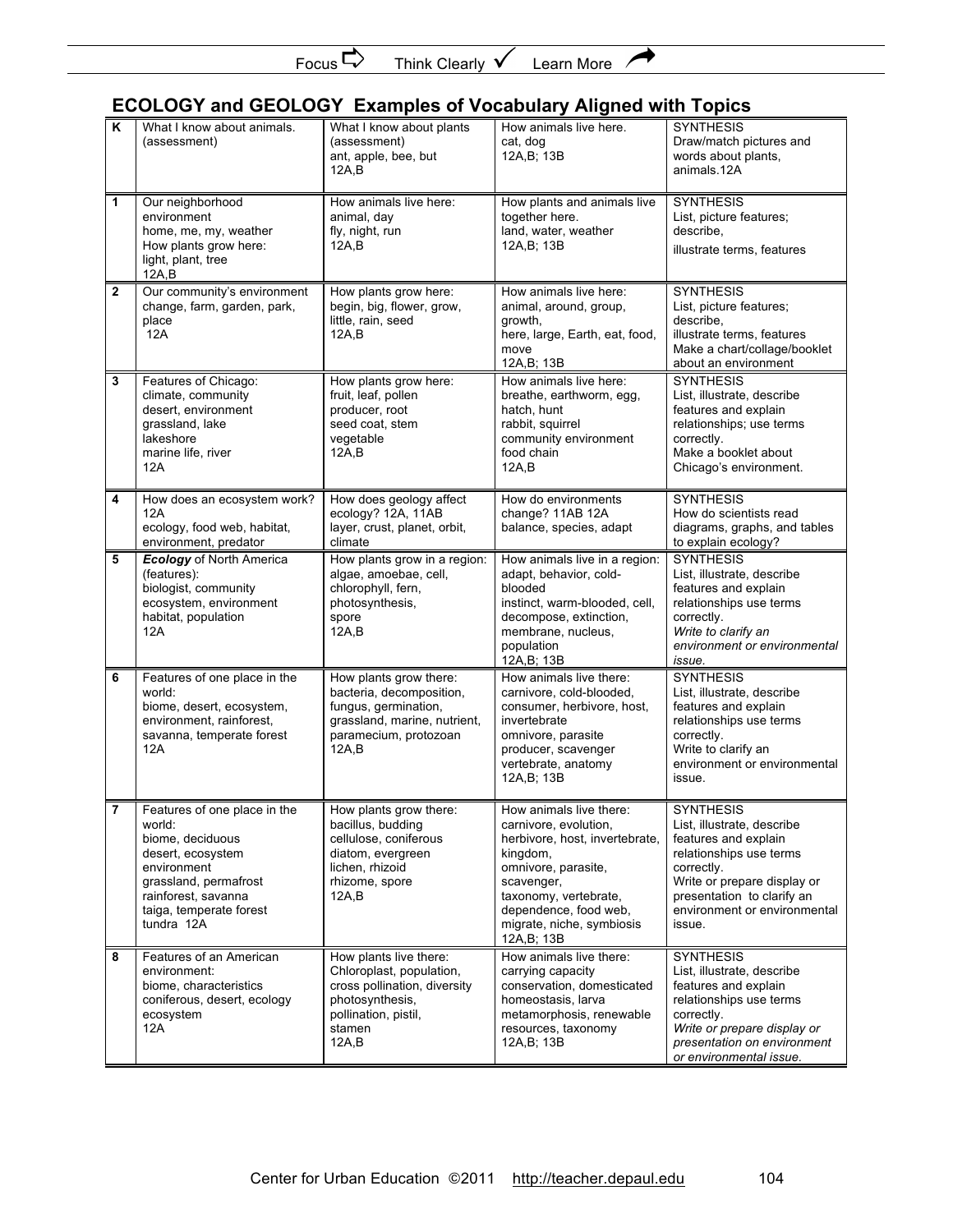# **Technology and Physics Vocabulary**

Here are some important terms students need to know about technology. Choose the words that your class will learn. Add more words too. Look at other grades to see if those words fit your grade, too.

Focus  $\overline{\mathbb{C}}$  Think Clearly  $\checkmark$  Learn More

| $\overline{2}$<br>$K-1$                                                                                                                                                                                                                                              |                                                                                                                                                                                   | 3                                                                                                                                                                                                                                                                                                                                                                                                                                                                                          | 4                                                                                                                                                                                                                                                                                                                                                                                                                                                                                                                                                                                                | 5                                                                                                                                                                                                                                                                                                                                                                                                                                                                                                                                                                                                                        | $6 - 8$                                                                                                                                                                                                                                                                                                                                                                                                                                                                                                                                                                                                                                                  |
|----------------------------------------------------------------------------------------------------------------------------------------------------------------------------------------------------------------------------------------------------------------------|-----------------------------------------------------------------------------------------------------------------------------------------------------------------------------------|--------------------------------------------------------------------------------------------------------------------------------------------------------------------------------------------------------------------------------------------------------------------------------------------------------------------------------------------------------------------------------------------------------------------------------------------------------------------------------------------|--------------------------------------------------------------------------------------------------------------------------------------------------------------------------------------------------------------------------------------------------------------------------------------------------------------------------------------------------------------------------------------------------------------------------------------------------------------------------------------------------------------------------------------------------------------------------------------------------|--------------------------------------------------------------------------------------------------------------------------------------------------------------------------------------------------------------------------------------------------------------------------------------------------------------------------------------------------------------------------------------------------------------------------------------------------------------------------------------------------------------------------------------------------------------------------------------------------------------------------|----------------------------------------------------------------------------------------------------------------------------------------------------------------------------------------------------------------------------------------------------------------------------------------------------------------------------------------------------------------------------------------------------------------------------------------------------------------------------------------------------------------------------------------------------------------------------------------------------------------------------------------------------------|
| air / aire                                                                                                                                                                                                                                                           | few $\prime$                                                                                                                                                                      | $\overline{$ balance /                                                                                                                                                                                                                                                                                                                                                                                                                                                                     | absolute zero / cero                                                                                                                                                                                                                                                                                                                                                                                                                                                                                                                                                                             | absorption /                                                                                                                                                                                                                                                                                                                                                                                                                                                                                                                                                                                                             | data / datos                                                                                                                                                                                                                                                                                                                                                                                                                                                                                                                                                                                                                                             |
| big $\prime$                                                                                                                                                                                                                                                         | pocos                                                                                                                                                                             | equilibrio                                                                                                                                                                                                                                                                                                                                                                                                                                                                                 | absoluto                                                                                                                                                                                                                                                                                                                                                                                                                                                                                                                                                                                         | absorción                                                                                                                                                                                                                                                                                                                                                                                                                                                                                                                                                                                                                | equilibrium / equilibrio                                                                                                                                                                                                                                                                                                                                                                                                                                                                                                                                                                                                                                 |
| grande                                                                                                                                                                                                                                                               | foot / pie                                                                                                                                                                        | effort /                                                                                                                                                                                                                                                                                                                                                                                                                                                                                   | acceleration /                                                                                                                                                                                                                                                                                                                                                                                                                                                                                                                                                                                   | <b>Bernoulli's</b>                                                                                                                                                                                                                                                                                                                                                                                                                                                                                                                                                                                                       | evidence / evidencia                                                                                                                                                                                                                                                                                                                                                                                                                                                                                                                                                                                                                                     |
| cold / frio                                                                                                                                                                                                                                                          | inch/                                                                                                                                                                             | esfuerzo                                                                                                                                                                                                                                                                                                                                                                                                                                                                                   | aceleración                                                                                                                                                                                                                                                                                                                                                                                                                                                                                                                                                                                      | principal /                                                                                                                                                                                                                                                                                                                                                                                                                                                                                                                                                                                                              | gravitational force /                                                                                                                                                                                                                                                                                                                                                                                                                                                                                                                                                                                                                                    |
| color /                                                                                                                                                                                                                                                              | pulgada                                                                                                                                                                           | energy /                                                                                                                                                                                                                                                                                                                                                                                                                                                                                   | attract / atraiga                                                                                                                                                                                                                                                                                                                                                                                                                                                                                                                                                                                | principal de                                                                                                                                                                                                                                                                                                                                                                                                                                                                                                                                                                                                             | fuerza gravitaciónal                                                                                                                                                                                                                                                                                                                                                                                                                                                                                                                                                                                                                                     |
| color                                                                                                                                                                                                                                                                | large /                                                                                                                                                                           | energia                                                                                                                                                                                                                                                                                                                                                                                                                                                                                    | boiling point I punto                                                                                                                                                                                                                                                                                                                                                                                                                                                                                                                                                                            | Bernoulli's                                                                                                                                                                                                                                                                                                                                                                                                                                                                                                                                                                                                              | hypothesis / hipótesis                                                                                                                                                                                                                                                                                                                                                                                                                                                                                                                                                                                                                                   |
|                                                                                                                                                                                                                                                                      | grande                                                                                                                                                                            |                                                                                                                                                                                                                                                                                                                                                                                                                                                                                            |                                                                                                                                                                                                                                                                                                                                                                                                                                                                                                                                                                                                  |                                                                                                                                                                                                                                                                                                                                                                                                                                                                                                                                                                                                                          |                                                                                                                                                                                                                                                                                                                                                                                                                                                                                                                                                                                                                                                          |
| fresco                                                                                                                                                                                                                                                               |                                                                                                                                                                                   |                                                                                                                                                                                                                                                                                                                                                                                                                                                                                            |                                                                                                                                                                                                                                                                                                                                                                                                                                                                                                                                                                                                  |                                                                                                                                                                                                                                                                                                                                                                                                                                                                                                                                                                                                                          | cinética                                                                                                                                                                                                                                                                                                                                                                                                                                                                                                                                                                                                                                                 |
|                                                                                                                                                                                                                                                                      |                                                                                                                                                                                   |                                                                                                                                                                                                                                                                                                                                                                                                                                                                                            |                                                                                                                                                                                                                                                                                                                                                                                                                                                                                                                                                                                                  | conductor /                                                                                                                                                                                                                                                                                                                                                                                                                                                                                                                                                                                                              |                                                                                                                                                                                                                                                                                                                                                                                                                                                                                                                                                                                                                                                          |
|                                                                                                                                                                                                                                                                      |                                                                                                                                                                                   |                                                                                                                                                                                                                                                                                                                                                                                                                                                                                            |                                                                                                                                                                                                                                                                                                                                                                                                                                                                                                                                                                                                  |                                                                                                                                                                                                                                                                                                                                                                                                                                                                                                                                                                                                                          |                                                                                                                                                                                                                                                                                                                                                                                                                                                                                                                                                                                                                                                          |
|                                                                                                                                                                                                                                                                      |                                                                                                                                                                                   |                                                                                                                                                                                                                                                                                                                                                                                                                                                                                            |                                                                                                                                                                                                                                                                                                                                                                                                                                                                                                                                                                                                  |                                                                                                                                                                                                                                                                                                                                                                                                                                                                                                                                                                                                                          |                                                                                                                                                                                                                                                                                                                                                                                                                                                                                                                                                                                                                                                          |
|                                                                                                                                                                                                                                                                      |                                                                                                                                                                                   |                                                                                                                                                                                                                                                                                                                                                                                                                                                                                            |                                                                                                                                                                                                                                                                                                                                                                                                                                                                                                                                                                                                  |                                                                                                                                                                                                                                                                                                                                                                                                                                                                                                                                                                                                                          |                                                                                                                                                                                                                                                                                                                                                                                                                                                                                                                                                                                                                                                          |
|                                                                                                                                                                                                                                                                      |                                                                                                                                                                                   |                                                                                                                                                                                                                                                                                                                                                                                                                                                                                            |                                                                                                                                                                                                                                                                                                                                                                                                                                                                                                                                                                                                  |                                                                                                                                                                                                                                                                                                                                                                                                                                                                                                                                                                                                                          |                                                                                                                                                                                                                                                                                                                                                                                                                                                                                                                                                                                                                                                          |
|                                                                                                                                                                                                                                                                      |                                                                                                                                                                                   |                                                                                                                                                                                                                                                                                                                                                                                                                                                                                            |                                                                                                                                                                                                                                                                                                                                                                                                                                                                                                                                                                                                  |                                                                                                                                                                                                                                                                                                                                                                                                                                                                                                                                                                                                                          |                                                                                                                                                                                                                                                                                                                                                                                                                                                                                                                                                                                                                                                          |
|                                                                                                                                                                                                                                                                      |                                                                                                                                                                                   |                                                                                                                                                                                                                                                                                                                                                                                                                                                                                            |                                                                                                                                                                                                                                                                                                                                                                                                                                                                                                                                                                                                  |                                                                                                                                                                                                                                                                                                                                                                                                                                                                                                                                                                                                                          |                                                                                                                                                                                                                                                                                                                                                                                                                                                                                                                                                                                                                                                          |
|                                                                                                                                                                                                                                                                      |                                                                                                                                                                                   |                                                                                                                                                                                                                                                                                                                                                                                                                                                                                            |                                                                                                                                                                                                                                                                                                                                                                                                                                                                                                                                                                                                  |                                                                                                                                                                                                                                                                                                                                                                                                                                                                                                                                                                                                                          |                                                                                                                                                                                                                                                                                                                                                                                                                                                                                                                                                                                                                                                          |
|                                                                                                                                                                                                                                                                      |                                                                                                                                                                                   |                                                                                                                                                                                                                                                                                                                                                                                                                                                                                            |                                                                                                                                                                                                                                                                                                                                                                                                                                                                                                                                                                                                  |                                                                                                                                                                                                                                                                                                                                                                                                                                                                                                                                                                                                                          |                                                                                                                                                                                                                                                                                                                                                                                                                                                                                                                                                                                                                                                          |
|                                                                                                                                                                                                                                                                      |                                                                                                                                                                                   |                                                                                                                                                                                                                                                                                                                                                                                                                                                                                            |                                                                                                                                                                                                                                                                                                                                                                                                                                                                                                                                                                                                  |                                                                                                                                                                                                                                                                                                                                                                                                                                                                                                                                                                                                                          |                                                                                                                                                                                                                                                                                                                                                                                                                                                                                                                                                                                                                                                          |
|                                                                                                                                                                                                                                                                      |                                                                                                                                                                                   |                                                                                                                                                                                                                                                                                                                                                                                                                                                                                            |                                                                                                                                                                                                                                                                                                                                                                                                                                                                                                                                                                                                  |                                                                                                                                                                                                                                                                                                                                                                                                                                                                                                                                                                                                                          |                                                                                                                                                                                                                                                                                                                                                                                                                                                                                                                                                                                                                                                          |
|                                                                                                                                                                                                                                                                      |                                                                                                                                                                                   |                                                                                                                                                                                                                                                                                                                                                                                                                                                                                            |                                                                                                                                                                                                                                                                                                                                                                                                                                                                                                                                                                                                  |                                                                                                                                                                                                                                                                                                                                                                                                                                                                                                                                                                                                                          |                                                                                                                                                                                                                                                                                                                                                                                                                                                                                                                                                                                                                                                          |
|                                                                                                                                                                                                                                                                      |                                                                                                                                                                                   |                                                                                                                                                                                                                                                                                                                                                                                                                                                                                            |                                                                                                                                                                                                                                                                                                                                                                                                                                                                                                                                                                                                  |                                                                                                                                                                                                                                                                                                                                                                                                                                                                                                                                                                                                                          |                                                                                                                                                                                                                                                                                                                                                                                                                                                                                                                                                                                                                                                          |
|                                                                                                                                                                                                                                                                      |                                                                                                                                                                                   |                                                                                                                                                                                                                                                                                                                                                                                                                                                                                            |                                                                                                                                                                                                                                                                                                                                                                                                                                                                                                                                                                                                  |                                                                                                                                                                                                                                                                                                                                                                                                                                                                                                                                                                                                                          |                                                                                                                                                                                                                                                                                                                                                                                                                                                                                                                                                                                                                                                          |
|                                                                                                                                                                                                                                                                      |                                                                                                                                                                                   |                                                                                                                                                                                                                                                                                                                                                                                                                                                                                            |                                                                                                                                                                                                                                                                                                                                                                                                                                                                                                                                                                                                  |                                                                                                                                                                                                                                                                                                                                                                                                                                                                                                                                                                                                                          |                                                                                                                                                                                                                                                                                                                                                                                                                                                                                                                                                                                                                                                          |
|                                                                                                                                                                                                                                                                      |                                                                                                                                                                                   |                                                                                                                                                                                                                                                                                                                                                                                                                                                                                            |                                                                                                                                                                                                                                                                                                                                                                                                                                                                                                                                                                                                  |                                                                                                                                                                                                                                                                                                                                                                                                                                                                                                                                                                                                                          |                                                                                                                                                                                                                                                                                                                                                                                                                                                                                                                                                                                                                                                          |
|                                                                                                                                                                                                                                                                      |                                                                                                                                                                                   |                                                                                                                                                                                                                                                                                                                                                                                                                                                                                            |                                                                                                                                                                                                                                                                                                                                                                                                                                                                                                                                                                                                  |                                                                                                                                                                                                                                                                                                                                                                                                                                                                                                                                                                                                                          |                                                                                                                                                                                                                                                                                                                                                                                                                                                                                                                                                                                                                                                          |
|                                                                                                                                                                                                                                                                      |                                                                                                                                                                                   |                                                                                                                                                                                                                                                                                                                                                                                                                                                                                            |                                                                                                                                                                                                                                                                                                                                                                                                                                                                                                                                                                                                  |                                                                                                                                                                                                                                                                                                                                                                                                                                                                                                                                                                                                                          |                                                                                                                                                                                                                                                                                                                                                                                                                                                                                                                                                                                                                                                          |
|                                                                                                                                                                                                                                                                      |                                                                                                                                                                                   |                                                                                                                                                                                                                                                                                                                                                                                                                                                                                            |                                                                                                                                                                                                                                                                                                                                                                                                                                                                                                                                                                                                  |                                                                                                                                                                                                                                                                                                                                                                                                                                                                                                                                                                                                                          |                                                                                                                                                                                                                                                                                                                                                                                                                                                                                                                                                                                                                                                          |
|                                                                                                                                                                                                                                                                      |                                                                                                                                                                                   |                                                                                                                                                                                                                                                                                                                                                                                                                                                                                            |                                                                                                                                                                                                                                                                                                                                                                                                                                                                                                                                                                                                  |                                                                                                                                                                                                                                                                                                                                                                                                                                                                                                                                                                                                                          |                                                                                                                                                                                                                                                                                                                                                                                                                                                                                                                                                                                                                                                          |
|                                                                                                                                                                                                                                                                      |                                                                                                                                                                                   |                                                                                                                                                                                                                                                                                                                                                                                                                                                                                            |                                                                                                                                                                                                                                                                                                                                                                                                                                                                                                                                                                                                  |                                                                                                                                                                                                                                                                                                                                                                                                                                                                                                                                                                                                                          |                                                                                                                                                                                                                                                                                                                                                                                                                                                                                                                                                                                                                                                          |
|                                                                                                                                                                                                                                                                      |                                                                                                                                                                                   |                                                                                                                                                                                                                                                                                                                                                                                                                                                                                            |                                                                                                                                                                                                                                                                                                                                                                                                                                                                                                                                                                                                  |                                                                                                                                                                                                                                                                                                                                                                                                                                                                                                                                                                                                                          |                                                                                                                                                                                                                                                                                                                                                                                                                                                                                                                                                                                                                                                          |
|                                                                                                                                                                                                                                                                      |                                                                                                                                                                                   |                                                                                                                                                                                                                                                                                                                                                                                                                                                                                            |                                                                                                                                                                                                                                                                                                                                                                                                                                                                                                                                                                                                  |                                                                                                                                                                                                                                                                                                                                                                                                                                                                                                                                                                                                                          |                                                                                                                                                                                                                                                                                                                                                                                                                                                                                                                                                                                                                                                          |
|                                                                                                                                                                                                                                                                      |                                                                                                                                                                                   |                                                                                                                                                                                                                                                                                                                                                                                                                                                                                            |                                                                                                                                                                                                                                                                                                                                                                                                                                                                                                                                                                                                  |                                                                                                                                                                                                                                                                                                                                                                                                                                                                                                                                                                                                                          |                                                                                                                                                                                                                                                                                                                                                                                                                                                                                                                                                                                                                                                          |
|                                                                                                                                                                                                                                                                      |                                                                                                                                                                                   |                                                                                                                                                                                                                                                                                                                                                                                                                                                                                            |                                                                                                                                                                                                                                                                                                                                                                                                                                                                                                                                                                                                  |                                                                                                                                                                                                                                                                                                                                                                                                                                                                                                                                                                                                                          |                                                                                                                                                                                                                                                                                                                                                                                                                                                                                                                                                                                                                                                          |
|                                                                                                                                                                                                                                                                      |                                                                                                                                                                                   |                                                                                                                                                                                                                                                                                                                                                                                                                                                                                            |                                                                                                                                                                                                                                                                                                                                                                                                                                                                                                                                                                                                  |                                                                                                                                                                                                                                                                                                                                                                                                                                                                                                                                                                                                                          |                                                                                                                                                                                                                                                                                                                                                                                                                                                                                                                                                                                                                                                          |
|                                                                                                                                                                                                                                                                      |                                                                                                                                                                                   |                                                                                                                                                                                                                                                                                                                                                                                                                                                                                            |                                                                                                                                                                                                                                                                                                                                                                                                                                                                                                                                                                                                  |                                                                                                                                                                                                                                                                                                                                                                                                                                                                                                                                                                                                                          |                                                                                                                                                                                                                                                                                                                                                                                                                                                                                                                                                                                                                                                          |
|                                                                                                                                                                                                                                                                      |                                                                                                                                                                                   |                                                                                                                                                                                                                                                                                                                                                                                                                                                                                            |                                                                                                                                                                                                                                                                                                                                                                                                                                                                                                                                                                                                  |                                                                                                                                                                                                                                                                                                                                                                                                                                                                                                                                                                                                                          |                                                                                                                                                                                                                                                                                                                                                                                                                                                                                                                                                                                                                                                          |
|                                                                                                                                                                                                                                                                      |                                                                                                                                                                                   |                                                                                                                                                                                                                                                                                                                                                                                                                                                                                            |                                                                                                                                                                                                                                                                                                                                                                                                                                                                                                                                                                                                  |                                                                                                                                                                                                                                                                                                                                                                                                                                                                                                                                                                                                                          |                                                                                                                                                                                                                                                                                                                                                                                                                                                                                                                                                                                                                                                          |
|                                                                                                                                                                                                                                                                      |                                                                                                                                                                                   |                                                                                                                                                                                                                                                                                                                                                                                                                                                                                            |                                                                                                                                                                                                                                                                                                                                                                                                                                                                                                                                                                                                  |                                                                                                                                                                                                                                                                                                                                                                                                                                                                                                                                                                                                                          |                                                                                                                                                                                                                                                                                                                                                                                                                                                                                                                                                                                                                                                          |
|                                                                                                                                                                                                                                                                      |                                                                                                                                                                                   |                                                                                                                                                                                                                                                                                                                                                                                                                                                                                            |                                                                                                                                                                                                                                                                                                                                                                                                                                                                                                                                                                                                  |                                                                                                                                                                                                                                                                                                                                                                                                                                                                                                                                                                                                                          |                                                                                                                                                                                                                                                                                                                                                                                                                                                                                                                                                                                                                                                          |
|                                                                                                                                                                                                                                                                      |                                                                                                                                                                                   |                                                                                                                                                                                                                                                                                                                                                                                                                                                                                            |                                                                                                                                                                                                                                                                                                                                                                                                                                                                                                                                                                                                  |                                                                                                                                                                                                                                                                                                                                                                                                                                                                                                                                                                                                                          |                                                                                                                                                                                                                                                                                                                                                                                                                                                                                                                                                                                                                                                          |
|                                                                                                                                                                                                                                                                      |                                                                                                                                                                                   |                                                                                                                                                                                                                                                                                                                                                                                                                                                                                            |                                                                                                                                                                                                                                                                                                                                                                                                                                                                                                                                                                                                  |                                                                                                                                                                                                                                                                                                                                                                                                                                                                                                                                                                                                                          |                                                                                                                                                                                                                                                                                                                                                                                                                                                                                                                                                                                                                                                          |
|                                                                                                                                                                                                                                                                      |                                                                                                                                                                                   |                                                                                                                                                                                                                                                                                                                                                                                                                                                                                            |                                                                                                                                                                                                                                                                                                                                                                                                                                                                                                                                                                                                  |                                                                                                                                                                                                                                                                                                                                                                                                                                                                                                                                                                                                                          |                                                                                                                                                                                                                                                                                                                                                                                                                                                                                                                                                                                                                                                          |
|                                                                                                                                                                                                                                                                      |                                                                                                                                                                                   |                                                                                                                                                                                                                                                                                                                                                                                                                                                                                            |                                                                                                                                                                                                                                                                                                                                                                                                                                                                                                                                                                                                  |                                                                                                                                                                                                                                                                                                                                                                                                                                                                                                                                                                                                                          |                                                                                                                                                                                                                                                                                                                                                                                                                                                                                                                                                                                                                                                          |
|                                                                                                                                                                                                                                                                      |                                                                                                                                                                                   |                                                                                                                                                                                                                                                                                                                                                                                                                                                                                            |                                                                                                                                                                                                                                                                                                                                                                                                                                                                                                                                                                                                  |                                                                                                                                                                                                                                                                                                                                                                                                                                                                                                                                                                                                                          |                                                                                                                                                                                                                                                                                                                                                                                                                                                                                                                                                                                                                                                          |
|                                                                                                                                                                                                                                                                      |                                                                                                                                                                                   |                                                                                                                                                                                                                                                                                                                                                                                                                                                                                            |                                                                                                                                                                                                                                                                                                                                                                                                                                                                                                                                                                                                  |                                                                                                                                                                                                                                                                                                                                                                                                                                                                                                                                                                                                                          |                                                                                                                                                                                                                                                                                                                                                                                                                                                                                                                                                                                                                                                          |
|                                                                                                                                                                                                                                                                      |                                                                                                                                                                                   |                                                                                                                                                                                                                                                                                                                                                                                                                                                                                            |                                                                                                                                                                                                                                                                                                                                                                                                                                                                                                                                                                                                  |                                                                                                                                                                                                                                                                                                                                                                                                                                                                                                                                                                                                                          |                                                                                                                                                                                                                                                                                                                                                                                                                                                                                                                                                                                                                                                          |
| cool /<br>drink /<br>bebida<br>feel /<br>sentir<br>gas / gas<br>hot /<br>caliente<br>light / luz<br>see / vea<br>shape /<br>forma<br>size /<br>tamaño<br>small /<br>pequeño<br>smell / olor<br>solid /<br>solido<br>warm /<br>tibio<br>water /<br>agua<br>wet / moje | little /<br>poco<br>many $\prime$<br>muchos<br>metal /<br>metal<br>mile /<br>milla<br>paper /<br>papel<br>rock /<br>piedra<br>short /<br>chico<br>tall / alta<br>wood /<br>madera | force /<br>fuerza<br>friction /<br>fricción<br>fulcrum /<br>fulcro<br>function /<br>función<br>gravity /<br>gravedad<br>inclined<br>plane /<br>avion<br>inclinado<br>invention /<br>invención<br>lever /<br>palanca<br>machine /<br>máquina<br>mechanical<br>I mecánico<br>motion /<br>movimiento<br>pull / tire<br>pulley /<br>polea<br>simple<br>machine /<br>máquina<br>sencilla<br>slope /<br>cuesta<br>wheel /<br>rueda<br>wheel and<br>axle / ruede<br>y el eje<br>work /<br>trabajo | hirviente<br>Celsius / Celcius<br>deceleration /<br>desaceleración<br>degree I grado<br>electromagnet /<br>electroimán<br>energy transfer /<br>transferencia de<br>energia<br>Fahrenheit /<br>Fahrenheit<br>force / fuerza<br>friction I fricción<br>inertia <i>I inercia</i><br>insulator I insultator<br>magnet / imán<br>magnetic /<br>magnético<br>magnetic field /<br>campo magnético<br>magnetic force /<br>fuerza magnética<br>magnetism /<br>magnetismo<br>mechanical energy<br>I energia mecánica<br>melting point /<br>punto de fusión<br>pole / poste<br>temperature /<br>temperatura | conduction /<br>conducción<br>conductor<br>convection /<br>convección<br>drag / obstáculo<br>electrical /<br>elétrico<br>expand /<br>ensanche<br>filament /<br>filamento<br>fuel energy /<br>energia del<br>combustible<br>gravity /<br>gravedad<br>illuminate /<br>ilumine<br>incandescent /<br>incandescente<br>lift / elevación<br>mass I masa<br>prism / prisma<br>radiant /<br>radiante<br>thermostat /<br>termóstato<br>wave I onda<br>neon / neón<br>power / energía<br>radiation /<br>radiación<br>rate / tarifa<br>reflection /<br>reflexión<br>refraction /<br>refracción<br>sound / sonido<br>thrust / empuje | kinetic energy / energía<br>materials <i>I materiales</i><br>matter I matteria<br>momentum / impetu<br>physical / fisico<br>potential / potencial<br>potential energy /<br>energia potencial<br>predict I prediga<br>probability I probilidad<br>procedure /<br>procedimiento<br>projectile I proyectil<br>proof / prueba<br>property I propiedad<br>range / gama<br>resistance I resistencia<br>rotate <i>I rote</i><br>scientific method /<br>método científico<br>terminal velocity /<br>volocidad terminal<br>theory I teoría<br>thermal / termal<br>universal gravitation /<br>gravitación universal<br>variable / variable<br>velocity / velocidad |

Draw pictures or find pictures that show what each word means; translate the words; use these words to describe and explain technology and physics.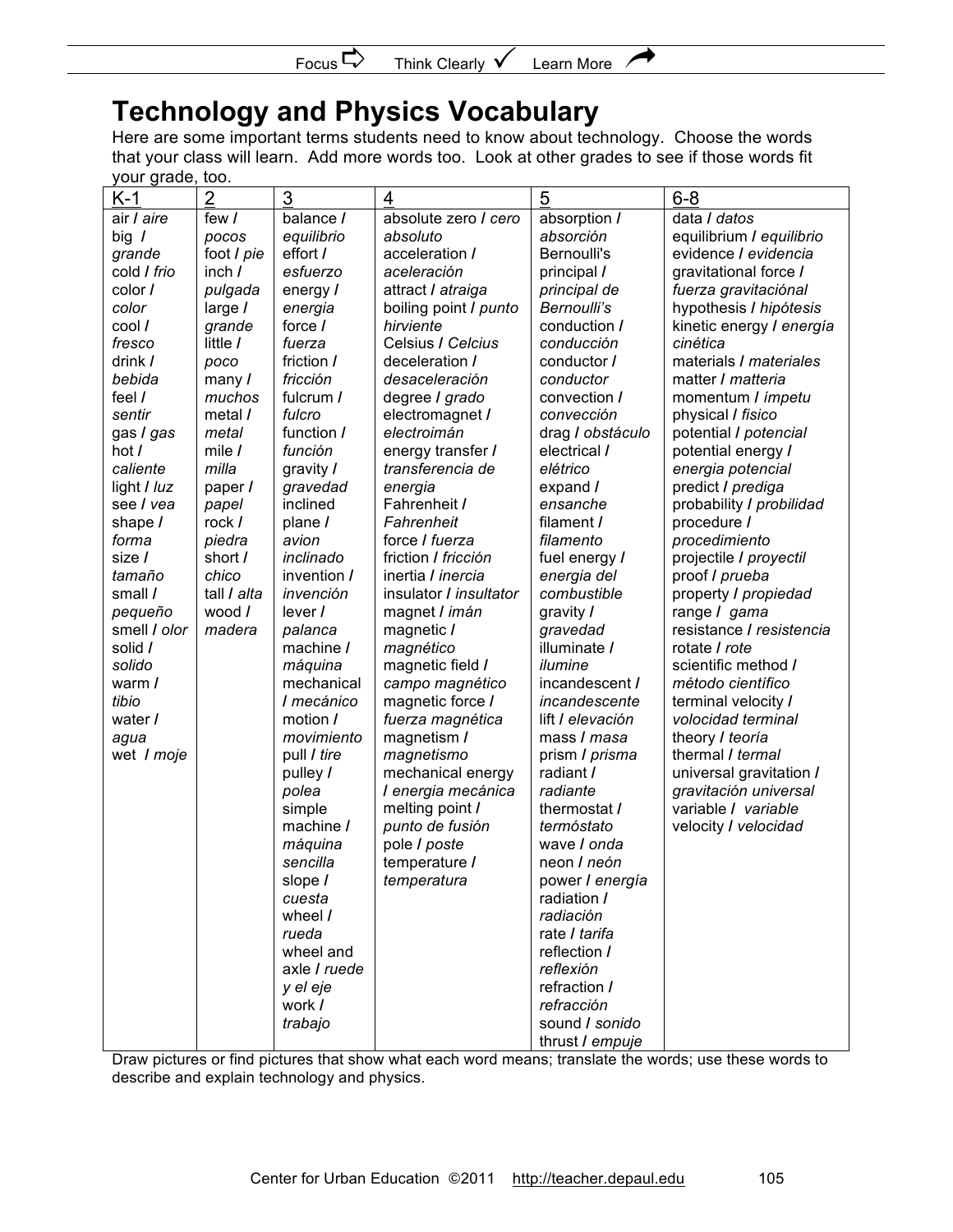| ٠ |  |
|---|--|

#### **TECHNOLOGY AND PHYSICS Examples of Vocabulary Aligned with Topics**

| Κ              | <b>TIME</b><br>Tools people use to<br>keep track of time.<br>13A, 12D 5A<br>day, calendar, clock,<br>hour, time               | <b>SOLIDS</b><br>how to Identify,<br>describe properties of<br>solids.<br>11,12C, 5A<br>big, color, is, see,<br>shape, size, small  | $\ddotsc$<br><b>LIQUID</b><br>how to describe<br>liquids<br>11, 12C, 5A<br>all, drink, dry, wet                                                                 | Compare and<br>contrast: liquid and<br>solid<br>11, 12C, 5A                                                                                                     | <b>SYNTHESIS</b><br>List. Illustrate key<br>words; describe,<br>illustrate and explain<br>ways to classify things<br>matter                                                 |
|----------------|-------------------------------------------------------------------------------------------------------------------------------|-------------------------------------------------------------------------------------------------------------------------------------|-----------------------------------------------------------------------------------------------------------------------------------------------------------------|-----------------------------------------------------------------------------------------------------------------------------------------------------------------|-----------------------------------------------------------------------------------------------------------------------------------------------------------------------------|
| 1              | What makes light?<br>11, 12C, D, 5A<br>bright, dark, light, make                                                              | What makes heat?<br>11, 12CD, 5A<br>cold, cool, hot, warm                                                                           | Describe size, taste,<br>11, 12C, 5A<br>feel, gas, point, see,<br>small, shape, water                                                                           | solids and gases<br>11, 12C, 5A<br>feel, gas, point, see,<br>small, shape, water,<br>hard, soft                                                                 | <b>SYNTHESIS</b><br>List. Illustrate key<br>terms/concepts;<br>Illustrate, and explain<br>ways to classify matter;<br>explain what makes<br>heat and light.                 |
| $\mathbf{2}$   | measuring size<br>foot, inch, mile, tall, walk<br>11, 12C, 5A                                                                 | how to classify things<br>large, little, long,<br>metal, natural, paper,<br>rock, wood<br>12CD, 11,5A                               | how to compare<br>things<br>begin, alike, end, kind,<br>many, same,<br>something<br>12CD, 11,5A                                                                 | how to contrast<br>things<br>different, bigger,<br>smaller, harder,<br>softer<br>ILS12CD, 5A                                                                    | <b>SYNTHESIS</b><br>List, picture key<br>terms/concepts;<br>describe key<br>terms/concepts;<br>describe, explain how<br>to measure and<br>classify                          |
| 3              | Simple machines:<br>effort, fulcrum, gravity,<br>inclined plane, lever,<br>slope<br>11,12D,5A                                 | Simple machines:<br>balance, energy,<br>force, friction,<br>11, 12D, 5A                                                             | Simple machines:<br>motion, pulley, wheel<br>and axle<br>11,12D,5A                                                                                              | Simple machines<br>energy, focus,<br>friction,<br>wheel and axle<br>11,12D,5A                                                                                   | <b>SYNTHESIS</b><br>List, picture key<br>terms/concepts;<br>describe, illustrate and<br>explain how simple<br>machines work                                                 |
| 4              | simple machines:<br>balance, friction, gravity,<br>inertia,<br>slope<br>11,12D,5A                                             | movement and<br>friction:<br>acceleration, energy,<br>energy transfer,<br>friction, gravity, heat<br>insulator, motion<br>11,12D,5A | What affects heat?<br>Celsius, degree,<br>Fahrenheit,<br>friction<br>11,12CD,5A                                                                                 | Prepare<br>demonstration of<br>physics or booklet<br>about physics.                                                                                             | <b>SYNTHESIS</b><br>Describe, diagram, and<br>explain simple<br>machines, movement,<br>friction, and heat                                                                   |
| 5              | energy and motion:<br>energy, motion, power,<br>rate 11,12D,5A                                                                | energy and motion:<br>conductor, friction,<br>fuel,<br>magnet                                                                       | Flight<br>Bernoulli's principle,<br>drag, lift,<br>mechanical, thrust,<br>velocity<br>11, 12D, 5A                                                               | <b>Heat and Light</b><br>absorption,<br>conduction,<br>convection,<br>illuminate,<br>incandescent, neon,<br>radiation, reflection,<br>refraction<br>11, 12C, 5A | <b>SYNTHESIS</b><br>List, give examples of<br>key terms/concepts;<br>describe,<br>diagram, and explain<br>relationships in energy<br>and motion, flight, heat<br>and light. |
| 6              | Physics and Technology<br>scientific method<br>12D, 11                                                                        | Physics and<br>Technology scientific<br>method<br>probability<br>12D, 11                                                            | Movement<br>acceleration,<br>deceleration,<br>momentum, projectile,<br>, velocity<br>12D, 11                                                                    | <b>Effort and Force</b><br>kinetic potential,<br>thrust<br>12D, 11                                                                                              | <b>SYNTHESIS</b><br>List, give examples of<br>key terms/concepts;<br>make a guide to<br>everyday physics and<br>technology                                                  |
| $\overline{7}$ | Motion<br>Describe motion by<br>speed and direction and<br>position: acceleration,<br>direction<br>12D, 11                    | Motion<br>position, potential,<br>terminal velocity,<br>thrust, kinetic motion<br>12D, 11                                           | Friction<br>Celsius, drag, effort,<br>Fahrenheit,<br>friction, resistance,<br>thermal<br>12D, 11                                                                | Friction<br>Estimate friction and<br>its effect on motion<br>and heat; direction,<br>inertia, position,<br>projectile, speed,<br>velocity<br>12D, 11            | <b>SYNTHESIS</b><br>List, give examples of<br>key terms/concepts;<br>make a quide to<br>physics and technology                                                              |
| 8              | Simple machines-how<br>they get work done.<br>effort, focus,<br>horsepower, inertia,<br>momentum, thrust, work<br>11, 12D, 5A | Simple machines-how<br>they get work done.<br>effort, focus,<br>horsepower, inertia,<br>momentum, thrust,<br>work<br>11, 12D, 5A    | Energy and simple<br>machines:<br>acceleration,<br>deceleration, kinetic,<br>momentum, potential,<br>terminal velocity,<br>universal gravitation<br>11, 12D, 5A | Energy and simple<br>machines:<br>drag, efficiency,<br>friction, resistance,<br>work<br>11, 12D, 5A                                                             | <b>SYNTHESIS</b><br>List, give examples of<br>key terms/concepts;<br>make a guide to<br>physics and technology                                                              |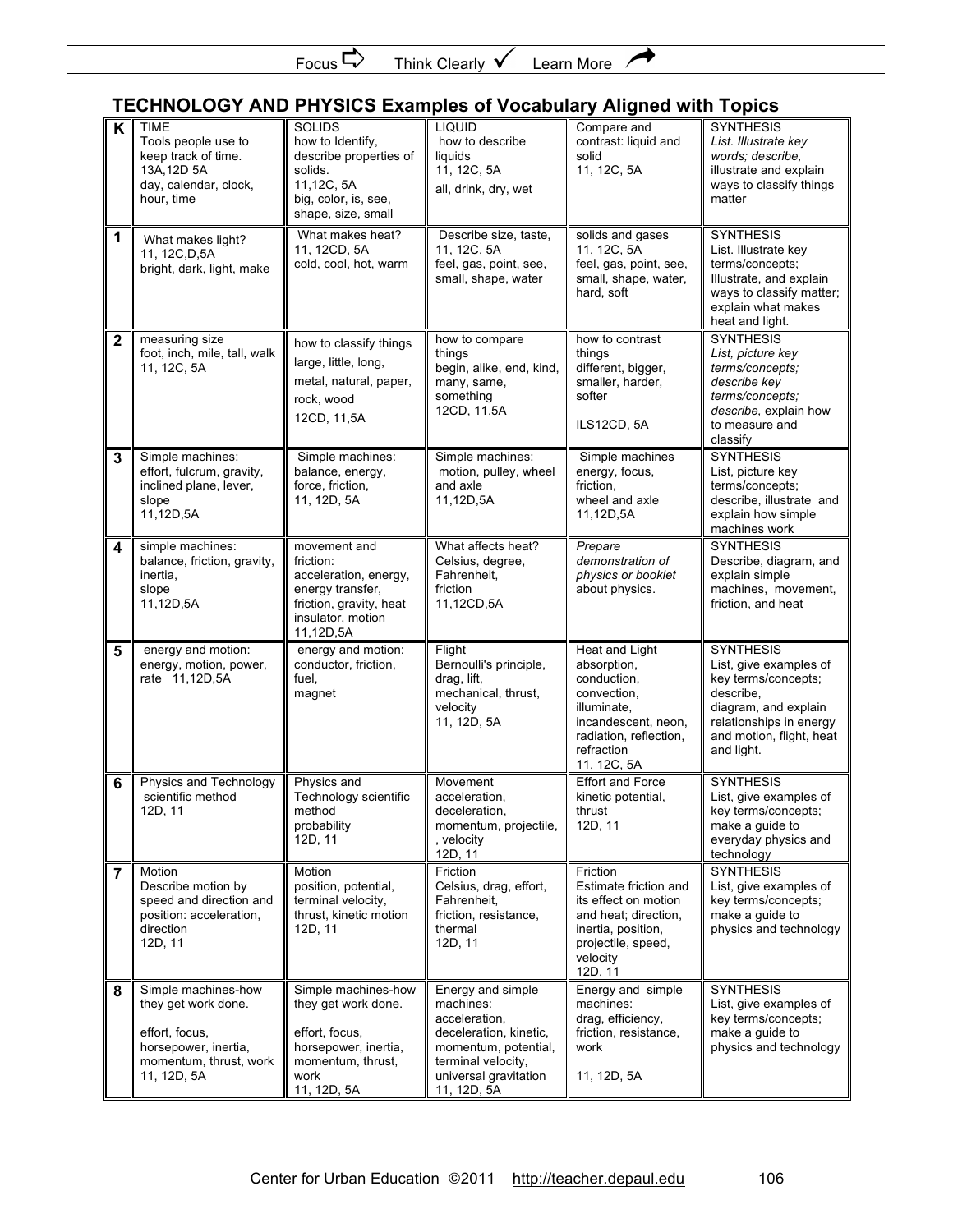Focus  $\overrightarrow{L}$  Think Clearly  $\checkmark$  Learn More

## **Systems of Science Vocabulary Astronomy Ecology Human Body Geology**

| $\kappa$ | $\boldsymbol{\mathcal{L}}$ | 2         | $\boldsymbol{3}$ | 4               | 5               | 6              | $\overline{7}$               | 8                                 |
|----------|----------------------------|-----------|------------------|-----------------|-----------------|----------------|------------------------------|-----------------------------------|
|          |                            |           |                  |                 |                 |                |                              |                                   |
| hard /   | road /                     | rock /    | landform /       | consumer/       | acid rain /     | botany /       | digestive /                  | air mass / masa<br>aérea          |
| duro     | camino                     | piedra    | landform         | consumidor      | Iluvia ácida    | botánica       | digestivo<br>endocrine /     | air pressure /                    |
| smell    | sound /                    | soil /    | lightning /      | environment     | condensation    | competition /  | endocrino                    | presion aérea                     |
| / olor   | sonido                     | tierra    | relámpag         | / ambiente      | 7               | competencia    | excretion /                  | atmosphere /                      |
| soft /   | transport                  | water /   | ο                | food chain /    | condensacion    | consumer /     | excreción                    | atmósfera                         |
| suav     | ation /                    | agua      | mountain         | cadena de       | evaporation /   | consumidor     | nervous system /             | evaporation /                     |
| е        | transport                  | weather   | / montaña        | alimiento       | evaporacion     | evolution /    | sistema nervioso             | evaporación                       |
| air /    | ación                      | / tiempo  | storm /          | food web /      | landform /      | evolución      | organ / organo               | freezing point /                  |
| aire     | vibration                  | attract / | tormenta         | tela de         | landform        | food chain /   | reproduction /               | punto helado                      |
| cold /   | $\prime$                   | atraiga   | thunder /        | alimiento       | leaching /      | cadena de      | reproducción                 | front / frente                    |
| frio     | vibración                  | magnet    | trueno           | producer /      | lixiviar        | alimiento      | respiration /                | jet stream /<br>corriente del jet |
| rock /   | earth /                    | / imán    | igneous /        | productor       | precipitation / | producer /     | respiración<br>respiratory   | lithosphere /                     |
| piedr    | tierra                     | repel /   | íngeo            | climate /       | precipitacion   | productor      | system / sistema             | litosfera                         |
| а        | rock /                     | repela    | metamorp         | clima           | storm /         | reproductive   | respiratorio                 | monsoon /                         |
| warm     | piedra                     | earth /   | hic /            | prey / presa    | tormenta        | rate / tasa    | tissue / tejido              | monzón                            |
| / tibio  | water /                    | tierra    | metamórfi        | produce /       | water table /   | reproductiva   | transport /                  | smog / niebla                     |
| lake /   | agua                       | galaxy /  | CO               | producto        | nivel freatico  | scavenger /    | transporte                   | con humo                          |
| lago     | weather /                  | galaxia   | sediment         | season /        | water vapor /   | animal que     | vital function /             | storm /                           |
| river /  | tiemo                      | moon /    | ary/             | temporada       | vapor del       | se alimienta   | función essential            | tormenta                          |
| rio      | earth /                    | luna      | sediment         | survive /       | agua            | de carroño     | appendage /<br>apéndice      | asteroid /<br>asteroide           |
| water    | tierra                     | solar     | ario             | sobreviva       | atmosphere /    | air pressure / | camouflage /                 | black hole /                      |
|          | moon /                     | system    | soil /           | astronomer /    | atmósfera       | presión        | camuflaje                    | hoyo negro                        |
| agua     | luna                       | $\prime$  | tierra           | astrónomo       | climate / clima | aérea          | decomposition /              | comet / cometa                    |
| wet /    | season /                   | sistema   | coal /           | gravity /       | cloud type /    | atmosphere /   | decomposición                | constellation                     |
| moje     | tempora                    | solar     | carbóon          | gravedad        | tipo de nube    | atmósfera      | defensive                    | constelación                      |
|          | da                         | sun/      | natural          | meteor/         | frost / helada  | dew / rocio    | structure /                  | gravitational                     |
|          | sun / sol                  | sol       | resource /       | meteoro         | hurricane /     | jet stream /   | estructura                   | force / fuerza de                 |
|          | year/                      |           | recurso          | planet /        | huracán         | corriente del  | defensiva                    | gravitación                       |
|          | año                        |           | natural          | planeta         | temperature /   | jet            | food chain /<br>cadena de    | orbital motion /<br>movimiento    |
|          |                            |           | oil / aceite     | solar system    | temperatura     | moisture /     | alimiento                    | orbital                           |
|          |                            |           | timber /         | / sistema       | tornado /       | humedad        | fungus / hongo               | planet / planeta                  |
|          |                            |           | madera           | solar           | tornado         | temperature /  | microorganism /              | radio telescope                   |
|          |                            |           | water /          | biome /         | abiotic / no    | temperatura    | microorganismo               | / catalejo de                     |
|          |                            |           | agua             | biomio          | biótico         | glacier/       | reproductive rate            | radio                             |
|          |                            |           |                  | condensation    | asteroidal /    | glaciar        | / tasa                       | sphere / estera                   |
|          |                            |           |                  |                 | asteroidal      | leaching /     | reproductiva                 | universe /                        |
|          |                            |           |                  | condensacío     | impact /        | lixiviar       | season /<br>temporada        | universo                          |
|          |                            |           |                  | n               | impacto         | rock cycle /   | spine / espina               | erosion /<br>eroción              |
|          |                            |           |                  | moisture /      | atmosphere /    | ciclo de la    | dorsal                       | fracture /                        |
|          |                            |           |                  | humedad         | atmósfera       | roca           | atmosphere /                 | fractura                          |
|          |                            |           |                  | precipitation / | earth history / | soil formation | atmósfera                    | igneous / ígneo                   |
|          |                            |           |                  | precipitacion   | historia de     | / formación    | biodegradability /           | leaching /                        |
|          |                            |           |                  | season /        | tierra          | de tierra      | biodegradabilida             | lixiviar                          |
|          |                            |           |                  | temporada       | mass            | storm /        |                              | metamorphic /                     |
|          |                            |           |                  | temperature /   | extinction /    | tormenta       | cloud type / tipo<br>de nube | metamórfico                       |
|          |                            |           |                  | temperatura     | extinción       | valley glacier | homeostasis /                | organic rock /<br>piedra organica |
|          |                            |           |                  |                 | massiva         | / glaciar del  | homestasis                   | sedimentary /                     |
|          |                            |           |                  |                 | orbit / orbito  | valle          | humidity /                   | sedimentario                      |
|          |                            |           |                  |                 | planet /        | water table /  | humedad                      | seismic /                         |
|          |                            |           |                  |                 | planeta         | nivel freatico | natural resource /           | sísmico                           |
|          |                            |           |                  |                 | season /        | black hole /   | recurso natural              | seismograph /                     |
|          |                            |           |                  |                 | temporada       | hoyo negro     | solar heating /              | sismógrafo                        |
|          |                            |           |                  |                 | volcanism /     | density /      | calefacción solar            | viscosity /                       |
|          |                            |           |                  |                 | volancismo      | densidad       | temperature /<br>temperatura | viscosidad<br>volcanic            |
|          |                            |           |                  |                 |                 | mass / masa    | regulation /                 | eruption /                        |
|          |                            |           |                  |                 |                 | red giant /    | regulación                   | erupción                          |
|          |                            |           |                  |                 |                 | gigante rojo   | troposphere /                | volcánica                         |
|          |                            |           |                  |                 |                 | telescope /    | troposfera                   | water table /                     |
|          |                            |           |                  |                 |                 | telescopio     | wind / viento                | nivel freatica                    |
|          |                            |           |                  |                 |                 | white dwarf /  |                              | weathering /                      |
|          |                            |           |                  |                 |                 | enano          |                              | capear                            |
|          |                            |           |                  |                 |                 | blanco         |                              |                                   |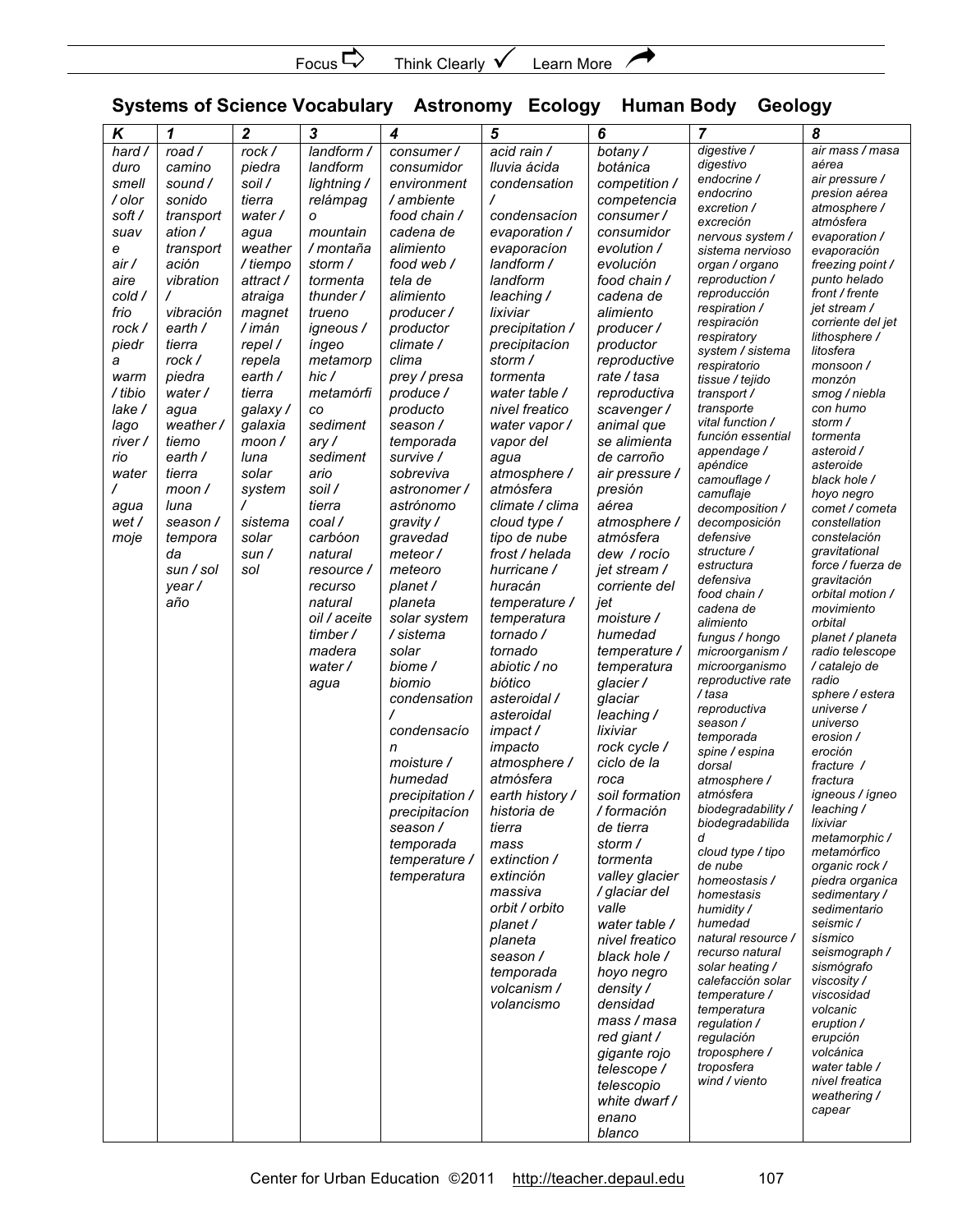| Focus $\mathord{\mathsf L\!\! V}$<br>Think Clearly $\sqrt{}$<br>Learn More |  |
|----------------------------------------------------------------------------|--|
|----------------------------------------------------------------------------|--|

### **SYSTEMS OF SCIENCE Examples of Vocabulary Aligned with Topics**

| K            | <b>ENVIRONMENT</b><br>hard, smell, soft<br>12 A                                                     | <b>WEATHER</b><br>air, cold, warm<br>12 E                                             | <b>WATER</b><br>lake, river, water,<br>wet<br>12 E                                                                             | ANIMALS, PLANTS<br>animal, plant<br>13 C                                                         | <b>SYNTHESIS</b><br>Based on what I knew<br>and what I learned.<br>draw and label what is                               |
|--------------|-----------------------------------------------------------------------------------------------------|---------------------------------------------------------------------------------------|--------------------------------------------------------------------------------------------------------------------------------|--------------------------------------------------------------------------------------------------|-------------------------------------------------------------------------------------------------------------------------|
| 1            | LAND, WATER<br>earth, rock, water,<br>weather 12 E                                                  | <b>SOLAR SYSTEM</b><br>moon, sky, sun<br>12F                                          | <b>WEATHER, TIME</b><br>day, month,<br>season, week 12<br>F                                                                    | <b>WATER TRAVEL</b><br>boat, go, ship 13A                                                        | important<br><b>SYNTHESIS</b><br>Based on what I knew<br>and what I learned,<br>what do I think is                      |
| $\mathbf{2}$ | <b>EARTH-SUN</b><br>moon, planet, sun                                                               | LAND<br>rock, soil                                                                    | <b>LANDFORMS</b><br>earth, hill, mountain                                                                                      | <b>WEATHER</b><br>water, weather                                                                 | important<br><b>SYNTHESIS</b><br>Make booklet or write                                                                  |
|              | 12 F                                                                                                | 12 E                                                                                  | 12F                                                                                                                            | 12 E                                                                                             | paragraph about one<br>topic                                                                                            |
| 3            | Read, Illustrate, write<br>about the ______<br>system                                               | Read, illustrate, write<br>about the<br>system                                        | Read, illustrate,<br>write about the<br>system                                                                                 | Read, illustrate, write<br>about the<br>system                                                   | <b>SYNTHESIS</b><br>Based on what you<br>knew and what you<br>learned, write and<br>illustrate a guide abut<br>a system |
| 4            | How does an<br>ecosystem work?                                                                      | What do I know<br>about<br>Technology/Physics?                                        | What do I know<br>about human body?                                                                                            | How do scientists<br>use the scientific<br>method to figure out<br>the solar system?             | <b>SYNTHESIS</b><br>How do scientists read<br>diagrams, graphs, and<br>tables to explain a<br>system?                   |
| 5            | Read, illustrate, write<br>about the<br>system                                                      | Read, illustrate, write<br>about the<br>system                                        | Read, illustrate,<br>write about the<br>system                                                                                 | Read, illustrate, write<br>about the<br>system                                                   | <b>SYNTHESIS</b><br>Based on what you<br>knew and what you<br>learned, write and<br>illustrate a guide abut             |
| 6            | weather system<br>air pressure<br>atmosphere<br>dew<br>jet stream<br>moisture<br>temperature<br>12E | Solar System<br>Planet, galaxy, orbit,<br>rotation<br>12F                             | Geology of Earth<br>rock formation<br>glacier<br>leaching<br>rock cycle<br>soil formation<br>valley glacier<br>water table 12E | star life cycle<br>black hole<br>density<br>mass<br>red giant<br>telescope<br>white dwarf<br>12F | a system<br><b>SYNTHESIS</b><br>Write and illustrate a<br>guide to a system                                             |
| 7            | How do people use<br>what we know about<br>electricity, force,<br>motion, energy?                   | How do scientists<br>use the scientific<br>method to<br>understand the<br>human body? | How do scientists<br>use the scientific<br>method to<br>understand the<br>solar system?                                        | How do scientists<br>read diagrams,<br>graphs, and tables to<br>explain<br>Technology/Physics?   | <b>SYNTHESIS</b><br>How do people learn,<br>discover, and use<br>science systems?                                       |
| 8            | Read, illustrate, write<br>about the<br>system                                                      | Read, illustrate, write<br>about the<br>system                                        | Read, illustrate,<br>write about the<br>system                                                                                 | Read, illustrate, write<br>about the<br>system                                                   | <b>SYNTHESIS</b><br>Write and illustrate a<br>guide to the<br>system                                                    |